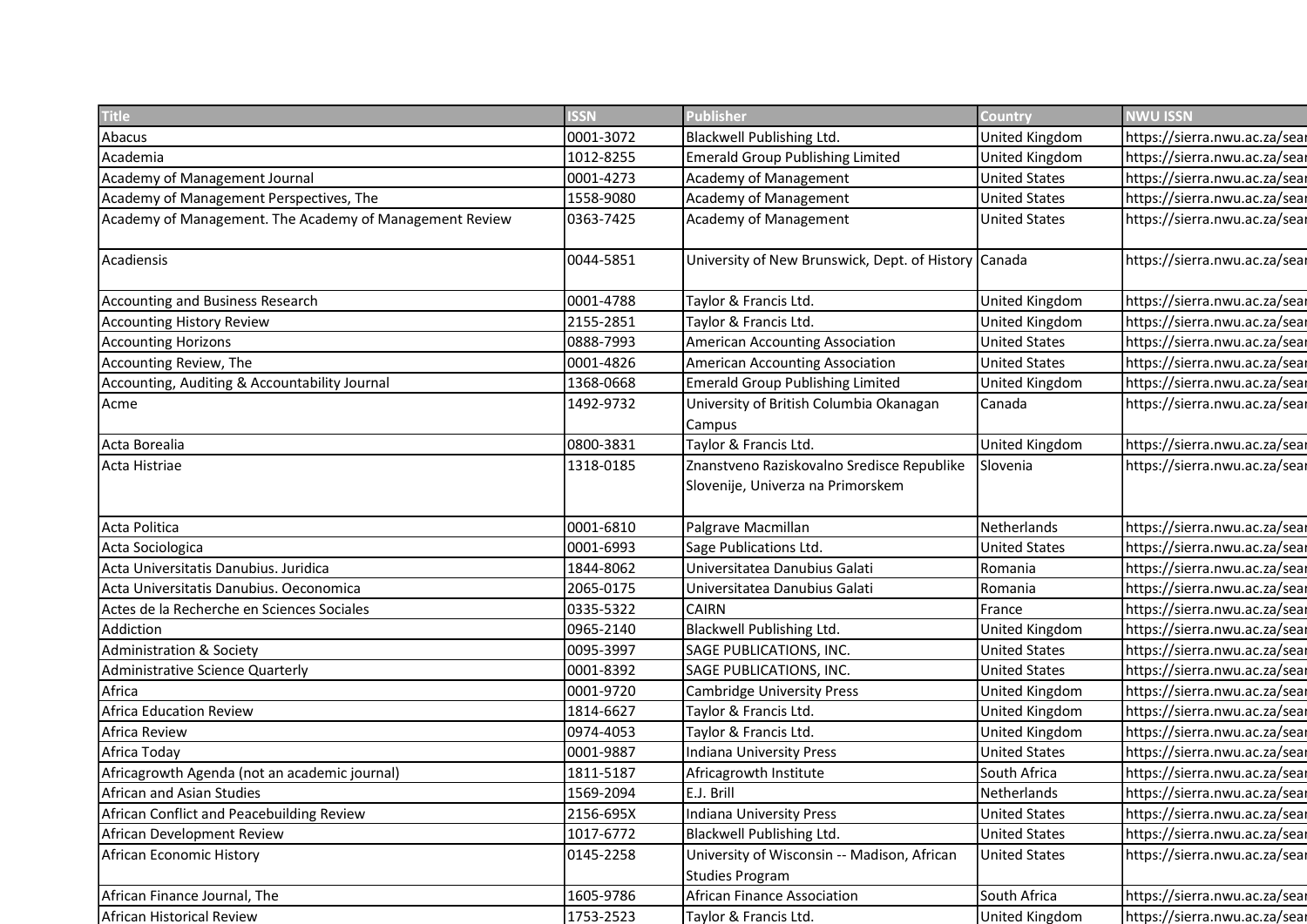| African Journal of Economic and Management Studies        | 2040-0705 | <b>Emerald Group Publishing Limited</b>                         | United Kingdom       | https://sierra.nwu.ac.za/sear |
|-----------------------------------------------------------|-----------|-----------------------------------------------------------------|----------------------|-------------------------------|
| African Journal of Gender, Society & Development          | 2634-3614 | Adonis & Abbey Publishers Ltd                                   | United Kingdom       | https://sierra.nwu.ac.za/sear |
| African Journal of Governance & Development               | 2616-9045 | University of KwaZulu-Natal                                     | South Africa         | https://sierra.nwu.ac.za/sear |
| African Journal of Information Systems, The               | 1936-0282 | Southern University                                             | <b>United States</b> | https://sierra.nwu.ac.za/sear |
| African Journal of Legal Studies (Online)                 | 1708-7384 | Africa Law Institute                                            | Canada               | https://sierra.nwu.ac.za/sear |
| African Journal of Peace and Conflict Studies             | 2634-3657 | Adonis & Abbey Publishers Ltd                                   | United Kingdom       | https://sierra.nwu.ac.za/sear |
| African Journal of Pubic Affairs                          | 1997-7441 | African Consortium of Public Administration                     | South Africa         | https://sierra.nwu.ac.za/sear |
| African Perspectives of Research in Teaching and Learning | 2321-0262 | University of Limpopo,                                          | South Africa         | https://sierra.nwu.ac.za/sear |
|                                                           |           | Centre for Academic Excellence (CAE)                            |                      |                               |
| African Renaissance                                       | 1744-2532 | Adonis & Abbey Publishers Ltd                                   | United Kingdom       | https://sierra.nwu.ac.za/sear |
| African Studies                                           | 0002-0184 | Taylor & Francis Ltd.                                           | United Kingdom       | https://sierra.nwu.ac.za/sear |
| African Studies Quarterly                                 | 2152-2448 | African Studies Quarterly                                       | <b>United States</b> | https://sierra.nwu.ac.za/sear |
| African Studies Review                                    | 0002-0206 | <b>Cambridge University Press</b>                               | United Kingdom       | https://sierra.nwu.ac.za/sear |
| Afrika Spectrum                                           | 0002-0397 | GIGA German Institute of Global and Area                        | Germany              | https://sierra.nwu.ac.za/sear |
|                                                           |           | <b>Studies</b>                                                  |                      |                               |
| Ageing and Society                                        | 0144-686X | <b>Cambridge University Press</b>                               | United Kingdom       | https://sierra.nwu.ac.za/sear |
| Agenda: a Journal About Women and Gender                  | 1013-0950 | Taylor & Francis Ltd.                                           | United Kingdom       | https://sierra.nwu.ac.za/sear |
| Aggression and Violent Behavior                           | 1359-1789 | Elsevier Science Ltd.                                           | United Kingdom       | https://sierra.nwu.ac.za/sear |
| Aging & Mental Health                                     | 1360-7863 | Taylor & Francis Ltd.                                           | United Kingdom       | https://sierra.nwu.ac.za/sear |
| Aging & Mental Health                                     | 1360-7863 | Taylor & Francis Ltd.                                           | United Kingdom       | https://sierra.nwu.ac.za/sear |
| Agrekon                                                   | 0303-1853 | Taylor & Francis Ltd.                                           | United Kingdom       | https://sierra.nwu.ac.za/sear |
| <b>Agricultural History</b>                               | 0002-1482 | <b>Agricultural History Society</b>                             | United States        | https://sierra.nwu.ac.za/sear |
| AIDS Care                                                 | 0954-0121 | Taylor & Francis Ltd.                                           | United Kingdom       | https://sierra.nwu.ac.za/sear |
| <b>AIDS Education and Prevention</b>                      | 0899-9546 | <b>Guilford Press</b>                                           | <b>United States</b> | https://sierra.nwu.ac.za/sear |
| Akademika                                                 | 0126-5008 | Universiti Kebangsaan Malaysia                                  | Malaysia             | https://sierra.nwu.ac.za/sear |
| Akdeniz I¿I¿BF Dergisi                                    | 1302-9975 | Akdeniz University, Faculty of Economics and Turkey             |                      | https://sierra.nwu.ac.za/sear |
|                                                           |           | <b>Administrative Sciences</b>                                  |                      |                               |
| Aldea Mundo                                               | 1316-6727 | Universidad de los Andes, Tachira, Inst                         | Venezuela            | https://sierra.nwu.ac.za/sear |
|                                                           |           | Iberoamericano de Derecho Agrario Reforma                       |                      |                               |
|                                                           |           | Agr                                                             |                      |                               |
| Alma Mater                                                | 1427-1176 | Jagiellonian University-Jagiellonian University Poland<br>Press |                      | https://sierra.nwu.ac.za/sear |
| Alternatives                                              | 0304-3754 | SAGE PUBLICATIONS, INC.                                         | <b>United States</b> | https://sierra.nwu.ac.za/sear |
| Alternatives Économiques                                  | 0247-3739 | Alternatives Economiques                                        | France               | https://sierra.nwu.ac.za/sear |
| Ambiente & Sociedade                                      | 1414-753X | Associação Nacional de Pós-Graduação e                          | <b>Brazil</b>        | https://sierra.nwu.ac.za/sear |
|                                                           |           | Pesquisa em Ambiente e Sociedade, Revista                       |                      |                               |
|                                                           |           | Ambiente & Sociedade                                            |                      |                               |
| American Anthropologist                                   | 0002-7294 | Blackwell Publishing Ltd.                                       | United Kingdom       | https://sierra.nwu.ac.za/sear |
|                                                           |           |                                                                 |                      |                               |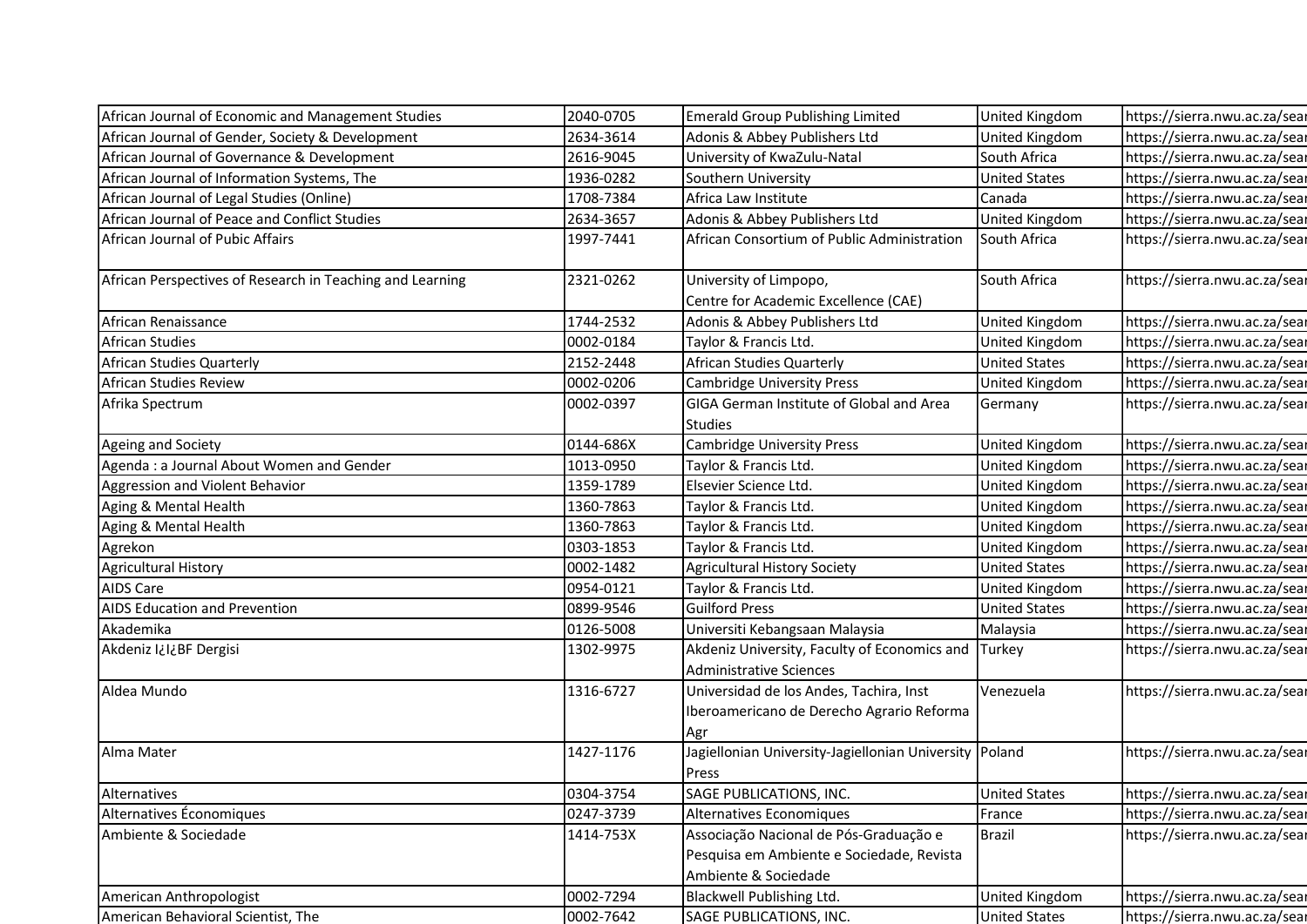| American Journal of Political Science                                      | 0092-5853              | Blackwell Publishing Ltd.                                            | United Kingdom                               | https://sierra.nwu.ac.za/sear                                  |
|----------------------------------------------------------------------------|------------------------|----------------------------------------------------------------------|----------------------------------------------|----------------------------------------------------------------|
| American Journal of Primatology                                            | 0275-2565              | Wiley Subscription Services, Inc.                                    | <b>United States</b>                         | https://sierra.nwu.ac.za/sear                                  |
| American Journal of Sociology, The                                         | 0002-9602              | University of Chicago, acting through its Press United States        |                                              | https://sierra.nwu.ac.za/sear                                  |
|                                                                            |                        |                                                                      |                                              |                                                                |
| American Philosophical Quarterly                                           | 0003-0481              | <b>Blackwell Publishers</b>                                          | United Kingdom                               | https://sierra.nwu.ac.za/sear                                  |
| American Political Science Review, The                                     | 0003-0554              | <b>Cambridge University Press</b>                                    | United Kingdom                               | https://sierra.nwu.ac.za/sear                                  |
| American Politics Research                                                 | 1532-673X              | SAGE PUBLICATIONS, INC.                                              | <b>United States</b>                         | https://sierra.nwu.ac.za/sear                                  |
| American Psychologist, The                                                 | 0003-066X              | American Psychological Association                                   | <b>United States</b>                         | https://sierra.nwu.ac.za/sear                                  |
| American Review of Canadian Studies, The                                   | 0272-2011              | Taylor & Francis Inc.                                                | <b>United States</b>                         | https://sierra.nwu.ac.za/sear                                  |
| American Sociological Review                                               | 0003-1224              | American Sociological Association                                    | <b>United States</b>                         | https://sierra.nwu.ac.za/sear                                  |
| <b>American Studies</b>                                                    | 0026-3079              | Mid-America American Studies Association                             | <b>United States</b>                         | https://sierra.nwu.ac.za/sear                                  |
| Ameryka Lacin'ska                                                          | 1506-8900              | Uniwersytet Warszawski, Centrum Studiów<br>Latynoamerykanskich       | Poland                                       | https://sierra.nwu.ac.za/sear                                  |
| Amfiteatru Economic                                                        | 1582-9146              | Bucharest Academy of Economic Studies,<br><b>Faculty of Commerce</b> | Romania                                      | https://sierra.nwu.ac.za/sear                                  |
| Analele Universitatii "Constantin Brancusi" din Targu Jiu. Serie Litere si | 1844-6051              | University Constantin Brancusi of Târgu-Jiu                          | Romania                                      | https://sierra.nwu.ac.za/sear                                  |
| Stiinte Sociale                                                            |                        |                                                                      |                                              |                                                                |
| Anàlisi : Quaderns de Comunicació i Cultura                                | 0211-2175              | Universitat Autonoma de Barcelona, Servei<br>de Publicacions         | Spain                                        | https://sierra.nwu.ac.za/sear                                  |
| Analyse und Kritik                                                         | 0171-5860              | Walter de Gruyter GmbH                                               | Germany                                      | https://sierra.nwu.ac.za/sear                                  |
| <b>Anarchist Studies</b>                                                   | 0967-3393              | Lawrence & Wishart                                                   | United Kingdom                               | https://sierra.nwu.ac.za/sear                                  |
| Ancient Mesoamerica                                                        | 0956-5361              | <b>Cambridge University Press</b>                                    | United Kingdom                               | https://sierra.nwu.ac.za/sear                                  |
| Andamios                                                                   | 1870-0063              | Universidad Autonoma de la Ciudad Mexico                             | Mexico                                       | https://sierra.nwu.ac.za/sear                                  |
| Annales de Ge'ographie                                                     | 0003-4010              | <b>CAIRN</b>                                                         | France                                       | https://sierra.nwu.ac.za/sear                                  |
| Annali della Fondazione Luigi Einaudi                                      | 0531-9870              | Casa Editrice Leo S. Olschki                                         | Italy                                        | https://sierra.nwu.ac.za/sear                                  |
| Annals of Anthropological Practice                                         | 2153-957X              | Wiley Subscription Services, Inc.                                    | <b>United States</b>                         | https://sierra.nwu.ac.za/sear                                  |
| Annals of Economics and Finance                                            | 1529-7373              | <b>Peking University Press</b>                                       | China                                        | https://sierra.nwu.ac.za/sear                                  |
| Annals of Financial Economics                                              | 2010-4952              | World Scientific Publishing Co. Pte., Ltd.                           | Singapore                                    | https://sierra.nwu.ac.za/sear                                  |
|                                                                            | 1370-4788              | <b>Blackwell Publishing Ltd.</b>                                     | United Kingdom                               | https://sierra.nwu.ac.za/sear                                  |
|                                                                            |                        | Springer Nature B.V.                                                 | Netherlands                                  | https://sierra.nwu.ac.za/sear                                  |
| Annals of Public and Cooperative Economics                                 |                        |                                                                      |                                              |                                                                |
| Annals of Regional Science, The                                            | 0570-1864              |                                                                      |                                              |                                                                |
| Annals of the American Academy of Political and Social Science             | 0002-7162              | SAGE PUBLICATIONS, INC.                                              | <b>United States</b>                         | https://sierra.nwu.ac.za/sear                                  |
| Annals of the American Association of Geographers                          | 2469-4452              | Taylor & Francis Ltd.                                                | United Kingdom                               | https://sierra.nwu.ac.za/sear                                  |
| Annals of Tourism Research                                                 | 0160-7383              | Elsevier Science Ltd.                                                | United Kingdom                               | https://sierra.nwu.ac.za/sear                                  |
| Annuaire Franc ais de Relations Internationales                            | 1377-1280              | Centre Thucydide                                                     | France                                       | https://sierra.nwu.ac.za/sear                                  |
| Annual Review of Anthropology<br>Annual Review of Political Science        | 0084-6570<br>1094-2939 | Annual Reviews, Inc.<br>Annual Reviews, Inc.                         | <b>United States</b><br><b>United States</b> | https://sierra.nwu.ac.za/sear<br>https://sierra.nwu.ac.za/sear |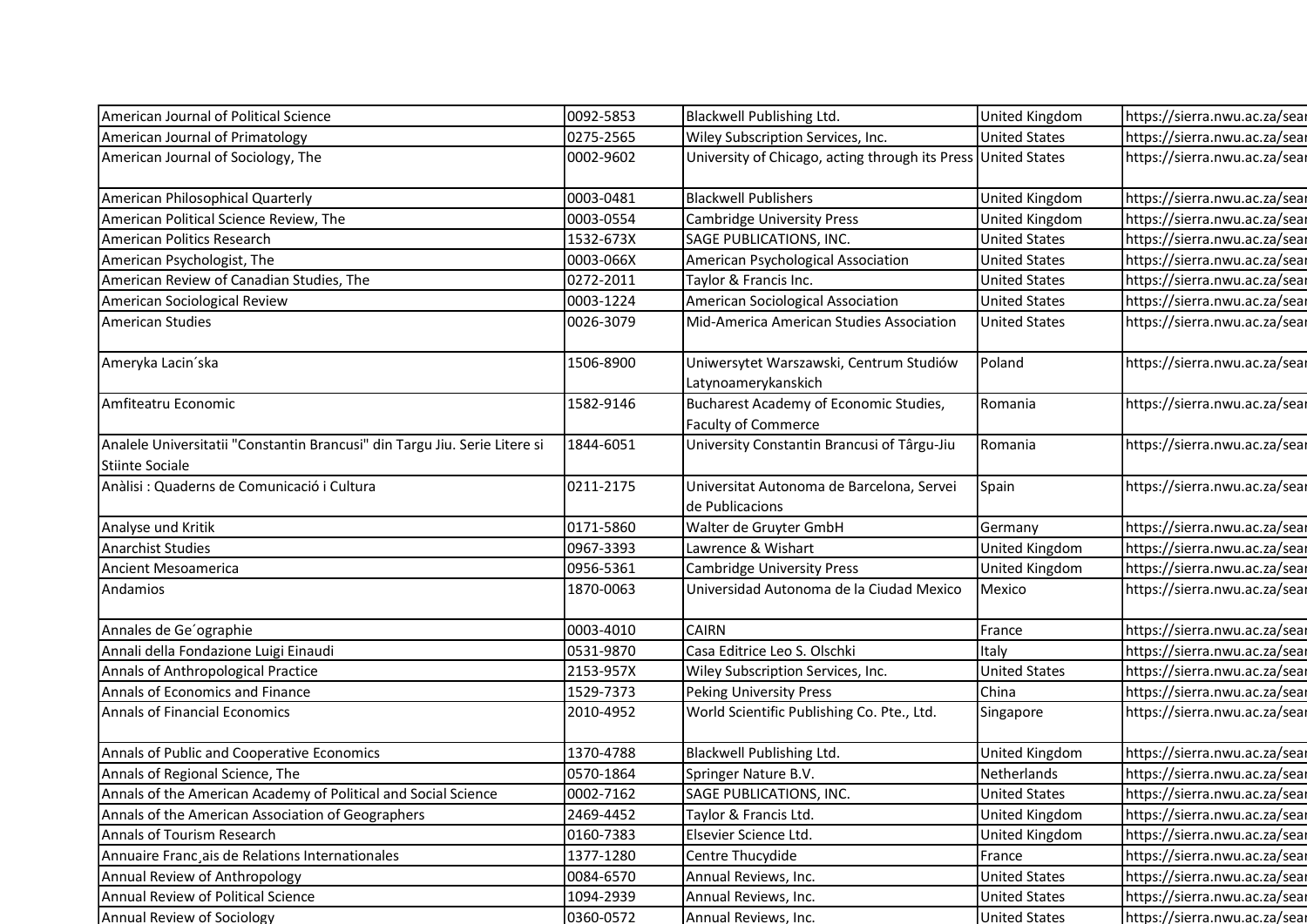| Anthropological Review                                           | 1898-6773 | De Gruyter Poland                             | Poland               | https://sierra.nwu.ac.za/sear |
|------------------------------------------------------------------|-----------|-----------------------------------------------|----------------------|-------------------------------|
| Anthropological Science                                          | 0918-7960 | Japan Science and Technology Agency           | Japan                | https://sierra.nwu.ac.za/sear |
| Anthropological Theory                                           | 1463-4996 | Sage Publications Ltd.                        | United Kingdom       | https://sierra.nwu.ac.za/sear |
| Anthropologie                                                    | 0323-1119 | Moravian Museum, Anthropos Institute          | Czech Republic       | https://sierra.nwu.ac.za/sear |
| Anthropologie et Socie'te's                                      | 0702-8997 | Universite Laval                              | Canada               | https://sierra.nwu.ac.za/sear |
| Anthropology & Medicine                                          | 1364-8470 | Taylor & Francis Ltd.                         | United Kingdom       | https://sierra.nwu.ac.za/sear |
| Anthropology and Education Quarterly                             | 0161-7761 | Blackwell Publishing Ltd.                     | United Kingdom       | https://sierra.nwu.ac.za/sear |
| Anthropology and Humanism                                        | 1559-9167 | Wiley Subscription Services, Inc.             | <b>United States</b> | https://sierra.nwu.ac.za/sear |
| Anthropology in Action                                           | 0967-201X | Berghahn Books and Journals                   | <b>United States</b> | https://sierra.nwu.ac.za/sear |
| Anthropology of East Europe Review                               | 1054-4720 | Indiana University Press                      | <b>United States</b> | https://sierra.nwu.ac.za/sear |
| Anthropology of the Middle East                                  | 1746-0719 | Berghahn Books and Journals                   | <b>United States</b> | https://sierra.nwu.ac.za/sear |
| Anthropology of Work Review                                      | 0883-024X | Wiley Subscription Services, Inc.             | <b>United States</b> | https://sierra.nwu.ac.za/sear |
| Anthropology Today                                               | 0268-540X | Blackwell Publishing Ltd.                     | United Kingdom       | https://sierra.nwu.ac.za/sear |
| Anthropos                                                        | 0257-9774 | Editions Saint-Paul, Anthropos Institut       | Germany              | https://sierra.nwu.ac.za/sear |
| Antípoda : Revista de Antropología y Arqueología                 | 1900-5407 | Universidad de Los Andes, Departamento de     | Colombia             | https://sierra.nwu.ac.za/sear |
|                                                                  |           | Historia                                      |                      |                               |
| Antipode                                                         | 0066-4812 | Wiley Subscription Services, Inc.             | <b>United States</b> | https://sierra.nwu.ac.za/sear |
| Antiquity                                                        | 0003-598X | <b>Cambridge University Press</b>             | United Kingdom       | https://sierra.nwu.ac.za/sear |
| <b>Antisemitism Studies</b>                                      | 2474-1809 | Indiana University Press                      | <b>United States</b> | https://sierra.nwu.ac.za/sear |
| Anuario de Estudios Centroamericanos                             | 0377-7316 | Universidad de Costa Rica                     | Costa Rica           | https://sierra.nwu.ac.za/sear |
| Applied Econometrics and International Development               | 1578-4487 | Asociacion Euro-Americana de Estudios del     | Spain                | https://sierra.nwu.ac.za/sear |
|                                                                  |           | Desarrollo Economico                          |                      |                               |
| Applied Economic Analysis                                        | 2632-7627 | <b>Emerald Group Publishing Limited</b>       | United Kingdom       | https://sierra.nwu.ac.za/sear |
| <b>Applied Economics</b>                                         | 0003-6846 | Taylor & Francis Ltd.                         | United Kingdom       | https://sierra.nwu.ac.za/sear |
| <b>Applied Economics Letters</b>                                 | 1350-4851 | Taylor & Francis LLC                          | United Kingdom       | https://sierra.nwu.ac.za/sear |
| Apuntes                                                          | 1657-9763 | Editorial Pontificia Universidad Javeriana    | Colombia             | https://sierra.nwu.ac.za/sear |
|                                                                  |           |                                               |                      |                               |
| Apuntes                                                          | 0252-1865 | Universidad del Pacífico, Centro de           | Peru                 | https://sierra.nwu.ac.za/sear |
|                                                                  |           | Investigación                                 |                      |                               |
| Arab Studies Journal                                             | 1083-4753 | Georgetown University, Center for             | <b>United States</b> | https://sierra.nwu.ac.za/sear |
|                                                                  |           | Contemporary Arab Studies                     |                      |                               |
| Arab World Geographer, The                                       | 1480-6800 | University of Akron, Department of            | <b>United States</b> | https://sierra.nwu.ac.za/sear |
|                                                                  |           | Geography & Planning                          |                      |                               |
| Araucaria                                                        | 1575-6823 | Universidad de Sevilla                        | Spain                | https://sierra.nwu.ac.za/sear |
| Archaeological and Anthropological Sciences                      | 1866-9557 | Springer Nature B.V.                          | Netherlands          | https://sierra.nwu.ac.za/sear |
| Archaeology in Oceania                                           | 0728-4896 | Wiley Subscription Services, Inc.             | <b>United States</b> | https://sierra.nwu.ac.za/sear |
| Archeological papers of the American Anthropological Association | 1551-823X | Wiley Subscription Services, Inc.             | <b>United States</b> | https://sierra.nwu.ac.za/sear |
|                                                                  |           |                                               |                      |                               |
| Archiv fu"r Rechts- und Sozialphilosophie                        | 0001-2343 | Franz Steiner Verlag                          | Germany              | https://sierra.nwu.ac.za/sear |
| Archiv Orientalni                                                | 0044-8699 | Oriental Institute of the Academy of Sciences | Czech Republic       | https://sierra.nwu.ac.za/sear |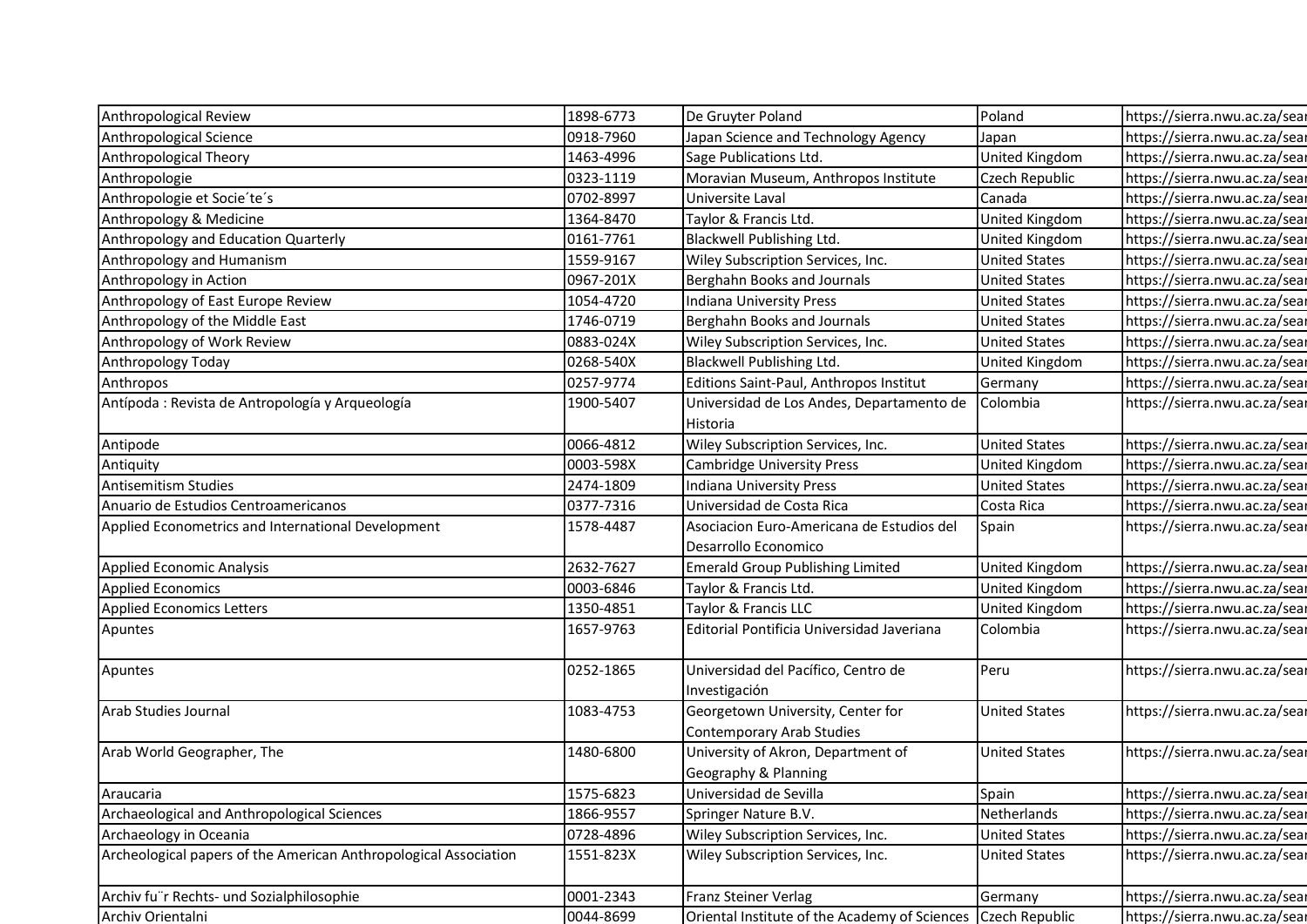| <b>Armed Forces and Society</b>                           | 0095-327X | Transaction Inc.                              | <b>United Kingdom</b> | https://sierra.nwu.ac.za/sear |
|-----------------------------------------------------------|-----------|-----------------------------------------------|-----------------------|-------------------------------|
| Asia & the Pacific Policy Studies                         | 2050-2680 | John Wiley & Sons, Inc.                       | <b>United States</b>  | https://sierra.nwu.ac.za/sear |
| Asia Pacific Business Review                              | 1360-2381 | Taylor & Francis Ltd.                         | United Kingdom        | https://sierra.nwu.ac.za/sear |
| Asia Pacific Journal of Anthropology, The                 | 1444-2213 | Taylor & Francis Ltd.                         | United Kingdom        | https://sierra.nwu.ac.za/sear |
| Asia Pacific Viewpoint                                    | 1360-7456 | Blackwell Publishing Ltd.                     | <b>United States</b>  | https://sierra.nwu.ac.za/sear |
| Asian - Pacific Economic Literature                       | 0818-9935 | Blackwell Publishing Ltd.                     | <b>United States</b>  | https://sierra.nwu.ac.za/sear |
| <b>Asian Affairs</b>                                      | 0306-8374 | Royal Society For Asian Affairs               | <b>United Kingdom</b> | https://sierra.nwu.ac.za/sear |
| Asian and African Studies                                 | 1335-1257 | Slovak Academy of Sciences, Institute of      | Slovakia (Slovak      | https://sierra.nwu.ac.za/sear |
|                                                           |           | Oriental and African Studies                  | Republic)             |                               |
| Asian Business & Management                               | 1472-4782 | Palgrave Macmillan                            | Netherlands           | https://sierra.nwu.ac.za/sear |
| Asian Development Review                                  | 0116-1105 | Asian Development Bank                        | Philippines           | https://sierra.nwu.ac.za/sear |
| Asian Economic Policy Review                              | 1832-8105 | Wiley Subscription Services, Inc.             | United Kingdom        | https://sierra.nwu.ac.za/sear |
| Asian Ethnology                                           | 1882-6865 | Nanzan University                             | Japan                 | https://sierra.nwu.ac.za/sear |
| Asian Journal of Communication                            | 0129-2986 | Taylor & Francis Ltd.                         | United Kingdom        | https://sierra.nwu.ac.za/sear |
| Asian Journal of Political Science                        | 0218-5377 | Taylor & Francis Ltd.                         | United Kingdom        | https://sierra.nwu.ac.za/sear |
| Asian Perspective                                         | 0258-9184 | Johns Hopkins University Press                | <b>United States</b>  | https://sierra.nwu.ac.za/sear |
| <b>Asian Perspectives</b>                                 | 0066-8435 | University of Hawaii Press                    | <b>United States</b>  | https://sierra.nwu.ac.za/sear |
| <b>Asian Population Studies</b>                           | 1744-1730 | Taylor & Francis Ltd.                         | United Kingdom        | https://sierra.nwu.ac.za/sear |
| <b>Asian Security</b>                                     | 1479-9855 | Taylor & Francis Ltd.                         | <b>United Kingdom</b> | https://sierra.nwu.ac.za/sear |
| <b>Asian Survey</b>                                       | 0004-4687 | University of California Press Books Division | <b>United States</b>  | https://sierra.nwu.ac.za/sear |
| Astrolabio                                                | 1668-7515 | Universidad Nacional de Cordoba, Centro de    | Argentina             | https://sierra.nwu.ac.za/sear |
|                                                           |           | <b>Estudios Avanzados</b>                     |                       |                               |
| Ateneum Kaplan'skie                                       | 0208-9041 | Diecezja Wloclawska                           | Poland                | https://sierra.nwu.ac.za/sear |
| Athenea Digital                                           | 1578-8946 | Universitat Autonoma de Barcelona, Servei     | Spain                 | https://sierra.nwu.ac.za/sear |
|                                                           |           | de Publicacions                               |                       |                               |
| Atlantic Economic Journal                                 | 0197-4254 | Springer Nature B.V.                          | Netherlands           | https://sierra.nwu.ac.za/sear |
| <b>Atlantic Studies</b>                                   | 1478-8810 | Taylor & Francis Ltd.                         | United Kingdom        | https://sierra.nwu.ac.za/sear |
| Australian & New Zealand Journal of Criminology           | 0004-8658 | SAGE PUBLICATIONS, INC.                       | <b>United States</b>  | https://sierra.nwu.ac.za/sear |
| Australian Economic History Review                        | 0004-8992 | Blackwell Publishing Ltd.                     | United Kingdom        | https://sierra.nwu.ac.za/sear |
| Australian Economic Papers                                | 0004-900X | Blackwell Publishing Ltd.                     | United Kingdom        | https://sierra.nwu.ac.za/sear |
| Australian Economic Review, The                           | 0004-9018 | <b>Blackwell Publishers</b>                   | <b>United States</b>  | https://sierra.nwu.ac.za/sear |
| <b>Australian Feminist Studies</b>                        | 0816-4649 | Taylor & Francis Ltd.                         | United Kingdom        | https://sierra.nwu.ac.za/sear |
| <b>Australian Feminist Studies</b>                        | 0816-4649 | Taylor & Francis Ltd.                         | United Kingdom        | https://sierra.nwu.ac.za/sear |
| Australian Geographer                                     | 0004-9182 | Taylor & Francis Ltd.                         | United Kingdom        | https://sierra.nwu.ac.za/sear |
| Australian Journal of Agricultural and Resource Economics | 1364-985X | Blackwell Publishing Ltd.                     | United Kingdom        | https://sierra.nwu.ac.za/sear |
| Australian Journal of Anthropology, The                   | 1035-8811 | Blackwell Publishing Ltd.                     | United Kingdom        | https://sierra.nwu.ac.za/sear |
| Australian Journal of International Affairs               | 1035-7718 | Taylor & Francis Ltd.                         | United Kingdom        | https://sierra.nwu.ac.za/sear |
| Australian Journal of Political Science                   | 1036-1146 | Taylor & Francis Ltd.                         | United Kingdom        | https://sierra.nwu.ac.za/sear |
| Australian Journal of Politics and History                | 0004-9522 | Blackwell Publishing Ltd.                     | <b>United Kingdom</b> | https://sierra.nwu.ac.za/sear |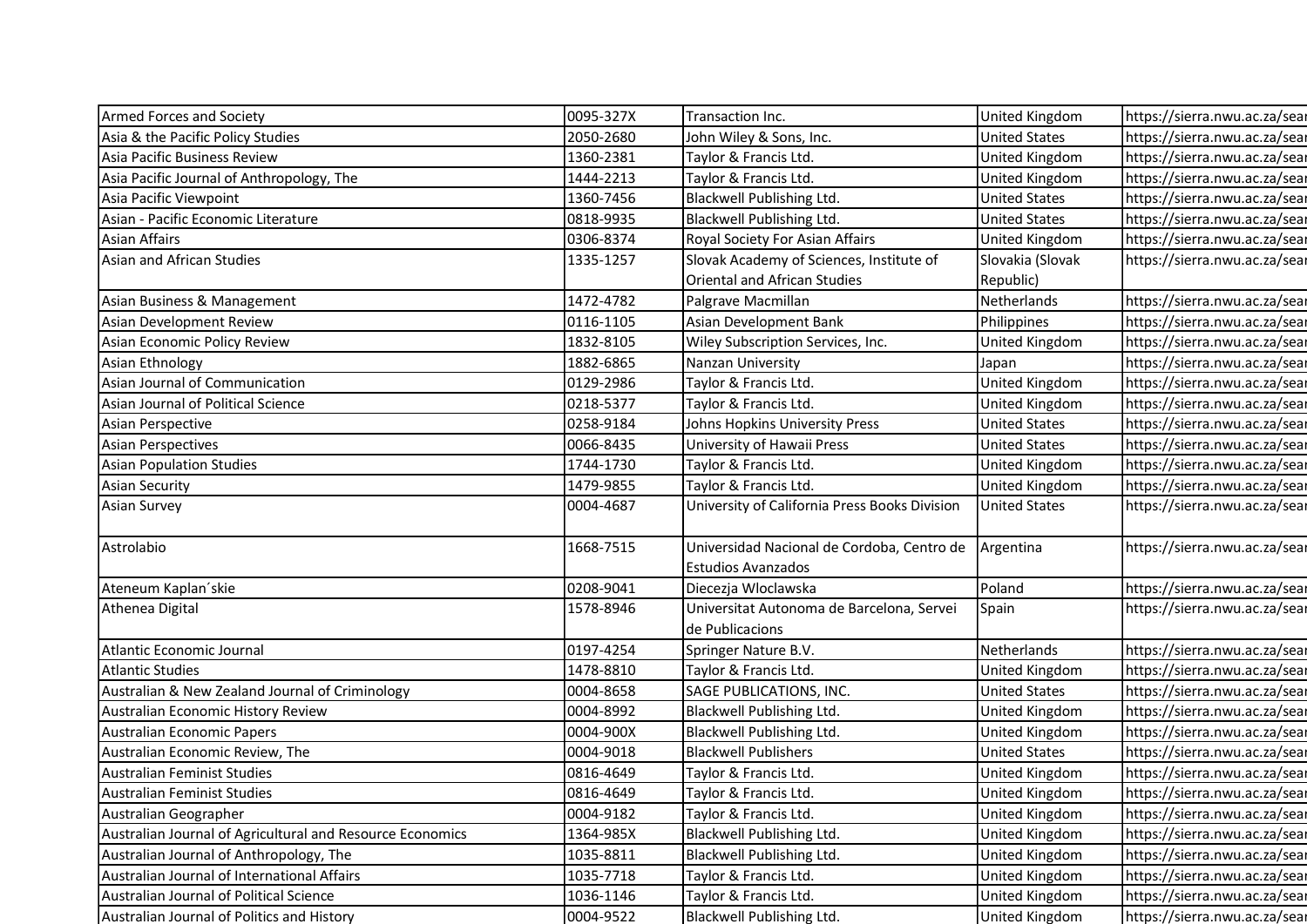| Baltic Journal of Law & Politics                           | 2029-0454 | De Gruyter Poland                                        | Poland                | https://sierra.nwu.ac.za/sear                                  |
|------------------------------------------------------------|-----------|----------------------------------------------------------|-----------------------|----------------------------------------------------------------|
| <b>Baltic Journal of Management</b>                        | 1746-5265 | <b>Emerald Group Publishing Limited</b>                  | United Kingdom        | https://sierra.nwu.ac.za/sear                                  |
| Banca Impresa Societa                                      | 1120-9453 | Societa Editrice il Mulino                               | Italy                 | https://sierra.nwu.ac.za/sear                                  |
| Bancaria                                                   | 0005-4623 | Bancaria Editrice S p A                                  | Italy                 | https://sierra.nwu.ac.za/sear                                  |
| Bangladesh e-Journal of Sociology                          | 1819-8465 | Bangladesh Sociological Society                          | Bangladesh            | https://sierra.nwu.ac.za/sear                                  |
| Bank of England. Quarterly Bulletin                        | 0005-5166 | Bank of England. Economics Division. Bulletin            | <b>United Kingdom</b> | https://sierra.nwu.ac.za/sear                                  |
|                                                            |           | Group                                                    |                       |                                                                |
| <b>BC Studies</b>                                          | 0005-2949 | Pacific Affairs. The University of British               | Canada                | https://sierra.nwu.ac.za/sear                                  |
|                                                            |           | Columbia                                                 |                       |                                                                |
| Berkeley Technology Law Journal                            | 1086-3818 | University of California, Boalt Hall School of<br>l Law  | <b>United States</b>  | https://sierra.nwu.ac.za/sear                                  |
| Berliner Journal für Soziologie                            | 0863-1808 | Springer Nature B.V.                                     | Netherlands           | https://sierra.nwu.ac.za/sear                                  |
| Bilig                                                      | 1301-0549 | Ahmet Yesesvi Universitesi, Management                   | Turkey                | https://sierra.nwu.ac.za/sear                                  |
|                                                            |           | Center                                                   |                       |                                                                |
| Bingöl Üniversitesi Iktisadi ve Idari Bilimler Fakültesi   | 2651-3234 | <b>Bingol University</b>                                 | Turkey                | https://sierra.nwu.ac.za/sear                                  |
| <b>Bioethics</b>                                           | 0269-9702 | Blackwell Publishing Ltd.                                | <b>United States</b>  | https://sierra.nwu.ac.za/sear                                  |
| Biography                                                  | 0162-4962 | University of Hawaii Press                               | <b>United States</b>  | https://sierra.nwu.ac.za/sear                                  |
| <b>BioSocieties</b>                                        | 1745-8552 | Palgrave Macmillan                                       | Netherlands           | https://sierra.nwu.ac.za/sear                                  |
| Bohemia                                                    | 0523-8587 | Collegium Carolinum e. V.                                | Germany               | https://sierra.nwu.ac.za/sear                                  |
|                                                            |           |                                                          | Spain                 | https://sierra.nwu.ac.za/sear                                  |
|                                                            |           |                                                          |                       |                                                                |
| Boleti'n ICE Econo'mico                                    | 0214-8307 | Comercio del Ministerio de Economía y                    |                       |                                                                |
| Boletim do Museu Paraense Emi'lio Goeldi. Ciencias Humanas | 1981-8122 | Competividad de España                                   | <b>Brazil</b>         |                                                                |
| Boletín de Antropología                                    | 0120-2510 | Museu Paraense Emilio Goeldi<br>Universidad de Antioquía | Colombia              | https://sierra.nwu.ac.za/sear<br>https://sierra.nwu.ac.za/sear |
| Bordo'n                                                    | 0210-5934 | Fundação Getulio Vargas                                  | Spain                 | https://sierra.nwu.ac.za/sear                                  |
| <b>Brazilian Administration Review</b>                     | 1807-7692 | Associação Nacional de Pós-Graduação e                   | <b>Brazil</b>         | https://sierra.nwu.ac.za/sear                                  |
|                                                            |           | Pesquisa em Administração                                |                       |                                                                |
| Brazilian Political Science Review                         | 1981-3821 | Associacao Brasileira de Ciencia Politica                | <b>Brazil</b>         | https://sierra.nwu.ac.za/sear                                  |
| British Educational Research Journal                       | 0141-1926 | Blackwell Publishing Ltd.                                | <b>United States</b>  | https://sierra.nwu.ac.za/sear                                  |
| British Journal for the History of Science                 | 0007-0874 | <b>Cambridge University Press</b>                        | <b>United Kingdom</b> | https://sierra.nwu.ac.za/sear                                  |
| British Journal of Clinical Psychology, The                | 0144-6657 | Wiley Subscription Services, Inc.                        | United Kingdom        | https://sierra.nwu.ac.za/sear                                  |
| British Journal of Developmental Psychology, The           | 0261-510X | Wiley Subscription Services, Inc.                        | United Kingdom        | https://sierra.nwu.ac.za/sear                                  |
| British Journal of Educational Studies                     | 0007-1005 | Taylor & Francis Ltd.                                    | United Kingdom        | https://sierra.nwu.ac.za/sear                                  |
| British Journal of Industrial Relations                    | 0007-1080 | Blackwell Publishing Ltd.                                | <b>United States</b>  | https://sierra.nwu.ac.za/sear                                  |
| <b>British Journal of Management</b>                       | 1045-3172 | Blackwell Publishing Ltd.                                | United Kingdom        | https://sierra.nwu.ac.za/sear                                  |
| British Journal of Middle Eastern Studies                  | 1353-0194 | Taylor & Francis Ltd.                                    | United Kingdom        | https://sierra.nwu.ac.za/sear                                  |
| British Journal of Political Science                       | 0007-1234 | <b>Cambridge University Press</b>                        | United Kingdom        | https://sierra.nwu.ac.za/sear                                  |
| British Journal of Psychology                              | 0007-1269 | <b>British Psychological Society</b>                     | United Kingdom        | https://sierra.nwu.ac.za/sear                                  |
| British Journal of Social Psychology, The                  | 0144-6665 | Wiley Subscription Services, Inc.                        | <b>United Kingdom</b> | https://sierra.nwu.ac.za/sear                                  |
| British Journal of Social Work                             | 0045-3102 | Oxford Publishing Limited (England)                      | <b>United Kingdom</b> | https://sierra.nwu.ac.za/sear                                  |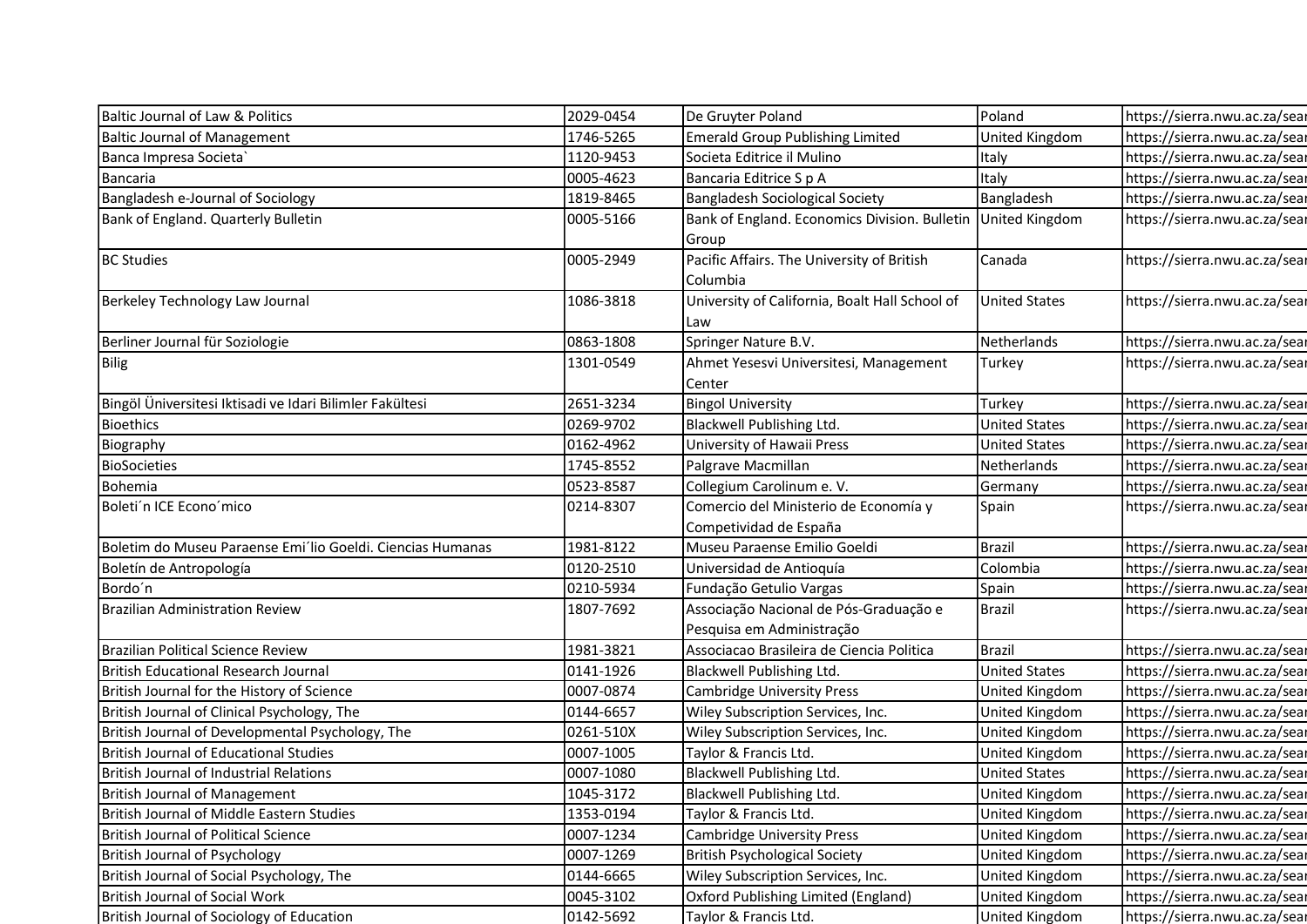| 0007-4918 | Taylor & Francis LLC                                                 |                       | https://sierra.nwu.ac.za/sear |
|-----------|----------------------------------------------------------------------|-----------------------|-------------------------------|
| 0261-3050 | Wiley Subscription Services, Inc.                                    | <b>United States</b>  | https://sierra.nwu.ac.za/sear |
| 0041-977X | <b>Cambridge University Press</b>                                    | United Kingdom        | https://sierra.nwu.ac.za/sear |
|           |                                                                      |                       |                               |
| 1469-3569 | <b>Cambridge University Press</b>                                    | United Kingdom        | https://sierra.nwu.ac.za/sear |
| 0962-8770 | Blackwell Publishing Ltd.                                            | United Kingdom        | https://sierra.nwu.ac.za/sear |
| 1052-150X | <b>Cambridge University Press</b>                                    | <b>United Kingdom</b> | https://sierra.nwu.ac.za/sear |
| 0007-6791 | Taylor & Francis Ltd.                                                | United Kingdom        | https://sierra.nwu.ac.za/sear |
| 0007-6805 | <b>Cambridge University Press</b>                                    | United Kingdom        | https://sierra.nwu.ac.za/sear |
| 1467-632X | <b>International Bar Association</b>                                 | United Kingdom        | https://sierra.nwu.ac.za/sear |
| 0007-6899 | American Bar Association                                             | <b>United States</b>  | https://sierra.nwu.ac.za/sear |
| 0964-4733 | Wiley Periodicals Inc.                                               | <b>United States</b>  | https://sierra.nwu.ac.za/sear |
| 0590-9597 | Hrvatski Institut za Povijest                                        | Croatia               | https://sierra.nwu.ac.za/sear |
| 0009-0794 | Akademie Ved Ceske Republiky, Etnologicky                            | Czech Republic        | https://sierra.nwu.ac.za/sear |
|           | Ustav                                                                |                       |                               |
| 2238-3425 | Universidade do Estado do Rio de Janeiro                             | <b>Brazil</b>         | https://sierra.nwu.ac.za/sear |
| 0154-8344 | L'Harmattan                                                          | France                | https://sierra.nwu.ac.za/sear |
| 1298-6046 | L'Harmattan                                                          | France                | https://sierra.nwu.ac.za/sear |
| 1252-6576 | Editions de l'Ecole des Hautes Etudes en<br><b>Sciences Sociales</b> | France                | https://sierra.nwu.ac.za/sear |
| 0008-1256 | University of California, California<br><b>Management Review</b>     | <b>United States</b>  | https://sierra.nwu.ac.za/sear |
| 0305-7674 | Berghahn Books and Journals                                          | <b>United States</b>  | https://sierra.nwu.ac.za/sear |
| 0309-166X | Oxford Publishing Limited (England)                                  | United Kingdom        | https://sierra.nwu.ac.za/sear |
| 0008-1973 | <b>Cambridge University Press</b>                                    | United Kingdom        | https://sierra.nwu.ac.za/sear |
| 0955-7571 | Taylor & Francis Ltd.                                                | <b>United Kingdom</b> | https://sierra.nwu.ac.za/sear |
| 0008-3496 | Canadian Ethnic Studies Journal                                      | Canada                | https://sierra.nwu.ac.za/sear |
| 0008-3658 | Blackwell Publishing Ltd.                                            | United Kingdom        | https://sierra.nwu.ac.za/sear |
| 0008-3755 | University of Toronto Press                                          | Canada                | https://sierra.nwu.ac.za/sear |
| 0008-3976 | Agricultural Institute of Canada                                     | <b>United States</b>  | https://sierra.nwu.ac.za/sear |
| 1707-7753 | University of Toronto Press                                          | Canada                | https://sierra.nwu.ac.za/sear |
| 0225-5189 | Canadian Association for the Study of<br>International Development   | <b>United Kingdom</b> | https://sierra.nwu.ac.za/sear |
| 0008-4085 | Blackwell Publishing Ltd.                                            | <b>United Kingdom</b> | https://sierra.nwu.ac.za/sear |
| 1188-4517 | University of Toronto Press                                          | Canada                | https://sierra.nwu.ac.za/sear |
|           |                                                                      |                       |                               |
| 0829-3201 | <b>Cambridge University Press</b>                                    | United Kingdom        | https://sierra.nwu.ac.za/sear |
| 0008-4131 | <b>Cambridge University Press</b>                                    | United Kingdom        | https://sierra.nwu.ac.za/sear |
| 0045-5091 | <b>Cambridge University Press</b>                                    | United Kingdom        | https://sierra.nwu.ac.za/sear |
|           |                                                                      |                       | United Kingdom                |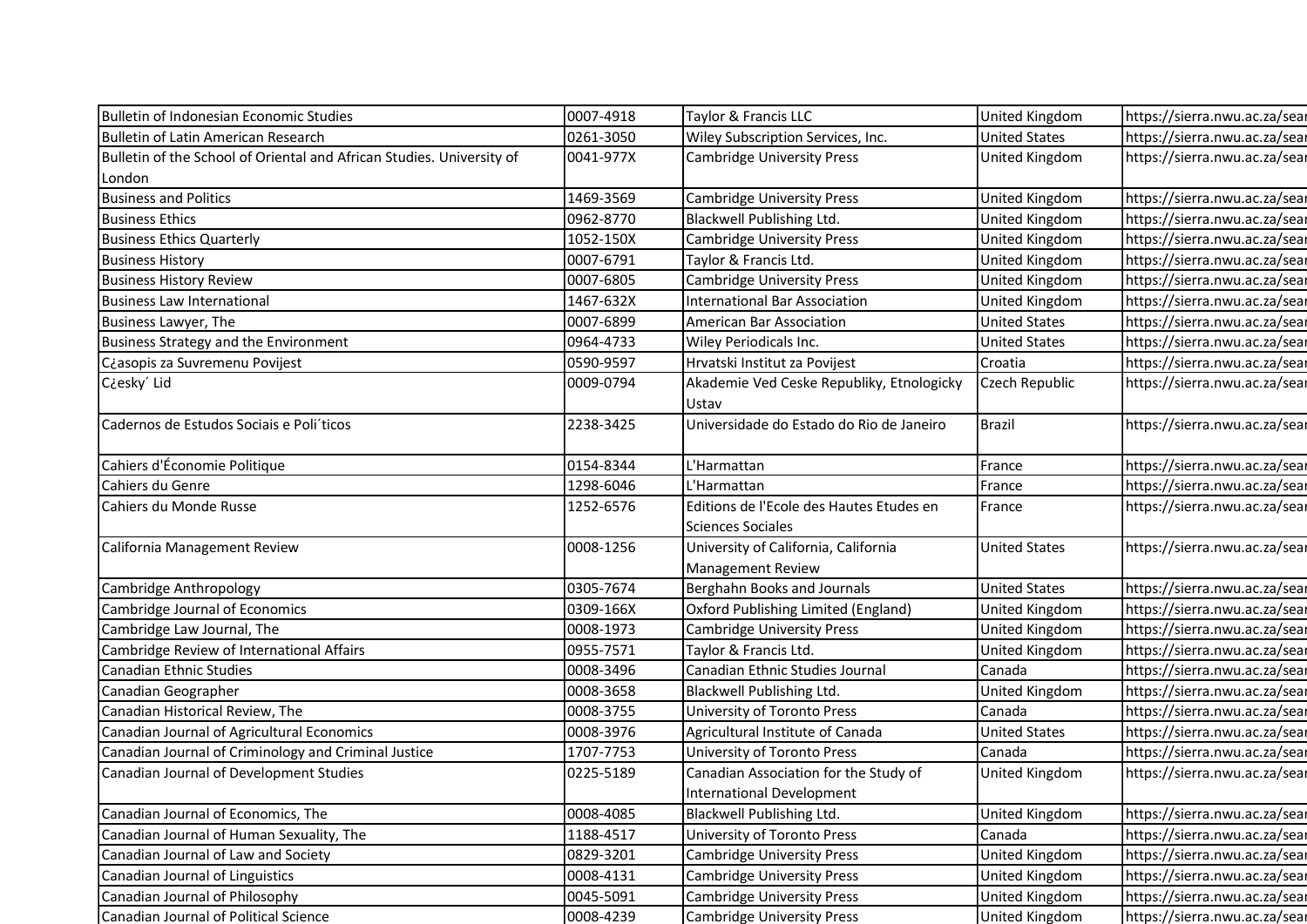| Canadian Public Administration                                | 0008-4840              | Wiley Subscription Services, Inc.                         | Canada                                 | https://sierra.nwu.ac.za/sear                                  |
|---------------------------------------------------------------|------------------------|-----------------------------------------------------------|----------------------------------------|----------------------------------------------------------------|
| Canadian Review of Sociology, The                             | 1755-6171              | Canadian Sociology and Anthropology                       | Canada                                 | https://sierra.nwu.ac.za/sear                                  |
|                                                               |                        | Association, c/o Concordia University                     |                                        |                                                                |
|                                                               |                        | Department of Sociology and Anthropology                  |                                        |                                                                |
| Canadian Yearbook of International Law, The                   | 0069-0058              | <b>Cambridge University Press</b>                         | United Kingdom                         | https://sierra.nwu.ac.za/sear                                  |
| Canakkale Onsekiz Mart Üniversitesi Yönetim Bilimleri Dergisi | 1304-5318              | Canakkale Onsekiz Mart Üniversitesi,                      | Turkey                                 | https://sierra.nwu.ac.za/sear                                  |
|                                                               |                        | Terzioglu Kampüsü                                         |                                        |                                                                |
| Capital & Class                                               | 0309-8168              | Sage Publications Ltd.                                    | United Kingdom                         | https://sierra.nwu.ac.za/sear                                  |
| Capitalism, Nature, Socialism                                 | 1045-5752              | Taylor & Francis Ltd.                                     | United Kingdom                         | https://sierra.nwu.ac.za/sear                                  |
| Caravelle                                                     | 1147-6753              | Universite de Toulouse le Mirail, Presses                 | France                                 | https://sierra.nwu.ac.za/sear                                  |
|                                                               |                        | Universitaires du Midi                                    |                                        |                                                                |
| Caribbean Studies                                             | 0008-6533              | Universidad de Puerto Rico Institute of                   | Puerto Rico                            | https://sierra.nwu.ac.za/sear                                  |
|                                                               |                        | Caribbean Studies                                         |                                        |                                                                |
| Carte Italiane                                                | 0737-9412              | University of California Digital Library -                | <b>United States</b>                   | https://sierra.nwu.ac.za/sear                                  |
|                                                               |                        | eScholarship                                              |                                        |                                                                |
| Casopis za Kritiko Znanosti                                   | 0351-4285              | Studentska Zalozba                                        | Slovenia                               | https://sierra.nwu.ac.za/sear                                  |
| Cato Journal                                                  | 0273-3072              | Cato Institute                                            | <b>United States</b>                   | https://sierra.nwu.ac.za/sear                                  |
| Central Asian Survey                                          | 0263-4937              | Taylor & Francis Ltd.                                     | United Kingdom                         | https://sierra.nwu.ac.za/sear                                  |
| Central European History                                      | 0008-9389              | Cambridge University Press                                | <b>United Kingdom</b>                  | https://sierra.nwu.ac.za/sear                                  |
| Central European Public Administration Review                 | 2591-2240              | University of Ljubljana, Faculty of                       | Slovenia                               | https://sierra.nwu.ac.za/sear                                  |
|                                                               |                        | Administration, Journal                                   |                                        |                                                                |
|                                                               |                        | Uprava/Administration                                     |                                        |                                                                |
| Centro Journal                                                | 1538-6279              | Hunter College, Center for Puerto Rican<br><b>Studies</b> | <b>United States</b>                   | https://sierra.nwu.ac.za/sear                                  |
| <b>CEPAL Review</b>                                           | 0251-2920              | Economic Commission for Latin America and                 | Chile                                  | https://sierra.nwu.ac.za/sear                                  |
|                                                               |                        | the Caribbean                                             |                                        |                                                                |
| Challenge                                                     | 0577-5132              | Taylor & Francis Ltd.                                     | United Kingdom                         | https://sierra.nwu.ac.za/sear                                  |
| Change Over Time                                              | 2153-053X              | University of Pennsylvania Press                          | <b>United States</b>                   | https://sierra.nwu.ac.za/sear                                  |
| Chicano-Latino Law Review                                     | 1061-8899              | University of California Digital Library -                | <b>United States</b>                   | https://sierra.nwu.ac.za/sear                                  |
|                                                               |                        | eScholarship                                              |                                        |                                                                |
| Child & Family Social Work                                    | 1356-7500              | <b>Blackwell Publishing Ltd.</b>                          | United Kingdom                         | https://sierra.nwu.ac.za/sear                                  |
| Child Development                                             | 0009-3920              | Blackwell Publishing Ltd.                                 | United Kingdom                         | https://sierra.nwu.ac.za/sear                                  |
| Child Welfare                                                 | 0009-4021              | Child Welfare League of America, Inc.                     | <b>United States</b>                   | https://sierra.nwu.ac.za/sear                                  |
| Childhood                                                     | 0907-5682              | Sage Publications Ltd.                                    | United Kingdom                         | https://sierra.nwu.ac.za/sear                                  |
| Children & Society                                            | 0951-0605              | Wiley Subscription Services, Inc.                         | <b>United States</b>                   | https://sierra.nwu.ac.za/sear                                  |
| China & World Economy                                         | 1671-2234              | Wiley Subscription Services, Inc.                         | China                                  | https://sierra.nwu.ac.za/sear                                  |
| China Agricultural Economic Review                            | 1756-137X              | <b>Emerald Group Publishing Limited</b>                   | United Kingdom                         | https://sierra.nwu.ac.za/sear                                  |
|                                                               |                        |                                                           |                                        |                                                                |
| China Economic Journal<br>China Journal, The                  | 1753-8963<br>1324-9347 | Taylor & Francis Ltd.<br>University of Chicago Press      | United Kingdom<br><b>United States</b> | https://sierra.nwu.ac.za/sear<br>https://sierra.nwu.ac.za/sear |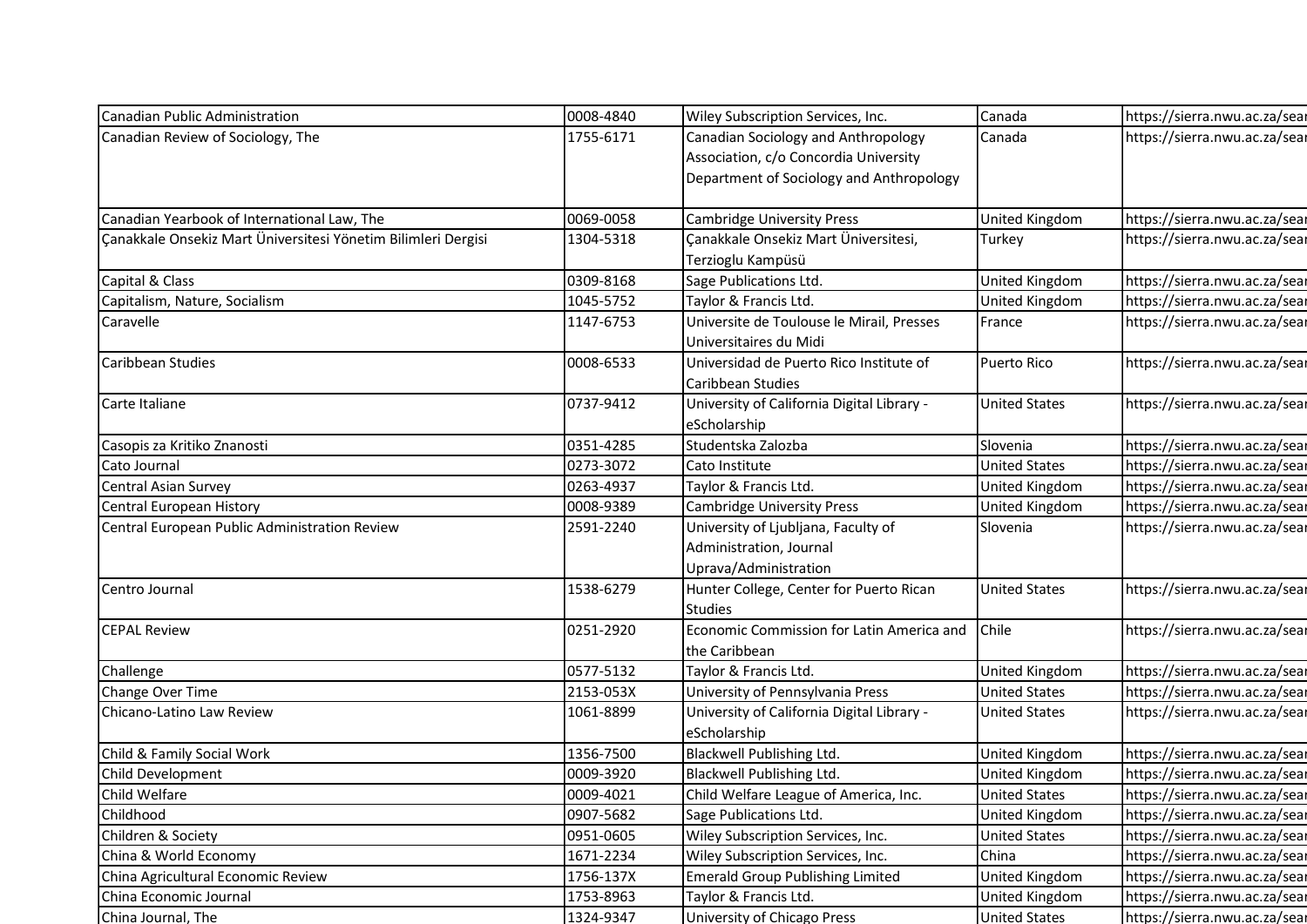| Chinese Economy, The                               | 1097-1475 | Taylor & Francis Ltd.                                      | United Kingdom        | https://sierra.nwu.ac.za/sear |
|----------------------------------------------------|-----------|------------------------------------------------------------|-----------------------|-------------------------------|
| Chinese Journal of Urban and Environmental Studies | 2345-7481 | World Scientific Publishing Co. Pte., Ltd.                 | Singapore             | https://sierra.nwu.ac.za/sear |
| Chronique internationale de l'IRES                 | 1285-087X | Institut de Recherches Economiques                         | France                | https://sierra.nwu.ac.za/sear |
| Chungara                                           | 0716-1182 | Universidad de Tarapacá                                    | Chile                 | https://sierra.nwu.ac.za/sear |
| Cidades                                            | 1645-0639 | <b>DINAMIA'CET</b>                                         | Portugal              | https://sierra.nwu.ac.za/sear |
| Ciencia Ergo Sum                                   | 1405-0269 | Universidad Autónoma del Estado de México                  | Mexico                | https://sierra.nwu.ac.za/sear |
|                                                    |           |                                                            |                       |                               |
| Ciencia y Sociedad                                 | 0378-7680 | Instituto Tecnologico de Santo Domingo                     | Dominican Republic    | https://sierra.nwu.ac.za/sear |
| CIRIEC - Espana                                    | 0213-8093 | CIRIEC - Espana                                            | Spain                 | https://sierra.nwu.ac.za/sear |
| <b>Cites</b>                                       | 1299-5495 | HUMENSIS, Presses Universitaires de France                 | France                | https://sierra.nwu.ac.za/sear |
| <b>Cities</b>                                      | 0264-2751 | Elsevier Science Ltd.                                      | United Kingdom        | https://sierra.nwu.ac.za/sear |
| City                                               | 1360-4813 | Taylor & Francis Ltd.                                      | United Kingdom        | https://sierra.nwu.ac.za/sear |
| Civil Wars                                         | 1369-8249 | Taylor & Francis Ltd.                                      | United Kingdom        | https://sierra.nwu.ac.za/sear |
| Civil Wars                                         | 1369-8249 | Taylor & Francis Ltd.                                      | United Kingdom        | https://sierra.nwu.ac.za/sear |
| <b>Climate Policy</b>                              | 1469-3062 | Taylor & Francis Ltd.                                      | United Kingdom        | https://sierra.nwu.ac.za/sear |
| Clio                                               | 0884-2043 | Indiana University-Purdue University                       | <b>United States</b>  | https://sierra.nwu.ac.za/sear |
| Cliodynamics                                       | 2373-7530 | University of California Digital Library -<br>eScholarship | <b>United States</b>  | https://sierra.nwu.ac.za/sear |
| Cogent Economics & Finance                         | 2332-2039 | Taylor & Francis Ltd.                                      | United Kingdom        | https://sierra.nwu.ac.za/sear |
| <b>Cogent Social Sciences</b>                      | 2331-1886 | Taylor & Francis Ltd.                                      | United Kingdom        | https://sierra.nwu.ac.za/sear |
| Cognition                                          | 0010-0277 | Elsevier Science Ltd.                                      | United Kingdom        | https://sierra.nwu.ac.za/sear |
| Cognition, Brain, Behavior                         | 2247-9228 | A.S.C.R. PRESS                                             | Romania               | https://sierra.nwu.ac.za/sear |
| Cold War History                                   | 1468-2745 | Taylor & Francis Ltd.                                      | United Kingdom        | https://sierra.nwu.ac.za/sear |
| Cold War History                                   | 1468-2745 | Taylor & Francis Ltd.                                      | United Kingdom        | https://sierra.nwu.ac.za/sear |
| Collaborative Anthropologies                       | 1943-2550 | University of Nebraska Press                               | <b>United States</b>  | https://sierra.nwu.ac.za/sear |
| Collegium Antropologicum                           | 0350-6134 | Institute for Anthropological Research                     | Croatia               | https://sierra.nwu.ac.za/sear |
| Colombia Internacional                             | 0121-5612 | Universidad de Los Andes, Departamento de<br>Historia      | Colombia              | https://sierra.nwu.ac.za/sear |
| Colonial Latin American Review                     | 1060-9164 | Taylor & Francis Ltd.                                      | United Kingdom        | https://sierra.nwu.ac.za/sear |
| Columbia Journal of Transnational Law, The         | 0010-1931 | Columbia Law School                                        | <b>United States</b>  | https://sierra.nwu.ac.za/sear |
| Columbia Law Review                                | 0010-1958 | Columbia Law Review Association, Inc.                      | <b>United States</b>  | https://sierra.nwu.ac.za/sear |
| Commonwealth & Comparative Politics                | 1466-2043 | Taylor & Francis Ltd.                                      | <b>United Kingdom</b> | https://sierra.nwu.ac.za/sear |
| Commonwealth & Comparative Politics                | 1466-2043 | Taylor & Francis Ltd.                                      | United Kingdom        | https://sierra.nwu.ac.za/sear |
| Communication & Society                            | 2386-7876 | Universidad de Navarra                                     | Spain                 | https://sierra.nwu.ac.za/sear |
| Communication Review, The                          | 1071-4421 | Taylor & Francis Ltd.                                      | United Kingdom        | https://sierra.nwu.ac.za/sear |
| Communication Theory                               | 1050-3293 | <b>Oxford University Press</b>                             | United Kingdom        | https://sierra.nwu.ac.za/sear |
| Communist and Post - Communist Studies             | 0967-067X | Elsevier Science Ltd.                                      | <b>United Kingdom</b> | https://sierra.nwu.ac.za/sear |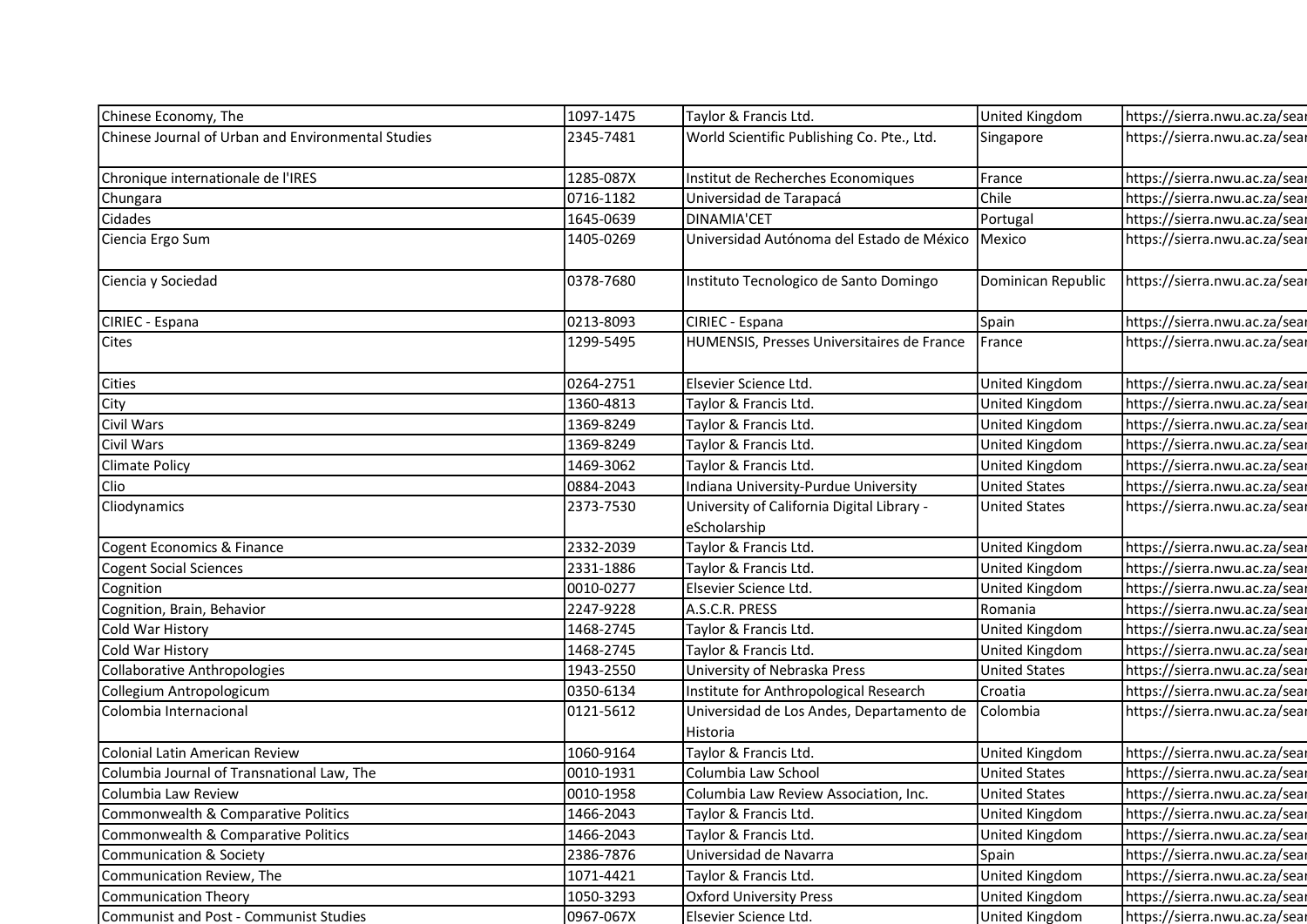| Comparative Economic Studies                                   | 0888-7233 | Palgrave Macmillan                                                                                    | Netherlands           | https://sierra.nwu.ac.za/sear |
|----------------------------------------------------------------|-----------|-------------------------------------------------------------------------------------------------------|-----------------------|-------------------------------|
| Comparative Education                                          | 0305-0068 | Taylor & Francis Ltd.                                                                                 | United Kingdom        | https://sierra.nwu.ac.za/sear |
| Comparative European Politics                                  | 1472-4790 | Palgrave Macmillan                                                                                    | Netherlands           | https://sierra.nwu.ac.za/sear |
| <b>Comparative Migration Studies</b>                           | 2214-594X | Springer Nature B.V.                                                                                  | Netherlands           | https://sierra.nwu.ac.za/sear |
| Comparative Political Studies                                  | 0010-4140 | SAGE PUBLICATIONS, INC.                                                                               | <b>United States</b>  | https://sierra.nwu.ac.za/sear |
| <b>Comparative Politics</b>                                    | 0010-4159 | Transaction Inc.                                                                                      | <b>United States</b>  | https://sierra.nwu.ac.za/sear |
| Comparative Sociology                                          | 1569-1322 | Springer Nature B.V.                                                                                  | Netherlands           | https://sierra.nwu.ac.za/sear |
| Comparative Strategy                                           | 0149-5933 | Taylor & Francis LLC                                                                                  | United Kingdom        | https://sierra.nwu.ac.za/sear |
| Comparative Studies in Society and History                     | 0010-4175 | <b>Cambridge University Press</b>                                                                     | United Kingdom        | https://sierra.nwu.ac.za/sear |
| Comparative Studies of South Asia, Africa, and the Middle East | 1089-201X | Duke University Press, NC & IL                                                                        | <b>United States</b>  | https://sierra.nwu.ac.za/sear |
| Complutum                                                      | 1131-6993 | Universidad Complutense de Madrid                                                                     | Spain                 | https://sierra.nwu.ac.za/sear |
| Comptes Rendus de l'Acade'mie d'Agriculture de France          | 0989-6988 | Académie d'Agriculture de France                                                                      | France                | https://sierra.nwu.ac.za/sear |
| Computational and Mathematical Organization Theory             | 1381-298X | Springer Nature B.V.                                                                                  | Netherlands           | https://sierra.nwu.ac.za/sear |
| <b>Computational Economics</b>                                 | 0927-7099 | Springer Nature B.V.                                                                                  | Netherlands           | https://sierra.nwu.ac.za/sear |
| Comunicazioni Sociali                                          | 0392-8667 | Vita e Pensiero                                                                                       | Italy                 | https://sierra.nwu.ac.za/sear |
| <b>Conflict Resolution Quarterly</b>                           | 1536-5581 | Wiley Periodicals Inc.                                                                                | <b>United States</b>  | https://sierra.nwu.ac.za/sear |
| Conflict, Security & Development : CSD                         | 1467-8802 | Taylor & Francis Ltd.                                                                                 | <b>United Kingdom</b> | https://sierra.nwu.ac.za/sear |
| Constitutional Political Economy                               | 1043-4062 | Springer Nature B.V.                                                                                  | Netherlands           | https://sierra.nwu.ac.za/sear |
| Consumption, Markets & Culture                                 | 1025-3866 | Taylor & Francis Ltd.                                                                                 | United Kingdom        | https://sierra.nwu.ac.za/sear |
| Contemporary Accounting Research                               | 0823-9150 | Canadian Academic Accounting Association                                                              | Canada                | https://sierra.nwu.ac.za/sear |
| Contemporary British History                                   | 1361-9462 | Taylor & Francis Ltd.                                                                                 | United Kingdom        | https://sierra.nwu.ac.za/sear |
| Contemporary British History                                   | 1361-9462 | Taylor & Francis Ltd.                                                                                 | <b>United Kingdom</b> | https://sierra.nwu.ac.za/sear |
| Contemporary Economic Policy                                   | 1074-3529 | <b>Western Economic Association</b>                                                                   | <b>United States</b>  | https://sierra.nwu.ac.za/sear |
| <b>Contemporary Economics</b>                                  | 2084-0845 | Vizja Press & IT                                                                                      | Poland                | https://sierra.nwu.ac.za/sear |
| Contemporary Justice Review                                    | 1028-2580 | Taylor & Francis Ltd.                                                                                 | <b>United Kingdom</b> | https://sierra.nwu.ac.za/sear |
| <b>Contemporary Pacific</b>                                    | 1043-898X | University of Hawaii Press                                                                            | <b>United States</b>  | https://sierra.nwu.ac.za/sear |
| Contemporary Political Theory                                  | 1470-8914 | Palgrave Macmillan                                                                                    | Netherlands           | https://sierra.nwu.ac.za/sear |
| Contemporary Readings in Law and Social Justice                | 1948-9137 | Addleton Academic Publishers                                                                          | <b>United States</b>  | https://sierra.nwu.ac.za/sear |
| Contemporary Security Policy                                   | 1352-3260 | Taylor & Francis Ltd.                                                                                 | United Kingdom        | https://sierra.nwu.ac.za/sear |
| Contemporary Social Science                                    | 2158-2041 | Taylor & Francis Ltd.                                                                                 | United Kingdom        | https://sierra.nwu.ac.za/sear |
| Contemporary South Asia                                        | 0958-4935 | Taylor & Francis Ltd.                                                                                 | <b>United Kingdom</b> | https://sierra.nwu.ac.za/sear |
| Contemporary Southeast Asia                                    | 0129-797X | <b>ISEAS - Yusof Ishak Institute</b>                                                                  | Singapore             | https://sierra.nwu.ac.za/sear |
| Continuity and Change                                          | 0268-4160 | <b>Cambridge University Press</b>                                                                     | <b>United Kingdom</b> | https://sierra.nwu.ac.za/sear |
| Continuum                                                      | 1030-4312 | Taylor & Francis Ltd.                                                                                 | United Kingdom        | https://sierra.nwu.ac.za/sear |
| Convergencia                                                   | 1405-1435 | Centro de Investigacion y Estudios Avanzados Mexico<br>en Ciencias Politicas y Administracion Publica |                       | https://sierra.nwu.ac.za/sear |
| Corporate Finance                                              | 2198-8889 | Handelsblatt Fachmedien GmbH                                                                          | Germany               | https://sierra.nwu.ac.za/sear |
| Corporate Governance : An International Review                 | 0964-8410 | Blackwell Publishing Ltd.                                                                             | United Kingdom        | https://sierra.nwu.ac.za/sear |
|                                                                |           |                                                                                                       |                       |                               |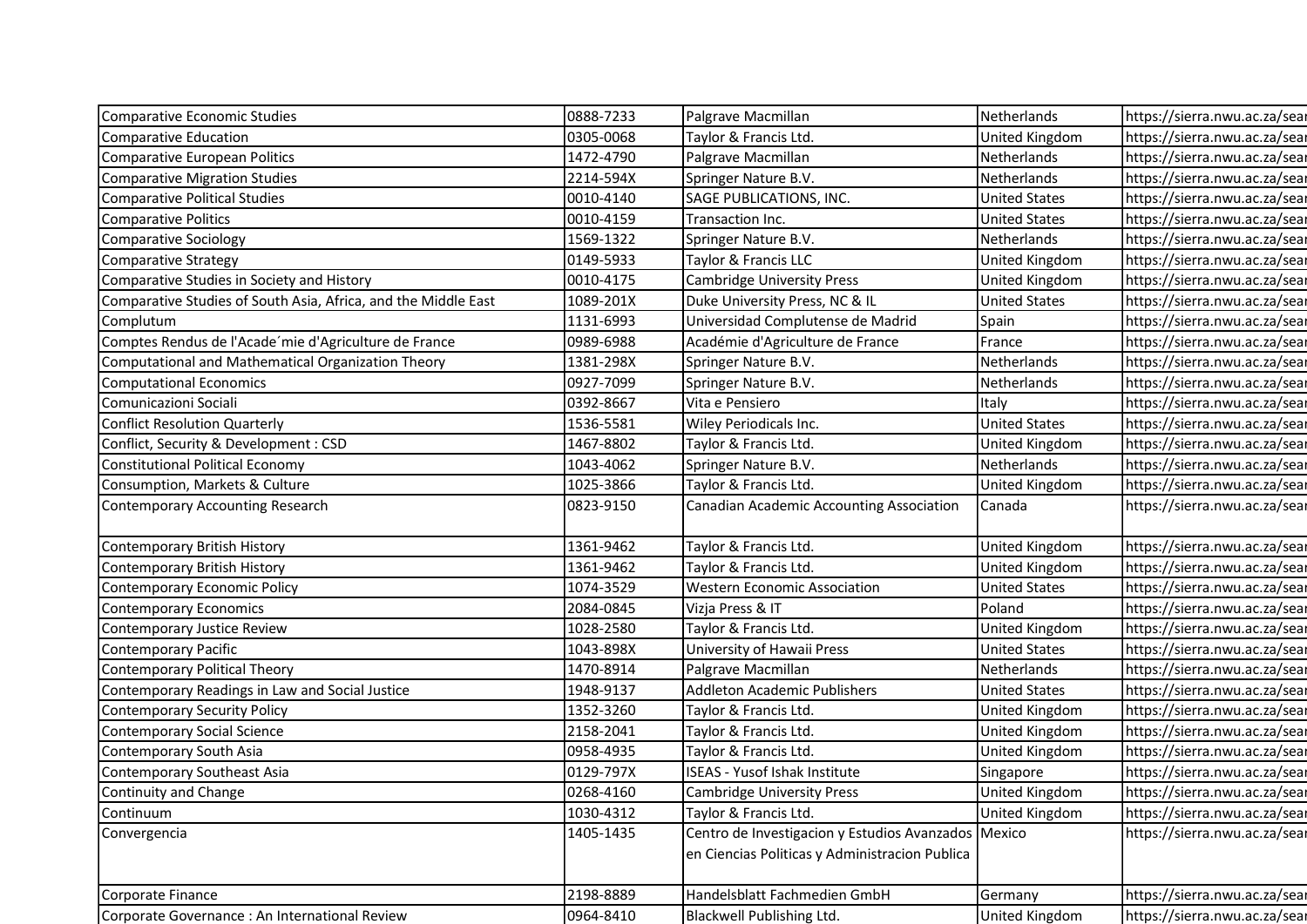| <b>Criminal Justice Studies</b>                                  | 1478-601X | Taylor & Francis Ltd.                             | United Kingdom        | https://sierra.nwu.ac.za/sear |
|------------------------------------------------------------------|-----------|---------------------------------------------------|-----------------------|-------------------------------|
| Criminologie                                                     | 0316-0041 | Presses de l'Universite de Montreal               | Canada                | https://sierra.nwu.ac.za/sear |
| Criminology                                                      | 0011-1384 | American Society of Criminology                   | <b>United States</b>  | https://sierra.nwu.ac.za/sear |
| Criminology & Criminal Justice : CCJ                             | 1748-8958 | Sage Publications Ltd.                            | United Kingdom        | https://sierra.nwu.ac.za/sear |
| Critica Marxista                                                 | 0011-152X | Editori Riuniti                                   | Italy                 | https://sierra.nwu.ac.za/sear |
| <b>Critical Arts</b>                                             | 0256-0046 | Taylor & Francis Ltd.                             | United Kingdom        | https://sierra.nwu.ac.za/sear |
| <b>Critical Discourse Studies</b>                                | 1740-5904 | Taylor & Francis Ltd.                             | United Kingdom        | https://sierra.nwu.ac.za/sear |
| <b>Critical Public Health</b>                                    | 0958-1596 | Taylor & Francis Ltd.                             | United Kingdom        | https://sierra.nwu.ac.za/sear |
| <b>Critical Review</b>                                           | 0891-3811 | <b>Critical Review</b>                            | <b>United States</b>  | https://sierra.nwu.ac.za/sear |
| Critical Review of International Social and Political Philosophy | 1369-8230 | Taylor & Francis Ltd.                             | United Kingdom        | https://sierra.nwu.ac.za/sear |
| <b>Critical Sociology</b>                                        | 0896-9205 | Sage Publications Ltd.                            | <b>United States</b>  | https://sierra.nwu.ac.za/sear |
| Critical Studies in Media Communication                          | 1529-5036 | Taylor & Francis Ltd.                             | United Kingdom        | https://sierra.nwu.ac.za/sear |
| <b>Critical Studies on Terrorism</b>                             | 1753-9153 | Taylor & Francis Ltd.                             | United Kingdom        | https://sierra.nwu.ac.za/sear |
| Critique Internationale                                          | 1290-7839 | <b>CAIRN</b>                                      | France                | https://sierra.nwu.ac.za/sear |
| Critique of Anthropology                                         | 0308-275X | Sage Publications Ltd.                            | United Kingdom        | https://sierra.nwu.ac.za/sear |
| Croatian Economic Survey                                         | 1330-4860 | The Institute of Economics, Zagreb                | Croatia               | https://sierra.nwu.ac.za/sear |
| Croatian Yearbook of European Law & Policy                       | 1845-5662 | Sveuciliste u Zagrebu, Pravni Fakultet            | Croatia               | https://sierra.nwu.ac.za/sear |
| Cross - Cultural Research                                        | 1069-3971 | SAGE PUBLICATIONS, INC.                           | <b>United States</b>  | https://sierra.nwu.ac.za/sear |
| Cuadernos Americanos                                             | 0011-2356 | Universidad Nacional Autonoma de Mexico           | Mexico                | https://sierra.nwu.ac.za/sear |
|                                                                  |           |                                                   |                       |                               |
| Cuadernos de Antropologi'a Social                                | 0327-3776 | Universidad de Buenos Aires, Instituto de         | Argentina             | https://sierra.nwu.ac.za/sear |
|                                                                  |           | Ciencias Antropologicas                           |                       |                               |
| Cuadernos de Economía                                            | 0121-4772 | Universidad Nacional de Colombia, Sede            | Colombia              | https://sierra.nwu.ac.za/sear |
|                                                                  |           | Medellin                                          |                       |                               |
| Cuadernos de Gobierno y Administración Pública                   | 2341-3808 | Universidad Complutense de Madrid, Servicio Spain |                       | https://sierra.nwu.ac.za/sear |
|                                                                  |           | de Publicaciones                                  |                       |                               |
| Cuadernos de Información y Comunicación                          | 1135-7991 | Universidad Complutense de Madrid                 | Spain                 | https://sierra.nwu.ac.za/sear |
| Cuadernos de Relaciones Laborales                                | 1131-8635 | Universidad Complutense de Madrid                 | Spain                 | https://sierra.nwu.ac.za/sear |
| Cuadernos Econo micos de I.C.E.                                  | 0210-2633 | Comercio del Ministerio de Economía y             | Spain                 | https://sierra.nwu.ac.za/sear |
|                                                                  |           | Competividad de España                            |                       |                               |
| Cuestiones Poli'ticas                                            | 0798-1406 | Universidad del Zulia, Facultad de Ciencias       | Venezuela             | https://sierra.nwu.ac.za/sear |
|                                                                  |           | Juridicas                                         |                       |                               |
| <b>Cultural Anthropology</b>                                     | 0886-7356 | American Anthropological Association              | <b>United States</b>  | https://sierra.nwu.ac.za/sear |
| Cultural Critique                                                | 0882-4371 | University of Minnesota Press                     | <b>United States</b>  | https://sierra.nwu.ac.za/sear |
| <b>Cultural Geographies</b>                                      | 1474-4740 | Sage Publications Ltd.                            | United Kingdom        | https://sierra.nwu.ac.za/sear |
| Cultural Politics: an International Journal                      | 1743-2197 | Duke University Press, NC & IL                    | <b>United States</b>  | https://sierra.nwu.ac.za/sear |
| <b>Cultural Studies</b>                                          | 0950-2386 | Taylor & Francis Ltd.                             | United Kingdom        | https://sierra.nwu.ac.za/sear |
| <b>Cultural Studies</b>                                          | 0950-2386 | Taylor & Francis Ltd.                             | United Kingdom        | https://sierra.nwu.ac.za/sear |
| Culture & Psychology                                             | 1354-067X | Sage Publications Ltd.                            | United Kingdom        | https://sierra.nwu.ac.za/sear |
| Culture and Organization                                         | 1475-9551 | Taylor & Francis Ltd.                             | <b>United Kingdom</b> | https://sierra.nwu.ac.za/sear |
|                                                                  |           |                                                   |                       |                               |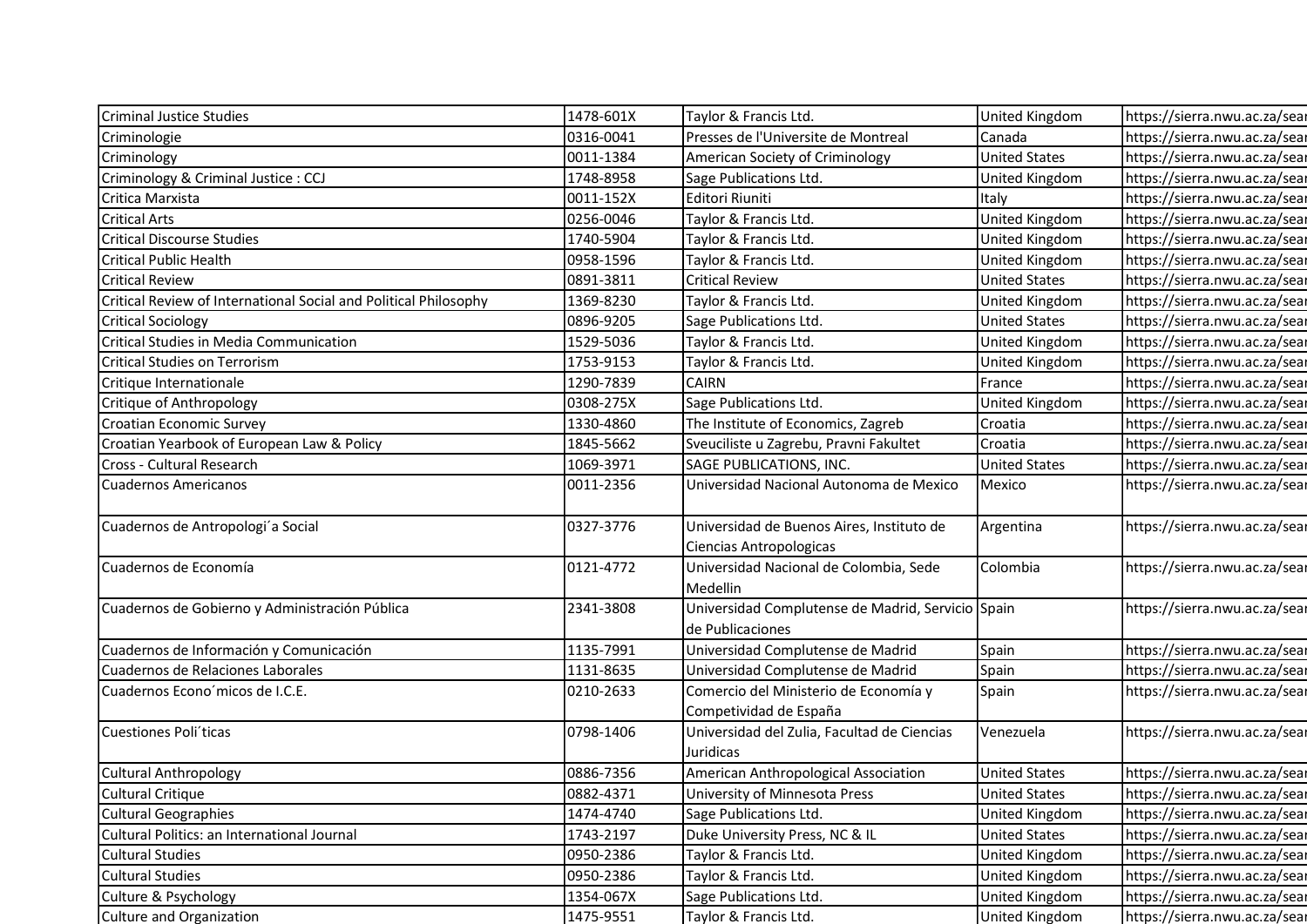| <b>Current Anthropology</b>                                                        | 0011-3204              | University of Chicago, acting through its Press United States                     |                                | https://sierra.nwu.ac.za/sear                                  |
|------------------------------------------------------------------------------------|------------------------|-----------------------------------------------------------------------------------|--------------------------------|----------------------------------------------------------------|
| <b>Current History</b>                                                             | 0011-3530              | University of California Press, Journals &<br>Digital Publishing Division         | <b>United States</b>           | https://sierra.nwu.ac.za/sear                                  |
| Current Politics and Economics of Africa                                           | 1098-4070              | Nova Science Publishers, Inc.                                                     | <b>United States</b>           | https://sierra.nwu.ac.za/sear                                  |
| Current Politics and Economics of Northern and Western Asia                        | 2158-5865              | Nova Science Publishers, Inc.                                                     | <b>United States</b>           | https://sierra.nwu.ac.za/sear                                  |
| Current Politics and Economics of Russia, Eastern and Central Europe               | 1524-1688              | Nova Science Publishers, Inc.                                                     | <b>United States</b>           | https://sierra.nwu.ac.za/sear                                  |
| Current Politics and Economics of South and Central America                        | 1935-2549              | Nova Science Publishers, Inc.                                                     | <b>United States</b>           | https://sierra.nwu.ac.za/sear                                  |
| Current Politics and Economics of South, Southeastern, and Central Asia            | 2157-6270              | Nova Science Publishers, Inc.                                                     | <b>United States</b>           | https://sierra.nwu.ac.za/sear                                  |
| Current Politics and Economics of the Middle East                                  | 1939-5809              | Nova Science Publishers, Inc.                                                     | <b>United States</b>           | https://sierra.nwu.ac.za/sear                                  |
| Current Politics and Economics of the United States, Canada and Mexico   1944-1274 |                        | Nova Science Publishers, Inc.                                                     | <b>United States</b>           | https://sierra.nwu.ac.za/sear                                  |
| Current Research in Social Psychology                                              | 1088-7423              | University of Iowa, Dept of Sociology, Center<br>for the Study of Group Processes | <b>United States</b>           | https://sierra.nwu.ac.za/sear                                  |
| <b>Current Sociology</b>                                                           | 0011-3921              | Sage Publications Ltd.                                                            | <b>United Kingdom</b>          | https://sierra.nwu.ac.za/sear                                  |
| Cyprus Review, The                                                                 | 1015-2881              | The Cyprus Review                                                                 | Cyprus                         | https://sierra.nwu.ac.za/sear                                  |
| Czas Kultury                                                                       | 0867-2148              | Stowarzyszenie Czasu Kultury                                                      | Poland                         | https://sierra.nwu.ac.za/sear                                  |
| Daedalus                                                                           | 0011-5266              | <b>MIT Press</b>                                                                  | <b>United States</b>           | https://sierra.nwu.ac.za/sear                                  |
| Danubius Universitas. Acta. Administratio                                          | 2068-5459              | Universitatea Danubius Galati                                                     | Romania                        | https://sierra.nwu.ac.za/sear                                  |
| Data & Policy                                                                      | 2632-3249              | <b>Cambridge University Press</b>                                                 | United Kingdom                 | https://sierra.nwu.ac.za/sear                                  |
| De Economist                                                                       | 0013-063X              | Springer Nature B.V.                                                              | Netherlands                    | https://sierra.nwu.ac.za/sear                                  |
| De'viance et Socie'te'                                                             | 0378-7931              | Editions Medecine et Hygiene                                                      | Switzerland                    | https://sierra.nwu.ac.za/sear                                  |
| Debats                                                                             | 0212-0585              | Institució Alfons el Magnànim                                                     | Spain                          | https://sierra.nwu.ac.za/sear                                  |
| <b>Decision Sciences</b>                                                           | 0011-7315              | American Institute for Decision Sciences                                          | <b>United Kingdom</b>          | https://sierra.nwu.ac.za/sear                                  |
| Decisions in Economics and Finance                                                 | 1593-8883              | Springer Nature B.V.                                                              | Netherlands                    | https://sierra.nwu.ac.za/sear                                  |
| Decyzje                                                                            | 1733-0092              | Akademia Leona Kozminskiego                                                       | Poland                         | https://sierra.nwu.ac.za/sear                                  |
| Defence and Peace Economics                                                        | 1024-2694              | Taylor & Francis LLC                                                              | United Kingdom                 | https://sierra.nwu.ac.za/sear                                  |
| Democracy and Security                                                             | 1741-9166              | Taylor & Francis Ltd.                                                             | United Kingdom                 | https://sierra.nwu.ac.za/sear                                  |
| Democratization                                                                    | 1351-0347              | Taylor & Francis Ltd.                                                             | United Kingdom                 | https://sierra.nwu.ac.za/sear                                  |
| Democratization<br>Democrazia e Diritto                                            | 1351-0347<br>0416-9565 | Taylor & Francis Ltd.<br>Franco Angeli Editore                                    | <b>United Kingdom</b><br>Italy | https://sierra.nwu.ac.za/sear                                  |
| Demografia                                                                         | 0011-8249              | Kozponti Statisztikai Hivatal, Marketing                                          | Hungary                        | https://sierra.nwu.ac.za/sear<br>https://sierra.nwu.ac.za/sear |
|                                                                                    | 0011-8265              | Oszta'ly<br>Cesky Statisticky Urad                                                | Czech Republic                 | https://sierra.nwu.ac.za/sear                                  |
|                                                                                    |                        |                                                                                   |                                |                                                                |
| Demografie<br>Demographic Research                                                 | 1435-9871              | Max Planck Institut für Demografische                                             | Germany                        | https://sierra.nwu.ac.za/sear                                  |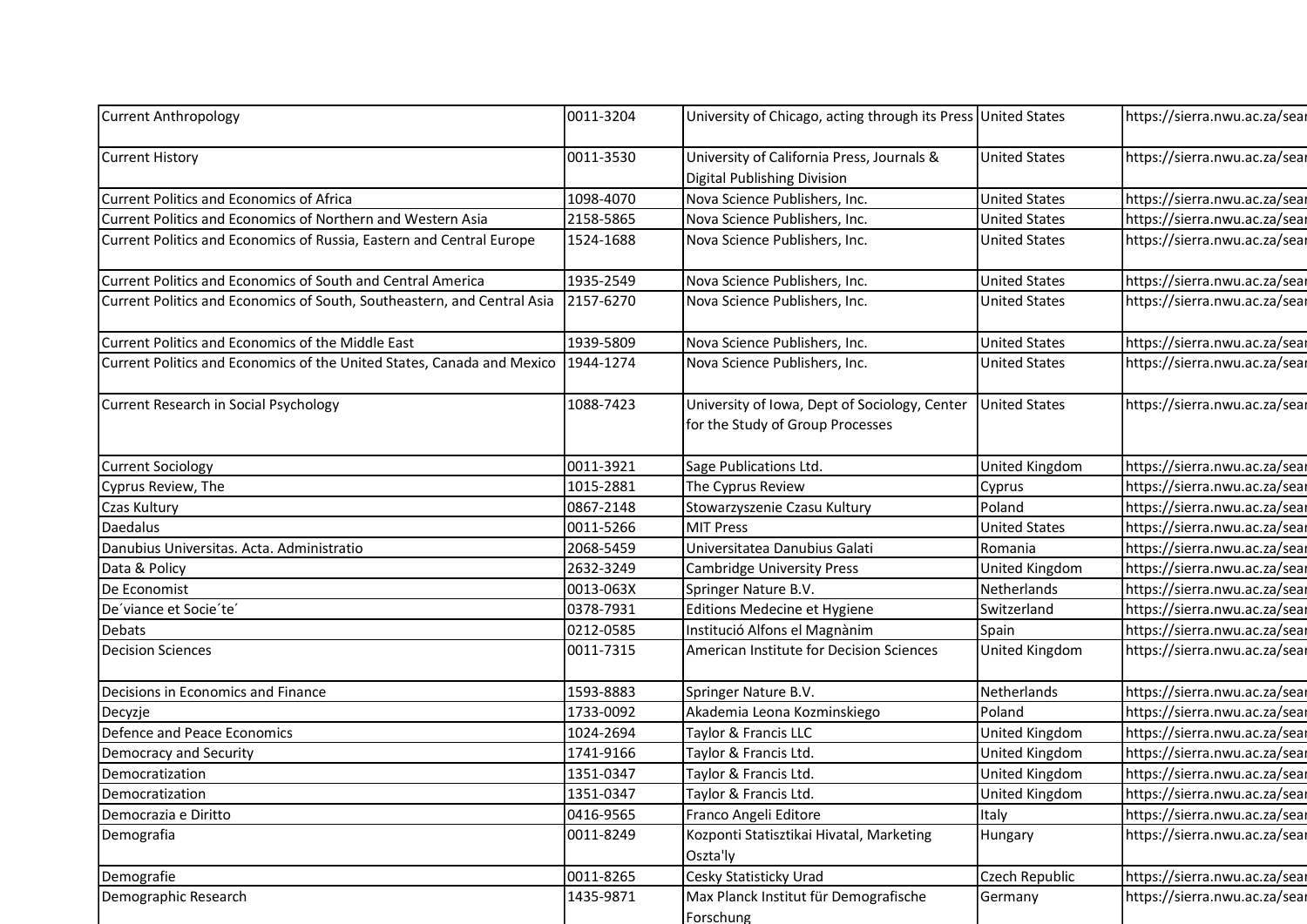| Derechos y Libertades                          | 1133-0937              | Universidad Carlos III de Madrid                       | Spain                                   | https://sierra.nwu.ac.za/sear                                  |
|------------------------------------------------|------------------------|--------------------------------------------------------|-----------------------------------------|----------------------------------------------------------------|
| Desafios                                       | 0124-4035              | Universidad del Rosario, Centro de Estudios            | Colombia                                | https://sierra.nwu.ac.za/sear                                  |
|                                                |                        | Politicos e Internacionales                            |                                         |                                                                |
| Desarrollo y Sociedad                          | 0120-3584              | Universidad de los Andes, Facultad de<br>Economia IIES | Venezuela                               | https://sierra.nwu.ac.za/sear                                  |
| Developing Economies, The                      | 0012-1533              | INSTITUTE OF DEVELOPING ECONOMIES -<br><b>JETRO</b>    | Japan                                   | https://sierra.nwu.ac.za/sear                                  |
| Developing World Bioethics                     | 1471-8731              | Wiley Subscription Services, Inc.                      | <b>United States</b>                    | https://sierra.nwu.ac.za/sear                                  |
| Development                                    | 1011-6370              | Palgrave Macmillan                                     | Netherlands                             | https://sierra.nwu.ac.za/sear                                  |
| Development and Change                         | 0012-155X              | Blackwell Publishing Ltd.                              | <b>United States</b>                    | https://sierra.nwu.ac.za/sear                                  |
| Development in Practice                        | 0961-4524              | Taylor & Francis Ltd.                                  | United Kingdom                          | https://sierra.nwu.ac.za/sear                                  |
| Development in Practice                        | 0961-4524              | Taylor & Francis Ltd.                                  | <b>United Kingdom</b>                   | https://sierra.nwu.ac.za/sear                                  |
| Development Policy Review                      | 0950-6764              | Blackwell Publishing Ltd.                              | <b>United States</b>                    | https://sierra.nwu.ac.za/sear                                  |
| Development Southern Africa                    | 0376-835X              | Taylor & Francis Ltd.                                  | United Kingdom                          | https://sierra.nwu.ac.za/sear                                  |
| Development Southern Africa                    | 0376-835X              | Taylor & Francis Ltd.                                  | United Kingdom                          | https://sierra.nwu.ac.za/sear                                  |
| Developmental Psychology                       | 0012-1649              | American Psychological Association                     | <b>United States</b>                    | https://sierra.nwu.ac.za/sear                                  |
| Dialectical Anthropology                       | 0304-4092              | Springer Nature B.V.                                   | Netherlands                             | https://sierra.nwu.ac.za/sear                                  |
| Diaspora Studies                               | 0973-9572              | Taylor & Francis Ltd.                                  | United Kingdom                          | https://sierra.nwu.ac.za/sear                                  |
| Diaspora, Indigenous and Minority Education    | 1559-5692              | Taylor & Francis Ltd.                                  | <b>United Kingdom</b>                   | https://sierra.nwu.ac.za/sear                                  |
| Die Verwaltung                                 | 0042-4498              | Duncker & Humblot Gmbh                                 | Germany                                 | https://sierra.nwu.ac.za/sear                                  |
| Differences                                    | 1040-7391              | Duke University Press, NC & IL                         | <b>United States</b>                    | https://sierra.nwu.ac.za/sear                                  |
| Dilemas                                        | 1983-5922              | Universidade Federal do Rio de Janeiro,                | <b>Brazil</b>                           | https://sierra.nwu.ac.za/sear                                  |
|                                                |                        | Instituto de Filosofia e Ciencias Sociais              |                                         |                                                                |
| Diplomacy & Statecraft                         | 0959-2296              | Taylor & Francis Ltd.                                  | United Kingdom                          | https://sierra.nwu.ac.za/sear                                  |
| <b>Diplomatic History</b>                      | 0145-2096              | <b>Oxford University Press</b>                         | <b>United Kingdom</b>                   | https://sierra.nwu.ac.za/sear                                  |
| Disability & Society                           | 0968-7599              | Taylor & Francis Ltd.                                  | United Kingdom                          | https://sierra.nwu.ac.za/sear                                  |
| Disability & Society<br><b>Disasters</b>       | 0968-7599<br>0361-3666 | Taylor & Francis Ltd.<br>Blackwell Publishing Ltd.     | <b>United Kingdom</b><br>United Kingdom | https://sierra.nwu.ac.za/sear<br>https://sierra.nwu.ac.za/sear |
| Discourse                                      | 1522-5321              | <b>Wayne State University Press</b>                    | <b>United States</b>                    | https://sierra.nwu.ac.za/sear                                  |
| Discourse & Society                            | 0957-9265              | Sage Publications Ltd.                                 | <b>United Kingdom</b>                   | https://sierra.nwu.ac.za/sear                                  |
| Domes ; Digest of Middle East Studies (Online) | 1949-3606              | Wiley Subscription Services, Inc.                      | <b>United States</b>                    | https://sierra.nwu.ac.za/sear                                  |
| Drustvena Istrazivanja                         | 1330-0288              | Institut Drustvenih Znasnosti Ivo Pilar                | Croatia                                 | https://sierra.nwu.ac.za/sear                                  |
| Dve Domovini = Two Homelands                   | 0353-6777              | Zalozba ZRC, Scientific Research Centre<br>Publishing  | Slovenia                                | https://sierra.nwu.ac.za/sear                                  |
| E'tudes Balkaniques                            | 0324-1645              | Institute for Balkan Studies                           | <b>Bulgaria</b>                         | https://sierra.nwu.ac.za/sear                                  |
| E¿konomika Ukrainy                             |                        | Ministerstvo Ekonomichnoho Rozvytku                    | Ukraine                                 |                                                                |
|                                                |                        | Ukrainy                                                |                                         |                                                                |
| E+M Ekonomie a Management                      | 1212-3609              | Technical University of Liberec                        | Czech Republic                          | https://sierra.nwu.ac.za/sear                                  |
| <b>Early American Studies</b>                  | 1543-4273              | University of Pennsylvania Press                       | <b>United States</b>                    | https://sierra.nwu.ac.za/sear                                  |
| East Asia: An International Quarterly          | 1096-6838              | Springer Nature B.V.                                   | Netherlands                             | https://sierra.nwu.ac.za/sear                                  |
|                                                |                        |                                                        |                                         |                                                                |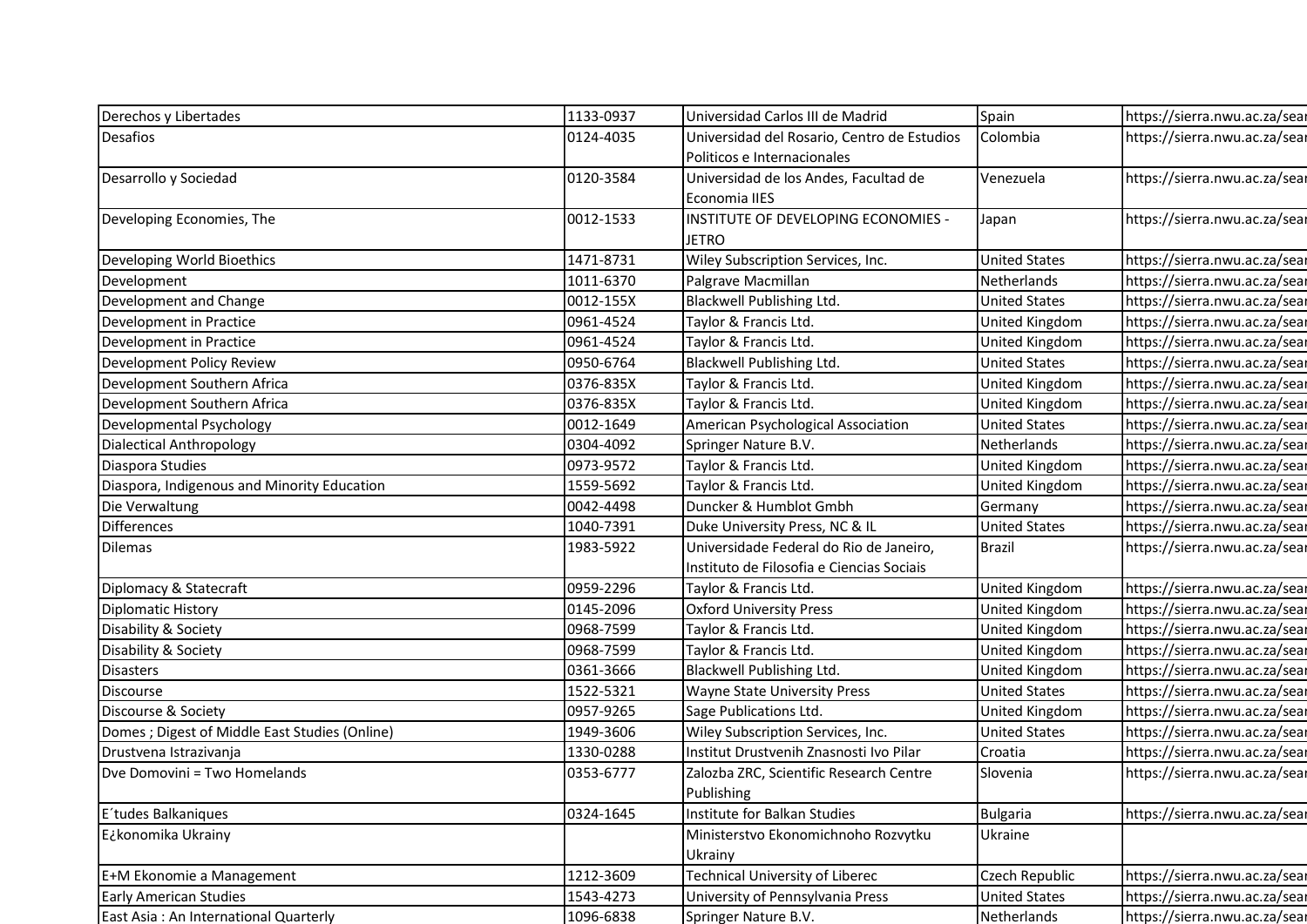| e-BANGI                                                             | 1985-3505 | E-Bangi Journal                                               | Malaysia             | https://sierra.nwu.ac.za/sear |
|---------------------------------------------------------------------|-----------|---------------------------------------------------------------|----------------------|-------------------------------|
| <b>Econometric Reviews</b>                                          | 0747-4938 | Taylor & Francis Ltd.                                         | United Kingdom       | https://sierra.nwu.ac.za/sear |
| <b>Econometric Theory</b>                                           | 0266-4666 | <b>Cambridge University Press</b>                             | United Kingdom       | https://sierra.nwu.ac.za/sear |
| Econometrica                                                        | 0012-9682 | Blackwell Publishing Ltd.                                     | United Kingdom       | https://sierra.nwu.ac.za/sear |
| Econometrics Journal, The                                           | 1368-4221 | <b>Oxford University Press</b>                                | United Kingdom       | https://sierra.nwu.ac.za/sear |
| Economi'a y Desarrollo                                              | 0252-8584 | Universidad de la Habana                                      | Cuba                 | https://sierra.nwu.ac.za/sear |
| Economia                                                            | 1529-7470 | The Brookings Institution                                     | <b>United States</b> | https://sierra.nwu.ac.za/sear |
| Economía                                                            | 0254-4415 | Pontificia Universidad Católica del Perú                      | Peru                 | https://sierra.nwu.ac.za/sear |
| Economía Chilena                                                    | 0717-3830 | Banco Central de Chile                                        | Chile                | https://sierra.nwu.ac.za/sear |
| Economia Internazionale                                             | 0012-981X | Istituto di Economia Internazionale                           | Italy                | https://sierra.nwu.ac.za/sear |
| Economic and Business Review for Central and South - Eastern Europe | 1580-0466 | University of Ljubljana, Faculty of Economics                 | Slovenia             | https://sierra.nwu.ac.za/sear |
|                                                                     |           |                                                               |                      |                               |
| Economic and Industrial Democracy                                   | 0143-831X | Sage Publications Ltd.                                        | United Kingdom       | https://sierra.nwu.ac.za/sear |
| Economic and Social Review, The                                     | 0012-9984 | Economic and Social Research Institute                        | Ireland              | https://sierra.nwu.ac.za/sear |
| Economic Anthropology                                               | 2330-4847 | Wiley Subscription Services, Inc.                             | <b>United States</b> | https://sierra.nwu.ac.za/sear |
| Economic Change and Restructuring                                   | 1573-9414 | Springer Nature B.V.                                          | Netherlands          | https://sierra.nwu.ac.za/sear |
| Economic Development and Cultural Change                            | 0013-0079 | University of Chicago, acting through its Press United States |                      | https://sierra.nwu.ac.za/sear |
|                                                                     |           |                                                               |                      |                               |
| Economic Development Quarterly                                      | 0891-2424 | SAGE PUBLICATIONS, INC.                                       | <b>United States</b> | https://sierra.nwu.ac.za/sear |
| Economic History Review, The                                        | 0013-0117 | Blackwell Publishing Ltd.                                     | <b>United States</b> | https://sierra.nwu.ac.za/sear |
| Economic Inquiry                                                    | 0095-2583 | <b>Western Economic Association</b>                           | <b>United States</b> | https://sierra.nwu.ac.za/sear |
| <b>Economic Issues</b>                                              | 1363-7029 | Association of Polytechnic Teachers in                        | United Kingdom       | https://sierra.nwu.ac.za/sear |
|                                                                     |           | Economics                                                     |                      |                               |
| Economic Journal, The                                               | 0013-0133 | <b>Oxford University Press</b>                                | United Kingdom       | https://sierra.nwu.ac.za/sear |
| <b>Economic Notes</b>                                               | 0391-5026 | Blackwell Publishing Ltd.                                     | <b>United States</b> | https://sierra.nwu.ac.za/sear |
| Economic Papers                                                     | 0812-0439 | Copyright Agency Limited (Distributor)                        | Australia            | https://sierra.nwu.ac.za/sear |
| Economic Policy                                                     | 0266-4658 | <b>Oxford University Press</b>                                | United Kingdom       | https://sierra.nwu.ac.za/sear |
| Economic Record                                                     | 0013-0249 | Blackwell Publishing Ltd.                                     | United Kingdom       | https://sierra.nwu.ac.za/sear |
| <b>Economic Theory</b>                                              | 0938-2259 | Springer Nature B.V.                                          | Netherlands          | https://sierra.nwu.ac.za/sear |
| Economica                                                           | 0013-0427 | Blackwell Publishing Ltd.                                     | <b>United States</b> | https://sierra.nwu.ac.za/sear |
| Economics                                                           | 1864-6042 | Universitaet Kiel                                             | Germany              | https://sierra.nwu.ac.za/sear |
| <b>Economics &amp; Politics</b>                                     | 0954-1985 | Blackwell Publishing Ltd.                                     | United Kingdom       | https://sierra.nwu.ac.za/sear |
| <b>Economics and Philosophy</b>                                     | 0266-2671 | <b>Cambridge University Press</b>                             | United Kingdom       | https://sierra.nwu.ac.za/sear |
| Economics Letters                                                   | 0165-1765 | Elsevier Science Ltd.                                         | United Kingdom       | https://sierra.nwu.ac.za/sear |
| Economics of Innovation and New Technology                          | 1043-8599 | Taylor & Francis Ltd.                                         | United Kingdom       | https://sierra.nwu.ac.za/sear |
| Economics of Transition and Institutional Change                    | 2577-6975 | Blackwell Publishing Ltd.                                     | United Kingdom       | https://sierra.nwu.ac.za/sear |
| Economics, Management and Financial Markets                         | 1842-3191 | Addleton Academic Publishers                                  | <b>United States</b> | https://sierra.nwu.ac.za/sear |
| Economie & Statistique                                              | 0336-1454 | Institut National de la Institut National de la               | France               | https://sierra.nwu.ac.za/sear |
|                                                                     |           | Statistique et des Études Économiques                         |                      |                               |
|                                                                     |           | (INSEE)                                                       |                      |                               |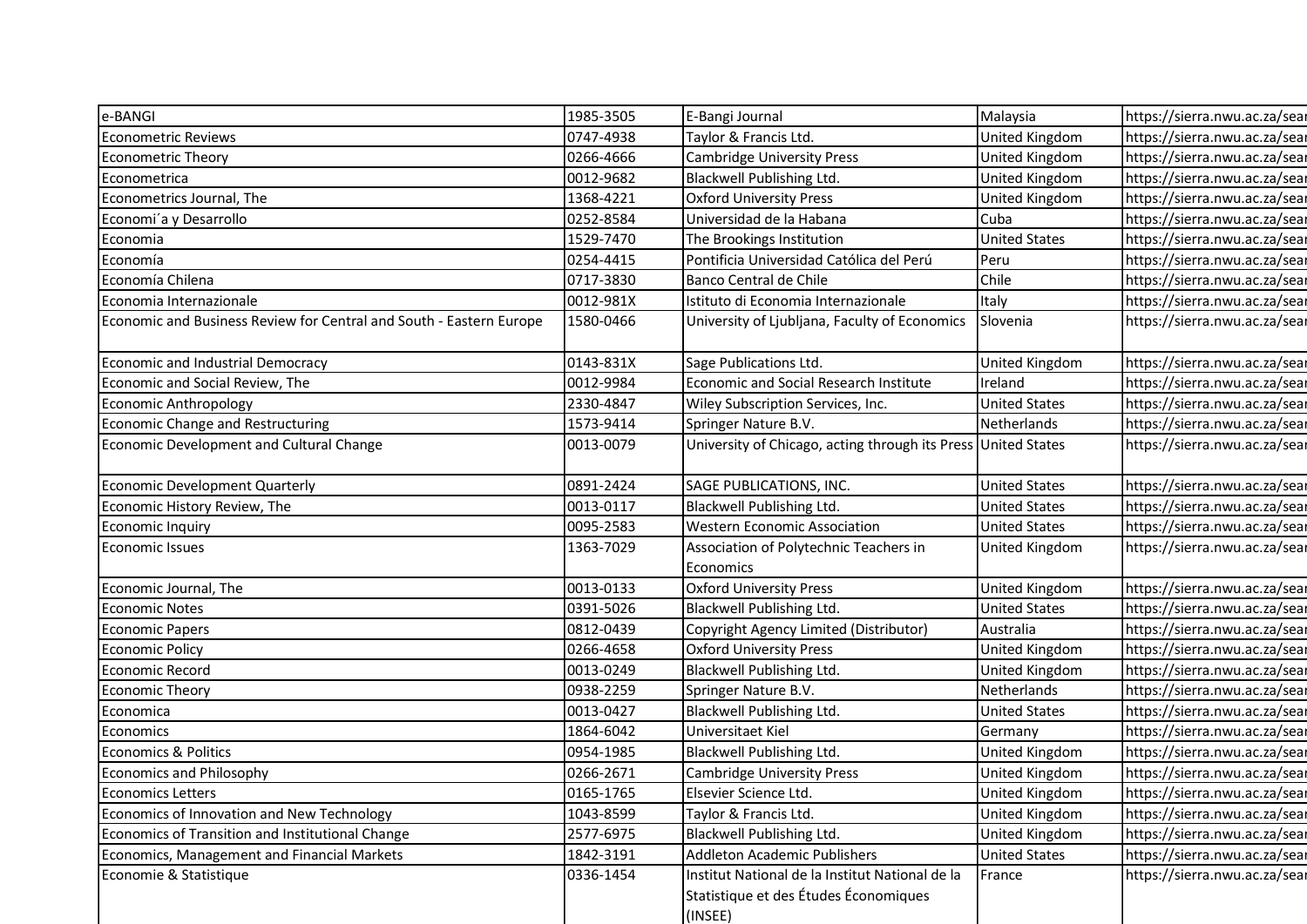| 2221-4070<br>Educational Research for Social Change<br>Nelson Mandela Metropolitan University,<br>South Africa<br>https://sierra.nwu.ac.za/sear                                                                |
|----------------------------------------------------------------------------------------------------------------------------------------------------------------------------------------------------------------|
| Faculty of Education                                                                                                                                                                                           |
| 0013-1911<br><b>Educational Review</b><br>Taylor & Francis Ltd.<br>United Kingdom<br>https://sierra.nwu.ac.za/sear                                                                                             |
| 0305-5698<br>Taylor & Francis Ltd.<br>United Kingdom<br>https://sierra.nwu.ac.za/sear<br><b>Educational Studies</b>                                                                                            |
| 0013-1946<br><b>Educational Studies</b><br>Routledge, Taylor & Francis Group<br>United Kingdom<br>https://sierra.nwu.ac.za/sear                                                                                |
| 0013-1946<br><b>Educational Studies</b><br>Taylor & Francis Ltd.<br>United Kingdom<br>https://sierra.nwu.ac.za/sear                                                                                            |
| 1309-8020<br>The Social Sciences Research Society<br>https://sierra.nwu.ac.za/sear<br>Ekonomi Bilimleri Dergisi<br>Turkey                                                                                      |
| Ekonomika<br>1392-1258<br>Vilniaus Universiteto Leidykla<br>Lithuania<br>https://sierra.nwu.ac.za/sear                                                                                                         |
| Ekonomika<br>0350-137X<br>Drustvo Ekonomista Ekonomika<br>Serbia (Republic Of<br>https://sierra.nwu.ac.za/sear<br>Serbia)                                                                                      |
| <b>Ekonomisk Debatt</b><br>https://sierra.nwu.ac.za/sear<br>0345-2646<br>Nationalekonomiska Fo"reningen, Swedish<br>Sweden                                                                                     |
| <b>Economic Society</b>                                                                                                                                                                                        |
| Finland<br>Ekonomiska Samfundets Tidskrift<br>0013-3183<br>https://sierra.nwu.ac.za/sear<br>Economic Society of Finland                                                                                        |
| Taylor & Francis Ltd.<br>https://sierra.nwu.ac.za/sear<br>Ekonomska Istrazivanja<br>1331-677X<br>United Kingdom                                                                                                |
| Ekonomski Pregled<br>0424-7558<br>Hrvatsko Drustvo Ekonomista<br>https://sierra.nwu.ac.za/sear<br>Croatia                                                                                                      |
| El Trimestre Económico<br>Mexico<br>0041-3011<br>https://sierra.nwu.ac.za/sear<br>Fondo de Cultura Económica                                                                                                   |
| <b>Electoral Studies</b><br>0261-3794<br>https://sierra.nwu.ac.za/sear<br>Elsevier Science Ltd.<br>United Kingdom                                                                                              |
| Electronic Journal of Contemporary Japanese Studies<br>University of Sheffield, School of East Asian<br>https://sierra.nwu.ac.za/sear<br>1476-9158<br><b>United Kingdom</b><br><b>Studies</b>                  |
| 1566-6379<br>Electronic Journal of Information Systems Evaluation<br>Academic Conferences International Limited<br>https://sierra.nwu.ac.za/sear<br><b>United Kingdom</b>                                      |
| Electronic Journal of Information Systems in Developing Countries, The<br>1681-4835<br>https://sierra.nwu.ac.za/sear<br>City University of Hong Kong, Department of<br>Hong Kong<br><b>Information Systems</b> |
| 1019-6781<br><b>Electronic Markets</b><br>Netherlands<br>Springer Nature B.V.<br>https://sierra.nwu.ac.za/sear                                                                                                 |
| 0340-8744<br>https://sierra.nwu.ac.za/sear<br>Netherlands<br>Springer Nature B.V.<br>Empirica                                                                                                                  |
| 0377-7332<br>https://sierra.nwu.ac.za/sear<br><b>Empirical Economics</b><br>Springer Nature B.V.<br>Netherlands                                                                                                |
| https://sierra.nwu.ac.za/sear<br>0140-9883<br>Elsevier Science Ltd.<br><b>Energy Economics</b><br>United Kingdom                                                                                               |
| https://sierra.nwu.ac.za/sear<br>0301-4215<br>Elsevier Science Ltd.<br><b>Energy Policy</b><br>United Kingdom                                                                                                  |
|                                                                                                                                                                                                                |
| Institute for the Study of English in Africa<br>English in Africa<br>0376-8902<br>South Africa<br>https://sierra.nwu.ac.za/sear                                                                                |
| 1467-2227<br>Enterprise & Society<br><b>Cambridge University Press</b><br>United Kingdom<br>https://sierra.nwu.ac.za/sear                                                                                      |
| Enterprise Development & Microfinance<br>1755-1978<br><b>Practical Action Publishing</b><br>https://sierra.nwu.ac.za/sear<br>United Kingdom                                                                    |
| Entrepreneurship and Regional Development<br>0898-5626<br>Taylor & Francis Ltd.<br>United Kingdom<br>https://sierra.nwu.ac.za/sear                                                                             |
| 1042-2587<br>SAGE PUBLICATIONS, INC.<br>https://sierra.nwu.ac.za/sear<br><b>Entrepreneurship Theory and Practice</b><br><b>United States</b>                                                                   |
| 0013-9157<br>https://sierra.nwu.ac.za/sear<br>Kirkpatrick Jordon Foundation<br>United Kingdom<br>Environment                                                                                                   |
| <b>Environment and Behavior</b><br>0013-9165<br>SAGE PUBLICATIONS, INC.<br><b>United States</b><br>https://sierra.nwu.ac.za/sear                                                                               |
| https://sierra.nwu.ac.za/sear<br><b>Environment and History</b><br>0967-3407<br>The White Horse Press<br>United Kingdom                                                                                        |
| https://sierra.nwu.ac.za/sear<br><b>Environment and Urbanization Asia</b><br>0975-4253<br>Sage Publications India Private Ltd<br>India                                                                         |
| Environment, Development and Sustainability<br>1387-585X<br>Netherlands<br>https://sierra.nwu.ac.za/sear<br>Springer Nature B.V.                                                                               |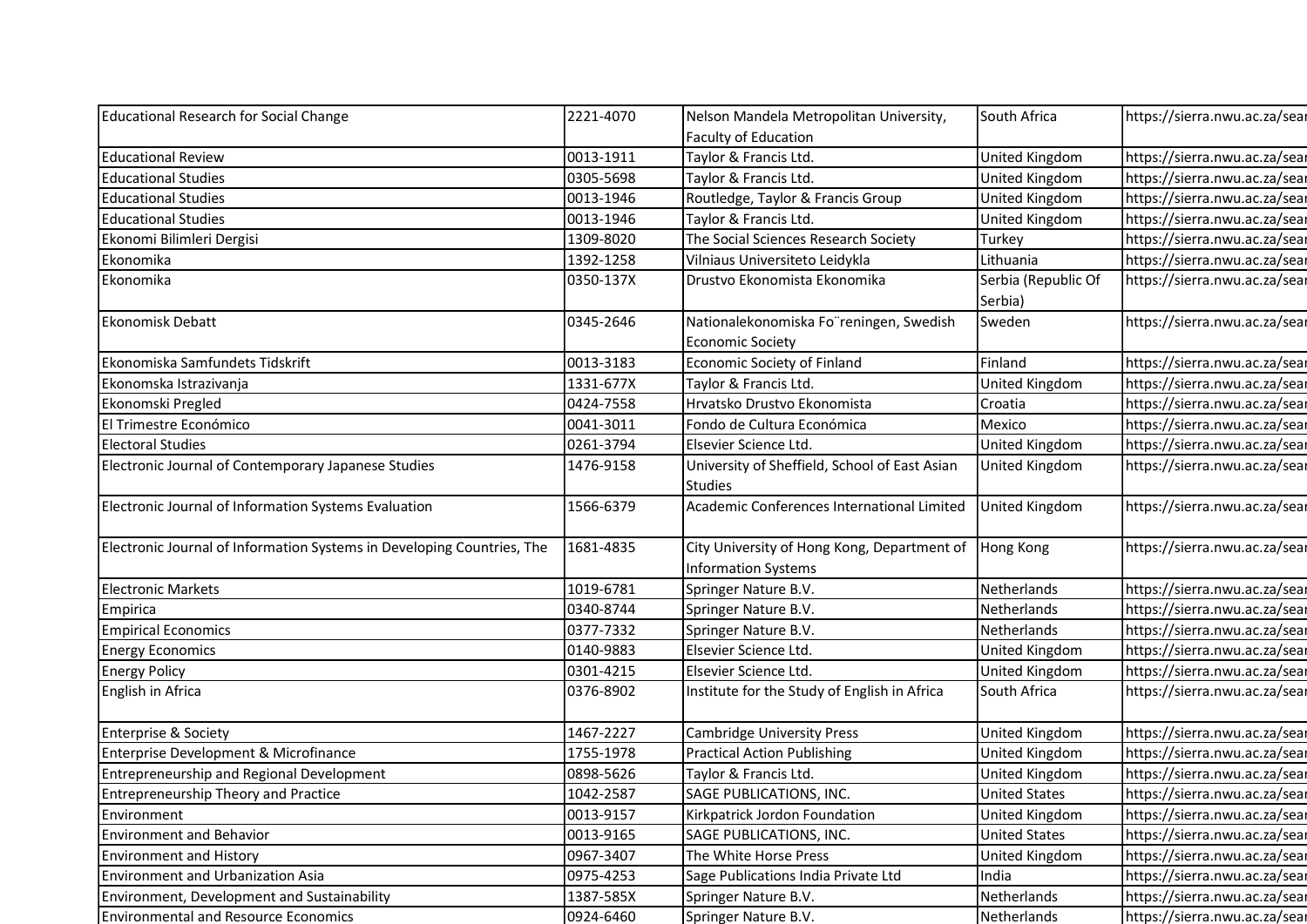| <b>Environmental Politics</b>                                      | 0964-4016              | Taylor & Francis Ltd.                                                                 | United Kingdom        | https://sierra.nwu.ac.za/sear                                  |
|--------------------------------------------------------------------|------------------------|---------------------------------------------------------------------------------------|-----------------------|----------------------------------------------------------------|
| Equality, Diversity and Inclusion: An International Journal        | 2040-7149              | <b>Emerald Group Publishing Limited</b>                                               | United Kingdom        | https://sierra.nwu.ac.za/sear                                  |
| <b>Erasmus Law Review</b>                                          | 2210-2671              | Erasmus Universiteit Rotterdam, Faculteit der Netherlands                             |                       | https://sierra.nwu.ac.za/sear                                  |
|                                                                    |                        | Rechtsgeleerdheid                                                                     |                       |                                                                |
| Erdelyi Pszichologiai Szemle = Transylvanian Journal of Psychology | 1454-797X              | Babes-Bolyai University, Department of                                                | Romania               | https://sierra.nwu.ac.za/sear                                  |
|                                                                    |                        | Applied Psychology                                                                    |                       |                                                                |
| Erziehungswissenschaft                                             | 0938-5363              | Verlag Barbara Budrich                                                                | Germany               | https://sierra.nwu.ac.za/sear                                  |
| Eskisehir Osmangazi Universitesi Sosyal Bilimler Dergisi           | 1302-9703              | Eskisehir Osmangazi University                                                        | Turkey                | https://sierra.nwu.ac.za/sear                                  |
| Espacio Abierto                                                    | 1315-0006              | Universidad del Zulia                                                                 |                       | https://sierra.nwu.ac.za/sear                                  |
| Esprit                                                             | 0014-0759              | Esprit                                                                                | France                | https://sierra.nwu.ac.za/sear                                  |
| <b>ESSACHESS</b>                                                   | 2066-5083              | Institut Universitaire de Technologie                                                 | France                | https://sierra.nwu.ac.za/sear                                  |
| Estudios                                                           | 0328-185X              | Universidad Nacional de Cordoba, Centro de                                            | Argentina             | https://sierra.nwu.ac.za/sear                                  |
|                                                                    |                        | <b>Estudios Avanzados</b>                                                             |                       |                                                                |
| Estudios de Asia y Africa<br>Estudios de Derecho                   | 0185-0164<br>0120-1867 | Colegio de México, A.C.                                                               | Mexico                | https://sierra.nwu.ac.za/sear                                  |
| Estudios de Economia                                               | 0304-2758              | Universidad de Antioquía<br>Estudios de Economia                                      | Colombia<br>Chile     | https://sierra.nwu.ac.za/sear<br>https://sierra.nwu.ac.za/sear |
| Estudios Demogra ficos y Urbanos                                   | 0186-7210              | El Colegio De Mexico                                                                  | Mexico                | https://sierra.nwu.ac.za/sear                                  |
| Estudios Economicos                                                | 0188-6916              | Colegio de México, A.C.                                                               | Mexico                | https://sierra.nwu.ac.za/sear                                  |
| Estudios Económicos                                                | 0188-6916              | Colegio de México, A.C.                                                               | Mexico                | https://sierra.nwu.ac.za/sear                                  |
| <b>Estudios Internacionales</b>                                    | 0014-1518              | Universidad de Chile, Centro de Estudios                                              | Chile                 | https://sierra.nwu.ac.za/sear                                  |
|                                                                    |                        | Internacionales                                                                       |                       |                                                                |
| Estudios Poli'ticos                                                | 0185-1616              | Universidad Nacional Autónoma de México,                                              | Mexico                | https://sierra.nwu.ac.za/sear                                  |
|                                                                    |                        | Facultad de Ciencias Políticas y Sociales                                             |                       |                                                                |
|                                                                    |                        |                                                                                       |                       |                                                                |
| <b>Estudios Políticos</b>                                          | 0121-5167              | Universidad de Antioquía                                                              | Colombia              | https://sierra.nwu.ac.za/sear                                  |
| Estudios Sobre Educación                                           | 1578-7001              | Universidad de Navarra                                                                | Spain                 | https://sierra.nwu.ac.za/sear                                  |
| Estudios Sobre el Mensaje Periodistico                             | 1134-1629              | Universidad Complutense de Madrid                                                     | Spain                 | https://sierra.nwu.ac.za/sear                                  |
| <b>Estudios Sociologicos</b>                                       | 0185-4186              | Colegio de México, A.C.                                                               | Mexico                | https://sierra.nwu.ac.za/sear                                  |
| <b>Estudos Feministas</b>                                          | 0104-026X              | Universidade Federal de Santa Catarina,                                               | <b>Brazil</b>         | https://sierra.nwu.ac.za/sear                                  |
|                                                                    |                        | CFH/CCE - Revista Estudos Feministas                                                  |                       |                                                                |
|                                                                    |                        |                                                                                       |                       |                                                                |
| <b>Ethical Theory and Moral Practice</b><br>Ethics                 | 1386-2820<br>0014-1704 | Springer Nature B.V.<br>University of Chicago, acting through its Press United States | Netherlands           | https://sierra.nwu.ac.za/sear<br>https://sierra.nwu.ac.za/sear |
|                                                                    |                        |                                                                                       |                       |                                                                |
| <b>Ethics &amp; Global Politics</b>                                | 1654-4951              | Taylor & Francis Ltd.                                                                 | United Kingdom        | https://sierra.nwu.ac.za/sear                                  |
| <b>Ethics &amp; International Affairs</b>                          | 0892-6794              | Cambridge University Press                                                            | United Kingdom        | https://sierra.nwu.ac.za/sear                                  |
| Ethics, Policy & Environment                                       | 2155-0085              | Taylor & Francis Ltd.                                                                 | United Kingdom        | https://sierra.nwu.ac.za/sear                                  |
| <b>Ethnic and Racial Studies</b>                                   | 0141-9870              | Routledge, Taylor & Francis Group                                                     | United Kingdom        | https://sierra.nwu.ac.za/sear                                  |
|                                                                    | 1355-7858              | Taylor & Francis Ltd.                                                                 | United Kingdom        | https://sierra.nwu.ac.za/sear                                  |
| Ethnicity and Health<br><b>Ethnicity and Health</b>                | 1355-7858              | Taylor & Francis Ltd.                                                                 | <b>United Kingdom</b> | https://sierra.nwu.ac.za/sear                                  |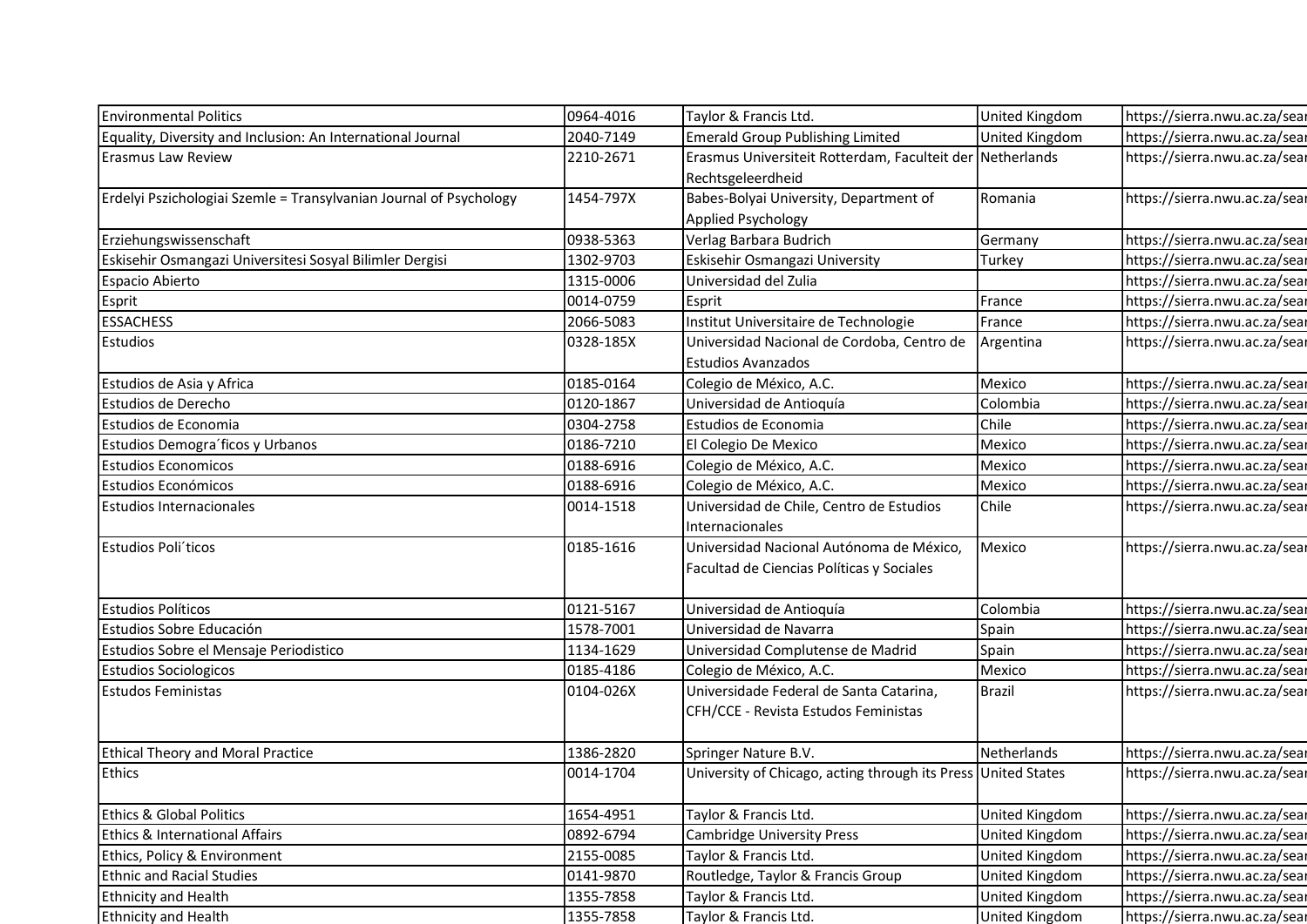| Ethos                                                                   | 0091-2131              | Blackwell Publishing Ltd.                                 | United Kingdom                   | https://sierra.nwu.ac.za/sear                                  |
|-------------------------------------------------------------------------|------------------------|-----------------------------------------------------------|----------------------------------|----------------------------------------------------------------|
| Etnografia e Ricerca Qualitativa                                        | 1973-3194              | Societa Editrice il Mulino                                | Italy                            | https://sierra.nwu.ac.za/sear                                  |
| Etnolingwistyka                                                         | 0860-8032              | Wydawnictwo Uniwersytetu Marii Curie-                     | Poland                           | https://sierra.nwu.ac.za/sear                                  |
|                                                                         |                        | Sklodowskiej                                              |                                  |                                                                |
| Etnoloska Tribina                                                       | 0351-1944              | Hrvatsko Etnolosko Drustvo                                | Croatia                          | https://sierra.nwu.ac.za/sear                                  |
| Etude de la Population Africaine                                        | 0850-5780              | <b>African Population Studies</b>                         | South Africa                     | https://sierra.nwu.ac.za/sear                                  |
| Études Internationales                                                  | 0014-2123              | L'Institut Québécois des Hautes Etudes<br>Internationales | Canada                           | https://sierra.nwu.ac.za/sear                                  |
| Etudes Mongoles & Sibe riennes, Centrasiatiques & Tibe taines           | 2101-0013              | Centre d'Études Mongoles et Sibériennes                   | France                           | https://sierra.nwu.ac.za/sear                                  |
|                                                                         |                        |                                                           |                                  |                                                                |
| Eurasian Economic Review                                                | 1309-422X              | Springer Nature B.V.                                      | Netherlands                      | https://sierra.nwu.ac.za/sear                                  |
| Eurasian Journal of Business and Economics                              | 1694-5948              | <b>International Ataturk Alatoo University</b>            | Kyrgyzstan                       | https://sierra.nwu.ac.za/sear                                  |
| Eurasian Journal of Business and Management                             | 2148-0206              | <b>Eurasian Publications</b>                              | Turkey                           | https://sierra.nwu.ac.za/sear                                  |
| Eurasian Journal of Economics and Finance                               | 2148-0192              | <b>Eurasian Publications</b>                              | Turkey                           | https://sierra.nwu.ac.za/sear                                  |
| Eurasian Journal of Social Sciences                                     | 2148-0214              | <b>Eurasian Publications</b>                              | Turkey                           | https://sierra.nwu.ac.za/sear                                  |
| EURE, Revista Latinoamericana de Estudios Urbano Regionales             | 0250-7161              | Pontificia Universidad Católica de Chile,                 | Chile                            | https://sierra.nwu.ac.za/sear                                  |
|                                                                         |                        | Instituto de Historia                                     |                                  |                                                                |
| EuroEconomica                                                           | 1582-8859              | Universitatea Danubius Galati                             | Romania                          | https://sierra.nwu.ac.za/sear                                  |
| Europa Ethnica                                                          | 0014-2492              | Facultas Verlags- und Buchhandels AG                      | Austria                          | https://sierra.nwu.ac.za/sear                                  |
| Europa XXI                                                              | 1429-7132              | Polska Akademia Nauk, Instytut Geografii i                | Poland                           | https://sierra.nwu.ac.za/sear                                  |
|                                                                         |                        | Przestrzennego Zagospodarowania                           |                                  |                                                                |
|                                                                         |                        |                                                           |                                  |                                                                |
| Europarecht                                                             | 0531-2485              | Nomos Verlagsgesellschaft mbH und Co KG                   | Germany                          | https://sierra.nwu.ac.za/sear                                  |
|                                                                         |                        |                                                           |                                  |                                                                |
| Europe - Asia Studies                                                   | 0966-8136              | Taylor & Francis Ltd.                                     | United Kingdom                   | https://sierra.nwu.ac.za/sear                                  |
| <b>European Accounting Review</b><br>European Constitutional Law Review | 0963-8180<br>1574-0196 | Taylor & Francis Ltd.                                     | United Kingdom<br>United Kingdom | https://sierra.nwu.ac.za/sear                                  |
| European Countryside                                                    | 1803-8417              | <b>Cambridge University Press</b><br>De Gruyter Poland    | Poland                           | https://sierra.nwu.ac.za/sear<br>https://sierra.nwu.ac.za/sear |
| European Criminal Law Review                                            | 2191-7442              | Nomos Verlagsgesellschaft mbH und Co KG                   | Germany                          | https://sierra.nwu.ac.za/sear                                  |
|                                                                         |                        |                                                           |                                  |                                                                |
| European Financial Management                                           | 1354-7798              | Blackwell Publishing Ltd.                                 | United Kingdom                   | https://sierra.nwu.ac.za/sear                                  |
| European Foreign Affairs Review                                         | 1384-6299              | <b>CCH INCORPORATED</b>                                   | United States                    | https://sierra.nwu.ac.za/sear                                  |
| European History Quarterly                                              | 0265-6914              | Sage Publications Ltd.                                    | United Kingdom                   | https://sierra.nwu.ac.za/sear                                  |
| European Journal of Communication                                       | 0267-3231              | Sage Publications Ltd.                                    | United Kingdom                   | https://sierra.nwu.ac.za/sear                                  |
| European Journal of Comparative Economics, The                          | 1824-2979              | Università Carlo Cattaneo - Biblioteca Mario<br>Rostoni   | Italy                            | https://sierra.nwu.ac.za/sear                                  |
| European Journal of Crime, Criminal Law, and Criminal Justice           | 0928-9569              | Koninklijke Brill NV                                      | Netherlands                      | https://sierra.nwu.ac.za/sear                                  |
| European Journal of Criminology                                         | 1477-3708              | Sage Publications Ltd.                                    | United Kingdom                   | https://sierra.nwu.ac.za/sear                                  |
| European Journal of Development Research, The                           | 0957-8811              | Palgrave Macmillan                                        | Netherlands                      | https://sierra.nwu.ac.za/sear                                  |
| European Journal of Economics and Economic Policies                     | 2052-7764              | <b>Edward Elgar Publishing Ltd</b>                        | United Kingdom                   | https://sierra.nwu.ac.za/sear                                  |
|                                                                         |                        |                                                           |                                  |                                                                |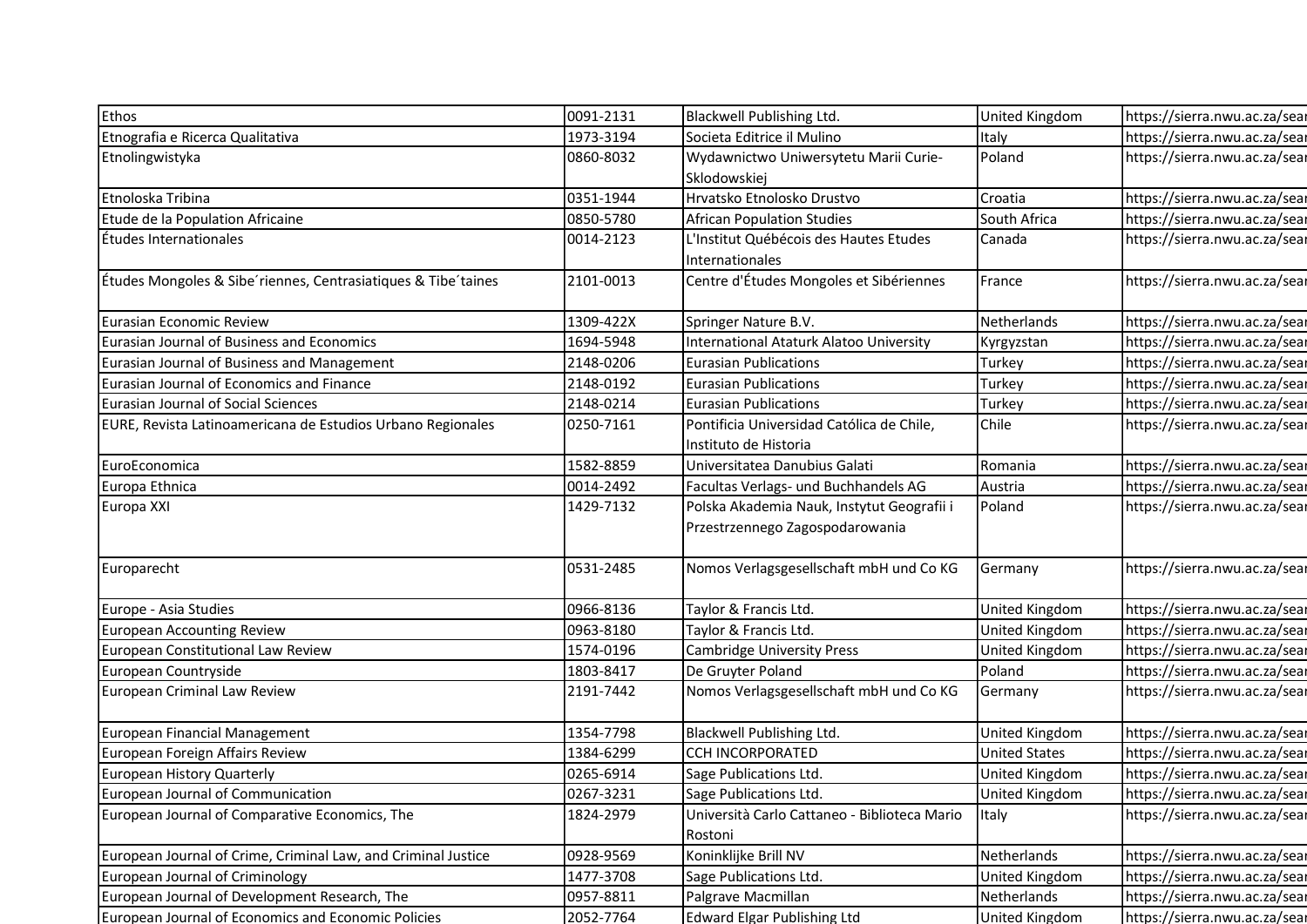| European Journal of Political Economy                    | 0176-2680 | Elsevier Science Ltd.                    | United Kingdom        | https://sierra.nwu.ac.za/sear |
|----------------------------------------------------------|-----------|------------------------------------------|-----------------------|-------------------------------|
| European Journal of Political Research                   | 0304-4130 | Wiley Subscription Services, Inc.        | <b>United States</b>  | https://sierra.nwu.ac.za/sear |
| European Journal of Population                           | 0168-6577 | Springer Nature B.V.                     | Netherlands           | https://sierra.nwu.ac.za/sear |
| European Journal of Risk Regulation: EJRR                | 1867-299X | <b>Cambridge University Press</b>        | United Kingdom        | https://sierra.nwu.ac.za/sear |
| European Journal of Social Psychology                    | 0046-2772 | Wiley Subscription Services, Inc.        | <b>United States</b>  | https://sierra.nwu.ac.za/sear |
| European Journal of Social Security                      | 1388-2627 | SAGE PUBLICATIONS, INC.                  | <b>United States</b>  | https://sierra.nwu.ac.za/sear |
| European Journal of Social Work                          | 1369-1457 | Taylor & Francis Ltd.                    | United Kingdom        | https://sierra.nwu.ac.za/sear |
| European Journal of the History of Economic Thought, The | 0967-2567 | Taylor & Francis LLC                     | United Kingdom        | https://sierra.nwu.ac.za/sear |
| European Journal of Women's Studies, The                 | 1350-5068 | Sage Publications Ltd.                   | United Kingdom        | https://sierra.nwu.ac.za/sear |
| European Journal on Criminal Policy and Research         | 0928-1371 | Springer Nature B.V.                     | Netherlands           | https://sierra.nwu.ac.za/sear |
| European Law Journal                                     | 1351-5993 | Blackwell Publishing Ltd.                | United Kingdom        | https://sierra.nwu.ac.za/sear |
| European Legacy, Toward New Paradigms, The               | 1084-8770 | Taylor & Francis Ltd.                    | United Kingdom        | https://sierra.nwu.ac.za/sear |
| European Management Journal                              | 0263-2373 | Elsevier Science Ltd.                    | United Kingdom        | https://sierra.nwu.ac.za/sear |
| European Management Review                               | 1740-4754 | Blackwell Publishing Ltd.                | United Kingdom        | https://sierra.nwu.ac.za/sear |
| <b>European Planning Studies</b>                         | 0965-4313 | Taylor & Francis Ltd.                    | United Kingdom        | https://sierra.nwu.ac.za/sear |
| European Political Science: EPS                          | 1680-4333 | Palgrave Macmillan                       | Netherlands           | https://sierra.nwu.ac.za/sear |
| <b>European Politics and Society</b>                     | 2374-5118 | Taylor & Francis Ltd.                    | <b>United Kingdom</b> | https://sierra.nwu.ac.za/sear |
| European Research on Management and Business Economics   | 2444-8834 | Academia Europea de Direccion y Economia | Spain                 | https://sierra.nwu.ac.za/sear |
|                                                          |           | de la Empresa                            |                       |                               |
| European Review                                          | 1062-7987 | <b>Cambridge University Press</b>        | United Kingdom        | https://sierra.nwu.ac.za/sear |
| European Review of Agricultural Economics                | 0165-1587 | Oxford Publishing Limited (England)      | United Kingdom        | https://sierra.nwu.ac.za/sear |
| <b>European Security</b>                                 | 0966-2839 | Taylor & Francis Ltd.                    | United Kingdom        | https://sierra.nwu.ac.za/sear |
| <b>European Societies</b>                                | 1461-6696 | Taylor & Francis Ltd.                    | United Kingdom        | https://sierra.nwu.ac.za/sear |
| <b>European Societies</b>                                | 1461-6696 | Taylor & Francis Ltd.                    | United Kingdom        | https://sierra.nwu.ac.za/sear |
| <b>European Spatial Research and Policy</b>              | 1231-1952 | De Gruyter Poland                        | Poland                | https://sierra.nwu.ac.za/sear |
| European Urban and Regional Studies                      | 0969-7764 | Sage Publications Ltd.                   | United Kingdom        | https://sierra.nwu.ac.za/sear |
| <b>Evaluation Review</b>                                 | 0193-841X | SAGE PUBLICATIONS, INC.                  | <b>United States</b>  | https://sierra.nwu.ac.za/sear |
| Evidence & Policy                                        | 1744-2648 | <b>Policy Press</b>                      | United Kingdom        | https://sierra.nwu.ac.za/sear |
| <b>Evolutionary Anthropology</b>                         | 1060-1538 | Wiley Subscription Services, Inc.        | <b>United States</b>  | https://sierra.nwu.ac.za/sear |
| <b>Evolutionary Behavioral Sciences</b>                  | 2330-2925 | American Psychological Association       | <b>United States</b>  | https://sierra.nwu.ac.za/sear |
| <b>Experimental Economics</b>                            | 1386-4157 | Springer Nature B.V.                     | Netherlands           | https://sierra.nwu.ac.za/sear |
| Fabula                                                   | 0014-6242 | Walter de Gruyter GmbH                   | Germany               | https://sierra.nwu.ac.za/sear |
| Family & Community History                               | 1463-1180 | Maney Publishing, Hudson Road            | United Kingdom        | https://sierra.nwu.ac.za/sear |
| <b>Family Relations</b>                                  | 0197-6664 | National Council on Family Relations     | <b>United States</b>  | https://sierra.nwu.ac.za/sear |
| Far Eastern Affairs                                      | 0206-149X | <b>East View Publications</b>            | <b>United States</b>  | https://sierra.nwu.ac.za/sear |
| Felsefe ve Sosyal Bilimler Dergisi                       | 1306-9535 | Ankara University; Faculty of Letters,   | Turkey                | https://sierra.nwu.ac.za/sear |
|                                                          |           | Department of Philosophy                 |                       |                               |
| Feminism & Psychology                                    | 0959-3535 | Sage Publications Ltd.                   | United Kingdom        | https://sierra.nwu.ac.za/sear |
|                                                          |           |                                          |                       |                               |
| <b>Feminist Economics</b>                                | 1354-5701 | Taylor & Francis LLC                     | United Kingdom        | https://sierra.nwu.ac.za/sear |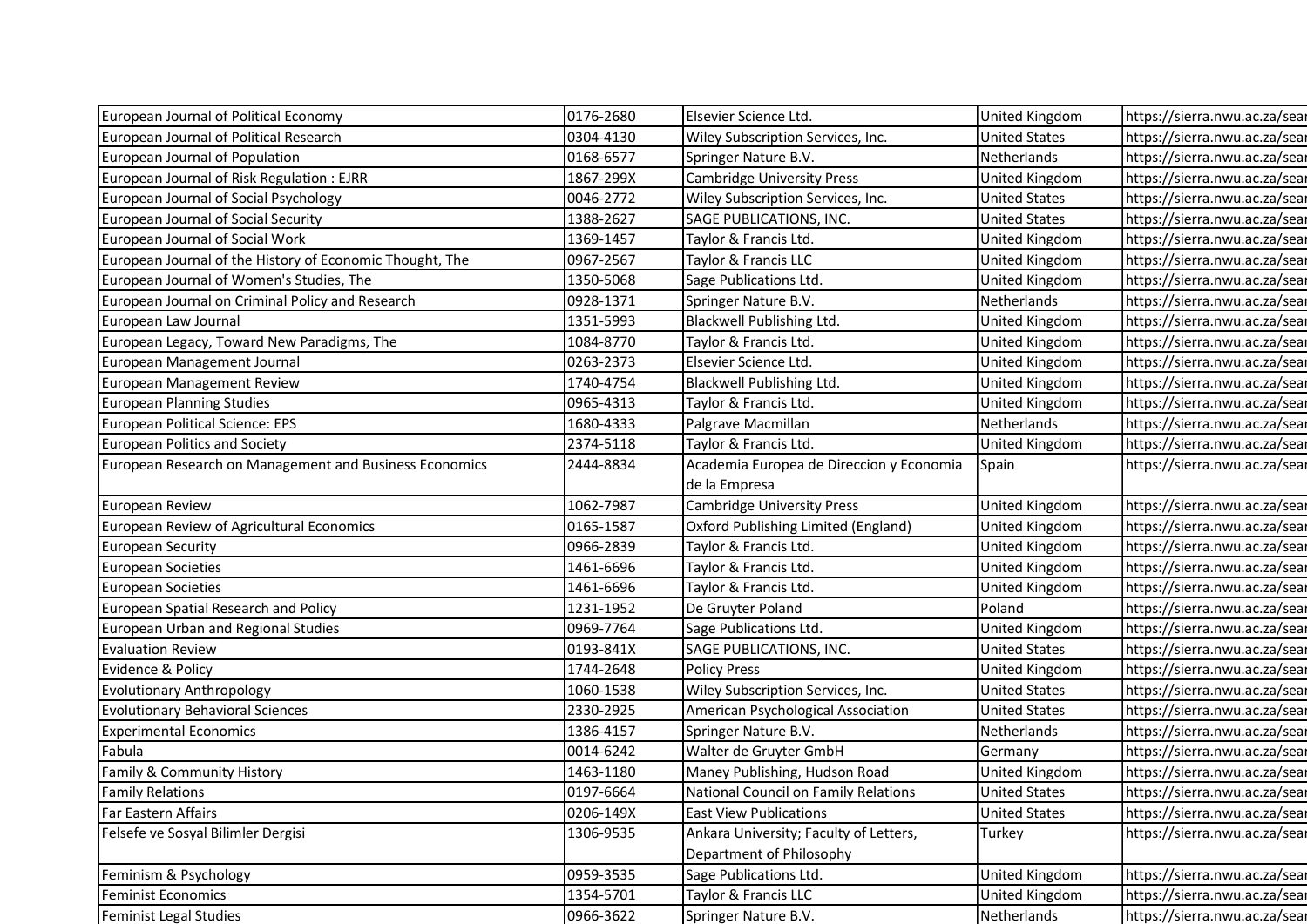| <b>Financial Analysts Journal</b>                         | 0015-198X | Taylor & Francis Ltd.                                     | United Kingdom        | https://sierra.nwu.ac.za/sear |
|-----------------------------------------------------------|-----------|-----------------------------------------------------------|-----------------------|-------------------------------|
| Financial History Review                                  | 0968-5650 | <b>Cambridge University Press</b>                         | United Kingdom        | https://sierra.nwu.ac.za/sear |
| <b>Financial Management</b>                               | 1471-9185 | Chartered Institute of Management                         | <b>United Kingdom</b> | https://sierra.nwu.ac.za/sear |
| <b>Financial Management</b>                               | 0046-3892 | Accountants<br>Blackwell Publishing Ltd.                  | United Kingdom        | https://sierra.nwu.ac.za/sear |
| Financial Markets, Institutions & Instruments             | 0963-8008 | Blackwell Publishing Ltd.                                 | <b>United Kingdom</b> | https://sierra.nwu.ac.za/sear |
| <b>Financial Stability Report</b>                         | 2309-7264 | Oesterreichische Nationalbank / National                  | Austria               | https://sierra.nwu.ac.za/sear |
|                                                           |           | <b>Bank of Austria</b>                                    |                       |                               |
| Finansi Ukraini                                           | 2305-7645 | Finansi Ukraini                                           | Ukraine               | https://sierra.nwu.ac.za/sear |
| Finanz - Archiv : Zeitschrift für das Gesamte Finanzwesen | 0015-2218 | Mohr Siebeck                                              | Germany               | https://sierra.nwu.ac.za/sear |
| <b>Fiscal Studies</b>                                     | 0143-5671 | Blackwell Publishing Ltd.                                 | <b>United States</b>  | https://sierra.nwu.ac.za/sear |
| Focaal                                                    | 0920-1297 | Berghahn Books and Journals                               | <b>United States</b>  | https://sierra.nwu.ac.za/sear |
| Folia Oeconomica Stetinensia                              | 1730-4237 | De Gruyter Poland                                         | Poland                | https://sierra.nwu.ac.za/sear |
| Folklore                                                  | 0015-587X | Taylor & Francis Ltd.                                     | United Kingdom        | https://sierra.nwu.ac.za/sear |
| Food & Foodways                                           | 0740-9710 | Taylor & Francis Ltd.                                     | United Kingdom        | https://sierra.nwu.ac.za/sear |
| <b>Foreign Affairs</b>                                    | 0015-7120 | Council on Foreign Relations NY                           | <b>United States</b>  | https://sierra.nwu.ac.za/sear |
| Foreign Policy Analysis                                   | 1743-8586 | <b>Oxford University Press</b>                            | <b>United Kingdom</b> | https://sierra.nwu.ac.za/sear |
| Foro Internacional                                        | 0185-013X | Colegio de México, A.C.                                   | Mexico                | https://sierra.nwu.ac.za/sear |
| Foro Interno                                              | 1578-4576 | Universidad Complutense de Madrid                         | Spain                 | https://sierra.nwu.ac.za/sear |
| Forum : Qualitative Social Research                       | 1438-5627 | Freie Universität Berlin                                  | Germany               | https://sierra.nwu.ac.za/sear |
| Forum for Development Studies                             | 0803-9410 | Taylor & Francis Ltd.                                     | United Kingdom        | https://sierra.nwu.ac.za/sear |
| Forum, The                                                | 2194-6183 | Walter de Gruyter GmbH                                    | Germany               | https://sierra.nwu.ac.za/sear |
| Foundations of Management                                 | 2080-7279 | De Gruyter Poland                                         | Poland                | https://sierra.nwu.ac.za/sear |
| <b>French Politics</b>                                    | 1476-3419 | Palgrave Macmillan                                        | Netherlands           | https://sierra.nwu.ac.za/sear |
| French Politics, Culture & Society                        | 1537-6370 | Berghahn Books and Journals                               | <b>United States</b>  | https://sierra.nwu.ac.za/sear |
| Fronteras de la Historia                                  | 2027-4688 | Instituto Colombiano de Antropología e                    | Colombia              | https://sierra.nwu.ac.za/sear |
|                                                           |           | Historia - ICANH                                          |                       |                               |
| Frontiers of Economics in China                           | 1673-3444 | <b>Higher Education Press Limited Company</b>             | China                 | https://sierra.nwu.ac.za/sear |
| Futuribles                                                | 0337-307X | Futuribles                                                | France                | https://sierra.nwu.ac.za/sear |
| Ge'neros                                                  | 2014-3613 | <b>Hipatia Press</b>                                      | Spain                 | https://sierra.nwu.ac.za/sear |
| Ge'ocarrefour                                             | 1627-4873 | Association des Amis de la Revue de<br>Géographie de Lyon | France                | https://sierra.nwu.ac.za/sear |
| Ge'ographie, Economie, Socie'te'                          | 1295-926X | Lavoisier                                                 | France                | https://sierra.nwu.ac.za/sear |
| Gender                                                    | 1868-7245 | Verlag Barbara Budrich                                    | Germany               | https://sierra.nwu.ac.za/sear |
| Gender & Behaviour                                        | 1596-9231 | IFE Centre for Psychological Studies                      | Nigeria               | https://sierra.nwu.ac.za/sear |
| Gender & History                                          | 0953-5233 | Blackwell Publishing Ltd.                                 | United Kingdom        | https://sierra.nwu.ac.za/sear |
| Gender & Society                                          | 0891-2432 | SAGE PUBLICATIONS, INC.                                   | <b>United States</b>  | https://sierra.nwu.ac.za/sear |
| Gender and Development                                    | 1355-2074 | Taylor & Francis Ltd.                                     | <b>United Kingdom</b> | https://sierra.nwu.ac.za/sear |
|                                                           |           |                                                           | <b>United Kingdom</b> | https://sierra.nwu.ac.za/sear |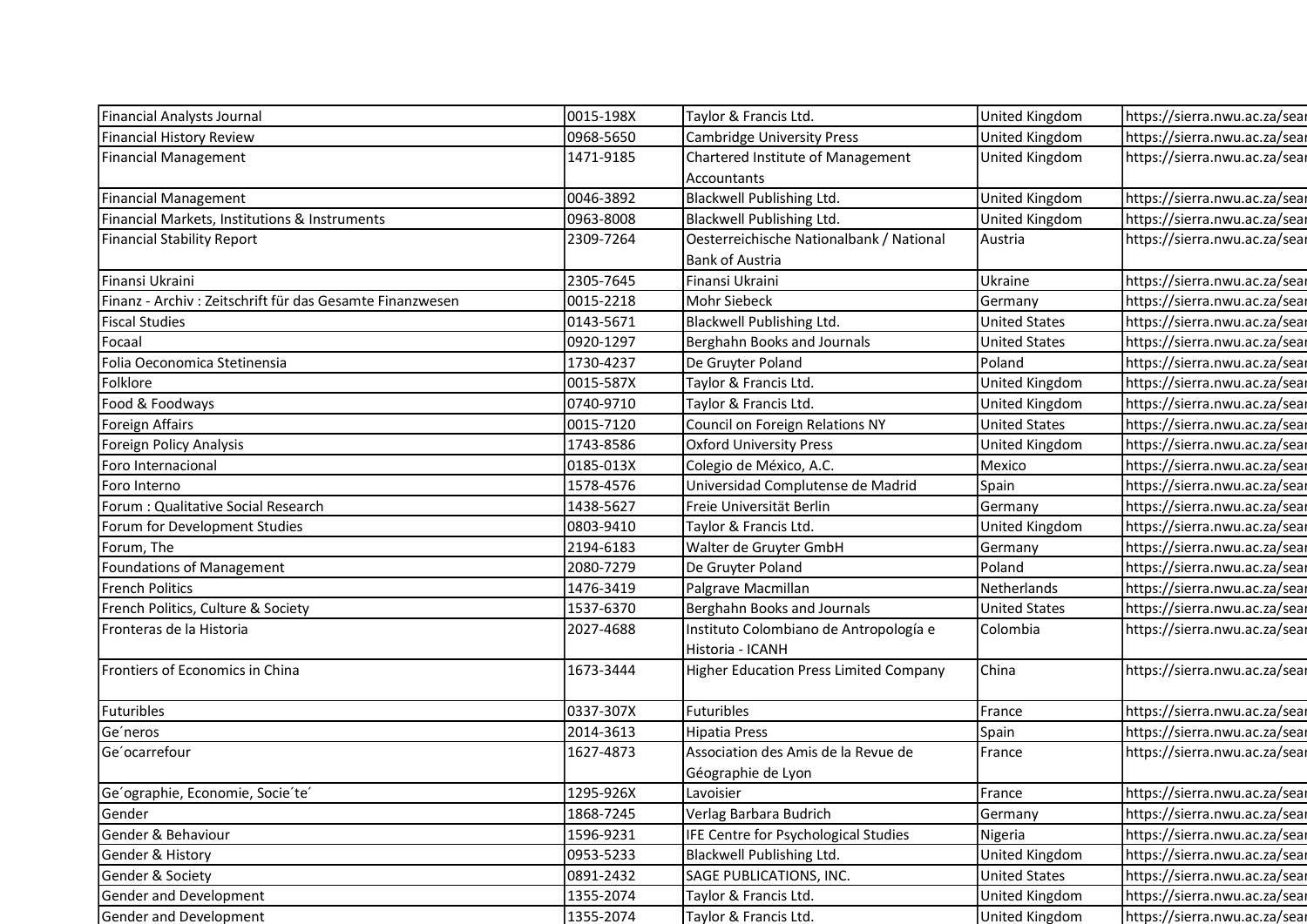| Geographia Polonica                              | 0016-7282              | Polska Akademia Nauk, Instytut Geografii i                       | Poland                                        | https://sierra.nwu.ac.za/sear                                  |
|--------------------------------------------------|------------------------|------------------------------------------------------------------|-----------------------------------------------|----------------------------------------------------------------|
|                                                  |                        | Przestrzennego Zagospodarowania                                  |                                               |                                                                |
|                                                  |                        |                                                                  |                                               |                                                                |
| Geographical Journal, The                        | 0016-7398              | Blackwell Publishing Ltd.                                        | United Kingdom                                | https://sierra.nwu.ac.za/sear                                  |
| Geographical Research<br>Geographical Review     | 1745-5863<br>0016-7428 | Wiley Subscription Services, Inc.<br>Taylor & Francis Ltd.       | <b>United States</b><br><b>United Kingdom</b> | https://sierra.nwu.ac.za/sear<br>https://sierra.nwu.ac.za/sear |
| Geographische Rundschau                          | 0016-7460              | Westermann Schulbuchverlag GmbH                                  |                                               | https://sierra.nwu.ac.za/sear                                  |
| Geographische Zeitschrift                        | 0016-7479              | Franz Steiner Verlag                                             | Germany<br>Germany                            | https://sierra.nwu.ac.za/sear                                  |
| GeoJournal                                       | 0343-2521              | Springer Nature B.V.                                             | Netherlands                                   | https://sierra.nwu.ac.za/sear                                  |
| Geopolitica(s)                                   | 2172-3958              | Universidad Complutense de Madrid, Servicio Spain                |                                               | https://sierra.nwu.ac.za/sear                                  |
|                                                  |                        | de Publicaciones                                                 |                                               |                                                                |
| Geopolitics                                      | 1465-0045              | Taylor & Francis Ltd.                                            | United Kingdom                                | https://sierra.nwu.ac.za/sear                                  |
| Geopolitics                                      | 1465-0045              | Taylor & Francis Ltd.                                            | United Kingdom                                | https://sierra.nwu.ac.za/sear                                  |
| Geopolitics, History and International Relations | 1948-9145              | Addleton Academic Publishers                                     | <b>United States</b>                          | https://sierra.nwu.ac.za/sear                                  |
| George Washington International Law Review, The  | 0748-4305              | George Washington University, National Law<br>Center             | <b>United States</b>                          | https://sierra.nwu.ac.za/sear                                  |
| Gerer & Comprendre                               | 0295-4397              | La Francaise de Financement et d'Edition<br>(FFE)                | France                                        | https://sierra.nwu.ac.za/sear                                  |
| German Economic Review                           | 1465-6485              | Blackwell Publishing Ltd.                                        | United Kingdom                                | https://sierra.nwu.ac.za/sear                                  |
| German Journal of Agricultural Economics         | 2191-4028              | Deutscher Fachverlag GmbH                                        | Germany                                       | https://sierra.nwu.ac.za/sear                                  |
| German Law Journal                               | 2071-8322              | <b>Cambridge University Press</b>                                | United Kingdom                                | https://sierra.nwu.ac.za/sear                                  |
| <b>German Studies Review</b>                     | 0149-7952              | Johns Hopkins University Press                                   | <b>United States</b>                          | https://sierra.nwu.ac.za/sear                                  |
| Global Change, Peace & Security                  | 1478-1158              | Taylor & Francis Ltd.                                            | <b>United Kingdom</b>                         | https://sierra.nwu.ac.za/sear                                  |
| Global Crime                                     | 1744-0572              | Taylor & Francis Ltd.                                            | United Kingdom                                | https://sierra.nwu.ac.za/sear                                  |
| Global Environmental Change                      | 0959-3780              | Elsevier Science Ltd.                                            | United Kingdom                                | https://sierra.nwu.ac.za/sear                                  |
| Global Health Action                             | 1654-9880              | Taylor & Francis Ltd.                                            | <b>United Kingdom</b>                         | https://sierra.nwu.ac.za/sear                                  |
| <b>Global Health Promotion</b>                   | 1757-9759              | International Union for Health Promotion and France<br>Education |                                               | https://sierra.nwu.ac.za/sear                                  |
| Global Labour Journal                            | 1918-6711              | McMaster University                                              | Canada                                        | https://sierra.nwu.ac.za/sear                                  |
| Global Media and China                           | 2059-4372              | Sage Publications Ltd.                                           | United Kingdom                                | https://sierra.nwu.ac.za/sear                                  |
| Global Media Journal                             | 1309-7601              | Yeditepe University, Public Relations and                        | Turkey                                        | https://sierra.nwu.ac.za/sear                                  |
| <b>Global Networks</b>                           | 1470-2266              | <b>Publicity Department</b><br>Wiley Subscription Services, Inc. | <b>United States</b>                          | https://sierra.nwu.ac.za/sear                                  |
| Global Public Health                             | 1744-1692              | Taylor & Francis Ltd.                                            | <b>United Kingdom</b>                         | https://sierra.nwu.ac.za/sear                                  |
| <b>Global Society</b>                            | 1360-0826              | Taylor & Francis Ltd.                                            | United Kingdom                                | https://sierra.nwu.ac.za/sear                                  |
| <b>Global Society</b>                            | 1360-0826              | Taylor & Francis Ltd.                                            | United Kingdom                                | https://sierra.nwu.ac.za/sear                                  |
|                                                  | 1476-7724              | Taylor & Francis Ltd.                                            | <b>United Kingdom</b>                         | https://sierra.nwu.ac.za/sear                                  |
| Globalisation, Societies and Education           |                        |                                                                  |                                               |                                                                |
| Globalisation, Societies and Education           | 1476-7724              | Taylor & Francis Ltd.                                            | United Kingdom                                | https://sierra.nwu.ac.za/sear                                  |
| Globalizations                                   | 1474-7731              | Taylor & Francis Ltd.                                            | United Kingdom                                | https://sierra.nwu.ac.za/sear                                  |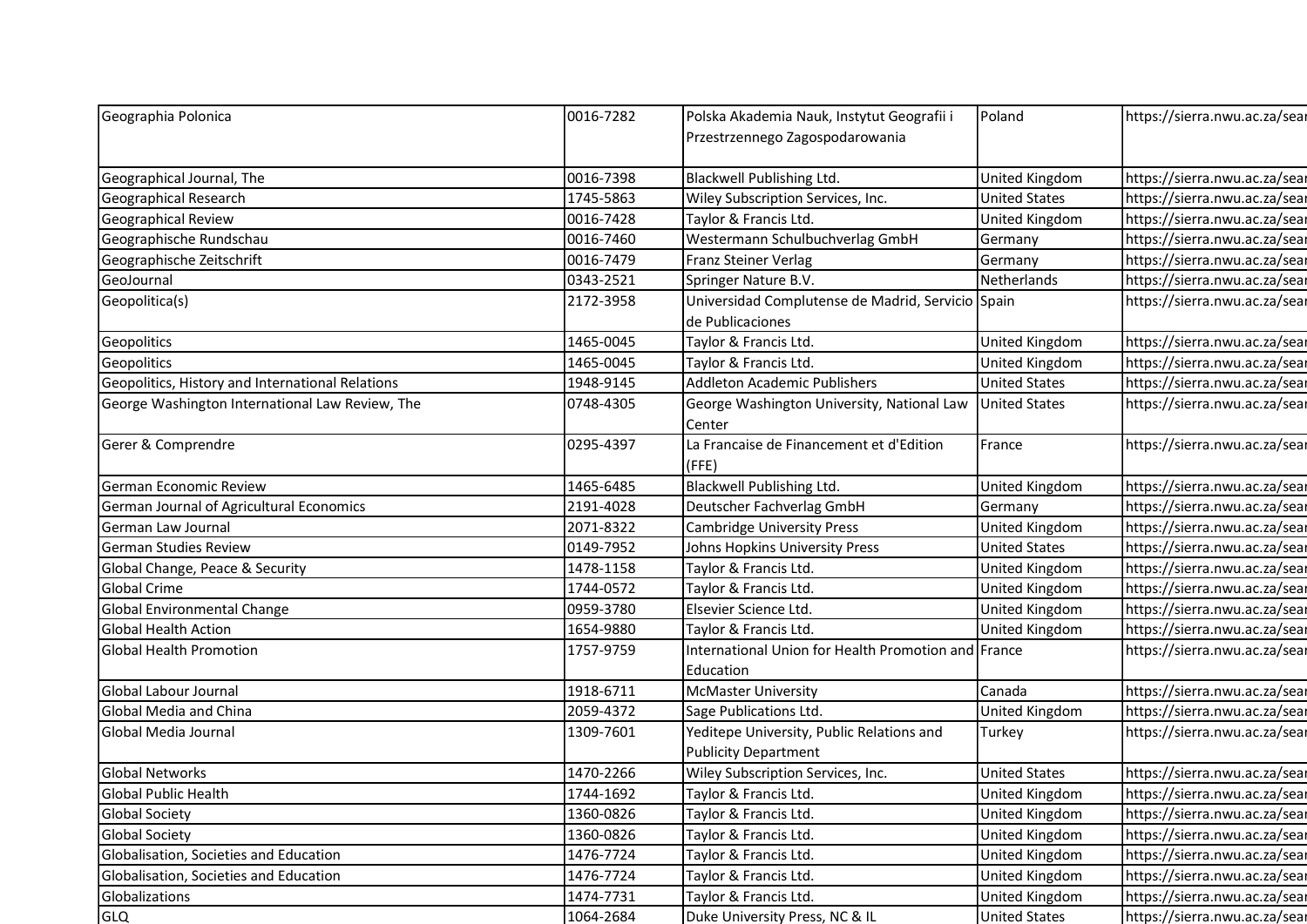| <b>Group &amp; Organization Management</b> | 1059-6011 | SAGE PUBLICATIONS, INC.                                                                        | <b>United States</b>  | https://sierra.nwu.ac.za/sear |
|--------------------------------------------|-----------|------------------------------------------------------------------------------------------------|-----------------------|-------------------------------|
| Group Decision and Negotiation             | 0926-2644 | Springer Nature B.V.                                                                           | Netherlands           | https://sierra.nwu.ac.za/sear |
| Group Processes & Intergroup Relations     | 1368-4302 | Sage Publications Ltd.                                                                         | United Kingdom        | https://sierra.nwu.ac.za/sear |
| Groupwork                                  | 0951-824X | Whiting & Birch Ltd.                                                                           | <b>United Kingdom</b> | https://sierra.nwu.ac.za/sear |
| Growth and Change                          | 0017-4815 | Blackwell Publishing Ltd.                                                                      | <b>United States</b>  | https://sierra.nwu.ac.za/sear |
| Hacienda Publica Espanola                  | 0210-1173 | Instituto de Estudios Fiscales, Ministerio de                                                  | Spain                 | https://sierra.nwu.ac.za/sear |
|                                            |           | Hacienda y Administraciones Publicas                                                           |                       |                               |
|                                            |           |                                                                                                |                       |                               |
| Hague Journal on the Rule of Law           | 1876-4045 | Springer Nature B.V.                                                                           | Netherlands           | https://sierra.nwu.ac.za/sear |
| Harvard Law Review                         | 0017-811X | Harvard Law Review Association                                                                 | <b>United States</b>  | https://sierra.nwu.ac.za/sear |
| Health & Place                             | 1353-8292 | Elsevier Science Ltd.                                                                          | United Kingdom        | https://sierra.nwu.ac.za/sear |
| Health & Social Work                       | 0360-7283 | <b>Oxford University Press</b>                                                                 | United Kingdom        | https://sierra.nwu.ac.za/sear |
| Health Care Analysis: HCA                  | 1065-3058 | Springer Nature B.V.                                                                           | Netherlands           | https://sierra.nwu.ac.za/sear |
| Health Care for Women International        | 0739-9332 | Taylor & Francis Ltd.                                                                          | United Kingdom        | https://sierra.nwu.ac.za/sear |
| Health Economics, Policy and Law           | 1744-1331 | <b>Cambridge University Press</b>                                                              | United Kingdom        | https://sierra.nwu.ac.za/sear |
| Health Education Journal, The              | 0017-8969 | SAGE PUBLICATIONS, INC.                                                                        | <b>United States</b>  | https://sierra.nwu.ac.za/sear |
| <b>Health Policy</b>                       | 0168-8510 | Elsevier Science Ltd.                                                                          | United Kingdom        | https://sierra.nwu.ac.za/sear |
| Health Policy and Planning                 | 0268-1080 | Oxford Publishing Limited (England)                                                            | United Kingdom        | https://sierra.nwu.ac.za/sear |
| Health, Risk & Society                     | 1369-8575 | Taylor & Francis Ltd.                                                                          | <b>United Kingdom</b> | https://sierra.nwu.ac.za/sear |
| <b>Hebrew Studies</b>                      | 0146-4094 | National Association of Professors of Hebrew, United States<br>University of Wisconsin-Madison |                       | https://sierra.nwu.ac.za/sear |
|                                            |           |                                                                                                |                       |                               |
| Hedgehog Review, The                       | 1527-9677 | Institute for Advanced Studies in Culture                                                      | <b>United States</b>  | https://sierra.nwu.ac.za/sear |
| Hemispheres                                | 0239-8818 | Polish Academy of Science, Institute of                                                        | Poland                | https://sierra.nwu.ac.za/sear |
|                                            |           | Mediterranean and Oriental Cultures                                                            |                       |                               |
| <b>Higher Education</b>                    | 0018-1560 | Springer Nature B.V.                                                                           | Netherlands           | https://sierra.nwu.ac.za/sear |
| <b>Higher Education Policy</b>             | 0952-8733 | Palgrave Macmillan                                                                             | Netherlands           | https://sierra.nwu.ac.za/sear |
| Hispanic American Historical Review, The   | 0018-2168 | Duke University Press, NC & IL                                                                 | <b>United States</b>  | https://sierra.nwu.ac.za/sear |
| Historia                                   | 0018-229X | University of Pretoria, Department of                                                          | South Africa          |                               |
|                                            |           | <b>Historical and Heritage Studies</b>                                                         |                       | https://sierra.nwu.ac.za/sear |
| Historia Mexicana                          | 0185-0172 | Colegio de México, A.C.                                                                        | Mexico                | https://sierra.nwu.ac.za/sear |
| Historia y Espacio                         | 0120-4661 | Universidad del Valle                                                                          | Colombia              | https://sierra.nwu.ac.za/sear |
| Historia y Sociedad                        | 0121-8417 | Universidad Nacional de Colombia                                                               | Colombia              | https://sierra.nwu.ac.za/sear |
| <b>Historical Archaeology</b>              | 0440-9213 | Springer Nature B.V.                                                                           | Netherlands           | https://sierra.nwu.ac.za/sear |
| Historical Journal, The                    | 0018-246X | <b>Cambridge University Press</b>                                                              | United Kingdom        | https://sierra.nwu.ac.za/sear |
| Historicky Casopis                         | 0018-2575 | Slovak Academy of Sciences                                                                     | Slovakia (Slovak      | https://sierra.nwu.ac.za/sear |
|                                            |           |                                                                                                | Republic)             |                               |
| History                                    | 0361-2759 | Taylor & Francis Inc.                                                                          | <b>United States</b>  | https://sierra.nwu.ac.za/sear |
| History                                    | 0018-2648 | <b>Blackwell Publishing Ltd.</b>                                                               | <b>United Kingdom</b> | https://sierra.nwu.ac.za/sear |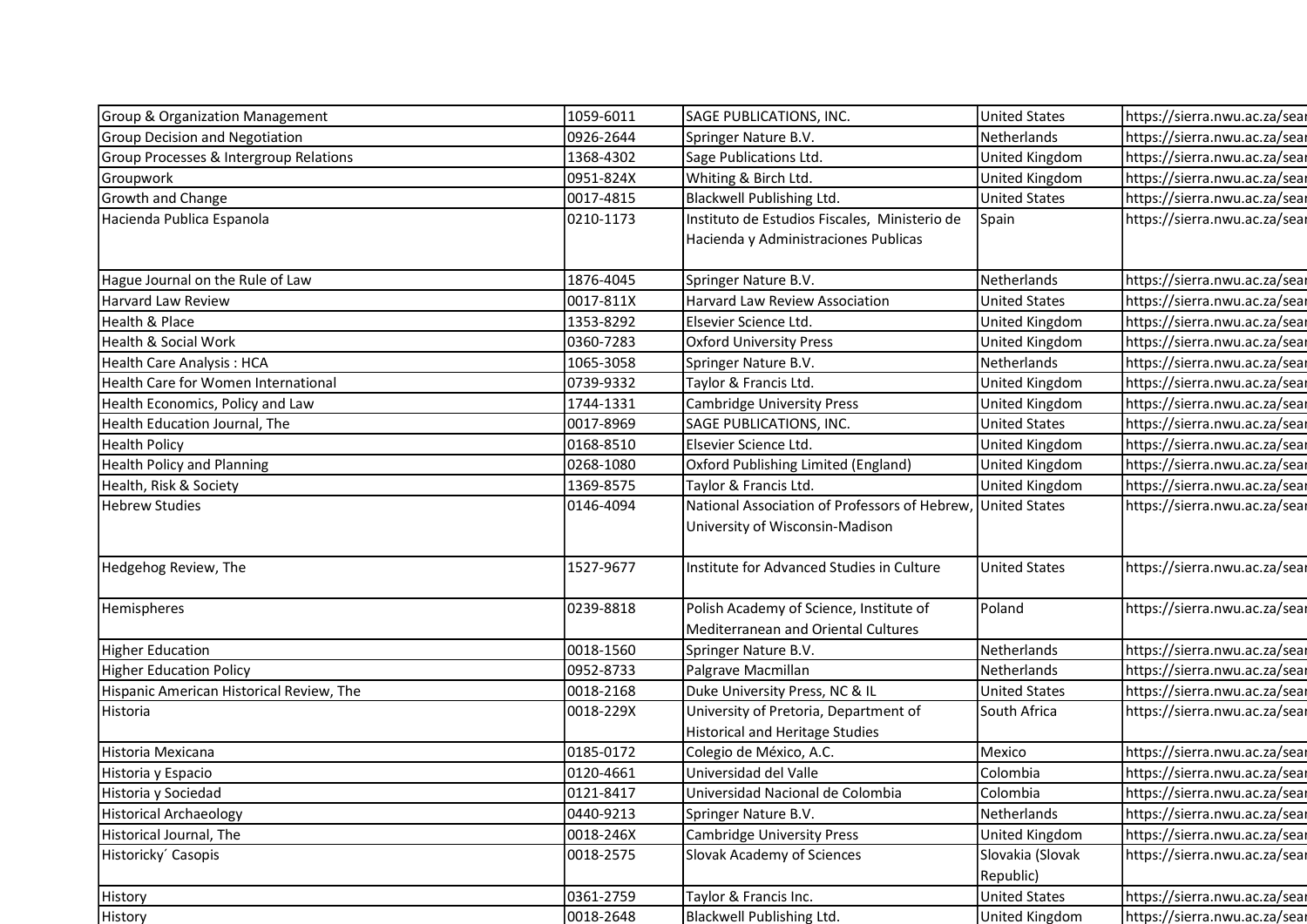| <b>History of Political Economy</b>                      | 0018-2702 | Duke University Press, NC & IL                                          | <b>United States</b> | https://sierra.nwu.ac.za/sear |
|----------------------------------------------------------|-----------|-------------------------------------------------------------------------|----------------------|-------------------------------|
| History of Political Thought                             | 0143-781X | Imprint Academic                                                        | United Kingdom       | https://sierra.nwu.ac.za/sear |
| History of the Human Sciences                            | 0952-6951 | Sage Publications Ltd.                                                  | United Kingdom       | https://sierra.nwu.ac.za/sear |
| Hitotsubashi Journal of Economics                        | 0018-280X | Sanseido Publishing Company, Ltd.                                       | Japan                | https://sierra.nwu.ac.za/sear |
| Hommes & Libertés                                        | 0180-8524 | Ligue des Droits de l'Homme                                             | France               | https://sierra.nwu.ac.za/sear |
| Homo Oeconomicus                                         | 0943-0180 | Springer Nature B.V.                                                    | Netherlands          | https://sierra.nwu.ac.za/sear |
| Hong Kong Journal of Social Work                         | 0219-2462 | World Scientific Publishing Co. Pte., Ltd.                              | Singapore            | https://sierra.nwu.ac.za/sear |
| Horizontes Antropológicos                                | 0104-7183 | Universidade Federal do Rio Grande do Sul,                              | Brazil               | https://sierra.nwu.ac.za/sear |
|                                                          |           | Programa de Pós-Graduação em                                            |                      |                               |
|                                                          |           | Antropologia Social                                                     |                      |                               |
| Housing Policy Debate                                    | 1051-1482 | Taylor & Francis Ltd.                                                   | United Kingdom       | https://sierra.nwu.ac.za/sear |
| <b>Housing Studies</b>                                   | 0267-3037 | Taylor & Francis Ltd.                                                   | United Kingdom       | https://sierra.nwu.ac.za/sear |
| Housing, Theory, and Society                             | 1403-6096 | Taylor & Francis Ltd.                                                   | United Kingdom       | https://sierra.nwu.ac.za/sear |
| Howard Journal of Crime and Justice, The                 | 2059-1098 | Blackwell Publishing Ltd.                                               | <b>United States</b> | https://sierra.nwu.ac.za/sear |
| Hukuk ve Iktisat Aras tirmalari Dergisi                  | 2146-0817 | The Social Sciences Research Society                                    | Turkey               | https://sierra.nwu.ac.za/sear |
| Human Behavior and Emerging Technologies                 | 2578-1863 | Wiley Subscription Services, Inc.                                       | <b>United States</b> | https://sierra.nwu.ac.za/sear |
| <b>Human Biology</b>                                     | 0018-7143 | <b>Wayne State University Press</b>                                     | <b>United States</b> | https://sierra.nwu.ac.za/sear |
| Human Ethology Bulletin                                  | 2224-4468 | International Society for Human Ethology                                | Austria              | https://sierra.nwu.ac.za/sear |
| Human Geography                                          | 1942-7786 | Institute for Human Geography                                           | <b>United States</b> | https://sierra.nwu.ac.za/sear |
| Human Nature: An Interdisciplinary Biosocial Perspective | 1045-6767 | Springer Nature B.V.                                                    | Netherlands          | https://sierra.nwu.ac.za/sear |
| Human Organization                                       | 0018-7259 | Society of Applied Anthropology                                         | <b>United States</b> | https://sierra.nwu.ac.za/sear |
| <b>Human Relations</b>                                   | 0018-7267 | SAGE PUBLICATIONS, INC.                                                 | <b>United States</b> | https://sierra.nwu.ac.za/sear |
| Human Resource Development International                 | 1367-8868 | Taylor & Francis Ltd.                                                   | United Kingdom       | https://sierra.nwu.ac.za/sear |
| Human Rights Quarterly                                   | 0275-0392 | Johns Hopkins University Press                                          | <b>United States</b> | https://sierra.nwu.ac.za/sear |
| Human Rights Review                                      | 1524-8879 | Springer Nature B.V.                                                    | Netherlands          | https://sierra.nwu.ac.za/sear |
| <b>Human Studies</b>                                     | 0163-8548 | Springer Nature B.V.                                                    | Netherlands          | https://sierra.nwu.ac.za/sear |
| Humanity                                                 | 2151-4364 | University of Pennsylvania Press                                        | <b>United States</b> | https://sierra.nwu.ac.za/sear |
| Humor                                                    | 0933-1719 | Mouton de Gruyter                                                       | Germany              | https://sierra.nwu.ac.za/sear |
| IAB-Kurzbericht                                          | 0942-167X | Institut fur Arbeitsmarkt- und<br>Berufsforschung                       | Germany              | https://sierra.nwu.ac.za/sear |
| Iberoamericana                                           | 1577-3388 | Iberoamericana/Vervuert Verlagsgesellschaft Germany                     |                      | https://sierra.nwu.ac.za/sear |
| Iconos                                                   | 1390-1249 | Facultad Latinoamericana de Ciencias<br>Sociales (FLACSO), Sede Ecuador | Ecuador              | https://sierra.nwu.ac.za/sear |
| Ida ntutkimus                                            | 1237-6051 | Venajan ja Ita-Euroopan tutkimuksen seura                               | Finland              | https://sierra.nwu.ac.za/sear |
| Identities                                               | 1070-289X | Taylor & Francis Ltd.                                                   | United Kingdom       | https://sierra.nwu.ac.za/sear |
| IDP. Revista de Internet, Derecho y Politica             | 1699-8154 | Universitat Oberta de Catalunya                                         | Spain                | https://sierra.nwu.ac.za/sear |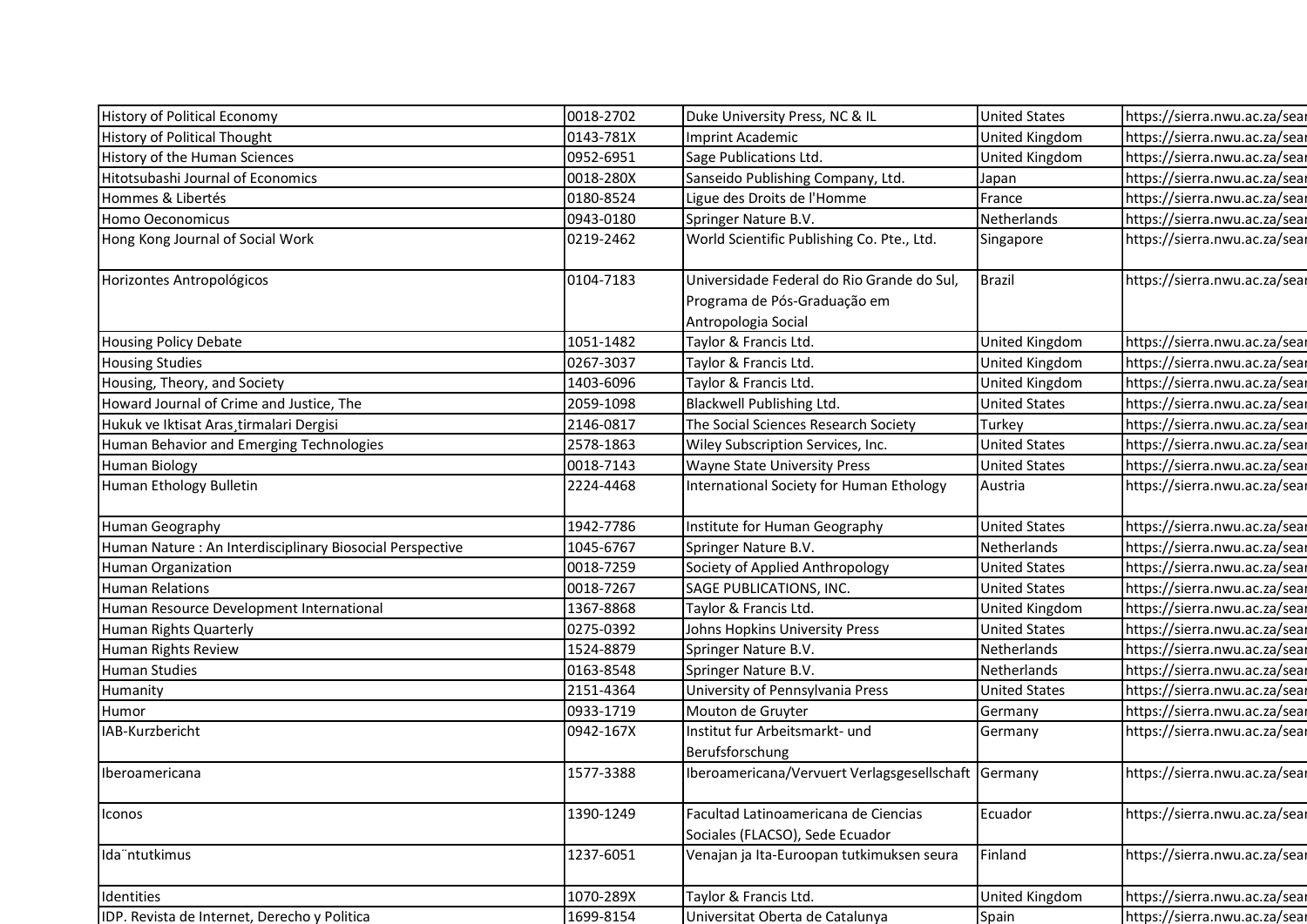| Inclusión & Desarrollo                                  | 2389-7341              | Corporación Universitaria Minuto de Dios -                      | Colombia                        | https://sierra.nwu.ac.za/sear                                  |
|---------------------------------------------------------|------------------------|-----------------------------------------------------------------|---------------------------------|----------------------------------------------------------------|
|                                                         |                        | <b>UNIMINUTO</b>                                                |                                 |                                                                |
| Indialogs                                               | 2339-8523              | Universitat Autonoma de Barcelona, Servei                       | Spain                           | https://sierra.nwu.ac.za/sear                                  |
| Indian Growth and Development Review                    | 1753-8254              | de Publicacions<br><b>Emerald Group Publishing Limited</b>      | United Kingdom                  | https://sierra.nwu.ac.za/sear                                  |
| Indiana                                                 | 0341-8642              | Ibero-Amerikanisches Institut                                   | Germany                         | https://sierra.nwu.ac.za/sear                                  |
| Indiana Journal of Global Legal Studies                 | 1080-0727              | Indiana University Press                                        | <b>United States</b>            | https://sierra.nwu.ac.za/sear                                  |
| Indonesia                                               | 0019-7289              | Cornell Southeast Asia Program                                  | <b>United States</b>            | https://sierra.nwu.ac.za/sear                                  |
| Indonesia and the Malay World                           | 1363-9811              | Taylor & Francis Ltd.                                           | United Kingdom                  | https://sierra.nwu.ac.za/sear                                  |
| Industrial & Labor Relations Review                     | 0019-7939              | SAGE PUBLICATIONS, INC.                                         | <b>United States</b>            | https://sierra.nwu.ac.za/sear                                  |
| <b>Industrial Relations</b>                             | 0019-8676              |                                                                 | <b>United States</b>            | https://sierra.nwu.ac.za/sear                                  |
| Industrial Relations Journal                            | 0019-8692              | Wiley Subscription Services, Inc.<br>Blackwell Publishing Ltd.  | <b>United States</b>            | https://sierra.nwu.ac.za/sear                                  |
|                                                         |                        |                                                                 |                                 |                                                                |
| Industrielle Beziehungen                                | 0943-2779              | Verlag Barbara Budrich<br>SAGE PUBLICATIONS, INC.               | Germany<br><b>United States</b> | https://sierra.nwu.ac.za/sear<br>https://sierra.nwu.ac.za/sear |
| Industry & Higher Education                             | 0950-4222              |                                                                 |                                 |                                                                |
| Industry and Innovation                                 | 1366-2716<br>0019-977X | Taylor & Francis Ltd.                                           | <b>United Kingdom</b>           | https://sierra.nwu.ac.za/sear                                  |
| Informacio'n Comercial Espan~ola                        |                        | Comercio del Ministerio de Economía y<br>Competividad de España | Spain                           | https://sierra.nwu.ac.za/sear                                  |
| Information Economics and Policy                        | 0167-6245              | Elsevier Sequoia S.A.                                           | United Kingdom                  | https://sierra.nwu.ac.za/sear                                  |
| Information Technology & People                         | 0959-3845              | <b>Emerald Group Publishing Limited</b>                         | United Kingdom                  | https://sierra.nwu.ac.za/sear                                  |
| Information, Communication & Society                    | 1369-118X              | Taylor & Francis Ltd.                                           | United Kingdom                  | https://sierra.nwu.ac.za/sear                                  |
| Informationen zur Raumentwicklung                       | 0303-2493              | Bundesinstitut für Bau-, Stadt- und                             | Germany                         | https://sierra.nwu.ac.za/sear                                  |
|                                                         |                        | Raumforschung                                                   |                                 |                                                                |
| <b>Informations Sociales</b>                            | 0046-9459              | Caisse Nationale des Allocations Familiales                     | France                          | https://sierra.nwu.ac.za/sear                                  |
| Inner Asia                                              | 1464-8172              | Brill Academic Publishers, Inc.                                 | Netherlands                     | https://sierra.nwu.ac.za/sear                                  |
| Innovation                                              | 1351-1610              | Taylor & Francis Ltd.                                           | United Kingdom                  | https://sierra.nwu.ac.za/sear                                  |
| Innovation Policy and the Economy                       | 1531-3468              | University of Chicago Press                                     | <b>United States</b>            | https://sierra.nwu.ac.za/sear                                  |
| Inquiry                                                 | 0020-174X              | Taylor & Francis Ltd.                                           | United Kingdom                  | https://sierra.nwu.ac.za/sear                                  |
| Insight on Africa                                       | 0975-0878              | Sage Publications Ltd.                                          | <b>United Kingdom</b>           | https://sierra.nwu.ac.za/sear                                  |
| <b>Insight Turkey</b>                                   | 1302-177X              | SETA Foundation for Political, Economic and<br>Social Research  | <b>United States</b>            | https://sierra.nwu.ac.za/sear                                  |
| Insurance, Mathematics & Economics                      | 0167-6687              | Elsevier Sequoia S.A.                                           | United Kingdom                  | https://sierra.nwu.ac.za/sear                                  |
| Intelligence & National Security                        | 0268-4527              | Taylor & Francis Ltd.                                           | United Kingdom                  | https://sierra.nwu.ac.za/sear                                  |
| Interac, o~es                                           | 1518-7012              | Universidade Catolica Dom Bosco Editora                         | Brazil                          | https://sierra.nwu.ac.za/sear                                  |
|                                                         |                        |                                                                 |                                 |                                                                |
| Inter-Asia Cultural Studies                             | 1464-9373              | Taylor & Francis Ltd.                                           | United Kingdom                  | https://sierra.nwu.ac.za/sear                                  |
| Interchange                                             | 0826-4805              | Springer Nature B.V.                                            | Netherlands                     | https://sierra.nwu.ac.za/sear                                  |
| Interdisciplinary Journal of Economics and Business Law | 2047-8747              | <b>CJEAS</b>                                                    | United Kingdom                  | https://sierra.nwu.ac.za/sear                                  |
| Interest Groups & Advocacy                              | 2047-7414              | Palgrave Macmillan                                              | Netherlands                     | https://sierra.nwu.ac.za/sear                                  |
| Interfaces                                              | 0092-2102              | Institute for Operations Research and the                       | <b>United States</b>            | https://sierra.nwu.ac.za/sear                                  |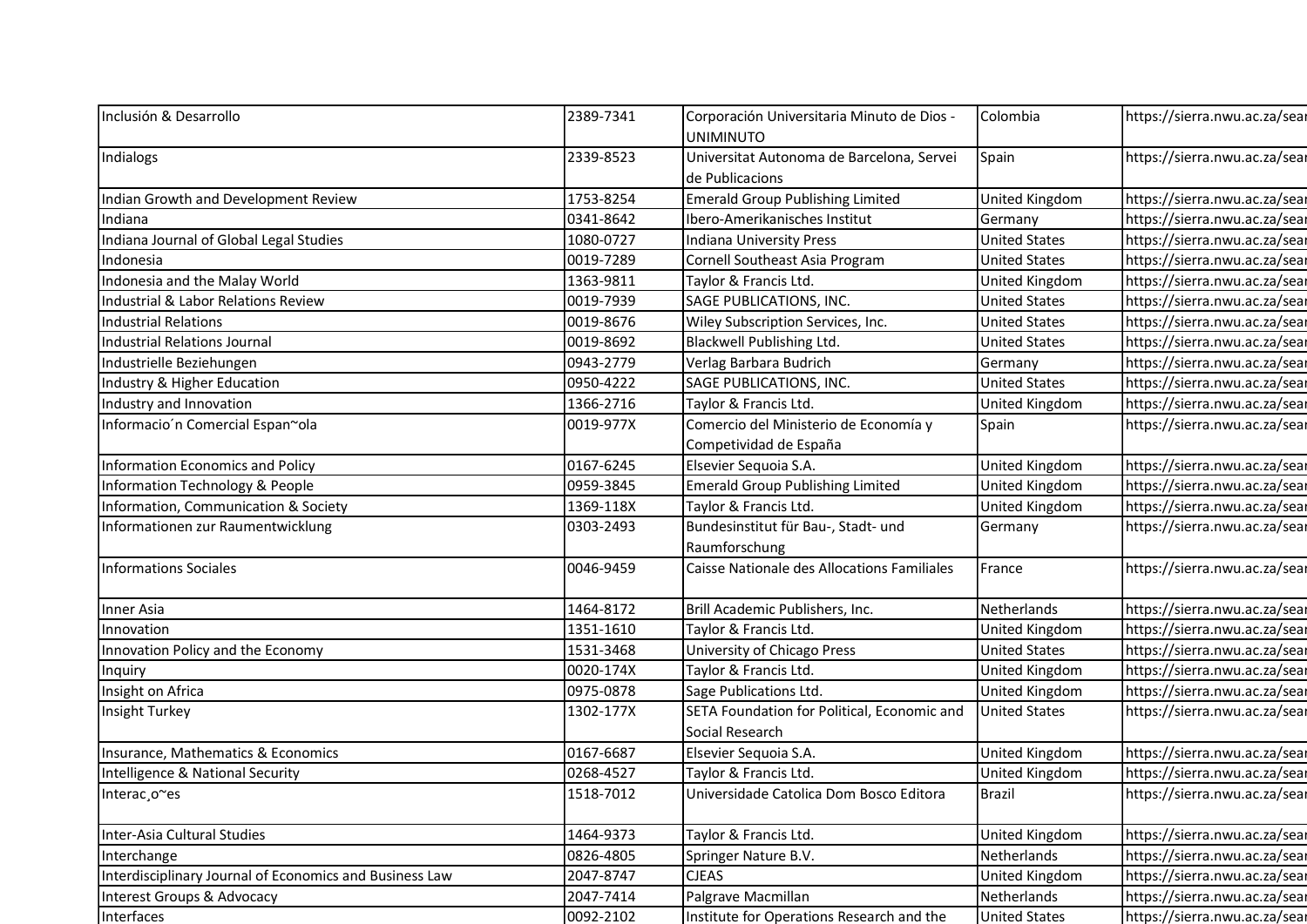| International Criminal Justice Review                                                                               | 1057-5677              | College of Public and Urban Affairs, Georgia                   | <b>United States</b>     | https://sierra.nwu.ac.za/sear                                  |
|---------------------------------------------------------------------------------------------------------------------|------------------------|----------------------------------------------------------------|--------------------------|----------------------------------------------------------------|
|                                                                                                                     |                        | <b>State University</b>                                        |                          |                                                                |
| International Development Planning Review                                                                           | 1474-6743              | Liverpool University Press                                     | United Kingdom           | https://sierra.nwu.ac.za/sear                                  |
| International Economic Journal                                                                                      | 1016-8737              | Taylor & Francis Ltd.                                          | United Kingdom           | https://sierra.nwu.ac.za/sear                                  |
| International Economic Journal                                                                                      | 1016-8737              | Taylor & Francis Ltd.                                          | United Kingdom           | https://sierra.nwu.ac.za/sear                                  |
| International Economic Review                                                                                       | 0020-6598              | Blackwell Publishing Ltd.                                      | United Kingdom           | https://sierra.nwu.ac.za/sear                                  |
| International History Review, The                                                                                   | 0707-5332              | Taylor & Francis Ltd.                                          | United Kingdom           | https://sierra.nwu.ac.za/sear                                  |
| International Interactions                                                                                          | 0305-0629              | Taylor & Francis Ltd.                                          | United Kingdom           | https://sierra.nwu.ac.za/sear                                  |
| International Issues & Slovak Foreign Policy Affairs                                                                | 1337-5482              | Research Center of the Slovak Foreign Policy                   | Slovakia (Slovak         | https://sierra.nwu.ac.za/sear                                  |
|                                                                                                                     |                        | Association                                                    | Republic)                |                                                                |
| International Journal                                                                                               | 0020-7020              | Sage Publications Ltd.                                         | United Kingdom           | https://sierra.nwu.ac.za/sear                                  |
| International Journal for Philosophy of Religion                                                                    | 0020-7047              | Springer Nature B.V.                                           | Netherlands              | https://sierra.nwu.ac.za/sear                                  |
| International Journal of African Historical Studies, The                                                            | 0361-7882              | <b>Boston University</b>                                       | <b>United States</b>     | https://sierra.nwu.ac.za/sear                                  |
| International Journal of African Renaissance Studies                                                                | 1818-6874              | Taylor & Francis Ltd.                                          | United Kingdom           | https://sierra.nwu.ac.za/sear                                  |
| International Journal of Anthropology and Ethnology                                                                 | 2366-1003              | Springer Nature B.V.                                           | Netherlands              | https://sierra.nwu.ac.za/sear                                  |
| International Journal of Asian Studies                                                                              | 1479-5914              | <b>Cambridge University Press</b>                              | United Kingdom           | https://sierra.nwu.ac.za/sear                                  |
| International Journal of Auditing                                                                                   | 1090-6738              | Blackwell Publishing Ltd.                                      | United Kingdom           | https://sierra.nwu.ac.za/sear                                  |
| International Journal of Business and Management Studies                                                            | 1309-8047              | The Social Sciences Research Society                           | Turkey                   | https://sierra.nwu.ac.za/sear                                  |
| International Journal of China Studies                                                                              | 2180-3250              | Institute of China Studies, University of<br>Malaya            | Malaysia                 | https://sierra.nwu.ac.za/sear                                  |
| International Journal of Comparative Labour Law and Industrial                                                      | 0952-617X              | Kluwer Law International                                       | Netherlands              | https://sierra.nwu.ac.za/sear                                  |
| Relations, The                                                                                                      |                        |                                                                |                          |                                                                |
| International Journal of Comparative Sociology<br>International Journal of Computational Economics and Econometrics | 0020-7152              | SAGE PUBLICATIONS, INC.                                        | <b>United States</b>     | https://sierra.nwu.ac.za/sear<br>https://sierra.nwu.ac.za/sear |
|                                                                                                                     | 1757-1170              | Inderscience Enterprises Ltd.                                  | United Kingdom           |                                                                |
| International Journal of Consumer Studies                                                                           | 1470-6423              | Blackwell Publishing Ltd.                                      | <b>United States</b>     | https://sierra.nwu.ac.za/sear                                  |
| International Journal of Cross Cultural Management : CCM                                                            | 1470-5958              | SAGE PUBLICATIONS, INC.                                        | <b>United States</b>     | https://sierra.nwu.ac.za/sear                                  |
| International Journal of Cultural Policy : CP, The                                                                  | 1028-6632              | Taylor & Francis Ltd.                                          | <b>United Kingdom</b>    | https://sierra.nwu.ac.za/sear                                  |
| International Journal of eBusiness and eGovernment Studies                                                          | 2146-0744              | The Social Sciences Research Society                           | Turkey                   | https://sierra.nwu.ac.za/sear                                  |
| International Journal of Economic Theory                                                                            | 1742-7355              | Wiley Subscription Services, Inc.                              | <b>United States</b>     | https://sierra.nwu.ac.za/sear                                  |
| International Journal of Economics and Finance Studies                                                              | 1309-8055              | The Social Sciences Research Society                           | Turkey                   | https://sierra.nwu.ac.za/sear                                  |
| International Journal of Electronic Government Research                                                             | 1548-3886              | <b>IGI Global</b>                                              | <b>United States</b>     | https://sierra.nwu.ac.za/sear                                  |
| International Journal of Emerging Markets                                                                           | 1746-8809              | <b>Emerald Group Publishing Limited</b>                        | United Kingdom           | https://sierra.nwu.ac.za/sear                                  |
| International Journal of Entrepreneurship and Innovation                                                            | 1465-7503              | Sage Publications Ltd.                                         | United Kingdom           | https://sierra.nwu.ac.za/sear                                  |
| International Journal of Euro-Mediterranean Studies                                                                 | 1855-3362              | Euro-Mediterranean University                                  | Slovenia                 | https://sierra.nwu.ac.za/sear                                  |
| International Journal of Game Theory                                                                                | 0020-7276              | Springer Nature B.V.                                           | Netherlands              | https://sierra.nwu.ac.za/sear                                  |
| International Journal of Human Resource Management, The                                                             | 0958-5192              | Taylor & Francis LLC                                           | <b>United Kingdom</b>    | https://sierra.nwu.ac.za/sear                                  |
| International Journal of Human Rights, The                                                                          | 1364-2987              | Taylor & Francis Ltd.                                          | <b>United Kingdom</b>    | https://sierra.nwu.ac.za/sear                                  |
| International Journal of Innovation Management                                                                      | 1363-9196<br>1975-3586 | <b>Imperial College Press</b><br>National Folk Museum of Korea | Singapore<br>South Korea | https://sierra.nwu.ac.za/sear<br>https://sierra.nwu.ac.za/sear |
| International Journal of Intangible Heritage                                                                        |                        |                                                                |                          |                                                                |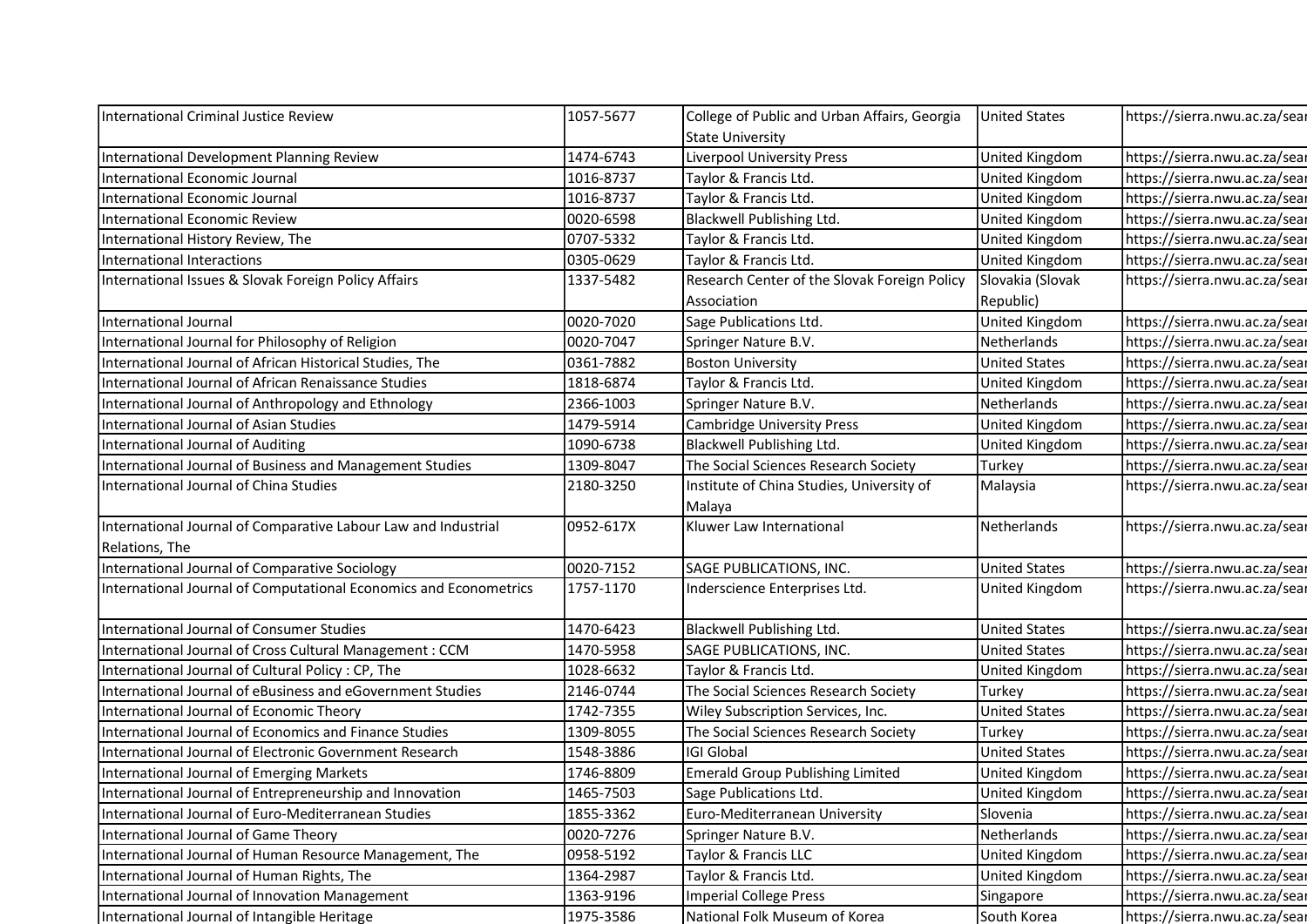| International Journal of Philosophical Studies : IJPS              | 0967-2559 | Taylor & Francis Ltd.                      | United Kingdom        | https://sierra.nwu.ac.za/sear |
|--------------------------------------------------------------------|-----------|--------------------------------------------|-----------------------|-------------------------------|
| International Journal of Politics, Culture, and Society            | 0891-4486 | Springer Nature B.V.                       | Netherlands           | https://sierra.nwu.ac.za/sear |
| International Journal of Primatology                               | 0164-0291 | Springer Nature B.V.                       | Netherlands           | https://sierra.nwu.ac.za/sear |
| International Journal of Public Administration                     | 0190-0692 | Marcel Dekker, Inc.                        | <b>United States</b>  | https://sierra.nwu.ac.za/sear |
| International Journal of Public Opinion Research                   | 0954-2892 | Oxford Publishing Limited (England)        | <b>United Kingdom</b> | https://sierra.nwu.ac.za/sear |
| International Journal of Qualitative Methods                       | 1609-4069 | Sage Publications Ltd.                     | United Kingdom        | https://sierra.nwu.ac.za/sear |
| <b>International Journal of Social Economics</b>                   | 0306-8293 | <b>Emerald Group Publishing Limited</b>    | United Kingdom        | https://sierra.nwu.ac.za/sear |
| International Journal of Social Psychiatry, The                    | 0020-7640 | Sage Publications Ltd.                     | United Kingdom        | https://sierra.nwu.ac.za/sear |
| International Journal of Social Research Methodology               | 1364-5579 | Taylor & Francis Ltd.                      | United Kingdom        | https://sierra.nwu.ac.za/sear |
| International Journal of Social Research Methodology               | 1364-5579 | Taylor & Francis Ltd.                      | United Kingdom        | https://sierra.nwu.ac.za/sear |
| International Journal of Social Sciences and Humanity Studies, The | 1309-8063 | The Social Sciences Research Society       | Turkey                | https://sierra.nwu.ac.za/sear |
|                                                                    |           |                                            |                       |                               |
| International Journal of Social Welfare                            | 1369-6866 | Blackwell Publishing Ltd.                  | <b>United Kingdom</b> | https://sierra.nwu.ac.za/sear |
| International Journal of Sociology and Social Policy, The          | 0144-333X | <b>Emerald Group Publishing Limited</b>    | United Kingdom        | https://sierra.nwu.ac.za/sear |
| International Journal of Sustainable Development                   | 0960-1406 | Inderscience Enterprises Ltd.              | United Kingdom        | https://sierra.nwu.ac.za/sear |
| International Journal of Sustainable Economy                       | 1756-5804 | Inderscience Enterprises Ltd.              | United Kingdom        | https://sierra.nwu.ac.za/sear |
| International Journal of Technological Learning, Innovation and    | 1753-1942 | Inderscience Enterprises Ltd.              | <b>United Kingdom</b> | https://sierra.nwu.ac.za/sear |
| Development                                                        |           |                                            |                       |                               |
| International Journal of Technology Management                     | 0267-5730 | Inderscience Enterprises Ltd.              | Switzerland           | https://sierra.nwu.ac.za/sear |
| International Journal of the Economics of Business                 | 1357-1516 | Taylor & Francis Ltd.                      | United Kingdom        | https://sierra.nwu.ac.za/sear |
| International Journal of the History of Sport, The                 | 0952-3367 | Taylor & Francis Ltd.                      | <b>United Kingdom</b> | https://sierra.nwu.ac.za/sear |
| International Journal of the Sociology of Language                 | 0165-2516 | Walter de Gruyter GmbH                     | Germany               | https://sierra.nwu.ac.za/sear |
| International Journal of Theoretical & Applied Finance             | 0219-0249 | World Scientific Publishing Co. Pte., Ltd. | Singapore             | https://sierra.nwu.ac.za/sear |
| International Journal of Urban and Regional Research               | 0309-1317 | Blackwell Publishing Ltd.                  | <b>United Kingdom</b> | https://sierra.nwu.ac.za/sear |
| International Journal on Drug Policy, The                          | 0955-3959 | Elsevier Science Ltd.                      | United Kingdom        | https://sierra.nwu.ac.za/sear |
| International Labour Review                                        | 0020-7780 | International Labour Organization,         | <b>United States</b>  | https://sierra.nwu.ac.za/sear |
|                                                                    |           | represented by the International Labour    |                       |                               |
|                                                                    |           | Office (ILO)                               |                       |                               |
| <b>International Migration</b>                                     | 0020-7985 | Wiley Subscription Services, Inc.          | <b>United States</b>  | https://sierra.nwu.ac.za/sear |
| International Migration Review, The                                | 0197-9183 | SAGE PUBLICATIONS, INC.                    | <b>United States</b>  | https://sierra.nwu.ac.za/sear |
| International Negotiation                                          | 1382-340X | Martinus Nijhoff                           | Netherlands           | https://sierra.nwu.ac.za/sear |
| International Organization                                         | 0020-8183 | Cambridge University Press                 | United Kingdom        | https://sierra.nwu.ac.za/sear |
| <b>International Peacekeeping</b>                                  | 1353-3312 | Taylor & Francis Ltd.                      | United Kingdom        | https://sierra.nwu.ac.za/sear |
| International Planning Studies                                     | 1356-3475 | Taylor & Francis Ltd.                      | United Kingdom        | https://sierra.nwu.ac.za/sear |
| <b>International Political Science Review</b>                      | 0192-5121 | Sage Publications Ltd.                     | United Kingdom        | https://sierra.nwu.ac.za/sear |
| <b>International Political Sociology</b>                           | 1749-5679 | <b>Oxford University Press</b>             | <b>United Kingdom</b> | https://sierra.nwu.ac.za/sear |
| <b>International Politics</b>                                      | 1384-5748 | Palgrave Macmillan                         | Netherlands           | https://sierra.nwu.ac.za/sear |
| International Regional Science Review                              | 0160-0176 | Sage Publications Ltd.                     | <b>United States</b>  | https://sierra.nwu.ac.za/sear |
| International Review of Administrative Sciences                    | 0020-8523 | Sage Publications Ltd.                     | <b>United Kingdom</b> | https://sierra.nwu.ac.za/sear |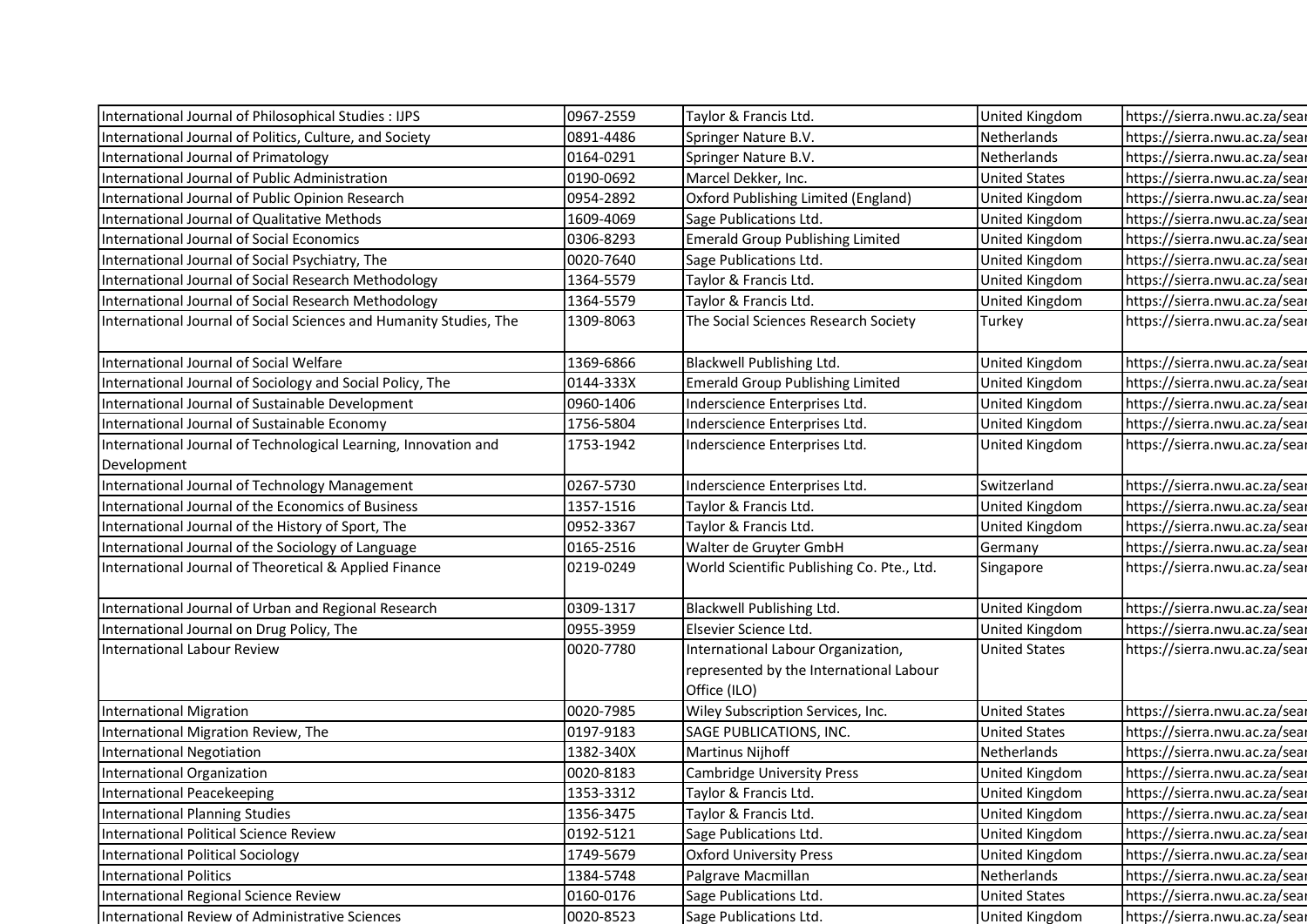| <b>International Security</b>                                          | 0162-2889 | MIT Press Journals, The                                                      | <b>United States</b>           | https://sierra.nwu.ac.za/sear |
|------------------------------------------------------------------------|-----------|------------------------------------------------------------------------------|--------------------------------|-------------------------------|
| International Small Business Journal                                   | 0266-2426 | Sage Publications Ltd.                                                       | United Kingdom                 | https://sierra.nwu.ac.za/sear |
| International Social Science Journal                                   | 0020-8701 | Blackwell Publishing Ltd.                                                    | <b>United States</b>           | https://sierra.nwu.ac.za/sear |
| International Social Work                                              | 0020-8728 | Sage Publications Ltd.                                                       | United Kingdom                 | https://sierra.nwu.ac.za/sear |
| <b>International Sociology</b>                                         | 0268-5809 | Sage Publications Ltd.                                                       | <b>United Kingdom</b>          | https://sierra.nwu.ac.za/sear |
| <b>International Studies</b>                                           | 1641-4233 | De Gruyter Poland                                                            | Poland                         | https://sierra.nwu.ac.za/sear |
| International Studies in the Philosophy of Science                     | 0269-8595 | Taylor & Francis Ltd.                                                        | United Kingdom                 | https://sierra.nwu.ac.za/sear |
| International Studies of Management & Organization                     | 0020-8825 | Taylor & Francis Ltd.                                                        | United Kingdom                 | https://sierra.nwu.ac.za/sear |
| International Tax and Public Finance                                   | 0927-5940 | Springer Nature B.V.                                                         | Netherlands                    | https://sierra.nwu.ac.za/sear |
| International Theory                                                   | 1752-9719 | <b>Cambridge University Press</b>                                            | United Kingdom                 | https://sierra.nwu.ac.za/sear |
| Internationale Politik                                                 | 1430-175X | Deutsche Gesellschaft für Auswaertige Politik Germany<br>e.V.                |                                | https://sierra.nwu.ac.za/sear |
| Internationales Asien Forum. International Quarterly for Asian Studies | 0020-9449 | Arnold Bergsträsser Institut                                                 | Germany                        | https://sierra.nwu.ac.za/sear |
| Intersections: Gender, History & the Asian Context                     | 1440-9151 | Australian National University, Research Sch<br>for Pacific & Asian Studies  | Australia                      | https://sierra.nwu.ac.za/sear |
| Intersezioni                                                           | 0393-2451 | Societa Editrice il Mulino                                                   | Italy                          | https://sierra.nwu.ac.za/sear |
| Intervention                                                           | 1571-8883 | Medknow Publications & Media Pvt. Ltd.                                       | India                          | https://sierra.nwu.ac.za/sear |
| Interventions                                                          | 1369-801X | Taylor & Francis Ltd.                                                        | United Kingdom                 | https://sierra.nwu.ac.za/sear |
| Inz¿inerine¿ Ekonomika                                                 | 1392-2785 | Kauno Technologijos Universitetas                                            | Lithuania                      | https://sierra.nwu.ac.za/sear |
| <b>IPPR Progressive Review</b>                                         | 2573-2323 | Wiley Subscription Services, Inc.                                            | <b>United States</b>           | https://sierra.nwu.ac.za/sear |
| Iran Çalismalari Dergisi = Journal of Iranian Studies                  | 2536-5029 | Sakarya University                                                           | Turkey                         | https://sierra.nwu.ac.za/sear |
| Irinkerindo                                                            | 1540-7497 | Brooklyn College, Department of Political<br>Science                         | <b>United States</b>           | https://sierra.nwu.ac.za/sear |
| <b>Irish Journal of Sociology</b>                                      | 0791-6035 | Sociological Association of Ireland, SAI<br>Administrator, Dept of Sociology | Ireland                        | https://sierra.nwu.ac.za/sear |
| Irish Studies in International Affairs                                 | 0332-1460 | Royal Irish Academy                                                          | Ireland                        | https://sierra.nwu.ac.za/sear |
| <b>Isis</b>                                                            | 0021-1753 | University of Chicago, acting through its Press United States                |                                | https://sierra.nwu.ac.za/sear |
| <b>Israel Affairs</b>                                                  | 1353-7121 | Taylor & Francis Ltd.                                                        | United Kingdom                 | https://sierra.nwu.ac.za/sear |
| <b>Israel Law Review</b>                                               | 0021-2237 | <b>Cambridge University Press</b>                                            | United Kingdom                 | https://sierra.nwu.ac.za/sear |
| <b>Israel Studies</b>                                                  | 1084-9513 | Indiana University Press                                                     | <b>United States</b>           | https://sierra.nwu.ac.za/sear |
| Israel Yearbook on Human Rights                                        | 0333-5925 | Brill Academic Publishers, Inc.                                              | Netherlands                    | https://sierra.nwu.ac.za/sear |
| <b>Issues and Studies</b>                                              | 1013-2511 | National Chengchi University                                                 | Taiwan                         | https://sierra.nwu.ac.za/sear |
| Istorija 20. Veka                                                      | 0352-3160 | Institut za Savremenu Istoriyu                                               | Serbia (Republic Of<br>Serbia) | https://sierra.nwu.ac.za/sear |
| IUP Journal of Applied Economics                                       | 0972-6861 | <b>IUP Publications</b>                                                      | India                          | https://sierra.nwu.ac.za/sear |
| Jahrbuch fu"r Christliche Sozialwissenschaften                         | 0075-2584 | Westfälische Wilhelms-Universität Münster                                    | Germany                        | https://sierra.nwu.ac.za/sear |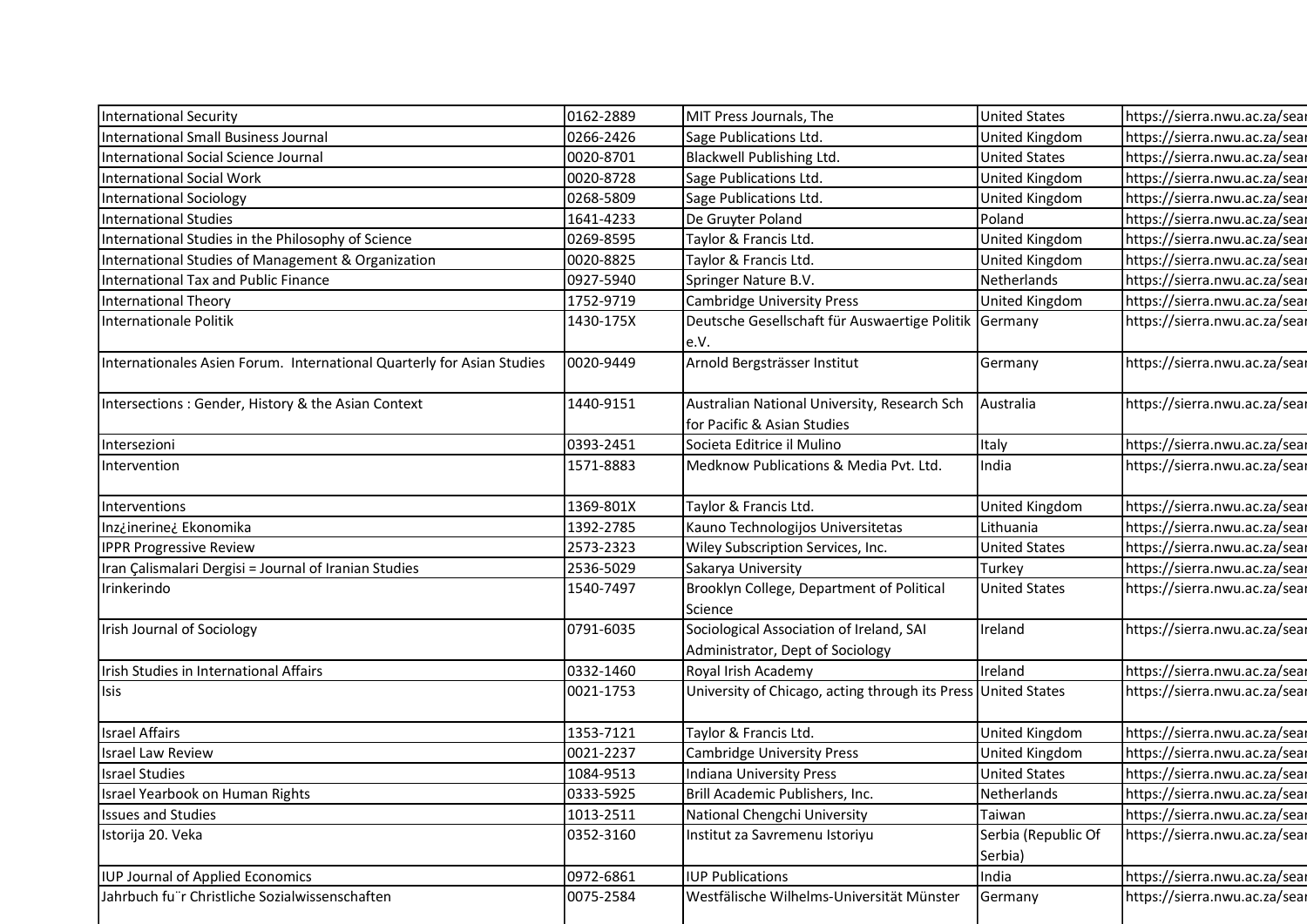| Japan Forum<br>0955-5803<br>Taylor & Francis Ltd.<br>https://sierra.nwu.ac.za/sear<br>United Kingdom<br>Japanese Economic Review<br>1352-4739<br><b>Blackwell Publishers</b><br><b>United States</b><br>https://sierra.nwu.ac.za/sear<br>1468-1099<br>Japanese Journal of Political Science<br><b>Cambridge University Press</b><br>United Kingdom<br>https://sierra.nwu.ac.za/sear<br>2329-194X<br>Japanese Political Economy, The<br>Taylor & Francis Ltd.<br>United Kingdom<br>https://sierra.nwu.ac.za/sear<br>1037-1397<br>https://sierra.nwu.ac.za/sear<br>Japanese Studies<br>Taylor & Francis Ltd.<br>United Kingdom<br>0021-5597<br>Poland<br>https://sierra.nwu.ac.za/sear<br>Jazykovedny Casopis<br>De Gruyter Poland<br>Jewish Social Studies<br>0021-6704<br><b>United States</b><br>https://sierra.nwu.ac.za/sear<br>Indiana University Press<br>2167-3462<br><b>United States</b><br>https://sierra.nwu.ac.za/sear<br>Joint U.S.-Korea Academic Studies<br>Korea Economic Institute of America<br>Journal de la Socie'te' des Ame'ricanistes de Paris<br>0037-9174<br>Société des Américanistes, Musée de<br>https://sierra.nwu.ac.za/sear<br>France<br>l'Homme<br>1479-7585<br>Taylor & Francis Ltd.<br>Journal for Cultural Research<br>https://sierra.nwu.ac.za/sear<br>United Kingdom<br>Journal for Early Modern Cultural Studies<br>1531-0485<br>University of Pennsylvania Press<br>https://sierra.nwu.ac.za/sear<br><b>United States</b><br>2159-8142<br><b>United States</b><br>https://sierra.nwu.ac.za/sear<br>Journal for Social Action in Counseling and Psychology<br><b>Ball State University</b><br>2475-5389<br>Journal for the Anthropology of North America<br>Wiley Subscription Services, Inc.<br><b>United States</b><br>https://sierra.nwu.ac.za/sear<br>Journal for the Scientific Study of Religion<br>0021-8294<br>Blackwell Publishing Ltd.<br>https://sierra.nwu.ac.za/sear<br><b>United Kingdom</b><br>Journal for the Theory of Social Behaviour<br>0021-8308<br>Blackwell Publishing Ltd.<br>https://sierra.nwu.ac.za/sear<br>United Kingdom<br>2284-9459<br>https://sierra.nwu.ac.za/sear<br>Journal of Accounting and Management, The<br>Universitatea Danubius Galati<br>Romania<br>0278-4254<br>Journal of Accounting and Public Policy<br>Elsevier Sequoia S.A.<br>https://sierra.nwu.ac.za/sear<br>United Kingdom<br>0021-8456<br>Journal of Accounting Research<br>Blackwell Publishing Ltd.<br>https://sierra.nwu.ac.za/sear<br>United Kingdom<br>0091-3367<br>https://sierra.nwu.ac.za/sear<br>Journal of Advertising<br>Taylor & Francis Ltd.<br>United Kingdom<br>Journal of African Business<br>1522-8916<br>Taylor & Francis Ltd.<br><b>United States</b><br>https://sierra.nwu.ac.za/sear<br>1754-9221<br>https://sierra.nwu.ac.za/sear<br>Journal of African Cinemas<br>Intellect Ltd.<br>United Kingdom<br>1369-6815<br>Taylor & Francis Ltd.<br>https://sierra.nwu.ac.za/sear<br>Journal of African Cultural Studies<br><b>United Kingdom</b><br>Journal of African Films and Diaspora Studies<br>2516-2705<br>Adonis & Abbey Publishers Ltd<br>United Kingdom<br>https://sierra.nwu.ac.za/sear<br>2056-564X<br>Adonis & Abbey Publishers Ltd<br>https://sierra.nwu.ac.za/sear<br>Journal of African Foreign Affairs<br><b>United Kingdom</b><br>Journal of African History<br>0021-8537<br>https://sierra.nwu.ac.za/sear<br><b>Cambridge University Press</b><br>United Kingdom<br>Journal of African Law<br>0021-8553<br>https://sierra.nwu.ac.za/sear<br>United Kingdom<br><b>Cambridge University Press</b><br>2040-199X<br>Intellect Ltd.<br>United Kingdom<br>https://sierra.nwu.ac.za/sear<br>Journal of African Media Studies<br>Journal of African Union Studies<br>2050-4292<br>Adonis & Abbey Publishers Ltd<br><b>United Kingdom</b><br>https://sierra.nwu.ac.za/sear<br>Journal of Agribusiness and Rural Development<br>https://sierra.nwu.ac.za/sear<br>1899-5241<br>Wydawnictwo Uniwersytetu Przyrodniczego<br>Poland<br>w Poznaniu<br>Journal of Agricultural Economics<br>0021-857X<br><b>United States</b><br>https://sierra.nwu.ac.za/sear<br>Wiley Subscription Services, Inc.<br>nttps://sierra.nwu.ac.za/sear<br>Journal of American Studies<br>0021-8758<br><b>Cambridge University Press</b><br>United Kingdom<br>Journal of Anthropological Research<br>0091-7710<br>University of Chicago Press<br><b>United States</b><br>https://sierra.nwu.ac.za/sear<br>0892-7626<br>Journal of Applied Business Research<br>The Clute Institute<br>https://sierra.nwu.ac.za/sear<br><b>United States</b><br>0883-7252<br>Journal of Applied Econometrics<br>Wiley Periodicals Inc.<br><b>United States</b><br>https://sierra.nwu.ac.za/sear |                               |           |                                    |                      |                               |
|----------------------------------------------------------------------------------------------------------------------------------------------------------------------------------------------------------------------------------------------------------------------------------------------------------------------------------------------------------------------------------------------------------------------------------------------------------------------------------------------------------------------------------------------------------------------------------------------------------------------------------------------------------------------------------------------------------------------------------------------------------------------------------------------------------------------------------------------------------------------------------------------------------------------------------------------------------------------------------------------------------------------------------------------------------------------------------------------------------------------------------------------------------------------------------------------------------------------------------------------------------------------------------------------------------------------------------------------------------------------------------------------------------------------------------------------------------------------------------------------------------------------------------------------------------------------------------------------------------------------------------------------------------------------------------------------------------------------------------------------------------------------------------------------------------------------------------------------------------------------------------------------------------------------------------------------------------------------------------------------------------------------------------------------------------------------------------------------------------------------------------------------------------------------------------------------------------------------------------------------------------------------------------------------------------------------------------------------------------------------------------------------------------------------------------------------------------------------------------------------------------------------------------------------------------------------------------------------------------------------------------------------------------------------------------------------------------------------------------------------------------------------------------------------------------------------------------------------------------------------------------------------------------------------------------------------------------------------------------------------------------------------------------------------------------------------------------------------------------------------------------------------------------------------------------------------------------------------------------------------------------------------------------------------------------------------------------------------------------------------------------------------------------------------------------------------------------------------------------------------------------------------------------------------------------------------------------------------------------------------------------------------------------------------------------------------------------------------------------------------------------------------------------------------------------------------------------------------------------------------------------------------------------------------------------------------------------------------------------------------------------------------------------------------------------------------------------------------------------------------------------------------------------------------------------------------------------------------------------------------------------------------------------------------------------------------------------------------------------------------------------------------------------------------------------------------------------------------------------------------------------------------------------------------------------------------------------------------------------------------------------------------------------------------------------------------------------------------------|-------------------------------|-----------|------------------------------------|----------------------|-------------------------------|
|                                                                                                                                                                                                                                                                                                                                                                                                                                                                                                                                                                                                                                                                                                                                                                                                                                                                                                                                                                                                                                                                                                                                                                                                                                                                                                                                                                                                                                                                                                                                                                                                                                                                                                                                                                                                                                                                                                                                                                                                                                                                                                                                                                                                                                                                                                                                                                                                                                                                                                                                                                                                                                                                                                                                                                                                                                                                                                                                                                                                                                                                                                                                                                                                                                                                                                                                                                                                                                                                                                                                                                                                                                                                                                                                                                                                                                                                                                                                                                                                                                                                                                                                                                                                                                                                                                                                                                                                                                                                                                                                                                                                                                                                                                                            |                               |           |                                    |                      |                               |
|                                                                                                                                                                                                                                                                                                                                                                                                                                                                                                                                                                                                                                                                                                                                                                                                                                                                                                                                                                                                                                                                                                                                                                                                                                                                                                                                                                                                                                                                                                                                                                                                                                                                                                                                                                                                                                                                                                                                                                                                                                                                                                                                                                                                                                                                                                                                                                                                                                                                                                                                                                                                                                                                                                                                                                                                                                                                                                                                                                                                                                                                                                                                                                                                                                                                                                                                                                                                                                                                                                                                                                                                                                                                                                                                                                                                                                                                                                                                                                                                                                                                                                                                                                                                                                                                                                                                                                                                                                                                                                                                                                                                                                                                                                                            |                               |           |                                    |                      |                               |
|                                                                                                                                                                                                                                                                                                                                                                                                                                                                                                                                                                                                                                                                                                                                                                                                                                                                                                                                                                                                                                                                                                                                                                                                                                                                                                                                                                                                                                                                                                                                                                                                                                                                                                                                                                                                                                                                                                                                                                                                                                                                                                                                                                                                                                                                                                                                                                                                                                                                                                                                                                                                                                                                                                                                                                                                                                                                                                                                                                                                                                                                                                                                                                                                                                                                                                                                                                                                                                                                                                                                                                                                                                                                                                                                                                                                                                                                                                                                                                                                                                                                                                                                                                                                                                                                                                                                                                                                                                                                                                                                                                                                                                                                                                                            |                               |           |                                    |                      |                               |
|                                                                                                                                                                                                                                                                                                                                                                                                                                                                                                                                                                                                                                                                                                                                                                                                                                                                                                                                                                                                                                                                                                                                                                                                                                                                                                                                                                                                                                                                                                                                                                                                                                                                                                                                                                                                                                                                                                                                                                                                                                                                                                                                                                                                                                                                                                                                                                                                                                                                                                                                                                                                                                                                                                                                                                                                                                                                                                                                                                                                                                                                                                                                                                                                                                                                                                                                                                                                                                                                                                                                                                                                                                                                                                                                                                                                                                                                                                                                                                                                                                                                                                                                                                                                                                                                                                                                                                                                                                                                                                                                                                                                                                                                                                                            |                               |           |                                    |                      |                               |
|                                                                                                                                                                                                                                                                                                                                                                                                                                                                                                                                                                                                                                                                                                                                                                                                                                                                                                                                                                                                                                                                                                                                                                                                                                                                                                                                                                                                                                                                                                                                                                                                                                                                                                                                                                                                                                                                                                                                                                                                                                                                                                                                                                                                                                                                                                                                                                                                                                                                                                                                                                                                                                                                                                                                                                                                                                                                                                                                                                                                                                                                                                                                                                                                                                                                                                                                                                                                                                                                                                                                                                                                                                                                                                                                                                                                                                                                                                                                                                                                                                                                                                                                                                                                                                                                                                                                                                                                                                                                                                                                                                                                                                                                                                                            |                               |           |                                    |                      |                               |
|                                                                                                                                                                                                                                                                                                                                                                                                                                                                                                                                                                                                                                                                                                                                                                                                                                                                                                                                                                                                                                                                                                                                                                                                                                                                                                                                                                                                                                                                                                                                                                                                                                                                                                                                                                                                                                                                                                                                                                                                                                                                                                                                                                                                                                                                                                                                                                                                                                                                                                                                                                                                                                                                                                                                                                                                                                                                                                                                                                                                                                                                                                                                                                                                                                                                                                                                                                                                                                                                                                                                                                                                                                                                                                                                                                                                                                                                                                                                                                                                                                                                                                                                                                                                                                                                                                                                                                                                                                                                                                                                                                                                                                                                                                                            |                               |           |                                    |                      |                               |
|                                                                                                                                                                                                                                                                                                                                                                                                                                                                                                                                                                                                                                                                                                                                                                                                                                                                                                                                                                                                                                                                                                                                                                                                                                                                                                                                                                                                                                                                                                                                                                                                                                                                                                                                                                                                                                                                                                                                                                                                                                                                                                                                                                                                                                                                                                                                                                                                                                                                                                                                                                                                                                                                                                                                                                                                                                                                                                                                                                                                                                                                                                                                                                                                                                                                                                                                                                                                                                                                                                                                                                                                                                                                                                                                                                                                                                                                                                                                                                                                                                                                                                                                                                                                                                                                                                                                                                                                                                                                                                                                                                                                                                                                                                                            |                               |           |                                    |                      |                               |
|                                                                                                                                                                                                                                                                                                                                                                                                                                                                                                                                                                                                                                                                                                                                                                                                                                                                                                                                                                                                                                                                                                                                                                                                                                                                                                                                                                                                                                                                                                                                                                                                                                                                                                                                                                                                                                                                                                                                                                                                                                                                                                                                                                                                                                                                                                                                                                                                                                                                                                                                                                                                                                                                                                                                                                                                                                                                                                                                                                                                                                                                                                                                                                                                                                                                                                                                                                                                                                                                                                                                                                                                                                                                                                                                                                                                                                                                                                                                                                                                                                                                                                                                                                                                                                                                                                                                                                                                                                                                                                                                                                                                                                                                                                                            |                               |           |                                    |                      |                               |
|                                                                                                                                                                                                                                                                                                                                                                                                                                                                                                                                                                                                                                                                                                                                                                                                                                                                                                                                                                                                                                                                                                                                                                                                                                                                                                                                                                                                                                                                                                                                                                                                                                                                                                                                                                                                                                                                                                                                                                                                                                                                                                                                                                                                                                                                                                                                                                                                                                                                                                                                                                                                                                                                                                                                                                                                                                                                                                                                                                                                                                                                                                                                                                                                                                                                                                                                                                                                                                                                                                                                                                                                                                                                                                                                                                                                                                                                                                                                                                                                                                                                                                                                                                                                                                                                                                                                                                                                                                                                                                                                                                                                                                                                                                                            |                               |           |                                    |                      |                               |
|                                                                                                                                                                                                                                                                                                                                                                                                                                                                                                                                                                                                                                                                                                                                                                                                                                                                                                                                                                                                                                                                                                                                                                                                                                                                                                                                                                                                                                                                                                                                                                                                                                                                                                                                                                                                                                                                                                                                                                                                                                                                                                                                                                                                                                                                                                                                                                                                                                                                                                                                                                                                                                                                                                                                                                                                                                                                                                                                                                                                                                                                                                                                                                                                                                                                                                                                                                                                                                                                                                                                                                                                                                                                                                                                                                                                                                                                                                                                                                                                                                                                                                                                                                                                                                                                                                                                                                                                                                                                                                                                                                                                                                                                                                                            |                               |           |                                    |                      |                               |
|                                                                                                                                                                                                                                                                                                                                                                                                                                                                                                                                                                                                                                                                                                                                                                                                                                                                                                                                                                                                                                                                                                                                                                                                                                                                                                                                                                                                                                                                                                                                                                                                                                                                                                                                                                                                                                                                                                                                                                                                                                                                                                                                                                                                                                                                                                                                                                                                                                                                                                                                                                                                                                                                                                                                                                                                                                                                                                                                                                                                                                                                                                                                                                                                                                                                                                                                                                                                                                                                                                                                                                                                                                                                                                                                                                                                                                                                                                                                                                                                                                                                                                                                                                                                                                                                                                                                                                                                                                                                                                                                                                                                                                                                                                                            |                               |           |                                    |                      |                               |
|                                                                                                                                                                                                                                                                                                                                                                                                                                                                                                                                                                                                                                                                                                                                                                                                                                                                                                                                                                                                                                                                                                                                                                                                                                                                                                                                                                                                                                                                                                                                                                                                                                                                                                                                                                                                                                                                                                                                                                                                                                                                                                                                                                                                                                                                                                                                                                                                                                                                                                                                                                                                                                                                                                                                                                                                                                                                                                                                                                                                                                                                                                                                                                                                                                                                                                                                                                                                                                                                                                                                                                                                                                                                                                                                                                                                                                                                                                                                                                                                                                                                                                                                                                                                                                                                                                                                                                                                                                                                                                                                                                                                                                                                                                                            |                               |           |                                    |                      |                               |
|                                                                                                                                                                                                                                                                                                                                                                                                                                                                                                                                                                                                                                                                                                                                                                                                                                                                                                                                                                                                                                                                                                                                                                                                                                                                                                                                                                                                                                                                                                                                                                                                                                                                                                                                                                                                                                                                                                                                                                                                                                                                                                                                                                                                                                                                                                                                                                                                                                                                                                                                                                                                                                                                                                                                                                                                                                                                                                                                                                                                                                                                                                                                                                                                                                                                                                                                                                                                                                                                                                                                                                                                                                                                                                                                                                                                                                                                                                                                                                                                                                                                                                                                                                                                                                                                                                                                                                                                                                                                                                                                                                                                                                                                                                                            |                               |           |                                    |                      |                               |
|                                                                                                                                                                                                                                                                                                                                                                                                                                                                                                                                                                                                                                                                                                                                                                                                                                                                                                                                                                                                                                                                                                                                                                                                                                                                                                                                                                                                                                                                                                                                                                                                                                                                                                                                                                                                                                                                                                                                                                                                                                                                                                                                                                                                                                                                                                                                                                                                                                                                                                                                                                                                                                                                                                                                                                                                                                                                                                                                                                                                                                                                                                                                                                                                                                                                                                                                                                                                                                                                                                                                                                                                                                                                                                                                                                                                                                                                                                                                                                                                                                                                                                                                                                                                                                                                                                                                                                                                                                                                                                                                                                                                                                                                                                                            |                               |           |                                    |                      |                               |
|                                                                                                                                                                                                                                                                                                                                                                                                                                                                                                                                                                                                                                                                                                                                                                                                                                                                                                                                                                                                                                                                                                                                                                                                                                                                                                                                                                                                                                                                                                                                                                                                                                                                                                                                                                                                                                                                                                                                                                                                                                                                                                                                                                                                                                                                                                                                                                                                                                                                                                                                                                                                                                                                                                                                                                                                                                                                                                                                                                                                                                                                                                                                                                                                                                                                                                                                                                                                                                                                                                                                                                                                                                                                                                                                                                                                                                                                                                                                                                                                                                                                                                                                                                                                                                                                                                                                                                                                                                                                                                                                                                                                                                                                                                                            |                               |           |                                    |                      |                               |
|                                                                                                                                                                                                                                                                                                                                                                                                                                                                                                                                                                                                                                                                                                                                                                                                                                                                                                                                                                                                                                                                                                                                                                                                                                                                                                                                                                                                                                                                                                                                                                                                                                                                                                                                                                                                                                                                                                                                                                                                                                                                                                                                                                                                                                                                                                                                                                                                                                                                                                                                                                                                                                                                                                                                                                                                                                                                                                                                                                                                                                                                                                                                                                                                                                                                                                                                                                                                                                                                                                                                                                                                                                                                                                                                                                                                                                                                                                                                                                                                                                                                                                                                                                                                                                                                                                                                                                                                                                                                                                                                                                                                                                                                                                                            |                               |           |                                    |                      |                               |
|                                                                                                                                                                                                                                                                                                                                                                                                                                                                                                                                                                                                                                                                                                                                                                                                                                                                                                                                                                                                                                                                                                                                                                                                                                                                                                                                                                                                                                                                                                                                                                                                                                                                                                                                                                                                                                                                                                                                                                                                                                                                                                                                                                                                                                                                                                                                                                                                                                                                                                                                                                                                                                                                                                                                                                                                                                                                                                                                                                                                                                                                                                                                                                                                                                                                                                                                                                                                                                                                                                                                                                                                                                                                                                                                                                                                                                                                                                                                                                                                                                                                                                                                                                                                                                                                                                                                                                                                                                                                                                                                                                                                                                                                                                                            |                               |           |                                    |                      |                               |
|                                                                                                                                                                                                                                                                                                                                                                                                                                                                                                                                                                                                                                                                                                                                                                                                                                                                                                                                                                                                                                                                                                                                                                                                                                                                                                                                                                                                                                                                                                                                                                                                                                                                                                                                                                                                                                                                                                                                                                                                                                                                                                                                                                                                                                                                                                                                                                                                                                                                                                                                                                                                                                                                                                                                                                                                                                                                                                                                                                                                                                                                                                                                                                                                                                                                                                                                                                                                                                                                                                                                                                                                                                                                                                                                                                                                                                                                                                                                                                                                                                                                                                                                                                                                                                                                                                                                                                                                                                                                                                                                                                                                                                                                                                                            |                               |           |                                    |                      |                               |
|                                                                                                                                                                                                                                                                                                                                                                                                                                                                                                                                                                                                                                                                                                                                                                                                                                                                                                                                                                                                                                                                                                                                                                                                                                                                                                                                                                                                                                                                                                                                                                                                                                                                                                                                                                                                                                                                                                                                                                                                                                                                                                                                                                                                                                                                                                                                                                                                                                                                                                                                                                                                                                                                                                                                                                                                                                                                                                                                                                                                                                                                                                                                                                                                                                                                                                                                                                                                                                                                                                                                                                                                                                                                                                                                                                                                                                                                                                                                                                                                                                                                                                                                                                                                                                                                                                                                                                                                                                                                                                                                                                                                                                                                                                                            |                               |           |                                    |                      |                               |
|                                                                                                                                                                                                                                                                                                                                                                                                                                                                                                                                                                                                                                                                                                                                                                                                                                                                                                                                                                                                                                                                                                                                                                                                                                                                                                                                                                                                                                                                                                                                                                                                                                                                                                                                                                                                                                                                                                                                                                                                                                                                                                                                                                                                                                                                                                                                                                                                                                                                                                                                                                                                                                                                                                                                                                                                                                                                                                                                                                                                                                                                                                                                                                                                                                                                                                                                                                                                                                                                                                                                                                                                                                                                                                                                                                                                                                                                                                                                                                                                                                                                                                                                                                                                                                                                                                                                                                                                                                                                                                                                                                                                                                                                                                                            |                               |           |                                    |                      |                               |
|                                                                                                                                                                                                                                                                                                                                                                                                                                                                                                                                                                                                                                                                                                                                                                                                                                                                                                                                                                                                                                                                                                                                                                                                                                                                                                                                                                                                                                                                                                                                                                                                                                                                                                                                                                                                                                                                                                                                                                                                                                                                                                                                                                                                                                                                                                                                                                                                                                                                                                                                                                                                                                                                                                                                                                                                                                                                                                                                                                                                                                                                                                                                                                                                                                                                                                                                                                                                                                                                                                                                                                                                                                                                                                                                                                                                                                                                                                                                                                                                                                                                                                                                                                                                                                                                                                                                                                                                                                                                                                                                                                                                                                                                                                                            |                               |           |                                    |                      |                               |
|                                                                                                                                                                                                                                                                                                                                                                                                                                                                                                                                                                                                                                                                                                                                                                                                                                                                                                                                                                                                                                                                                                                                                                                                                                                                                                                                                                                                                                                                                                                                                                                                                                                                                                                                                                                                                                                                                                                                                                                                                                                                                                                                                                                                                                                                                                                                                                                                                                                                                                                                                                                                                                                                                                                                                                                                                                                                                                                                                                                                                                                                                                                                                                                                                                                                                                                                                                                                                                                                                                                                                                                                                                                                                                                                                                                                                                                                                                                                                                                                                                                                                                                                                                                                                                                                                                                                                                                                                                                                                                                                                                                                                                                                                                                            |                               |           |                                    |                      |                               |
|                                                                                                                                                                                                                                                                                                                                                                                                                                                                                                                                                                                                                                                                                                                                                                                                                                                                                                                                                                                                                                                                                                                                                                                                                                                                                                                                                                                                                                                                                                                                                                                                                                                                                                                                                                                                                                                                                                                                                                                                                                                                                                                                                                                                                                                                                                                                                                                                                                                                                                                                                                                                                                                                                                                                                                                                                                                                                                                                                                                                                                                                                                                                                                                                                                                                                                                                                                                                                                                                                                                                                                                                                                                                                                                                                                                                                                                                                                                                                                                                                                                                                                                                                                                                                                                                                                                                                                                                                                                                                                                                                                                                                                                                                                                            |                               |           |                                    |                      |                               |
|                                                                                                                                                                                                                                                                                                                                                                                                                                                                                                                                                                                                                                                                                                                                                                                                                                                                                                                                                                                                                                                                                                                                                                                                                                                                                                                                                                                                                                                                                                                                                                                                                                                                                                                                                                                                                                                                                                                                                                                                                                                                                                                                                                                                                                                                                                                                                                                                                                                                                                                                                                                                                                                                                                                                                                                                                                                                                                                                                                                                                                                                                                                                                                                                                                                                                                                                                                                                                                                                                                                                                                                                                                                                                                                                                                                                                                                                                                                                                                                                                                                                                                                                                                                                                                                                                                                                                                                                                                                                                                                                                                                                                                                                                                                            |                               |           |                                    |                      |                               |
|                                                                                                                                                                                                                                                                                                                                                                                                                                                                                                                                                                                                                                                                                                                                                                                                                                                                                                                                                                                                                                                                                                                                                                                                                                                                                                                                                                                                                                                                                                                                                                                                                                                                                                                                                                                                                                                                                                                                                                                                                                                                                                                                                                                                                                                                                                                                                                                                                                                                                                                                                                                                                                                                                                                                                                                                                                                                                                                                                                                                                                                                                                                                                                                                                                                                                                                                                                                                                                                                                                                                                                                                                                                                                                                                                                                                                                                                                                                                                                                                                                                                                                                                                                                                                                                                                                                                                                                                                                                                                                                                                                                                                                                                                                                            |                               |           |                                    |                      |                               |
|                                                                                                                                                                                                                                                                                                                                                                                                                                                                                                                                                                                                                                                                                                                                                                                                                                                                                                                                                                                                                                                                                                                                                                                                                                                                                                                                                                                                                                                                                                                                                                                                                                                                                                                                                                                                                                                                                                                                                                                                                                                                                                                                                                                                                                                                                                                                                                                                                                                                                                                                                                                                                                                                                                                                                                                                                                                                                                                                                                                                                                                                                                                                                                                                                                                                                                                                                                                                                                                                                                                                                                                                                                                                                                                                                                                                                                                                                                                                                                                                                                                                                                                                                                                                                                                                                                                                                                                                                                                                                                                                                                                                                                                                                                                            |                               |           |                                    |                      |                               |
|                                                                                                                                                                                                                                                                                                                                                                                                                                                                                                                                                                                                                                                                                                                                                                                                                                                                                                                                                                                                                                                                                                                                                                                                                                                                                                                                                                                                                                                                                                                                                                                                                                                                                                                                                                                                                                                                                                                                                                                                                                                                                                                                                                                                                                                                                                                                                                                                                                                                                                                                                                                                                                                                                                                                                                                                                                                                                                                                                                                                                                                                                                                                                                                                                                                                                                                                                                                                                                                                                                                                                                                                                                                                                                                                                                                                                                                                                                                                                                                                                                                                                                                                                                                                                                                                                                                                                                                                                                                                                                                                                                                                                                                                                                                            |                               |           |                                    |                      |                               |
|                                                                                                                                                                                                                                                                                                                                                                                                                                                                                                                                                                                                                                                                                                                                                                                                                                                                                                                                                                                                                                                                                                                                                                                                                                                                                                                                                                                                                                                                                                                                                                                                                                                                                                                                                                                                                                                                                                                                                                                                                                                                                                                                                                                                                                                                                                                                                                                                                                                                                                                                                                                                                                                                                                                                                                                                                                                                                                                                                                                                                                                                                                                                                                                                                                                                                                                                                                                                                                                                                                                                                                                                                                                                                                                                                                                                                                                                                                                                                                                                                                                                                                                                                                                                                                                                                                                                                                                                                                                                                                                                                                                                                                                                                                                            |                               |           |                                    |                      |                               |
|                                                                                                                                                                                                                                                                                                                                                                                                                                                                                                                                                                                                                                                                                                                                                                                                                                                                                                                                                                                                                                                                                                                                                                                                                                                                                                                                                                                                                                                                                                                                                                                                                                                                                                                                                                                                                                                                                                                                                                                                                                                                                                                                                                                                                                                                                                                                                                                                                                                                                                                                                                                                                                                                                                                                                                                                                                                                                                                                                                                                                                                                                                                                                                                                                                                                                                                                                                                                                                                                                                                                                                                                                                                                                                                                                                                                                                                                                                                                                                                                                                                                                                                                                                                                                                                                                                                                                                                                                                                                                                                                                                                                                                                                                                                            |                               |           |                                    |                      |                               |
|                                                                                                                                                                                                                                                                                                                                                                                                                                                                                                                                                                                                                                                                                                                                                                                                                                                                                                                                                                                                                                                                                                                                                                                                                                                                                                                                                                                                                                                                                                                                                                                                                                                                                                                                                                                                                                                                                                                                                                                                                                                                                                                                                                                                                                                                                                                                                                                                                                                                                                                                                                                                                                                                                                                                                                                                                                                                                                                                                                                                                                                                                                                                                                                                                                                                                                                                                                                                                                                                                                                                                                                                                                                                                                                                                                                                                                                                                                                                                                                                                                                                                                                                                                                                                                                                                                                                                                                                                                                                                                                                                                                                                                                                                                                            |                               |           |                                    |                      |                               |
|                                                                                                                                                                                                                                                                                                                                                                                                                                                                                                                                                                                                                                                                                                                                                                                                                                                                                                                                                                                                                                                                                                                                                                                                                                                                                                                                                                                                                                                                                                                                                                                                                                                                                                                                                                                                                                                                                                                                                                                                                                                                                                                                                                                                                                                                                                                                                                                                                                                                                                                                                                                                                                                                                                                                                                                                                                                                                                                                                                                                                                                                                                                                                                                                                                                                                                                                                                                                                                                                                                                                                                                                                                                                                                                                                                                                                                                                                                                                                                                                                                                                                                                                                                                                                                                                                                                                                                                                                                                                                                                                                                                                                                                                                                                            |                               |           |                                    |                      |                               |
|                                                                                                                                                                                                                                                                                                                                                                                                                                                                                                                                                                                                                                                                                                                                                                                                                                                                                                                                                                                                                                                                                                                                                                                                                                                                                                                                                                                                                                                                                                                                                                                                                                                                                                                                                                                                                                                                                                                                                                                                                                                                                                                                                                                                                                                                                                                                                                                                                                                                                                                                                                                                                                                                                                                                                                                                                                                                                                                                                                                                                                                                                                                                                                                                                                                                                                                                                                                                                                                                                                                                                                                                                                                                                                                                                                                                                                                                                                                                                                                                                                                                                                                                                                                                                                                                                                                                                                                                                                                                                                                                                                                                                                                                                                                            |                               |           |                                    |                      |                               |
|                                                                                                                                                                                                                                                                                                                                                                                                                                                                                                                                                                                                                                                                                                                                                                                                                                                                                                                                                                                                                                                                                                                                                                                                                                                                                                                                                                                                                                                                                                                                                                                                                                                                                                                                                                                                                                                                                                                                                                                                                                                                                                                                                                                                                                                                                                                                                                                                                                                                                                                                                                                                                                                                                                                                                                                                                                                                                                                                                                                                                                                                                                                                                                                                                                                                                                                                                                                                                                                                                                                                                                                                                                                                                                                                                                                                                                                                                                                                                                                                                                                                                                                                                                                                                                                                                                                                                                                                                                                                                                                                                                                                                                                                                                                            |                               |           |                                    |                      |                               |
|                                                                                                                                                                                                                                                                                                                                                                                                                                                                                                                                                                                                                                                                                                                                                                                                                                                                                                                                                                                                                                                                                                                                                                                                                                                                                                                                                                                                                                                                                                                                                                                                                                                                                                                                                                                                                                                                                                                                                                                                                                                                                                                                                                                                                                                                                                                                                                                                                                                                                                                                                                                                                                                                                                                                                                                                                                                                                                                                                                                                                                                                                                                                                                                                                                                                                                                                                                                                                                                                                                                                                                                                                                                                                                                                                                                                                                                                                                                                                                                                                                                                                                                                                                                                                                                                                                                                                                                                                                                                                                                                                                                                                                                                                                                            |                               |           |                                    |                      |                               |
|                                                                                                                                                                                                                                                                                                                                                                                                                                                                                                                                                                                                                                                                                                                                                                                                                                                                                                                                                                                                                                                                                                                                                                                                                                                                                                                                                                                                                                                                                                                                                                                                                                                                                                                                                                                                                                                                                                                                                                                                                                                                                                                                                                                                                                                                                                                                                                                                                                                                                                                                                                                                                                                                                                                                                                                                                                                                                                                                                                                                                                                                                                                                                                                                                                                                                                                                                                                                                                                                                                                                                                                                                                                                                                                                                                                                                                                                                                                                                                                                                                                                                                                                                                                                                                                                                                                                                                                                                                                                                                                                                                                                                                                                                                                            |                               |           |                                    |                      |                               |
|                                                                                                                                                                                                                                                                                                                                                                                                                                                                                                                                                                                                                                                                                                                                                                                                                                                                                                                                                                                                                                                                                                                                                                                                                                                                                                                                                                                                                                                                                                                                                                                                                                                                                                                                                                                                                                                                                                                                                                                                                                                                                                                                                                                                                                                                                                                                                                                                                                                                                                                                                                                                                                                                                                                                                                                                                                                                                                                                                                                                                                                                                                                                                                                                                                                                                                                                                                                                                                                                                                                                                                                                                                                                                                                                                                                                                                                                                                                                                                                                                                                                                                                                                                                                                                                                                                                                                                                                                                                                                                                                                                                                                                                                                                                            |                               |           |                                    |                      |                               |
|                                                                                                                                                                                                                                                                                                                                                                                                                                                                                                                                                                                                                                                                                                                                                                                                                                                                                                                                                                                                                                                                                                                                                                                                                                                                                                                                                                                                                                                                                                                                                                                                                                                                                                                                                                                                                                                                                                                                                                                                                                                                                                                                                                                                                                                                                                                                                                                                                                                                                                                                                                                                                                                                                                                                                                                                                                                                                                                                                                                                                                                                                                                                                                                                                                                                                                                                                                                                                                                                                                                                                                                                                                                                                                                                                                                                                                                                                                                                                                                                                                                                                                                                                                                                                                                                                                                                                                                                                                                                                                                                                                                                                                                                                                                            | Journal of Applied Psychology | 0021-9010 | American Psychological Association | <b>United States</b> | https://sierra.nwu.ac.za/sear |
| Journal of Archaeological Method and Theory<br>1072-5369<br>Netherlands<br>https://sierra.nwu.ac.za/sear<br>Springer Nature B.V.                                                                                                                                                                                                                                                                                                                                                                                                                                                                                                                                                                                                                                                                                                                                                                                                                                                                                                                                                                                                                                                                                                                                                                                                                                                                                                                                                                                                                                                                                                                                                                                                                                                                                                                                                                                                                                                                                                                                                                                                                                                                                                                                                                                                                                                                                                                                                                                                                                                                                                                                                                                                                                                                                                                                                                                                                                                                                                                                                                                                                                                                                                                                                                                                                                                                                                                                                                                                                                                                                                                                                                                                                                                                                                                                                                                                                                                                                                                                                                                                                                                                                                                                                                                                                                                                                                                                                                                                                                                                                                                                                                                           |                               |           |                                    |                      |                               |
| Journal of Artificial Societies and Social Simulation<br>1460-7425<br>Department of Sociology, University of Surrey United Kingdom<br>https://sierra.nwu.ac.za/sear                                                                                                                                                                                                                                                                                                                                                                                                                                                                                                                                                                                                                                                                                                                                                                                                                                                                                                                                                                                                                                                                                                                                                                                                                                                                                                                                                                                                                                                                                                                                                                                                                                                                                                                                                                                                                                                                                                                                                                                                                                                                                                                                                                                                                                                                                                                                                                                                                                                                                                                                                                                                                                                                                                                                                                                                                                                                                                                                                                                                                                                                                                                                                                                                                                                                                                                                                                                                                                                                                                                                                                                                                                                                                                                                                                                                                                                                                                                                                                                                                                                                                                                                                                                                                                                                                                                                                                                                                                                                                                                                                        |                               |           |                                    |                      |                               |
|                                                                                                                                                                                                                                                                                                                                                                                                                                                                                                                                                                                                                                                                                                                                                                                                                                                                                                                                                                                                                                                                                                                                                                                                                                                                                                                                                                                                                                                                                                                                                                                                                                                                                                                                                                                                                                                                                                                                                                                                                                                                                                                                                                                                                                                                                                                                                                                                                                                                                                                                                                                                                                                                                                                                                                                                                                                                                                                                                                                                                                                                                                                                                                                                                                                                                                                                                                                                                                                                                                                                                                                                                                                                                                                                                                                                                                                                                                                                                                                                                                                                                                                                                                                                                                                                                                                                                                                                                                                                                                                                                                                                                                                                                                                            |                               |           |                                    |                      |                               |
|                                                                                                                                                                                                                                                                                                                                                                                                                                                                                                                                                                                                                                                                                                                                                                                                                                                                                                                                                                                                                                                                                                                                                                                                                                                                                                                                                                                                                                                                                                                                                                                                                                                                                                                                                                                                                                                                                                                                                                                                                                                                                                                                                                                                                                                                                                                                                                                                                                                                                                                                                                                                                                                                                                                                                                                                                                                                                                                                                                                                                                                                                                                                                                                                                                                                                                                                                                                                                                                                                                                                                                                                                                                                                                                                                                                                                                                                                                                                                                                                                                                                                                                                                                                                                                                                                                                                                                                                                                                                                                                                                                                                                                                                                                                            |                               |           |                                    |                      |                               |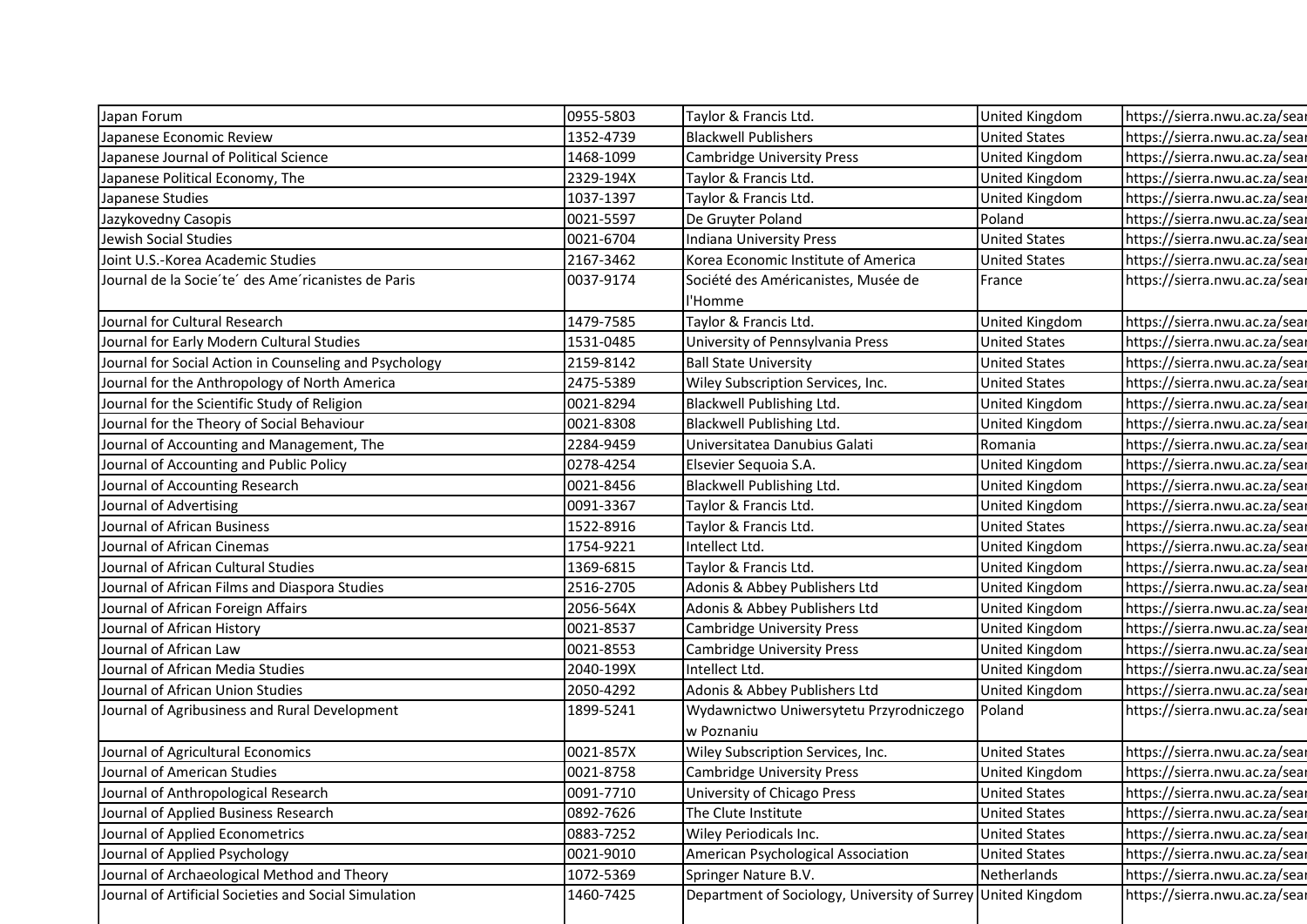| Journal of Ayn Rand Studies, The                                  | 1526-1018 | Pennsylvania State University Press                                               | <b>United States</b>  | https://sierra.nwu.ac.za/sear |
|-------------------------------------------------------------------|-----------|-----------------------------------------------------------------------------------|-----------------------|-------------------------------|
| Journal of Baltic Studies                                         | 0162-9778 | Taylor & Francis Ltd.                                                             | United Kingdom        | https://sierra.nwu.ac.za/sear |
| Journal of Behavioral Decision Making                             | 0894-3257 | Wiley Periodicals Inc.                                                            | <b>United States</b>  | https://sierra.nwu.ac.za/sear |
| Journal of Biosocial Science                                      | 0021-9320 | <b>Cambridge University Press</b>                                                 | United Kingdom        | https://sierra.nwu.ac.za/sear |
| Journal of Black Psychology                                       | 0095-7984 | SAGE PUBLICATIONS, INC.                                                           | <b>United States</b>  | https://sierra.nwu.ac.za/sear |
| Journal of Black Studies                                          | 0021-9347 | SAGE PUBLICATIONS, INC.                                                           | <b>United States</b>  | https://sierra.nwu.ac.za/sear |
| Journal of British Studies                                        | 0021-9371 | <b>Cambridge University Press</b>                                                 | United Kingdom        | https://sierra.nwu.ac.za/sear |
| Journal of Burma Studies                                          | 1094-799X | Northern Illinois University                                                      | <b>United States</b>  | https://sierra.nwu.ac.za/sear |
| Journal of Business Cycle Research                                | 2059-7962 | Springer Nature B.V.                                                              | Netherlands           | https://sierra.nwu.ac.za/sear |
| Journal of Business Ethics                                        | 0167-4544 | Springer Nature B.V.                                                              | Netherlands           | https://sierra.nwu.ac.za/sear |
| Journal of Business Finance & Accounting                          | 0306-686X | Blackwell Publishing Ltd.                                                         | United Kingdom        | https://sierra.nwu.ac.za/sear |
| Journal of Canadian Studies                                       | 0021-9495 | University of Toronto Press                                                       | Canada                | https://sierra.nwu.ac.za/sear |
| Journal of Child and Family Studies                               | 1062-1024 | Springer Nature B.V.                                                              | Netherlands           | https://sierra.nwu.ac.za/sear |
| Journal of Children & Poverty                                     | 1079-6126 | Taylor & Francis Ltd.                                                             | United Kingdom        | https://sierra.nwu.ac.za/sear |
| Journal of Children & Poverty                                     | 1079-6126 | Taylor & Francis Ltd.                                                             | United Kingdom        | https://sierra.nwu.ac.za/sear |
| Journal of Chinese Economic and Business Studies                  | 1476-5284 | Taylor & Francis Ltd.                                                             | <b>United Kingdom</b> | https://sierra.nwu.ac.za/sear |
| Journal of Chinese Economic and Foreign Trade Studies             | 1754-4408 | <b>Emerald Group Publishing Limited</b>                                           | <b>United Kingdom</b> | https://sierra.nwu.ac.za/sear |
| Journal of Chinese Philosophy                                     | 0301-8121 | Blackwell Publishing Ltd.                                                         | <b>United Kingdom</b> | https://sierra.nwu.ac.za/sear |
| Journal of Chinese Political Science                              | 1080-6954 | Springer Nature B.V.                                                              | Netherlands           | https://sierra.nwu.ac.za/sear |
| Journal of Chinese Sociology, The                                 | 2198-2635 | Springer Nature B.V.                                                              | Netherlands           | https://sierra.nwu.ac.za/sear |
| Journal of Civil Society                                          | 1744-8689 | Taylor & Francis Ltd.                                                             | United Kingdom        | https://sierra.nwu.ac.za/sear |
| Journal of Commerce                                               |           | <b>IHS Maritime &amp; Trade</b>                                                   | <b>United States</b>  |                               |
| Journal of Common Market Studies                                  | 0021-9886 | <b>Blackwell Publishing Ltd.</b>                                                  | <b>United States</b>  | https://sierra.nwu.ac.za/sear |
| Journal of Community & Applied Social Psychology                  | 1052-9284 | Wiley Subscription Services, Inc.                                                 | <b>United States</b>  | https://sierra.nwu.ac.za/sear |
| Journal of Community Informatics, The                             | 1712-4441 | Centre for Community Informatics Research,<br>Development & Training              | Canada                | https://sierra.nwu.ac.za/sear |
| Journal of Comparative Family Studies                             | 0047-2328 | University of Toronto Press                                                       | Canada                | https://sierra.nwu.ac.za/sear |
| Journal of Comparative Law in Africa = Revue de Droit Compare' en | 2311-6889 | Juta & Company Limited                                                            | South Africa          | https://sierra.nwu.ac.za/sear |
| Afrique                                                           |           |                                                                                   |                       |                               |
| Journal of Comparative Politics                                   | 1337-7477 | University of Ljubljana, Faculty of Social<br>Sciences                            | Slovenia              | https://sierra.nwu.ac.za/sear |
| Journal of Comparative Research in Anthropology and Sociology     | 2068-0317 | University of Bucharest, Department of<br>Sociology, Doctoral School of Sociology | Romania               | https://sierra.nwu.ac.za/sear |
| Journal of Conflict Resolution, The                               | 0022-0027 | SAGE PUBLICATIONS, INC.                                                           | <b>United States</b>  | https://sierra.nwu.ac.za/sear |
| Journal of Consumer Behaviour                                     | 1472-0817 | Wiley Subscription Services, Inc.                                                 | <b>United States</b>  | https://sierra.nwu.ac.za/sear |
| Journal of Consumer Policy                                        | 0168-7034 | Springer Nature B.V.                                                              | Netherlands           | https://sierra.nwu.ac.za/sear |
| Journal of Contemporary African Studies : JCAS                    | 0258-9001 | Taylor & Francis Ltd.                                                             | United Kingdom        | https://sierra.nwu.ac.za/sear |
| Journal of Contemporary African Studies : JCAS                    | 0258-9001 | Taylor & Francis Ltd.                                                             | United Kingdom        | https://sierra.nwu.ac.za/sear |
| Journal of Contemporary Asia                                      | 0047-2336 | Taylor & Francis Ltd.                                                             | United Kingdom        | https://sierra.nwu.ac.za/sear |
| Journal of Contemporary Central and Eastern Europe                | 2573-9638 | Taylor & Francis Ltd.                                                             | United Kingdom        | https://sierra.nwu.ac.za/sear |
|                                                                   |           |                                                                                   |                       |                               |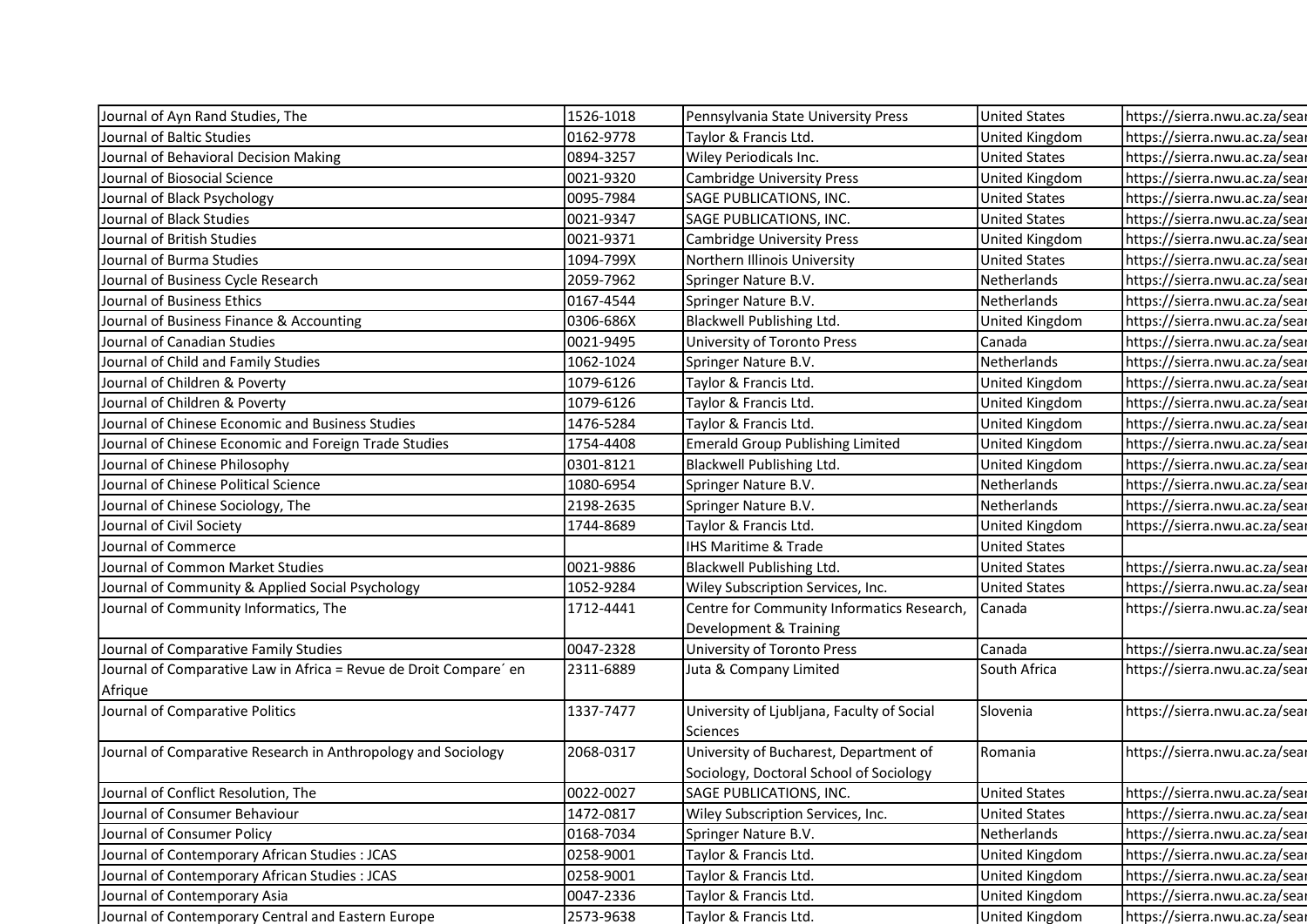| Journal of Contemporary Religion                                                           | 1353-7903 | Taylor & Francis Ltd.                                      | United Kingdom        | https://sierra.nwu.ac.za/sear |
|--------------------------------------------------------------------------------------------|-----------|------------------------------------------------------------|-----------------------|-------------------------------|
| Journal of Criminal Law & Criminology                                                      | 0091-4169 | Northwestern University (on behalf of School United States |                       | https://sierra.nwu.ac.za/sear |
|                                                                                            |           | of Law)                                                    |                       |                               |
| Journal of Cross - Cultural Psychology                                                     | 0022-0221 | SAGE PUBLICATIONS, INC.                                    | <b>United States</b>  | https://sierra.nwu.ac.za/sear |
| Journal of Cross-Cultural Gerontology                                                      | 0169-3816 | Springer Nature B.V.                                       | Netherlands           | https://sierra.nwu.ac.za/sear |
| Journal of Cultural Economics                                                              | 0885-2545 | Springer Nature B.V.                                       | Netherlands           | https://sierra.nwu.ac.za/sear |
| Journal of Cultural Geography                                                              | 0887-3631 | Taylor & Francis Ltd.                                      | United Kingdom        | https://sierra.nwu.ac.za/sear |
| Journal of Democracy                                                                       | 1045-5736 | Johns Hopkins University Press                             | <b>United States</b>  | https://sierra.nwu.ac.za/sear |
| Journal of Demographic Economics                                                           | 1373-9719 | Cambridge University Press                                 | United Kingdom        | https://sierra.nwu.ac.za/sear |
| Journal of Developing Areas, The                                                           | 0022-037X | Journal of Developing Areas                                | <b>United States</b>  | https://sierra.nwu.ac.za/sear |
| Journal of Development Studies, The                                                        | 0022-0388 | Taylor & Francis Ltd.                                      | United Kingdom        | https://sierra.nwu.ac.za/sear |
| Journal of East - West Business                                                            | 1066-9868 | Taylor & Francis LLC                                       | United Kingdom        | https://sierra.nwu.ac.za/sear |
| Journal of East Asian Affairs, The                                                         | 1010-1608 | Institute for National Security Strategy                   | South Korea           | https://sierra.nwu.ac.za/sear |
| Journal of East Asian Studies                                                              | 1598-2408 | <b>Cambridge University Press</b>                          | <b>United Kingdom</b> | https://sierra.nwu.ac.za/sear |
| Journal of East European Management Studies                                                | 0949-6181 | Nomos Verlagsgesellschaft mbH und Co KG                    | Germany               | https://sierra.nwu.ac.za/sear |
| Journal of Eastern African Studies                                                         | 1753-1055 | Taylor & Francis Ltd.                                      | United Kingdom        | https://sierra.nwu.ac.za/sear |
| Journal of Eastern Caribbean Studies                                                       | 1028-8813 | Sir Arthur Lewis Institute of Social and                   | Barbados              | https://sierra.nwu.ac.za/sear |
|                                                                                            |           | <b>Economic Studies</b>                                    |                       |                               |
| Journal of Ecological Anthropology                                                         | 1528-6509 | University of South Florida                                | <b>United States</b>  | https://sierra.nwu.ac.za/sear |
| Journal of Econometrics                                                                    | 0304-4076 | Elsevier Sequoia S.A.                                      | United Kingdom        | https://sierra.nwu.ac.za/sear |
| Journal of Economic and Social Measurement                                                 | 0747-9662 | <b>IOS Press BV</b>                                        | Netherlands           | https://sierra.nwu.ac.za/sear |
| Journal of Economic Cooperation & Development                                              | 1308-7800 | Statistical Economic & Social Research &                   | Turkey                | https://sierra.nwu.ac.za/sear |
|                                                                                            |           | Training Centre for Islamic Countries                      |                       |                               |
| Journal of Economic Growth                                                                 | 1381-4338 | Springer Nature B.V.                                       | Netherlands           | https://sierra.nwu.ac.za/sear |
| Journal of Economic History, The                                                           | 0022-0507 | <b>Cambridge University Press</b>                          | United Kingdom        | https://sierra.nwu.ac.za/sear |
| Journal of Economic Methodology, The                                                       | 1350-178X | Taylor & Francis Ltd.                                      | <b>United Kingdom</b> | https://sierra.nwu.ac.za/sear |
| Journal of Economic Policy Reform                                                          | 1748-7870 | Taylor & Francis Ltd.                                      | United Kingdom        | https://sierra.nwu.ac.za/sear |
| Journal of Economic Studies                                                                | 0144-3585 | <b>Emerald Group Publishing Limited</b>                    | <b>United Kingdom</b> | https://sierra.nwu.ac.za/sear |
| Journal of Economic Surveys                                                                | 0950-0804 | Blackwell Publishing Ltd.                                  | United Kingdom        | https://sierra.nwu.ac.za/sear |
| Journal of Economics                                                                       | 0931-8658 | Springer Nature B.V.                                       | Netherlands           | https://sierra.nwu.ac.za/sear |
| Journal of Economics & Management Strategy                                                 | 1058-6407 | Wiley Subscription Services, Inc.                          | <b>United States</b>  | https://sierra.nwu.ac.za/sear |
| Journal of Economics, Finance & Administrative Science                                     | 2077-1886 | <b>Emerald Group Publishing Limited</b>                    | United Kingdom        | https://sierra.nwu.ac.za/sear |
| Journal of Ecumenical Studies                                                              | 0022-0558 | University of Pennsylvania Press                           | <b>United States</b>  | https://sierra.nwu.ac.za/sear |
| Journal of Education and Work                                                              | 1363-9080 | Taylor & Francis Ltd.                                      | United Kingdom        | https://sierra.nwu.ac.za/sear |
| Journal of Education in Muslim Societies                                                   | 2641-0044 | Indiana University Press                                   | <b>United States</b>  | https://sierra.nwu.ac.za/sear |
| Journal of Elections, Public Opinion and Parties                                           | 1745-7289 | Taylor & Francis Ltd.                                      | United Kingdom        | https://sierra.nwu.ac.za/sear |
| Journal of Electronic Commerce in Organizations<br>Journal of Electronic Commerce Research | 1539-2937 | <b>IGI Global</b>                                          | <b>United States</b>  | https://sierra.nwu.ac.za/sear |
|                                                                                            | 1938-9027 | Journal of Electronic Commerce Research                    | <b>United States</b>  | https://sierra.nwu.ac.za/sear |
|                                                                                            |           |                                                            |                       |                               |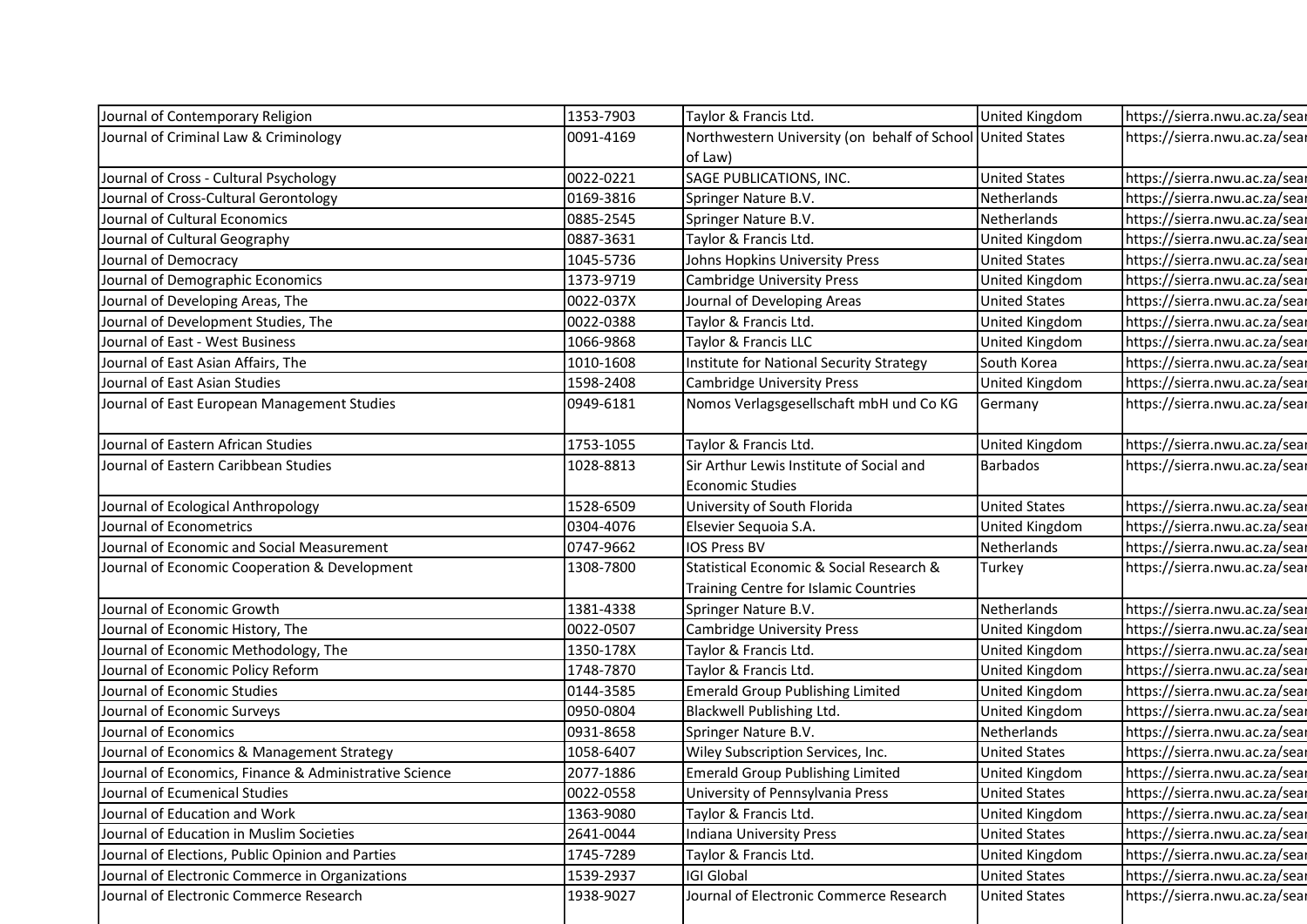| Journal of Ethnic and Migration Studies                   | 1369-183X | Carfax Publishing Company, Abingdon          | United Kingdom        | https://sierra.nwu.ac.za/sear |
|-----------------------------------------------------------|-----------|----------------------------------------------|-----------------------|-------------------------------|
|                                                           |           | Science Park                                 |                       |                               |
| Journal of European Economic History, The                 | 0391-5115 | Bancaria Editrice S p A                      | Italy                 | https://sierra.nwu.ac.za/sear |
| Journal of European Public Policy                         | 1350-1763 | Taylor & Francis Ltd.                        | United Kingdom        | https://sierra.nwu.ac.za/sear |
| Journal of European Public Policy                         | 1350-1763 | Taylor & Francis Ltd.                        | United Kingdom        | https://sierra.nwu.ac.za/sear |
| Journal of European Social Policy                         | 0958-9287 | Sage Publications Ltd.                       | United Kingdom        | https://sierra.nwu.ac.za/sear |
| Journal of Evidence - Based Psychotherapies               | 2360-0853 | A.S.C.R. PRESS                               | Romania               | https://sierra.nwu.ac.za/sear |
| Journal of Evolutionary Economics                         | 0936-9937 | Springer Nature B.V.                         | Netherlands           | https://sierra.nwu.ac.za/sear |
| Journal of Family and Economic Issues                     | 1058-0476 | Springer Nature B.V.                         | Netherlands           | https://sierra.nwu.ac.za/sear |
| Journal of Family History                                 | 0363-1990 | SAGE PUBLICATIONS, INC.                      | <b>United States</b>  | https://sierra.nwu.ac.za/sear |
| Journal of Family Violence                                | 0885-7482 | Springer Nature B.V.                         | Netherlands           | https://sierra.nwu.ac.za/sear |
| Journal of Finance, The                                   | 0022-1082 | Blackwell Publishers Inc.                    | <b>United Kingdom</b> | https://sierra.nwu.ac.za/sear |
| Journal of Financial and Quantitative Analysis            | 0022-1090 | University of Washington, School of Business | <b>United States</b>  | https://sierra.nwu.ac.za/sear |
|                                                           |           | Administration                               |                       |                               |
| Journal of Financial Economic Policy                      | 1757-6385 | <b>Emerald Group Publishing Limited</b>      | <b>United Kingdom</b> | https://sierra.nwu.ac.za/sear |
| Journal of Financial Economics                            | 0304-405X | Elsevier Sequoia S.A.                        | United Kingdom        | https://sierra.nwu.ac.za/sear |
| Journal of Financial Management, Markets and Institutions | 2282-717X | World Scientific Publishing Co. Pte., Ltd.   | Singapore             | https://sierra.nwu.ac.za/sear |
| Journal of Financial Services Research                    | 0920-8550 | Springer Nature B.V.                         | Netherlands           | https://sierra.nwu.ac.za/sear |
| Journal of Folklore Research                              | 0737-7037 | Indiana University Press                     | <b>United States</b>  | https://sierra.nwu.ac.za/sear |
| Journal of Forecasting                                    | 0277-6693 | Wiley Periodicals Inc.                       | <b>United States</b>  | https://sierra.nwu.ac.za/sear |
| Journal of Forensic Psychiatry & Psychology, The          | 1478-9949 | Taylor & Francis Ltd.                        | United Kingdom        | https://sierra.nwu.ac.za/sear |
| Journal of Futures Markets, The                           | 0270-7314 | Wiley Periodicals Inc.                       | <b>United States</b>  | https://sierra.nwu.ac.za/sear |
| Journal of Gender Studies                                 | 0958-9236 | Taylor & Francis Ltd.                        | United Kingdom        | https://sierra.nwu.ac.za/sear |
| Journal of General Management                             | 0306-3070 | Sage Publications Ltd.                       | United Kingdom        | https://sierra.nwu.ac.za/sear |
| Journal of Genocide Research                              | 1462-3528 | Taylor & Francis Ltd.                        | United Kingdom        | https://sierra.nwu.ac.za/sear |
| Journal of Geriatric Mental Health                        | 2348-9995 | Medknow Publications & Media Pvt. Ltd.       | India                 | https://sierra.nwu.ac.za/sear |
| Journal of GLBT Family Studies                            | 1550-428X | Taylor & Francis Ltd.                        | United Kingdom        | https://sierra.nwu.ac.za/sear |
| Journal of Global Business and Technology                 | 1553-5495 | Global Business and Technology Association   | <b>United States</b>  | https://sierra.nwu.ac.za/sear |
| Journal of Global Engagement and Transformation           | 2572-455X | Indiana University Press                     | <b>United States</b>  | https://sierra.nwu.ac.za/sear |
| Journal of Global History                                 | 1740-0228 | <b>Cambridge University Press</b>            | United Kingdom        | https://sierra.nwu.ac.za/sear |
| Journal of Global South Studies                           | 2476-1397 | University Press of Florida                  | <b>United States</b>  | https://sierra.nwu.ac.za/sear |
| Journal of Health Communication                           | 1081-0730 | Taylor & Francis Ltd.                        | United Kingdom        | https://sierra.nwu.ac.za/sear |
| Journal of Health Economics                               | 0167-6296 | Elsevier Sequoia S.A.                        | United Kingdom        | https://sierra.nwu.ac.za/sear |
| Journal of Health Politics, Policy and Law                | 0361-6878 | Duke University Press, NC & IL               | <b>United States</b>  | https://sierra.nwu.ac.za/sear |
| Journal of Historical Sociology                           | 0952-1909 | Blackwell Publishing Ltd.                    | <b>United Kingdom</b> | https://sierra.nwu.ac.za/sear |
|                                                           |           | Walter De Gruyter & Company                  | Germany               | https://sierra.nwu.ac.za/sear |
| Journal of Homeland Security and Emergency Management     | 2194-6361 |                                              |                       |                               |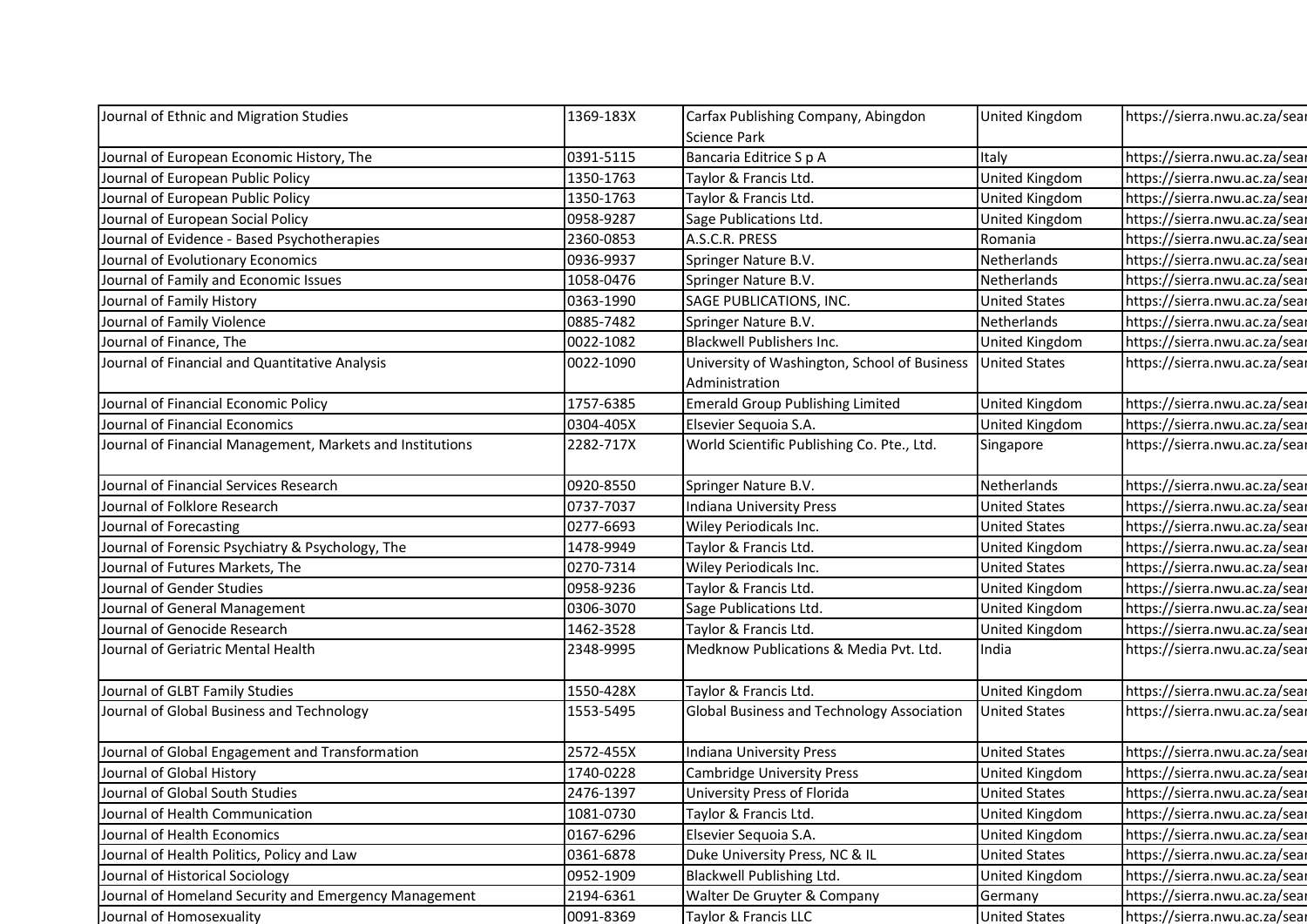| Journal of Human Rights                                       | 1475-4835 | Taylor & Francis Ltd.                         | <b>United Kingdom</b> | https://sierra.nwu.ac.za/sear |
|---------------------------------------------------------------|-----------|-----------------------------------------------|-----------------------|-------------------------------|
| Journal of Imperial and Commonwealth History, The             | 0308-6534 | Taylor & Francis Ltd.                         | United Kingdom        | https://sierra.nwu.ac.za/sear |
| Journal of Indian Business Research                           | 1755-4195 | <b>Emerald Group Publishing Limited</b>       | United Kingdom        | https://sierra.nwu.ac.za/sear |
| Journal of Indian Philosophy                                  | 0022-1791 | Springer Nature B.V.                          | Netherlands           | https://sierra.nwu.ac.za/sear |
| Journal of Indo - European Studies                            | 0092-2323 | Institute for the Study of Man                | <b>United States</b>  | https://sierra.nwu.ac.za/sear |
| Journal of Industrial Ecology                                 | 1088-1980 | Wiley Subscription Services, Inc.             | <b>United States</b>  | https://sierra.nwu.ac.za/sear |
| Journal of Industrial Economics, The                          | 0022-1821 | Blackwell Publishing Ltd.                     | <b>United States</b>  | https://sierra.nwu.ac.za/sear |
| Journal of Industrial Relations, The                          | 0022-1856 | SAGE PUBLICATIONS, INC.                       | <b>United States</b>  | https://sierra.nwu.ac.za/sear |
| Journal of Industry, Competition and Trade                    | 1566-1679 | Springer Nature B.V.                          | Netherlands           | https://sierra.nwu.ac.za/sear |
| Journal of Information Technology & Politics                  | 1933-1681 | Taylor & Francis Ltd.                         | United Kingdom        | https://sierra.nwu.ac.za/sear |
| Journal of Information Warfare                                | 1445-3312 | Peregrine Technical Solutions                 | <b>United States</b>  | https://sierra.nwu.ac.za/sear |
| Journal of Innovation Management                              | 2183-0606 | Association Journal of Innovation             | Portugal              | https://sierra.nwu.ac.za/sear |
|                                                               |           | Management (Associação Journal of             |                       |                               |
|                                                               |           | Innovation Management) - NIPC 514006935       |                       |                               |
|                                                               |           |                                               |                       |                               |
| Journal of Institutional and Theoretical Economics            | 0932-4569 | <b>Mohr Siebeck</b>                           | Germany               | https://sierra.nwu.ac.za/sear |
| Journal of Intercultural Communication                        | 1404-1634 | Immigrant Institute                           | Sweden                | https://sierra.nwu.ac.za/sear |
| Journal of Intercultural Studies                              | 0725-6868 | Taylor & Francis Ltd.                         | <b>United Kingdom</b> | https://sierra.nwu.ac.za/sear |
| Journal of Interdisciplinary History, The                     | 0022-1953 | MIT Press Journals, The                       | <b>United States</b>  | https://sierra.nwu.ac.za/sear |
| Journal of International Affairs                              | 0022-197X | Journal of International Affairs              | <b>United States</b>  | https://sierra.nwu.ac.za/sear |
| Journal of International Agricultural and Extension Education | 1077-0755 | Association of International Agricultural and | <b>United States</b>  | https://sierra.nwu.ac.za/sear |
|                                                               |           | <b>Extension Education</b>                    |                       |                               |
| Journal of International and Comparative Social Policy        | 2169-9763 | <b>Cambridge University Press</b>             | United Kingdom        | https://sierra.nwu.ac.za/sear |
| Journal of International Business Policy                      | 2522-0691 | Palgrave Macmillan                            | Netherlands           | https://sierra.nwu.ac.za/sear |
| Journal of International Business Studies                     | 0047-2506 | Palgrave Macmillan                            | Netherlands           | https://sierra.nwu.ac.za/sear |
| Journal of International Commerce, Economics and Policy       | 1793-9933 | World Scientific Publishing Co. Pte., Ltd.    | Singapore             | https://sierra.nwu.ac.za/sear |
| Journal of International Development                          | 0954-1748 | Wiley Periodicals Inc.                        | <b>United States</b>  | https://sierra.nwu.ac.za/sear |
| Journal of International Economics                            | 0976-0792 | Institute of Public Enterprise (IPE)          | India                 | https://sierra.nwu.ac.za/sear |
| Journal of International Financial Management & Accounting    | 0954-1314 | Blackwell Publishing Ltd.                     | <b>United Kingdom</b> | https://sierra.nwu.ac.za/sear |
| Journal of International Migration and Integration            | 1488-3473 | Springer Nature B.V.                          | Netherlands           | https://sierra.nwu.ac.za/sear |
| Journal of International Relations and Development            | 1408-6980 | Palgrave Macmillan                            | Netherlands           | https://sierra.nwu.ac.za/sear |
| Journal of International Studies                              | 2071-8330 | Centre of Sociological Research/Tsentr        | Ukraine               | https://sierra.nwu.ac.za/sear |
|                                                               |           | Sotsiolohichnykh Doslidzhen                   |                       |                               |
| Journal of International Trade & Economic Development, The    | 0963-8199 | Taylor & Francis Ltd.                         | United Kingdom        | https://sierra.nwu.ac.za/sear |
| Journal of International Women's Studies                      | 1539-8706 | <b>Bridgewater State College</b>              | <b>United States</b>  | https://sierra.nwu.ac.za/sear |
| Journal of Island & Coastal Archaeology                       | 1556-4894 | Taylor & Francis Ltd.                         | United Kingdom        | https://sierra.nwu.ac.za/sear |
| Journal of Japanese Studies, The                              | 0095-6848 | Society For Japanese Studies                  | <b>United States</b>  | https://sierra.nwu.ac.za/sear |
| Journal of Jewish Studies                                     | 0022-2097 | Oxford Centre for Hebrew and                  | United Kingdom        | https://sierra.nwu.ac.za/sear |
| Journal of Korean Studies, The                                | 0731-1613 | Rowman & Littlefield Publishers, Inc.         | <b>United States</b>  | https://sierra.nwu.ac.za/sear |
|                                                               |           |                                               |                       |                               |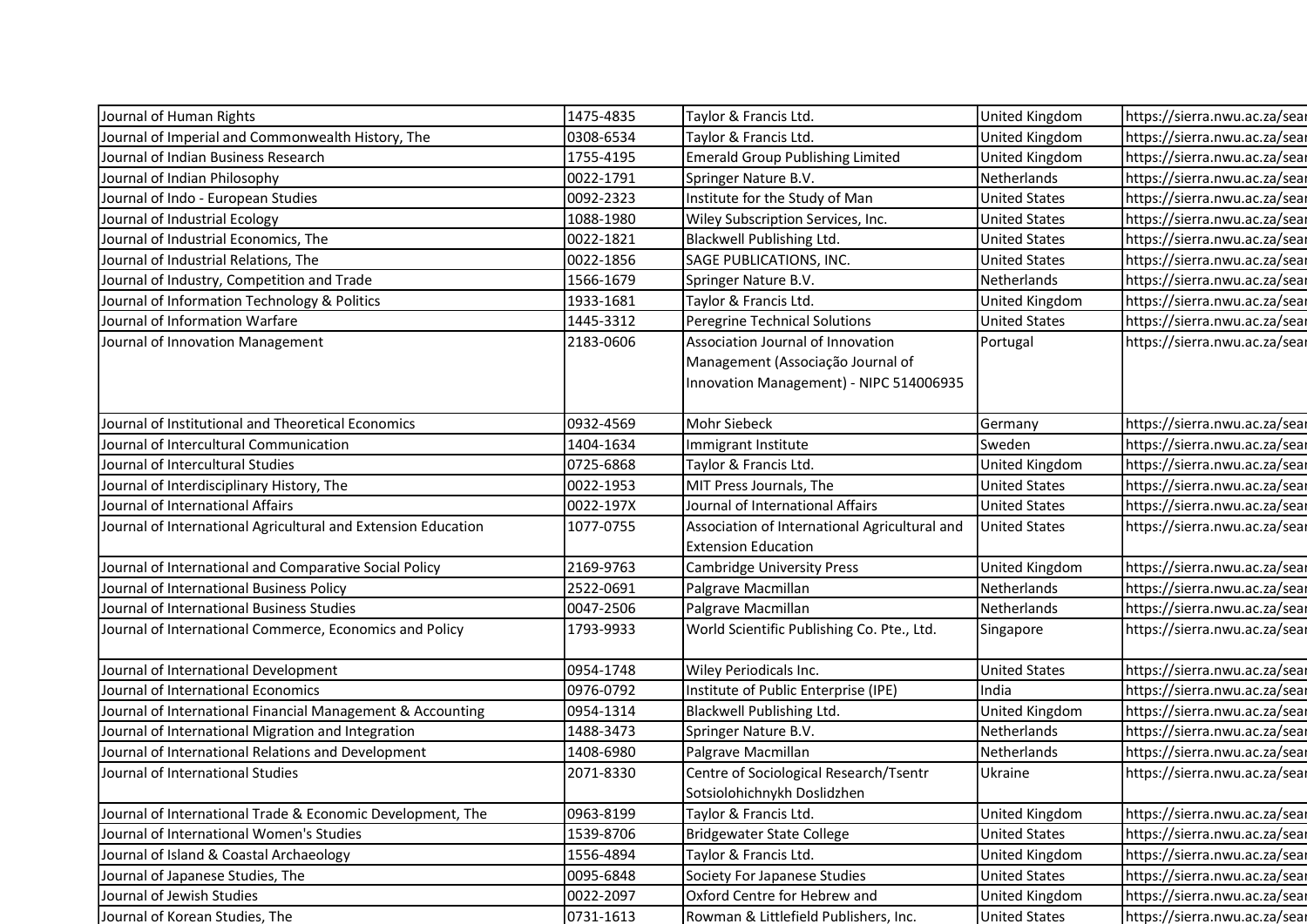| Journal of Law and Economics                                     | 0022-2186 | University of Chicago Law School                              | <b>United States</b>  | https://sierra.nwu.ac.za/sear                                  |
|------------------------------------------------------------------|-----------|---------------------------------------------------------------|-----------------------|----------------------------------------------------------------|
| Journal of Law and Society                                       | 0263-323X | Blackwell Publishing Ltd.                                     | <b>United Kingdom</b> | https://sierra.nwu.ac.za/sear                                  |
| Journal of Legal Studies                                         | 0047-2530 | University of Chicago Law School                              | <b>United States</b>  | https://sierra.nwu.ac.za/sear                                  |
| Journal of Legislative Studies, The                              | 1357-2334 | Taylor & Francis Ltd.                                         | United Kingdom        | https://sierra.nwu.ac.za/sear                                  |
| Journal of Legislative Studies, The                              | 1357-2334 | Taylor & Francis Ltd.                                         | United Kingdom        | https://sierra.nwu.ac.za/sear                                  |
| Journal of Life Economics                                        | 2148-4139 | <b>Rating Academy</b>                                         | Turkey                | https://sierra.nwu.ac.za/sear                                  |
| Journal of Linguistic Anthropology                               | 1055-1360 | Blackwell Publishing Ltd.                                     | United Kingdom        | https://sierra.nwu.ac.za/sear                                  |
| Journal of Linguistics                                           | 0022-2267 | <b>Cambridge University Press</b>                             | United Kingdom        | https://sierra.nwu.ac.za/sear                                  |
| Journal of Management                                            | 0149-2063 | Sage Publications Ltd.                                        | <b>United States</b>  | https://sierra.nwu.ac.za/sear                                  |
| Journal of Management & Governance                               | 1385-3457 | Springer Nature B.V.                                          | Netherlands           | https://sierra.nwu.ac.za/sear                                  |
| Journal of Management and Business Administration Central Europe | 2450-7814 | Akademia Leona Kozminskiego                                   | Poland                | https://sierra.nwu.ac.za/sear                                  |
| Journal of Management Information Systems                        | 0742-1222 | Taylor & Francis Ltd.                                         | United Kingdom        | https://sierra.nwu.ac.za/sear                                  |
| Journal of Management Studies, The                               | 0022-2380 | Blackwell Publishing Ltd.                                     | United Kingdom        | https://sierra.nwu.ac.za/sear                                  |
| Journal of Marketing Management                                  | 0267-257X | Taylor & Francis Ltd.                                         | United Kingdom        | https://sierra.nwu.ac.za/sear                                  |
| Journal of Marriage and Family                                   | 0022-2445 | <b>Blackwell Publishing Ltd.</b>                              | <b>United States</b>  | https://sierra.nwu.ac.za/sear                                  |
| Journal of Material Culture                                      | 1359-1835 | Sage Publications Ltd.                                        | United Kingdom        | https://sierra.nwu.ac.za/sear                                  |
| Journal of Mathematical Economics                                | 0304-4068 | Elsevier Sequoia S.A.                                         | United Kingdom        | https://sierra.nwu.ac.za/sear                                  |
| Journal of Mathematical Sociology, The                           | 0022-250X | Taylor & Francis Ltd.                                         | United Kingdom        | https://sierra.nwu.ac.za/sear                                  |
| Journal of Media and Religion                                    | 1534-8423 | Taylor & Francis Ltd.                                         | <b>United Kingdom</b> | https://sierra.nwu.ac.za/sear                                  |
| Journal of Middle East Women's Studies                           | 1552-5864 | Duke University Press, NC & IL                                | <b>United States</b>  | https://sierra.nwu.ac.za/sear                                  |
| Journal of Modern African Studies, The                           | 0022-278X | <b>Cambridge University Press</b>                             | United Kingdom        | https://sierra.nwu.ac.za/sear                                  |
| Journal of Modern Chinese History                                | 1753-5654 | Taylor & Francis Ltd.                                         | <b>United Kingdom</b> | https://sierra.nwu.ac.za/sear                                  |
| Journal of Modern History, The                                   | 0022-2801 | University of Chicago, acting through its Press               | <b>United States</b>  | https://sierra.nwu.ac.za/sear                                  |
|                                                                  |           |                                                               |                       |                                                                |
| Journal of Modern Italian Studies                                | 1354-571X | Taylor & Francis Ltd.                                         | United Kingdom        | https://sierra.nwu.ac.za/sear                                  |
| Journal of Money, Credit, and Banking                            | 0022-2879 | <b>Ohio State University Press</b>                            | <b>United States</b>  | https://sierra.nwu.ac.za/sear                                  |
| Journal of Moral Education                                       | 0305-7240 | Taylor & Francis Ltd.                                         | <b>United Kingdom</b> | https://sierra.nwu.ac.za/sear                                  |
| Journal of Muslim Mental Health, The                             | 1556-4908 | Michigan Publishing (University of Michigan<br>Library)       |                       | https://sierra.nwu.ac.za/sear                                  |
| Journal of Muslim Minority Affairs                               | 1360-2004 | Taylor & Francis Ltd.                                         | United Kingdom        | https://sierra.nwu.ac.za/sear                                  |
| Journal of Muslim Philanthropy & Civil Society                   | 2578-4404 | Indiana University Press                                      | <b>United States</b>  | https://sierra.nwu.ac.za/sear                                  |
| Journal of Namibian Studies                                      | 1863-5954 | Otjivanda Presse.Essen                                        | Germany               | https://sierra.nwu.ac.za/sear                                  |
| Journal of Nation-Building and Policy Studies                    | 2516-3124 | Adonis & Abbey Publishers Ltd                                 | United Kingdom        | https://sierra.nwu.ac.za/sear                                  |
| Journal of Near Eastern Studies                                  | 0022-2968 | University of Chicago, acting through its Press United States |                       | https://sierra.nwu.ac.za/sear                                  |
| Journal of North African Studies, The                            | 1362-9387 | Taylor & Francis Ltd.                                         | United Kingdom        |                                                                |
| Journal of North African Studies, The                            | 1362-9387 | Taylor & Francis Ltd.                                         | <b>United Kingdom</b> | https://sierra.nwu.ac.za/sear<br>https://sierra.nwu.ac.za/sear |
| Journal of Occupational and Organizational Psychology            | 0963-1798 | <b>British Psychological Society</b>                          | United Kingdom        | https://sierra.nwu.ac.za/sear                                  |
|                                                                  |           |                                                               |                       |                                                                |
| Journal of Pacific History, The                                  | 0022-3344 | Taylor & Francis Ltd.                                         | <b>United Kingdom</b> | https://sierra.nwu.ac.za/sear                                  |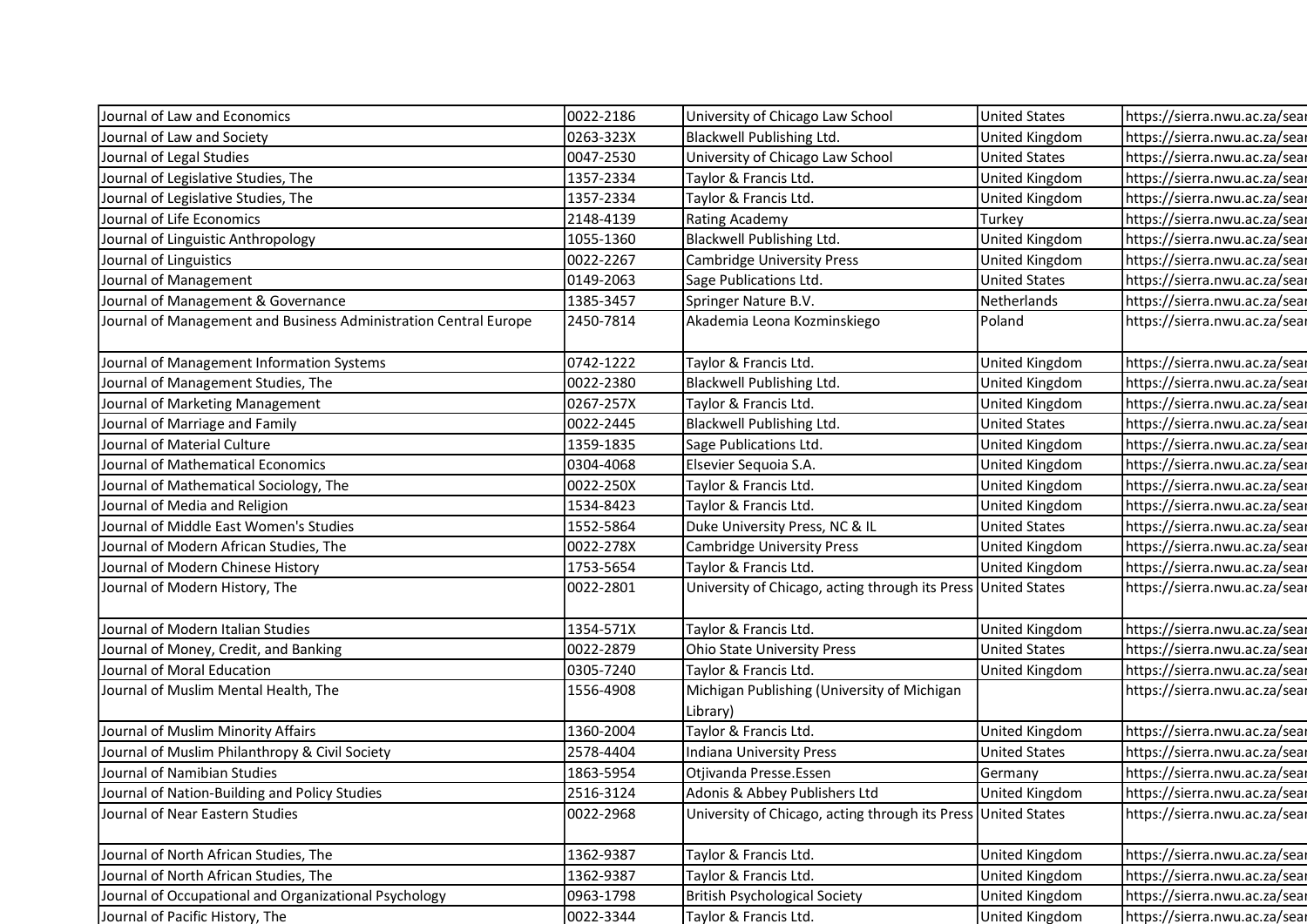| Journal of Personality                                 | 0022-3506 | Blackwell Publishing Ltd.                                     | <b>United Kingdom</b>         | https://sierra.nwu.ac.za/sear                                  |
|--------------------------------------------------------|-----------|---------------------------------------------------------------|-------------------------------|----------------------------------------------------------------|
| Journal of Personality and Social Psychology           | 0022-3514 | American Psychological Association                            | <b>United States</b>          | https://sierra.nwu.ac.za/sear                                  |
| Journal of Philosophical Economics, The                | 1843-2298 | Journal of Philosophical Economics                            | Romania                       | https://sierra.nwu.ac.za/sear                                  |
| Journal of Philosophy                                  | 0022-362X | Journal of Philosophy                                         | <b>United States</b>          | https://sierra.nwu.ac.za/sear                                  |
| Journal of Planning Literature                         | 0885-4122 | SAGE PUBLICATIONS, INC.                                       | <b>United States</b>          | https://sierra.nwu.ac.za/sear                                  |
| Journal of Policy Analysis and Management              | 0276-8739 | Wiley Periodicals Inc.                                        | <b>United States</b>          | https://sierra.nwu.ac.za/sear                                  |
| Journal of Political Economy, The                      | 0022-3808 | University of Chicago, acting through its Press United States |                               | https://sierra.nwu.ac.za/sear                                  |
| Journal of Political Ideologies                        | 1356-9317 | Taylor & Francis Ltd.                                         | United Kingdom                | https://sierra.nwu.ac.za/sear                                  |
| Journal of Political Marketing                         | 1537-7857 | Taylor & Francis Ltd.                                         | United Kingdom                | https://sierra.nwu.ac.za/sear                                  |
| Journal of Political Marketing                         | 1537-7857 | Taylor & Francis Ltd.                                         | <b>United Kingdom</b>         | https://sierra.nwu.ac.za/sear                                  |
| Journal of Political Philosophy, The                   | 0963-8016 | Blackwell Publishing Ltd.                                     | <b>United Kingdom</b>         | https://sierra.nwu.ac.za/sear                                  |
| Journal of Political Power                             | 2158-379X | Taylor & Francis Ltd.                                         | <b>United Kingdom</b>         | https://sierra.nwu.ac.za/sear                                  |
| Journal of Politics in Latin America                   | 1866-802X | GIGA German Institute of Global and Area                      | Germany                       | https://sierra.nwu.ac.za/sear                                  |
| Journal of Politics, The                               | 0022-3816 | <b>Studies</b>                                                | <b>United States</b>          |                                                                |
| Journal of Popular Culture                             | 0022-3840 | University of Chicago Press                                   |                               | https://sierra.nwu.ac.za/sear<br>https://sierra.nwu.ac.za/sear |
| Journal of Population Economics                        | 0933-1433 | Blackwell Publishing Ltd.                                     | United Kingdom<br>Netherlands | https://sierra.nwu.ac.za/sear                                  |
| Journal of Population Research                         | 1443-2447 | Springer Nature B.V.<br>Springer Nature B.V.                  | Netherlands                   | https://sierra.nwu.ac.za/sear                                  |
| Journal of Post Keynesian Economics                    | 0160-3477 | Taylor & Francis Ltd.                                         | United Kingdom                | https://sierra.nwu.ac.za/sear                                  |
| Journal of Poverty and Social Justice, The             | 1759-8273 | <b>Policy Press</b>                                           | <b>United Kingdom</b>         | https://sierra.nwu.ac.za/sear                                  |
| Journal of Power Institutions in Post-Soviet Societies | 1769-7069 | Centre d'Etudes et de Recherche sur les                       | France                        | https://sierra.nwu.ac.za/sear                                  |
|                                                        |           | Societes et les Institutions Post-Sovietiques                 |                               |                                                                |
|                                                        |           |                                                               |                               |                                                                |
| Journal of Promotion Management                        | 1049-6491 | Taylor & Francis Ltd.                                         | United Kingdom                | https://sierra.nwu.ac.za/sear                                  |
| Journal of Psychology, The                             | 0022-3980 | Taylor & Francis Inc.                                         | United Kingdom                | https://sierra.nwu.ac.za/sear                                  |
| Journal of Public Affairs                              | 1472-3891 | Wiley Subscription Services, Inc.                             | <b>United States</b>          | https://sierra.nwu.ac.za/sear                                  |
| Journal of Public Policy                               | 0143-814X | <b>Cambridge University Press</b>                             | United Kingdom                | https://sierra.nwu.ac.za/sear                                  |
| Journal of Real Estate Finance and Economics           | 0895-5638 | Springer Nature B.V.                                          | Netherlands                   | https://sierra.nwu.ac.za/sear                                  |
| Journal of Real Estate Literature                      | 0927-7544 | Taylor & Francis Ltd.                                         | United Kingdom                | https://sierra.nwu.ac.za/sear                                  |
| Journal of Real Estate Portfolio Management            | 1083-5547 | Taylor & Francis Ltd.                                         | United Kingdom                | https://sierra.nwu.ac.za/sear                                  |
| Journal of Real Estate Research, The                   | 0896-5803 | Taylor & Francis Ltd.                                         | United Kingdom                | https://sierra.nwu.ac.za/sear                                  |
| Journal of Regional Science                            | 0022-4146 | Blackwell Publishers Inc.                                     | <b>United States</b>          | https://sierra.nwu.ac.za/sear                                  |
| Journal of Regulatory Economics                        | 0922-680X | Springer Nature B.V.                                          | Netherlands                   | https://sierra.nwu.ac.za/sear                                  |
| Journal of Research in Crime and Delinquency, The      | 0022-4278 | SAGE PUBLICATIONS, INC.                                       | <b>United States</b>          | https://sierra.nwu.ac.za/sear                                  |
| Journal of Research in Gender Studies                  | 2164-0262 | Addleton Academic Publishers                                  | <b>United States</b>          | https://sierra.nwu.ac.za/sear                                  |
| Journal of Risk and Uncertainty                        | 0895-5646 | Springer Nature B.V.                                          | Netherlands                   | https://sierra.nwu.ac.za/sear                                  |
| Journal of Risk Research                               | 1366-9877 | Taylor & Francis Ltd.                                         | United Kingdom                | https://sierra.nwu.ac.za/sear                                  |
| Journal of Rural Studies                               | 0743-0167 | Elsevier Science Ltd.                                         | United Kingdom                | https://sierra.nwu.ac.za/sear<br>https://sierra.nwu.ac.za/sear |
| Journal of Science and Technology Policy Management    | 2053-4620 | <b>Emerald Group Publishing Limited</b>                       | United Kingdom                |                                                                |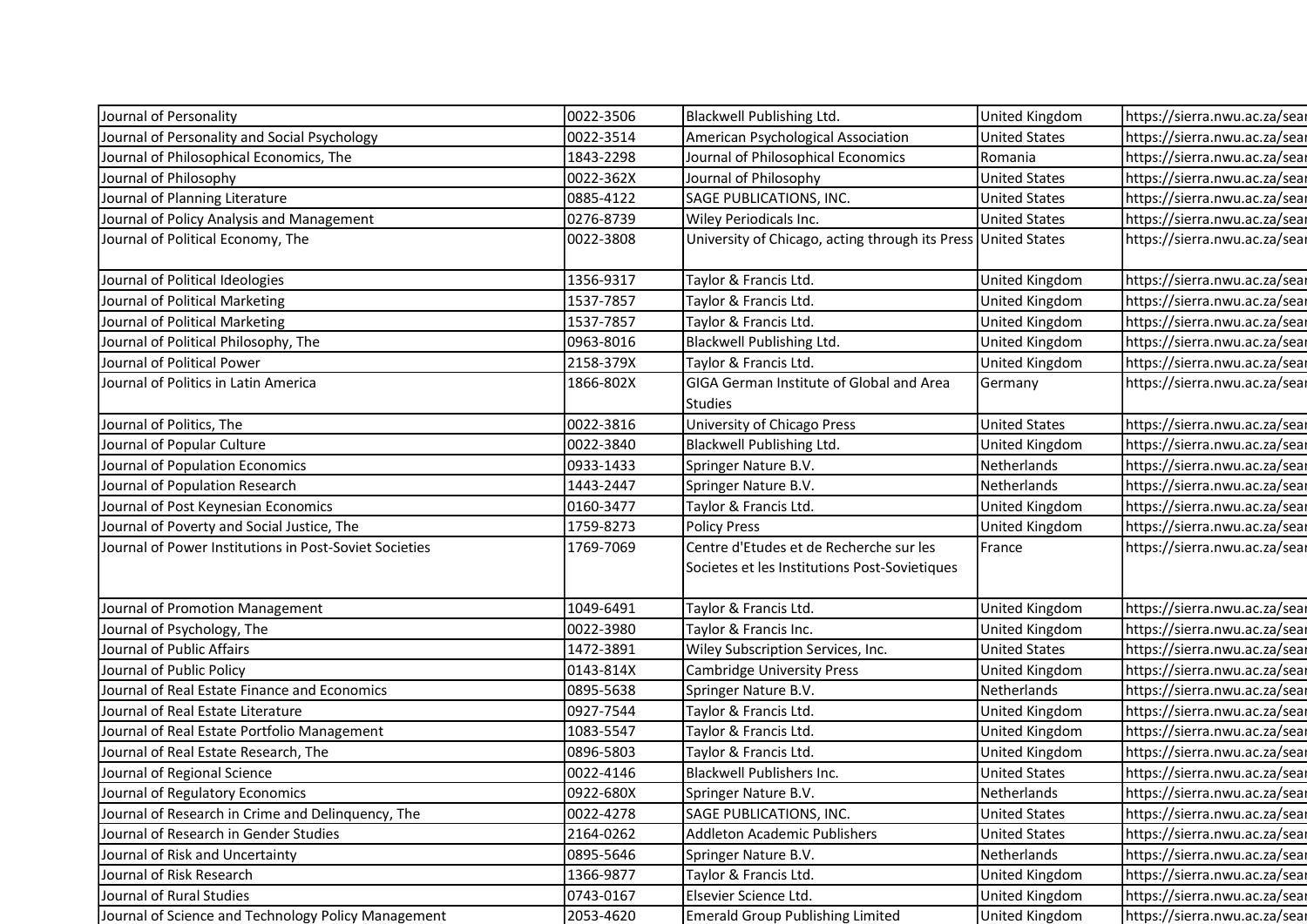| Journal of Social and Clinical Psychology                                   | 0736-7236 | <b>Guilford Press</b>                                               | <b>United States</b>  | https://sierra.nwu.ac.za/sear |
|-----------------------------------------------------------------------------|-----------|---------------------------------------------------------------------|-----------------------|-------------------------------|
| Journal of Social and Personal Relationships                                | 0265-4075 | Sage Publications Ltd.                                              | <b>United Kingdom</b> | https://sierra.nwu.ac.za/sear |
| Journal of Social Development in Africa                                     | 1012-1080 | School of Social Work                                               | Zimbabwe              | https://sierra.nwu.ac.za/sear |
| Journal of Social Entrepreneurship                                          | 1942-0676 | Taylor & Francis Ltd.                                               | United Kingdom        | https://sierra.nwu.ac.za/sear |
| Journal of Social History                                                   | 0022-4529 | <b>Oxford University Press</b>                                      | United Kingdom        | https://sierra.nwu.ac.za/sear |
| Journal of Social Issues, The                                               | 0022-4537 | Blackwell Publishing Ltd.                                           | <b>United States</b>  | https://sierra.nwu.ac.za/sear |
| Journal of Social Policy                                                    | 0047-2794 | <b>Cambridge University Press</b>                                   | United Kingdom        | https://sierra.nwu.ac.za/sear |
| Journal of Social Psychology, The                                           | 0022-4545 | Taylor & Francis Inc.                                               | United Kingdom        | https://sierra.nwu.ac.za/sear |
| Journal of Social Work Practice                                             | 0265-0533 | Taylor & Francis Ltd.                                               | United Kingdom        | https://sierra.nwu.ac.za/sear |
| Journal of Social Work Practice                                             | 0265-0533 | Taylor & Francis Ltd.                                               | United Kingdom        | https://sierra.nwu.ac.za/sear |
| Journal of Sociology                                                        | 1440-7833 | Sage Publications Ltd.                                              | United Kingdom        | https://sierra.nwu.ac.za/sear |
| Journal of Sociology and Social Anthropology                                | 0976-6634 | Kamla-Raj Enterprises                                               | India                 | https://sierra.nwu.ac.za/sear |
| Journal of Somali Studies                                                   | 2056-5682 | Adonis & Abbey Publishers Ltd                                       | United Kingdom        | https://sierra.nwu.ac.za/sear |
| Journal of Southeast Asian Economies                                        | 2339-5095 | <b>ISEAS - Yusof Ishak Institute</b>                                | Singapore             | https://sierra.nwu.ac.za/sear |
| Journal of Southeast Asian Studies                                          | 0022-4634 | Cambridge University Press                                          | United Kingdom        | https://sierra.nwu.ac.za/sear |
| Journal of Southeast European and Black Sea Studies                         | 1468-3857 | Taylor & Francis Ltd.                                               | United Kingdom        | https://sierra.nwu.ac.za/sear |
| Journal of Southeast European and Black Sea Studies                         | 1468-3857 | Taylor & Francis Ltd.                                               | <b>United Kingdom</b> | https://sierra.nwu.ac.za/sear |
| Journal of Southern African Studies                                         | 0305-7070 | Taylor & Francis Ltd.                                               | United Kingdom        | https://sierra.nwu.ac.za/sear |
| Journal of Strategic Security                                               | 1944-0464 | Henley-Putnam University Press                                      | <b>United States</b>  | https://sierra.nwu.ac.za/sear |
| Journal of Strategic Studies                                                | 0140-2390 | Taylor & Francis Ltd.                                               | United Kingdom        | https://sierra.nwu.ac.za/sear |
| Journal of Territorial and Maritime Studies                                 | 2288-6834 | McFarland & Company, Inc.                                           | <b>United States</b>  | https://sierra.nwu.ac.za/sear |
| Journal of the American Statistical Association                             | 0162-1459 | Taylor & Francis Ltd.                                               | United Kingdom        | https://sierra.nwu.ac.za/sear |
| Journal of the Asia Pacific Economy                                         | 1354-7860 | Routledge, Taylor & Francis Group                                   | United Kingdom        | https://sierra.nwu.ac.za/sear |
| Journal of the Early Republic                                               | 0275-1275 | University of Pennsylvania Press                                    | <b>United States</b>  | https://sierra.nwu.ac.za/sear |
| Journal of the History of Ideas                                             | 0022-5037 | University of Pennsylvania Press                                    | <b>United States</b>  | https://sierra.nwu.ac.za/sear |
| Journal of the History of Philosophy                                        | 0022-5053 | Johns Hopkins University Press                                      | <b>United States</b>  | https://sierra.nwu.ac.za/sear |
| Journal of the History of Sexuality                                         | 1043-4070 | University of Texas at Austin (University of<br><b>Texas Press)</b> | <b>United States</b>  | https://sierra.nwu.ac.za/sear |
| Journal of the History of the Behavioral Sciences                           | 0022-5061 | Wiley Subscription Services, Inc.                                   | <b>United States</b>  | https://sierra.nwu.ac.za/sear |
| Journal of the Research Society of Pakistan                                 | 0034-5431 | AsiaNet Pakistan (Pvt) Ltd.                                         | Pakistan              | https://sierra.nwu.ac.za/sear |
| Journal of the Royal Anthropological Institute                              | 1359-0987 | Blackwell Publishing Ltd.                                           | <b>United Kingdom</b> | https://sierra.nwu.ac.za/sear |
| Journal of the Royal Asiatic Society                                        | 1356-1863 | <b>Cambridge University Press</b>                                   | <b>United Kingdom</b> | https://sierra.nwu.ac.za/sear |
| Journal of the Royal Statistical Society. Series A, Statistics in Society   | 0964-1998 | Blackwell Publishing Ltd.                                           | United Kingdom        | https://sierra.nwu.ac.za/sear |
| Journal of the Royal Statistical Society. Series B, Statistical Methodology | 1369-7412 | Blackwell Publishing Ltd.                                           | United Kingdom        | https://sierra.nwu.ac.za/sear |
| Journal of the Royal Statistical Society. Series C, Applied Statistics      | 0035-9254 | Blackwell Publishing Ltd.                                           | United Kingdom        | https://sierra.nwu.ac.za/sear |
| Journal of Theoretical Politics                                             | 0951-6298 | Sage Publications Ltd.                                              | United Kingdom        | https://sierra.nwu.ac.za/sear |
| Journal of Time Series Analysis                                             | 0143-9782 | Blackwell Publishing Ltd.                                           | <b>United Kingdom</b> | https://sierra.nwu.ac.za/sear |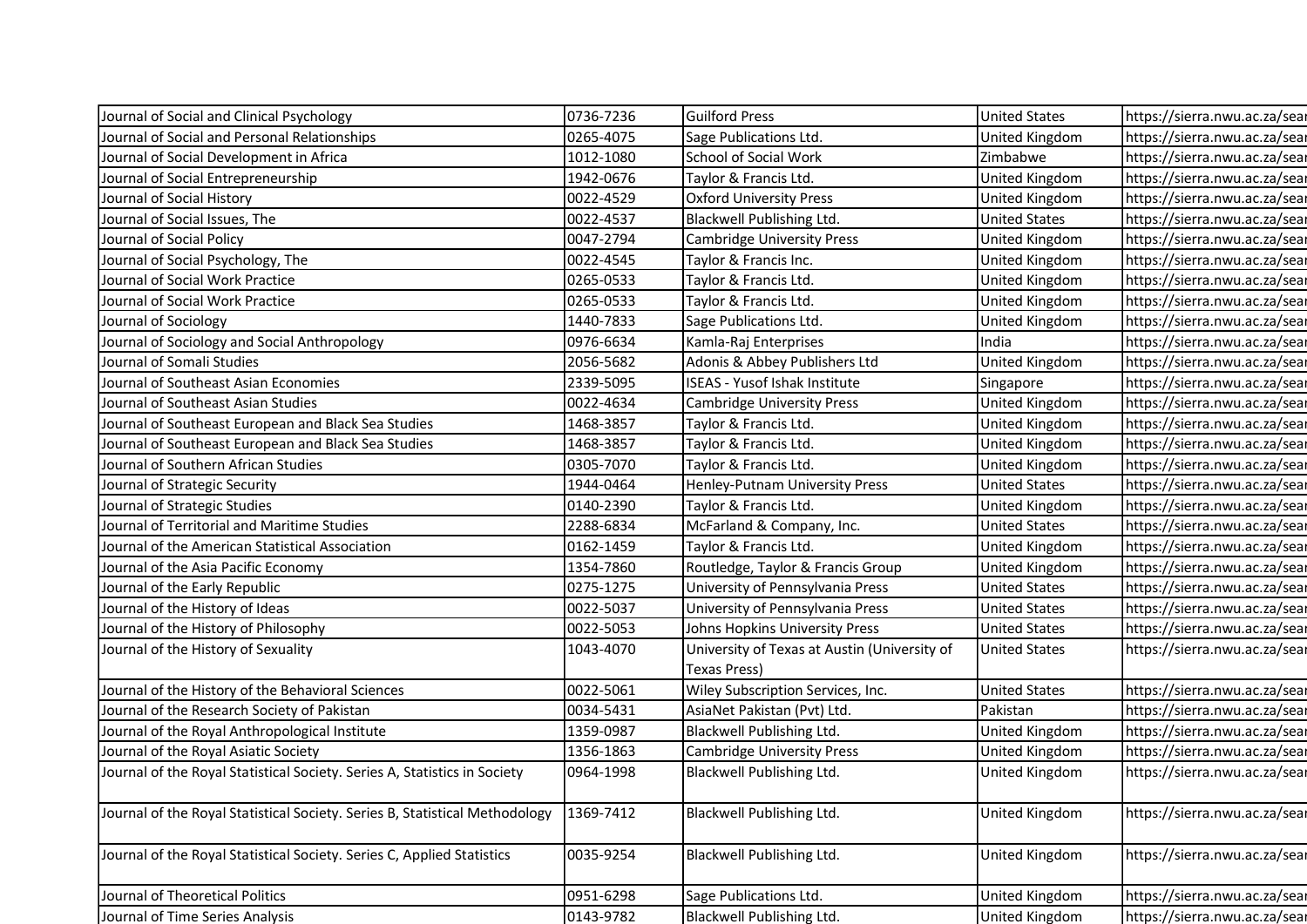| Journal of Urban History                                       | 0096-1442 | SAGE PUBLICATIONS, INC.                                                                  | <b>United States</b>      | https://sierra.nwu.ac.za/sear |
|----------------------------------------------------------------|-----------|------------------------------------------------------------------------------------------|---------------------------|-------------------------------|
| Journal of Urbanism                                            | 1754-9175 | Taylor & Francis Ltd.                                                                    | <b>United Kingdom</b>     | https://sierra.nwu.ac.za/sear |
| Journal of Vietnamese Studies                                  | 1559-372X | University of California Press Books Division                                            | <b>United States</b>      | https://sierra.nwu.ac.za/sear |
|                                                                |           |                                                                                          |                           |                               |
| Journal of Women, Politics & Policy                            | 1554-477X | Taylor & Francis LLC                                                                     | <b>United States</b>      | https://sierra.nwu.ac.za/sear |
| Journal of Women's History                                     | 1042-7961 | Johns Hopkins University Press                                                           | <b>United States</b>      | https://sierra.nwu.ac.za/sear |
| Journal of World History                                       | 1045-6007 | University of Hawaii Press                                                               | <b>United States</b>      | https://sierra.nwu.ac.za/sear |
| Journal of World Trade                                         | 1011-6702 | Kluwer Law International                                                                 | <b>United States</b>      | https://sierra.nwu.ac.za/sear |
| Journal on Ethnopolitics and Minority Issues in Europe : JEMIE | 1617-5247 | European Centre for Minority Issues (ECMI)                                               | Germany                   | https://sierra.nwu.ac.za/sear |
| Journalism and Mass Communication Quarterly                    | 1077-6990 | SAGE PUBLICATIONS, INC.                                                                  | <b>United States</b>      | https://sierra.nwu.ac.za/sear |
| Journalism Studies                                             | 1461-670X | Taylor & Francis Ltd.                                                                    | United Kingdom            | https://sierra.nwu.ac.za/sear |
| Juridical Tribune Journal = Tribuna Juridica                   | 2247-7195 | Societatea de Stiinte Juridice si                                                        | Romania                   | https://sierra.nwu.ac.za/sear |
|                                                                |           | Administrative (the Society of Juridical and                                             |                           |                               |
|                                                                |           | Administrative Sciences)                                                                 |                           |                               |
| Klio                                                           | 2070-9773 | Poltorak                                                                                 | <b>Russian Federation</b> | https://sierra.nwu.ac.za/sear |
| Kölner Zeitschrift für Soziologie und Sozialpsychologie        | 0023-2653 | Springer Nature B.V.                                                                     | Netherlands               | https://sierra.nwu.ac.za/sear |
| Konteksty                                                      | 1230-6142 | Polska Akademia Nauk, Instytut Sztuki                                                    | Poland                    | https://sierra.nwu.ac.za/sear |
| KoR                                                            | 1617-8084 | Handelsblatt Fachmedien GmbH                                                             | Germany                   | https://sierra.nwu.ac.za/sear |
| Korea Journal                                                  | 0023-3900 | Korean National Comission for UNESCO                                                     | South Korea               | https://sierra.nwu.ac.za/sear |
| Korea Observer                                                 | 0023-3919 | Institute of Korean Studies                                                              | South Korea               | https://sierra.nwu.ac.za/sear |
| Korean Studies                                                 | 0145-840X | University of Hawaii Press                                                               | <b>United States</b>      | https://sierra.nwu.ac.za/sear |
| Közgazdasági Szemle                                            | 0023-4346 | Közgazdasági Szemle Alapítvány                                                           | Hungary                   | https://sierra.nwu.ac.za/sear |
|                                                                |           | (Közgazdasági Szemle Foundation)                                                         |                           |                               |
| Kriminologija & Socijalna Integracija                          | 1330-2604 | University of Zagreb, Faculty of Education and Croatia<br><b>Rehabilitation Sciences</b> |                           | https://sierra.nwu.ac.za/sear |
| Kultura Popularna                                              | 1644-8340 | Wydawnictwo SWPS Academica                                                               | Poland                    | https://sierra.nwu.ac.za/sear |
| Kultura Wspo'lczesna                                           | 1230-4808 | Narodowe Centrum Kultury                                                                 | Poland                    | https://sierra.nwu.ac.za/sear |
| Kyklos                                                         | 0023-5962 | Blackwell Publishing Ltd.                                                                | United Kingdom            | https://sierra.nwu.ac.za/sear |
| La Revue de l'IRES                                             | 1145-1378 | Institut de Recherches Economiques                                                       | France                    | https://sierra.nwu.ac.za/sear |
| Labor History                                                  | 0023-656X | Taylor & Francis Ltd.                                                                    | United Kingdom            | https://sierra.nwu.ac.za/sear |
| Labor Studies Journal                                          | 0160-449X | SAGE PUBLICATIONS, INC.                                                                  | <b>United States</b>      | https://sierra.nwu.ac.za/sear |
| Labour                                                         | 0700-3862 | Canadian Committee on Labour History                                                     | Canada                    | https://sierra.nwu.ac.za/sear |
| Labour                                                         | 1121-7081 | Blackwell Publishing Ltd.                                                                | United Kingdom            | https://sierra.nwu.ac.za/sear |
| L'Actualité Économique                                         | 0001-771X | École des Hautes Études Commerciales de<br>Montréal                                      | Canada                    | https://sierra.nwu.ac.za/sear |
| Laissez-Faire                                                  | 1683-9145 | Universidad Francisco Marroquin, Facultad de Guatemala<br>Ciencias Economicas            |                           | https://sierra.nwu.ac.za/sear |
|                                                                | 0023-7639 | University of Wisconsin Press                                                            |                           |                               |
| Land Economics                                                 |           |                                                                                          | <b>United States</b>      | https://sierra.nwu.ac.za/sear |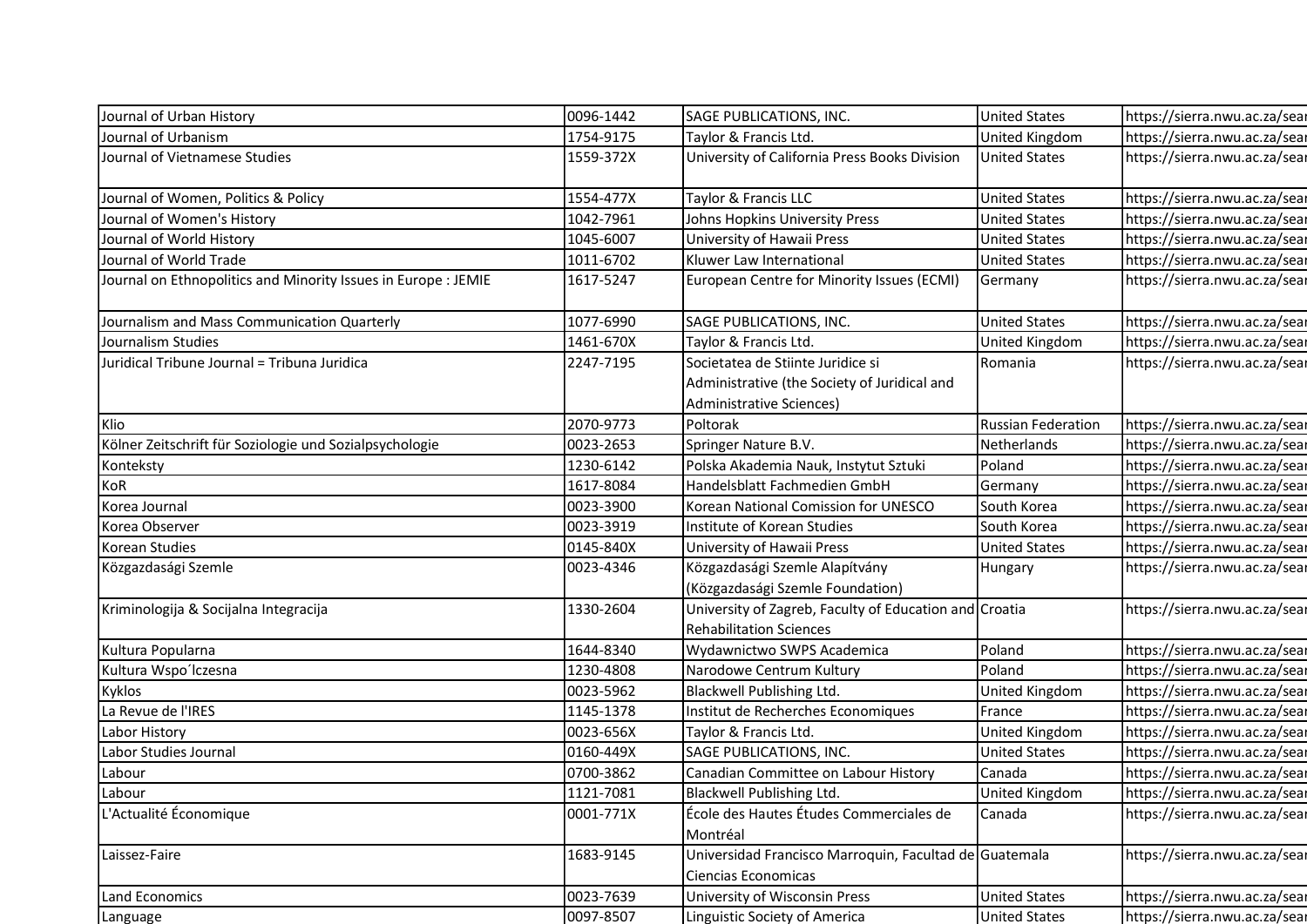| Latin American Economic Review                          | 2198-3526 | Economica                                         | France                | https://sierra.nwu.ac.za/sear |
|---------------------------------------------------------|-----------|---------------------------------------------------|-----------------------|-------------------------------|
| Latin American Perspectives                             | 0094-582X | SAGE PUBLICATIONS, INC.                           | <b>United States</b>  | https://sierra.nwu.ac.za/sear |
| Latin American Politics and Society                     | 1531-426X | <b>Cambridge University Press</b>                 | United Kingdom        | https://sierra.nwu.ac.za/sear |
| Latin American Research Review                          | 0023-8791 | Latin American Studies Association                | <b>United States</b>  | https://sierra.nwu.ac.za/sear |
| Latin Americanist, The                                  | 1557-2021 | The University of North Carolina Press            | <b>United States</b>  | https://sierra.nwu.ac.za/sear |
| Latino Studies                                          | 1476-3435 | Palgrave Macmillan                                | Netherlands           | https://sierra.nwu.ac.za/sear |
| Law & Policy                                            | 0265-8240 | Blackwell Publishing Ltd.                         | <b>United States</b>  | https://sierra.nwu.ac.za/sear |
| Law & Social Inquiry                                    | 0897-6546 | <b>Cambridge University Press</b>                 | United Kingdom        | https://sierra.nwu.ac.za/sear |
| Law & Society Review                                    | 0023-9216 | Law and Society Association                       | <b>United States</b>  | https://sierra.nwu.ac.za/sear |
| Law and Contemporary Problems                           | 0023-9186 | Duke University School of Law                     | <b>United States</b>  | https://sierra.nwu.ac.za/sear |
| Law and Critique                                        | 0957-8536 | Springer Nature B.V.                              | Netherlands           | https://sierra.nwu.ac.za/sear |
| Law, Environment & Development Journal                  | 1746-5893 | International Environmental Law Research          | United Kingdom        | https://sierra.nwu.ac.za/sear |
|                                                         |           | Centre                                            |                       |                               |
| Le De'bat                                               | 0246-2346 | <b>Editions Gallimard</b>                         | France                | https://sierra.nwu.ac.za/sear |
| Letopis                                                 | 0943-2787 | Serbski Institut z.t. - Sorbisches Institut e.V.  | Germany               | https://sierra.nwu.ac.za/sear |
| Letters in Spatial and Resource Sciences                | 1864-4031 | Springer Nature B.V.                              | Netherlands           | https://sierra.nwu.ac.za/sear |
| Lex Localis                                             | 1581-5374 | Institute for Local Self-Government and           | Slovenia              | https://sierra.nwu.ac.za/sear |
|                                                         |           | <b>Public Procurement Maribor</b>                 |                       |                               |
| L'Homme et la Société                                   | 0018-4306 | L'Harmattan                                       | France                | https://sierra.nwu.ac.za/sear |
| Libyan Studies                                          | 0263-7189 | <b>Cambridge University Press</b>                 | United Kingdom        | https://sierra.nwu.ac.za/sear |
| L'Industria, Rivista di Economia e Politica Industriale | 0019-7416 | Societa Editrice il Mulino                        | Italy                 | https://sierra.nwu.ac.za/sear |
| L'Information Ge'ographique                             | 0020-0093 | <b>Armand Colin Editeur</b>                       | France                | https://sierra.nwu.ac.za/sear |
| Lithuanian Annual Strategic Review                      | 1648-8024 | De Gruyter Poland                                 | Poland                | https://sierra.nwu.ac.za/sear |
| Local Economy: LE                                       | 0269-0942 | SAGE PUBLICATIONS, INC.                           | <b>United States</b>  | https://sierra.nwu.ac.za/sear |
| Local Environment                                       | 1354-9839 | Taylor & Francis Ltd.                             | United Kingdom        | https://sierra.nwu.ac.za/sear |
| <b>Local Government Studies</b>                         | 0300-3930 | Taylor & Francis Ltd.                             | <b>United Kingdom</b> | https://sierra.nwu.ac.za/sear |
| Lodzkie Studia Etnograficzne                            | 0076-0382 | University of Lódz                                | Poland                | https://sierra.nwu.ac.za/sear |
| Loyola Journal of Social Sciences                       | 0971-4960 | Loyola College of Social Sciences                 | India                 | https://sierra.nwu.ac.za/sear |
| Lua Nova                                                | 0102-6445 | <b>CEDEC</b>                                      | <b>Brazil</b>         | https://sierra.nwu.ac.za/sear |
| Maastricht Journal of European and Comparative Law      | 1023-263X | SAGE PUBLICATIONS, INC.                           | <b>United States</b>  | https://sierra.nwu.ac.za/sear |
| Malopolska                                              | 1641-1102 | Malopolski Zwiazek Regionalnych Towarzystw Poland |                       | https://sierra.nwu.ac.za/sear |
| Management : Journal of Contemporary Management Issues  | 1331-0194 | Kultury<br>Sveuciliste u Splitu                   | Croatia               | https://sierra.nwu.ac.za/sear |
| Management Dynamics                                     | 1019-567X | Southern African Institute for Management         | South Africa          | https://sierra.nwu.ac.za/sear |
|                                                         |           | Scientists                                        |                       |                               |
| Management International Review                         | 0938-8249 | Springer Nature B.V.                              | Netherlands           | https://sierra.nwu.ac.za/sear |
| Management Learning                                     | 1350-5076 | Sage Publications Ltd.                            | United Kingdom        | https://sierra.nwu.ac.za/sear |
| Management Revue                                        | 0935-9915 | Nomos Verlagsgesellschaft mbH und Co KG           | Germany               | https://sierra.nwu.ac.za/sear |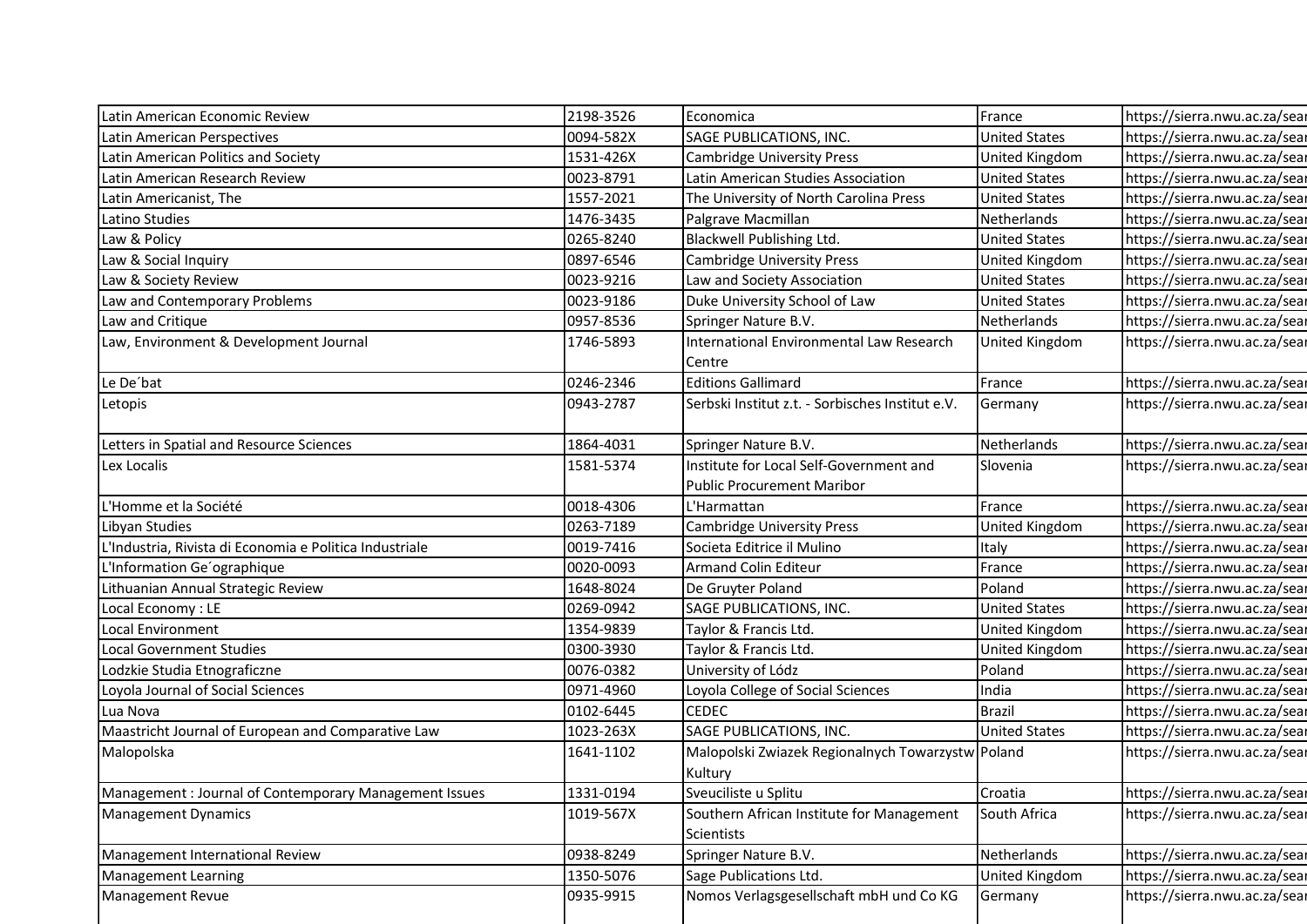| Manchester School, The                                             | 1463-6786 | Blackwell Publishing Ltd.                                                   | United Kingdom                 | https://sierra.nwu.ac.za/sear |
|--------------------------------------------------------------------|-----------|-----------------------------------------------------------------------------|--------------------------------|-------------------------------|
| <b>Mande Studies</b>                                               | 1536-5506 | Indiana University Press                                                    | <b>United States</b>           | https://sierra.nwu.ac.za/sear |
| <b>Marketing Letters</b>                                           | 0923-0645 | Springer Nature B.V.                                                        | Netherlands                    | https://sierra.nwu.ac.za/sear |
| <b>Marketing Science</b>                                           | 0732-2399 | Institute for Operations Research and the                                   | <b>United States</b>           | https://sierra.nwu.ac.za/sear |
|                                                                    |           | <b>Management Sciences</b>                                                  |                                |                               |
| Marvels & Tales                                                    | 1521-4281 | Wayne State University Press                                                | <b>United States</b>           | https://sierra.nwu.ac.za/sear |
| <b>Mathematical Finance</b>                                        | 0960-1627 | Blackwell Publishing Ltd.                                                   | United Kingdom                 | https://sierra.nwu.ac.za/sear |
| <b>Mathematical Social Sciences</b>                                | 0165-4896 | Elsevier Science Ltd.                                                       | United Kingdom                 | https://sierra.nwu.ac.za/sear |
| <b>Mathematics and Financial Economics</b>                         | 1862-9679 | Springer Nature B.V.                                                        | Netherlands                    | https://sierra.nwu.ac.za/sear |
| Media and Communication                                            | 2183-2439 | <b>Cogitatio Press</b>                                                      | Portugal                       | https://sierra.nwu.ac.za/sear |
| Media History                                                      | 1368-8804 | Taylor & Francis Ltd.                                                       | United Kingdom                 | https://sierra.nwu.ac.za/sear |
| Media International Australia                                      | 1329-878X | University of Queensland, School of English,<br>Media Studies & Art History | <b>United States</b>           | https://sierra.nwu.ac.za/sear |
| Media, Culture & Society                                           | 0163-4437 | Sage Publications Ltd.                                                      | United Kingdom                 | https://sierra.nwu.ac.za/sear |
| <b>Medical Anthropology</b>                                        | 0145-9740 | Taylor & Francis Ltd.                                                       | United Kingdom                 | https://sierra.nwu.ac.za/sear |
| <b>Medical Anthropology Quarterly</b>                              | 0745-5194 | Blackwell Publishing Ltd.                                                   | United Kingdom                 | https://sierra.nwu.ac.za/sear |
| Medicine, Conflict and Survival                                    | 1362-3699 | Taylor & Francis Ltd.                                                       | United Kingdom                 | https://sierra.nwu.ac.za/sear |
| Medien & Kommunikationswissenschaft                                | 1615-634X | Nomos Verlagsgesellschaft mbH und Co KG                                     | Germany                        | https://sierra.nwu.ac.za/sear |
| <b>Mediterranean Politics</b>                                      | 1362-9395 | Taylor & Francis Ltd.                                                       | United Kingdom                 | https://sierra.nwu.ac.za/sear |
| <b>Mediterranean Politics</b>                                      | 1362-9395 | Taylor & Francis Ltd.                                                       | United Kingdom                 | https://sierra.nwu.ac.za/sear |
| Medzinárodné Vztahy                                                | 1336-1562 | Ekonomická univerzita v Bratislave Fakulta                                  | Slovakia (Slovak               | https://sierra.nwu.ac.za/sear |
|                                                                    |           | medzinárodných vzťahov                                                      | Republic)                      |                               |
| Megatrend Revija                                                   | 1820-3159 | Univerzitet Dzon Nezbit                                                     | Serbia (Republic Of<br>Serbia) | https://sierra.nwu.ac.za/sear |
| Memleket Siyaset Yo"netim                                          | 1306-8202 | Yerel Yonetim Arastirma Yardim ve Egitim                                    | Turkey                         | https://sierra.nwu.ac.za/sear |
|                                                                    |           | Dernegi (YAYED)                                                             |                                |                               |
| Mens en Maatschappij                                               | 0025-9454 | <b>Amsterdam University Press</b>                                           | Netherlands                    | https://sierra.nwu.ac.za/sear |
| Methaodos. Revista de Ciencias Sociales                            | 2340-8413 | Universidad Rey Juan Carlos                                                 | Spain                          | https://sierra.nwu.ac.za/sear |
| Methodological Innovations                                         | 2059-7991 | Sage Publications Ltd.                                                      | United Kingdom                 | https://sierra.nwu.ac.za/sear |
| Metody Ilos'ciowe w Badaniach Ekonomicznych = Quantitative Methods | 2082-792X | Warsaw University of Life Sciences Press                                    | Poland                         | https://sierra.nwu.ac.za/sear |
| in Economics                                                       |           |                                                                             |                                |                               |
| Metroeconomica                                                     | 0026-1386 | Blackwell Publishing Ltd.                                                   | United Kingdom                 | https://sierra.nwu.ac.za/sear |
| Mezinárodní Vztahy                                                 | 0323-1844 | Institute of International Relations (Prague)                               | Czech Republic                 | https://sierra.nwu.ac.za/sear |
| Middle East Critique                                               | 1943-6149 | Taylor & Francis Ltd.                                                       | United Kingdom                 | https://sierra.nwu.ac.za/sear |
| Middle East Journal, The                                           | 0026-3141 | Middle East Institute                                                       | United States                  | https://sierra.nwu.ac.za/sear |
| Middle East Policy                                                 | 1061-1924 | Middle East Policy Council                                                  | <b>United States</b>           | https://sierra.nwu.ac.za/sear |
| Middle East Quarterly                                              | 1073-9467 | Middle East Forum                                                           | <b>United States</b>           | https://sierra.nwu.ac.za/sear |
| Middle East Report                                                 | 0899-2851 | Middle East Research and Information                                        | <b>United States</b>           | https://sierra.nwu.ac.za/sea  |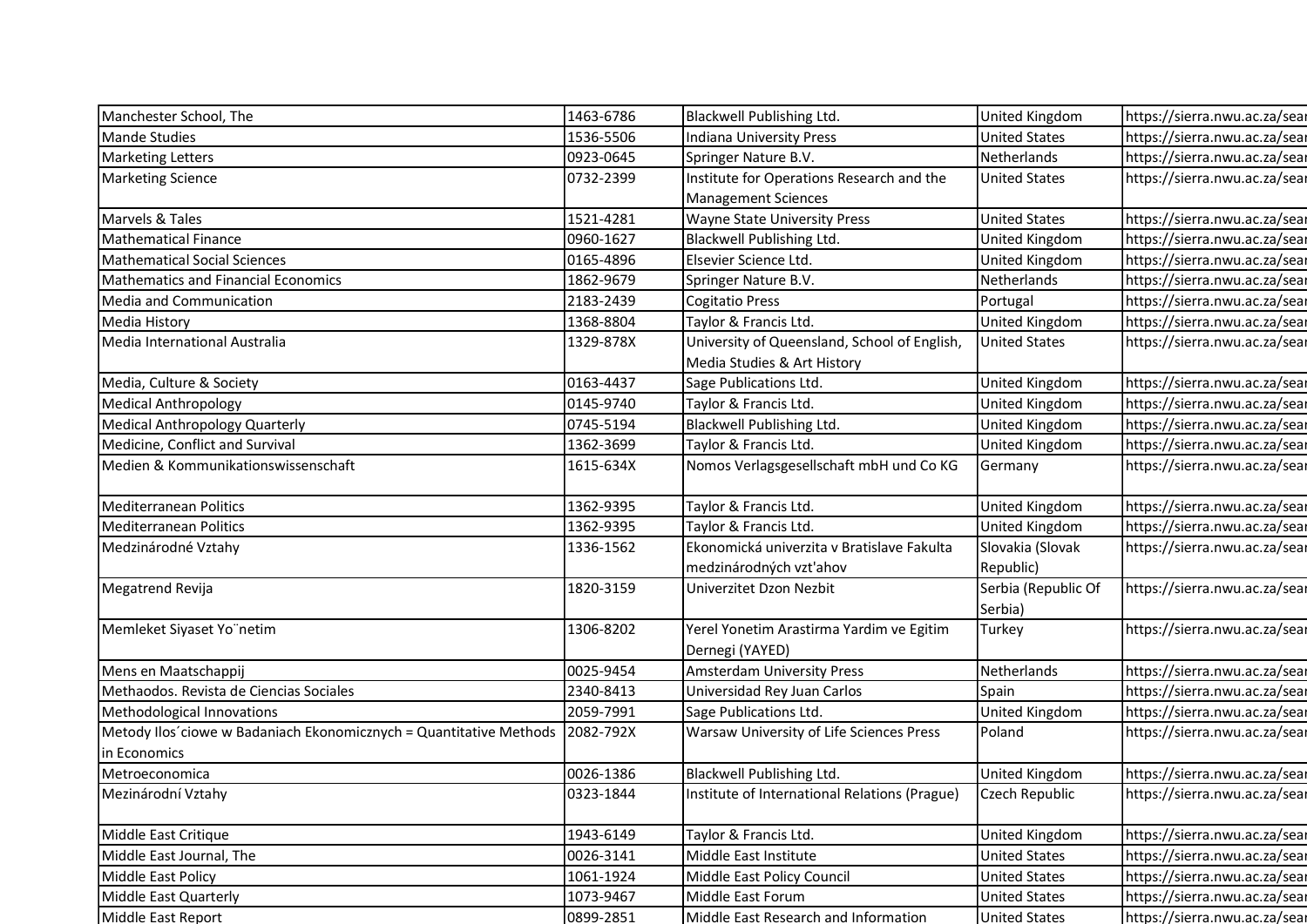| Milli^ Folklor                                       | 1300-3984 | Milli Folklor Dergisi                             | Turkey                    | https://sierra.nwu.ac.za/sear |
|------------------------------------------------------|-----------|---------------------------------------------------|---------------------------|-------------------------------|
| Mirovai¿a¿ Ekonomika i Mezhdunarodnye Otnoshenii¿a¿  | 0131-2227 | MAIK Nauka - Interperiodica                       | <b>Russian Federation</b> | https://sierra.nwu.ac.za/sear |
| Mittelweg 36                                         | 0941-6382 | Hamburger Institut fuer Sozialforschung           | Germany                   | https://sierra.nwu.ac.za/sear |
|                                                      |           |                                                   |                           |                               |
| Mobilization                                         | 1086-671X | San Diego State University, Department of         | <b>United States</b>      | https://sierra.nwu.ac.za/sear |
|                                                      |           | Sociology                                         |                           |                               |
| Modern & Contemporary France                         | 0963-9489 | Taylor & Francis Ltd.                             | United Kingdom            | https://sierra.nwu.ac.za/sear |
| Modern Asian Studies                                 | 0026-749X | <b>Cambridge University Press</b>                 | United Kingdom            | https://sierra.nwu.ac.za/sear |
| Modern China                                         | 0097-7004 | SAGE PUBLICATIONS, INC.                           | <b>United States</b>      | https://sierra.nwu.ac.za/sear |
| Modern Law Review, The                               | 0026-7961 | Blackwell Publishing Ltd.                         | United Kingdom            | https://sierra.nwu.ac.za/sear |
| Monatsberichte des O"sterreichisches Institutes fu"r | 0029-9898 | Oesterreichisches Institut fuer                   | Austria                   | https://sierra.nwu.ac.za/sear |
| Wirtschaftsforschung                                 |           | Wirtschaftsforschung                              |                           |                               |
| Moneta e Credito                                     | 0026-9611 | Associazione Economia Civile                      | Italy                     | https://sierra.nwu.ac.za/sear |
| Monitoring Obsestvennogo Mnenii¿a¿                   | 1815-8617 | VCIOM, Russian Public Opinion Research            | Russian Federation        | https://sierra.nwu.ac.za/sear |
| Monumenta Nipponica                                  | 0027-0741 | Center<br>Sophia University                       |                           | https://sierra.nwu.ac.za/sear |
| Mouvements                                           | 1291-6412 | Editions la Decouverte                            | Japan<br>France           | https://sierra.nwu.ac.za/sear |
| Multilingua                                          | 0167-8507 | Walter de Gruyter GmbH                            | Germany                   | https://sierra.nwu.ac.za/sear |
| Mundo Asia Pacífcio                                  | 2344-8172 | UNIVERSIDAD EAFIT                                 | Colombia                  | https://sierra.nwu.ac.za/sear |
| Museum Anthropology                                  | 0892-8339 | Wiley Subscription Services, Inc.                 | United States             | https://sierra.nwu.ac.za/sear |
| Museum Anthropology Review                           | 1938-5145 | Indiana University Press                          | <b>United States</b>      | https://sierra.nwu.ac.za/sear |
| Muslim World Journal of Human Rights                 | 2194-6558 | Walter de Gruyter GmbH                            | Germany                   | https://sierra.nwu.ac.za/sear |
| Nankai Business Review International                 | 2040-8749 | <b>Emerald Group Publishing Limited</b>           | United Kingdom            | https://sierra.nwu.ac.za/sear |
| Narodna Umjetnost                                    | 0547-2504 | Institut za Etnologiju i Folkloristiku, Institute | Croatia                   | https://sierra.nwu.ac.za/sear |
|                                                      |           | of Ethnology and Folklore                         |                           |                               |
| National Identities                                  | 1460-8944 | Taylor & Francis Ltd.                             | United Kingdom            | https://sierra.nwu.ac.za/sear |
| National Identities                                  | 1460-8944 | Taylor & Francis Ltd.                             | United Kingdom            | https://sierra.nwu.ac.za/sear |
| National Institute Economic Review                   | 0027-9501 | <b>Cambridge University Press</b>                 | United Kingdom            | https://sierra.nwu.ac.za/sear |
| National Interest, The                               | 0884-9382 | The National Interest Inc                         | United States             | https://sierra.nwu.ac.za/sear |
| National Tax Journal                                 | 0028-0283 | <b>National Tax Association</b>                   | <b>United States</b>      | https://sierra.nwu.ac.za/sear |
| Nationalism & Ethnic Politics                        | 1353-7113 | Taylor & Francis Ltd.                             | United Kingdom            | https://sierra.nwu.ac.za/sear |
| Nationalism & Ethnic Politics                        | 1353-7113 | Taylor & Francis Ltd.                             | United Kingdom            | https://sierra.nwu.ac.za/sear |
| Nationalities Papers                                 | 0090-5992 | <b>Cambridge University Press</b>                 | United Kingdom            | https://sierra.nwu.ac.za/sear |
| Nations and Nationalism                              | 1354-5078 | Blackwell Publishing Ltd.                         | United Kingdom            | https://sierra.nwu.ac.za/sear |
| Natural Resources Forum                              | 0165-0203 | Wiley Subscription Services, Inc.                 | United Kingdom            | https://sierra.nwu.ac.za/sear |
| Natural Resources Journal                            | 0028-0739 | UNIVERSITY OF NEW MEXICO, SCHOOL OF<br><b>LAW</b> | <b>United States</b>      | https://sierra.nwu.ac.za/sear |
| Nature + Culture                                     | 1558-6073 | Berghahn Books and Journals                       | <b>United States</b>      | https://sierra.nwu.ac.za/sear |
|                                                      | 2397-3374 |                                                   |                           |                               |
| Nature Human Behaviour                               |           | Nature Publishing Group                           | United Kingdom            | https://sierra.nwu.ac.za/sear |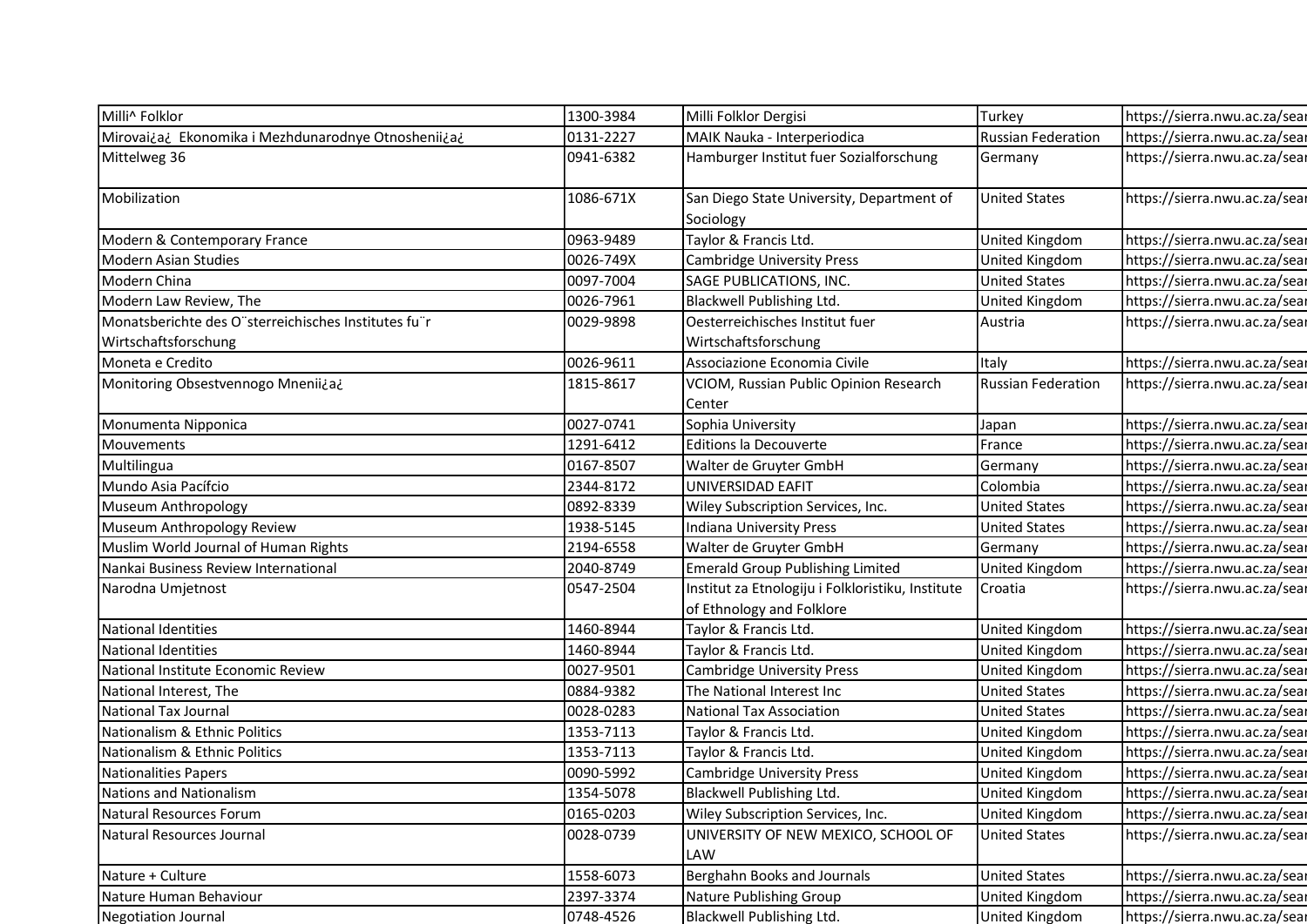| Network of Institutes and Schools of Public Administration in Central and 1337-9038 |           | De Gruyter Poland                                               | Poland                          | https://sierra.nwu.ac.za/sear |
|-------------------------------------------------------------------------------------|-----------|-----------------------------------------------------------------|---------------------------------|-------------------------------|
| Eastern Europe. The NISPAcee Journal of Public Administration and                   |           |                                                                 |                                 |                               |
| Policy                                                                              |           |                                                                 |                                 |                               |
| <b>New Formations</b>                                                               | 0950-2378 | Lawrence & Wishart                                              | United Kingdom                  | https://sierra.nwu.ac.za/sear |
| New Left Review                                                                     | 0028-6060 | New Left Review Ltd                                             | United Kingdom                  | https://sierra.nwu.ac.za/sear |
| <b>New Perspectives</b>                                                             | 2336-825X | Institute of International Relations (Prague)                   | Czech Republic                  | https://sierra.nwu.ac.za/sear |
| New Perspectives on Turkey                                                          | 0896-6346 | Cambridge University Press                                      | United Kingdom                  | https://sierra.nwu.ac.za/sear |
| New Political Economy                                                               | 1356-3467 | Taylor & Francis Ltd.                                           | United Kingdom                  | https://sierra.nwu.ac.za/sear |
| New Technology, Work, and Employment                                                | 0268-1072 | Blackwell Publishing Ltd.                                       | <b>United States</b>            | https://sierra.nwu.ac.za/sear |
| New Zealand Sociology                                                               | 0112-921X | Sociological Association of Aotearoa New                        | New Zealand                     | https://sierra.nwu.ac.za/sear |
|                                                                                     |           | Zealand                                                         |                                 |                               |
| NIM Marketing Intelligence Review                                                   | 2627-4957 | De Gruyter Poland                                               | Poland                          | https://sierra.nwu.ac.za/sear |
| Nonprofit Management and Leadership                                                 | 1048-6682 | Wiley Subscription Services, Inc.                               | <b>United States</b>            | https://sierra.nwu.ac.za/sear |
| NORA : Nordic Journal of Women's Studies                                            | 0803-8740 | Taylor & Francis Ltd.                                           | <b>United Kingdom</b>           | https://sierra.nwu.ac.za/sear |
| Nordic Journal of African Studies                                                   | 1235-4481 | Nordic Africa Research Network                                  | Sweden                          | https://sierra.nwu.ac.za/sear |
| Nordic Journal of Migration Research                                                | 1799-649X | De Gruyter Poland                                               | Poland                          | https://sierra.nwu.ac.za/sear |
| Nordic Studies on Alcohol and Drugs                                                 | 1455-0725 | Sage Publications Ltd.                                          | United Kingdom                  | https://sierra.nwu.ac.za/sear |
| Nordicom Review                                                                     | 1403-1108 | De Gruyter Poland                                               | Poland                          | https://sierra.nwu.ac.za/sear |
| Northeast African Studies                                                           | 0740-9133 | Michigan State University Press                                 | <b>United States</b>            | https://sierra.nwu.ac.za/sear |
| Norwegian Archaeological Review                                                     | 0029-3652 | Taylor & Francis Ltd.                                           | United Kingdom                  | https://sierra.nwu.ac.za/sear |
| Notizie di Politeia                                                                 | 1128-2401 | Tipolito Subalpina                                              | Italy                           | https://sierra.nwu.ac.za/sear |
| Nova Economia                                                                       | 0103-6351 | Universidade Federal de Minas Gerais,                           | <b>Brazil</b>                   | https://sierra.nwu.ac.za/sear |
|                                                                                     |           | Departamento de Ciências Econômicas                             |                                 |                               |
| O"neri                                                                              | 1300-0845 | <b>Marmara University</b>                                       | Turkey                          | https://sierra.nwu.ac.za/sear |
| Observatorio de Ana'lisis de los Sistemas Internacionales                           | 1657-7558 | Universidad Externado de Colombia                               | Colombia                        | https://sierra.nwu.ac.za/sear |
| Obshchestvennye Nauki i Sovremennost'                                               | 0869-0499 | MAIK Nauka - Interperiodica                                     | <b>Russian Federation</b>       | https://sierra.nwu.ac.za/sear |
| Ocean Development and International Law                                             | 0090-8320 | Taylor & Francis LLC                                            | United Kingdom                  | https://sierra.nwu.ac.za/sear |
| Oceania                                                                             | 0029-8077 | Blackwell Publishing Ltd.                                       | United Kingdom                  | https://sierra.nwu.ac.za/sear |
| <b>OECD Journal on Budgeting</b>                                                    | 1608-7143 | Organisation for Economic Cooperation and<br>Development (OECD) | France                          | https://sierra.nwu.ac.za/sear |
| <b>OPEC Energy Review</b>                                                           | 1753-0229 | <b>Blackwell Publishing Ltd.</b>                                | <b>United States</b>            | https://sierra.nwu.ac.za/sear |
| Open Economies Review                                                               | 0923-7992 | Springer Nature B.V.                                            | Netherlands                     | https://sierra.nwu.ac.za/sear |
| Opinião Pública                                                                     | 0104-6276 | Universidade Estadual de Campinas, Centro                       | <b>Brazil</b>                   | https://sierra.nwu.ac.za/sear |
|                                                                                     |           | de Estudos de Opinião Pública-CESOP                             |                                 |                               |
|                                                                                     | 0143-0955 | University of London, Royal Holloway,                           | United Kingdom                  | https://sierra.nwu.ac.za/sear |
| <b>Oral History</b>                                                                 |           |                                                                 |                                 |                               |
|                                                                                     |           | Department of History                                           |                                 |                               |
| Orbis                                                                               | 0030-4387 | Elsevier Science Ltd.                                           |                                 | https://sierra.nwu.ac.za/sear |
| Organizasyon ve Yo"netim Bilimleri Dergisi                                          | 1309-8039 | The Social Sciences Research Society                            | <b>United Kingdom</b><br>Turkey | https://sierra.nwu.ac.za/sear |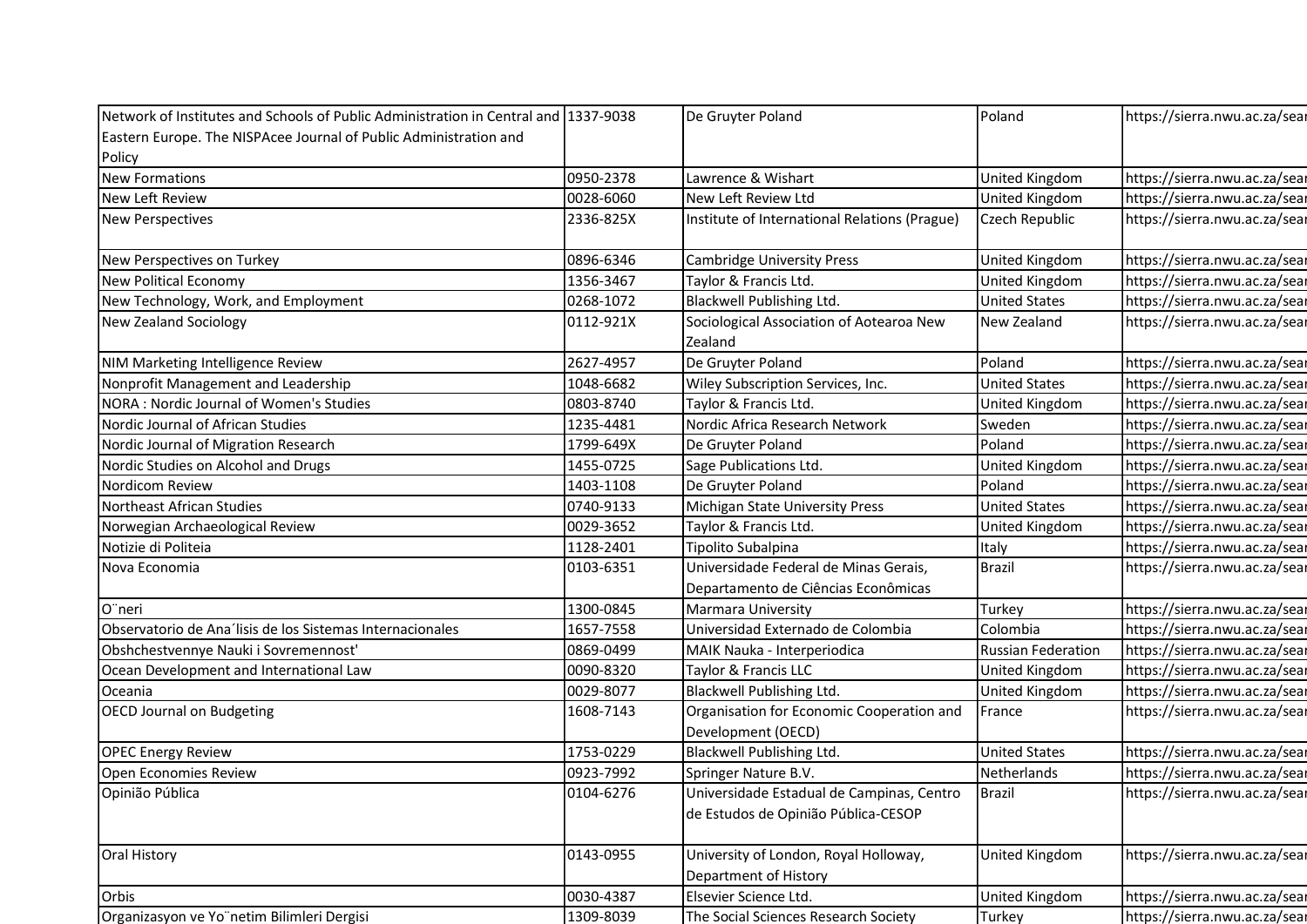| Organization Science                                                    | 1047-7039              | Institute for Operations Research and the                             | <b>United States</b>           | https://sierra.nwu.ac.za/sear                                  |
|-------------------------------------------------------------------------|------------------------|-----------------------------------------------------------------------|--------------------------------|----------------------------------------------------------------|
|                                                                         |                        | <b>Management Sciences</b>                                            |                                |                                                                |
| <b>Organization Studies</b>                                             | 0170-8406              | Sage Publications Ltd.                                                | United Kingdom                 | https://sierra.nwu.ac.za/sear                                  |
| Oriental Anthropologist, The                                            | 0972-558X              | Prints Publications Pvt. Ltd.                                         | India                          | https://sierra.nwu.ac.za/sear                                  |
| Österreichische Zeitschrift für Politikwissenschaft                     | 1615-5548              | Oesterreichische Gesellschaft fuer                                    | Austria                        | https://sierra.nwu.ac.za/sear                                  |
|                                                                         |                        | Politikwissenschaft                                                   |                                |                                                                |
| Otros Diálogos                                                          | 2594-0376              | Colegio de México, A.C.                                               | Mexico                         | https://sierra.nwu.ac.za/sear                                  |
| Outlook on Agriculture                                                  | 0030-7270              | SAGE PUBLICATIONS, INC.                                               | <b>United States</b>           | https://sierra.nwu.ac.za/sear                                  |
| Oxford Bulletin of Economics and Statistics                             | 0305-9049              | Blackwell Publishing Ltd.                                             | United Kingdom                 | https://sierra.nwu.ac.za/sear                                  |
| Oxford Development Studies                                              | 1360-0818              | Taylor & Francis Ltd.                                                 | United Kingdom                 | https://sierra.nwu.ac.za/sear                                  |
| Oxford Development Studies                                              | 1360-0818              | Taylor & Francis Ltd.                                                 | United Kingdom                 | https://sierra.nwu.ac.za/sear                                  |
| Oxford Journal of Archaeology                                           | 0262-5253              | Blackwell Publishing Ltd.                                             | United Kingdom                 | https://sierra.nwu.ac.za/sear                                  |
| Oxford Review of Education                                              | 0305-4985              | Taylor & Francis Ltd.                                                 | United Kingdom                 | https://sierra.nwu.ac.za/sear                                  |
| Pa"dagogische Rundschau                                                 | 0030-9273              | Peter Lang GmbH                                                       | Germany                        | https://sierra.nwu.ac.za/sear                                  |
| Pacific Affairs                                                         | 0030-851X              | Pacific Affairs. The University of British                            | Canada                         | https://sierra.nwu.ac.za/sear                                  |
|                                                                         |                        | Columbia                                                              |                                |                                                                |
| Pacific Historical Review                                               | 0030-8684              | University of California Press Books Division                         | <b>United States</b>           | https://sierra.nwu.ac.za/sear                                  |
|                                                                         |                        |                                                                       |                                |                                                                |
| Pacific Review, The                                                     | 0951-2748              | Taylor & Francis Ltd.                                                 | United Kingdom                 | https://sierra.nwu.ac.za/sear                                  |
| Pacific Review, The                                                     | 0951-2748              | Taylor & Francis Ltd.                                                 | United Kingdom                 | https://sierra.nwu.ac.za/sear                                  |
| Pakistan Development Review                                             | 0030-9729              | Pakistan Institute of Development Economics Pakistan                  |                                | https://sierra.nwu.ac.za/sear                                  |
| Pakistan Economic and Social Review                                     | 1011-002X              | University of the Punjab, Department of                               | Pakistan                       | https://sierra.nwu.ac.za/sear                                  |
|                                                                         |                        | Economics                                                             |                                |                                                                |
| Pakistan Historical Society. Journal of the Pakistan Historical Society | 0030-9796              | Pakistan Historical Society                                           | Pakistan                       | https://sierra.nwu.ac.za/sear                                  |
|                                                                         |                        |                                                                       |                                |                                                                |
| Pakistan Journal of Applied Economics                                   | 0254-9204              | University of Karachi                                                 | Pakistan                       | https://sierra.nwu.ac.za/sear                                  |
| Pakistan Vision                                                         | 1681-5742              | AsiaNet Pakistan (Pvt) Ltd.                                           | Pakistan                       | https://sierra.nwu.ac.za/sear                                  |
| Palaeohispanica                                                         | 1578-5386              | Institucion "Fernando el Catolico"                                    | Spain                          | https://sierra.nwu.ac.za/sear                                  |
| Palestine - Israel Journal of Politics, Economics, and Culture          | 0793-1395              | Middle East Publications                                              | Israel                         | https://sierra.nwu.ac.za/sear                                  |
| Panoeconomicus                                                          | 1452-595X              | The Associations of Economists of Vojvodina                           | Serbia (Republic Of            | https://sierra.nwu.ac.za/sear                                  |
|                                                                         |                        |                                                                       | Serbia)                        |                                                                |
| Papeles de Economi'a Espan~ola                                          | 0210-9107              | Fundación de las Cajas de Ahorros                                     | Spain                          | https://sierra.nwu.ac.za/sear                                  |
| Papeles del CEIC                                                        | 1695-6494              | Centro de Estudios sobre la Identidad                                 | Spain                          | https://sierra.nwu.ac.za/sear                                  |
|                                                                         |                        | Colectiva, Departamento de Sociología 2                               |                                |                                                                |
| Papers                                                                  | 0210-2862              | Universitat Autonoma de Barcelona, Servei                             | Spain                          | https://sierra.nwu.ac.za/sear                                  |
|                                                                         |                        | de Publicacions                                                       |                                |                                                                |
|                                                                         |                        |                                                                       |                                |                                                                |
|                                                                         |                        |                                                                       |                                |                                                                |
| Papers in Regional Science<br>Partecipazione e Conflitto                | 1056-8190<br>1972-7623 | Blackwell Publishing Ltd.<br><b>ESE Salento University Publishing</b> | <b>United Kingdom</b><br>Italy | https://sierra.nwu.ac.za/sear<br>https://sierra.nwu.ac.za/sear |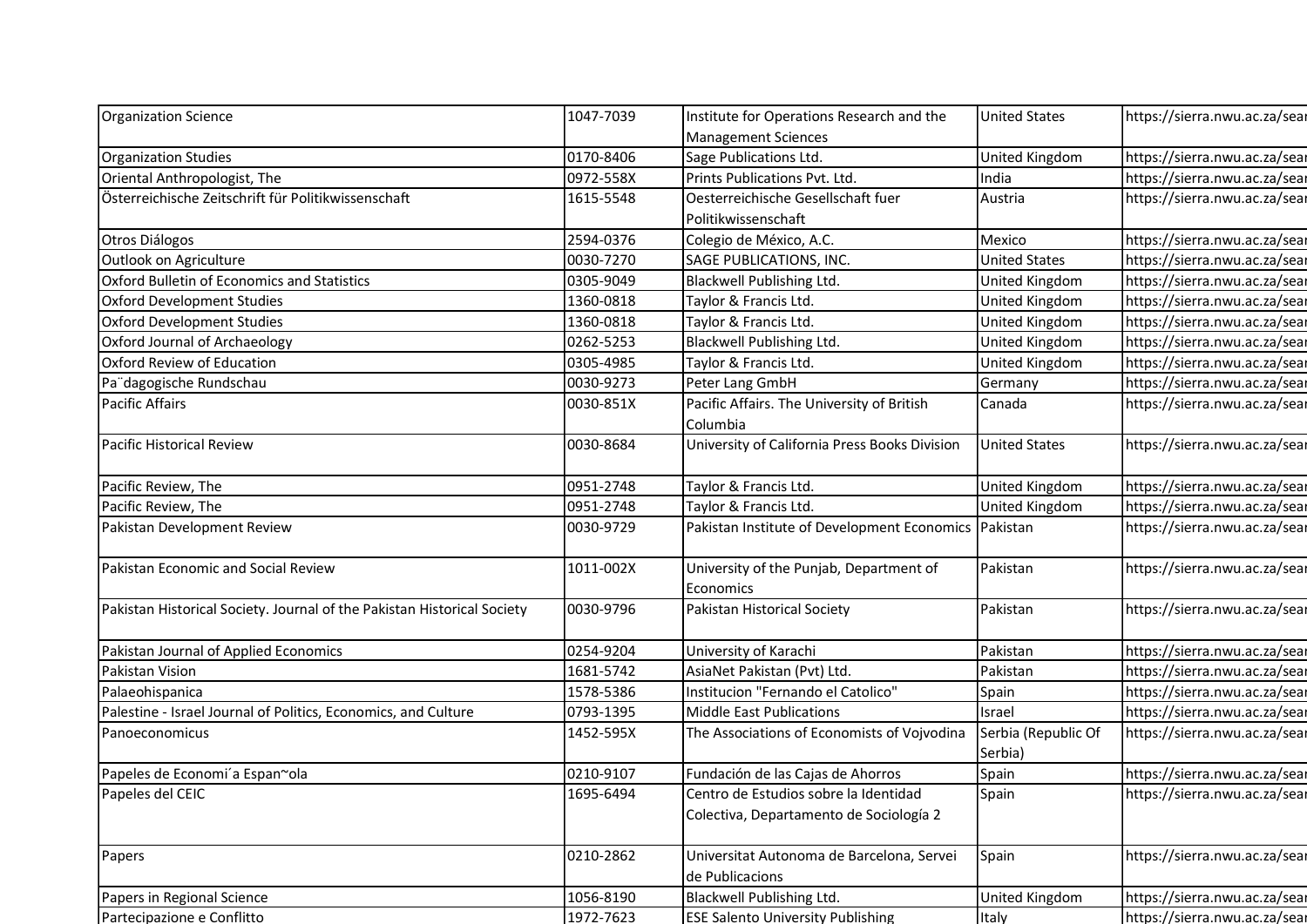| Pensamiento, Palabra y Obra                              | 2011-804X | Universidad Pedagogica Nacional                               | Colombia                  | https://sierra.nwu.ac.za/sear |
|----------------------------------------------------------|-----------|---------------------------------------------------------------|---------------------------|-------------------------------|
| Perfiles Latinoamericanos                                | 0188-7653 | Facultad Latinoamericana de Ciencias                          | Mexico                    | https://sierra.nwu.ac.za/sear |
| Perspectives in Education                                | 0258-2236 | University of the Free State, Faculty of                      | South Africa              | https://sierra.nwu.ac.za/sear |
|                                                          |           | Education                                                     |                           |                               |
| Perspectives of Law and Public Administration            | 2601-7830 | Societatea de Stiinte Juridice si                             | Romania                   | https://sierra.nwu.ac.za/sear |
|                                                          |           | Administrative (the Society of Juridical and                  |                           |                               |
|                                                          |           | Administrative Sciences)                                      |                           |                               |
| Perspectives on Global Development and Technology        | 1569-1500 | Brill Academic Publishers, Inc.                               | Netherlands               | https://sierra.nwu.ac.za/sear |
| Perspectives on Politics                                 | 1537-5927 | <b>Cambridge University Press</b>                             | United Kingdom            | https://sierra.nwu.ac.za/sear |
| Pesquisa e Planejamento Econo^mico                       | 0100-0551 | Brazil.                                                       | Brazil                    | https://sierra.nwu.ac.za/sear |
| Philippine Studies, Historical & Ethnographic Viewpoints | 2244-1093 | Ateneo de Manila University                                   | Philippines               | https://sierra.nwu.ac.za/sear |
| Philosophy and Public Affairs                            | 0048-3915 | Blackwell Publishing Ltd.                                     | United Kingdom            | https://sierra.nwu.ac.za/sear |
| Philosophy East and West                                 | 0031-8221 | University of Hawaii Press                                    | <b>United States</b>      | https://sierra.nwu.ac.za/sear |
| Philosophy of Science                                    | 0031-8248 | University of Chicago, acting through its Press United States |                           | https://sierra.nwu.ac.za/sear |
| Philosophy of the Social Sciences                        | 0048-3931 | SAGE PUBLICATIONS, INC.                                       | <b>United States</b>      | https://sierra.nwu.ac.za/sear |
| Physik in unserer Zeit                                   | 0031-9252 | Wiley Subscription Services, Inc.                             | <b>United States</b>      | https://sierra.nwu.ac.za/sear |
| Planning Theory & Practice                               | 1464-9357 | Taylor & Francis Ltd.                                         | United Kingdom            | https://sierra.nwu.ac.za/sear |
| Planning, Practice & Research                            | 0269-7459 | Taylor & Francis Ltd.                                         | <b>United Kingdom</b>     | https://sierra.nwu.ac.za/sear |
| Poblacio'n y Salud en Mesoame'rica                       | 1659-0201 | Universidad de Costa Rica, Centro                             | Costa Rica                | https://sierra.nwu.ac.za/sear |
|                                                          |           | Centroamericano de Poblacion                                  |                           |                               |
| Police Practice & Research                               | 1561-4263 | Taylor & Francis Ltd.                                         | United Kingdom            | https://sierra.nwu.ac.za/sear |
| Policing & Society                                       | 1043-9463 | Taylor & Francis Ltd.                                         | United Kingdom            | https://sierra.nwu.ac.za/sear |
| Policy and Politics                                      | 0305-5736 | <b>Policy Press</b>                                           | United Kingdom            | https://sierra.nwu.ac.za/sear |
| <b>Policy Sciences</b>                                   | 0032-2687 | Springer Nature B.V.                                          | Netherlands               | https://sierra.nwu.ac.za/sear |
| <b>Policy Studies</b>                                    | 0144-2872 | Taylor & Francis LLC                                          | United Kingdom            | https://sierra.nwu.ac.za/sear |
| <b>Policy Studies</b>                                    | 1547-1349 | East - West Center                                            | <b>United States</b>      | https://sierra.nwu.ac.za/sear |
| Policy Studies Journal                                   | 0190-292X | <b>Blackwell Publishing Ltd.</b>                              | <b>United States</b>      | https://sierra.nwu.ac.za/sear |
| Polis                                                    | 1120-9488 | Societa Editrice il Mulino                                    | Italy                     | https://sierra.nwu.ac.za/sear |
| Polis                                                    | 1026-9487 | Izdateľskaya Gruppa Progress                                  | <b>Russian Federation</b> | https://sierra.nwu.ac.za/sear |
| Política & Sociedade                                     | 1677-4140 | Universidade Federal de Santa Catarina,                       | <b>Brazil</b>             | https://sierra.nwu.ac.za/sear |
|                                                          |           | Centro de Filosofia e Ciencias Humanas-CFH                    |                           |                               |
| Politica y Cultura                                       | 0188-7742 | UAM, Unidad Xochimilco                                        | Mexico                    | https://sierra.nwu.ac.za/sear |
| Political and Legal Anthropology Review                  | 1081-6976 | Wiley Subscription Services, Inc.                             | <b>United States</b>      | https://sierra.nwu.ac.za/sear |
| <b>Political Communication</b>                           | 1058-4609 | Taylor & Francis LLC                                          | United Kingdom            | https://sierra.nwu.ac.za/sear |
| Political Geography                                      | 0962-6298 | Elsevier Science Ltd.                                         | United Kingdom            | https://sierra.nwu.ac.za/sear |
| <b>Political Psychology</b>                              | 0162-895X | <b>Blackwell Publishing Ltd.</b>                              | United Kingdom            | https://sierra.nwu.ac.za/sear |
|                                                          |           |                                                               | <b>United States</b>      | https://sierra.nwu.ac.za/sear |
| Political Quarterly, The                                 | 0032-3179 | <b>Blackwell Publishing Ltd.</b>                              |                           |                               |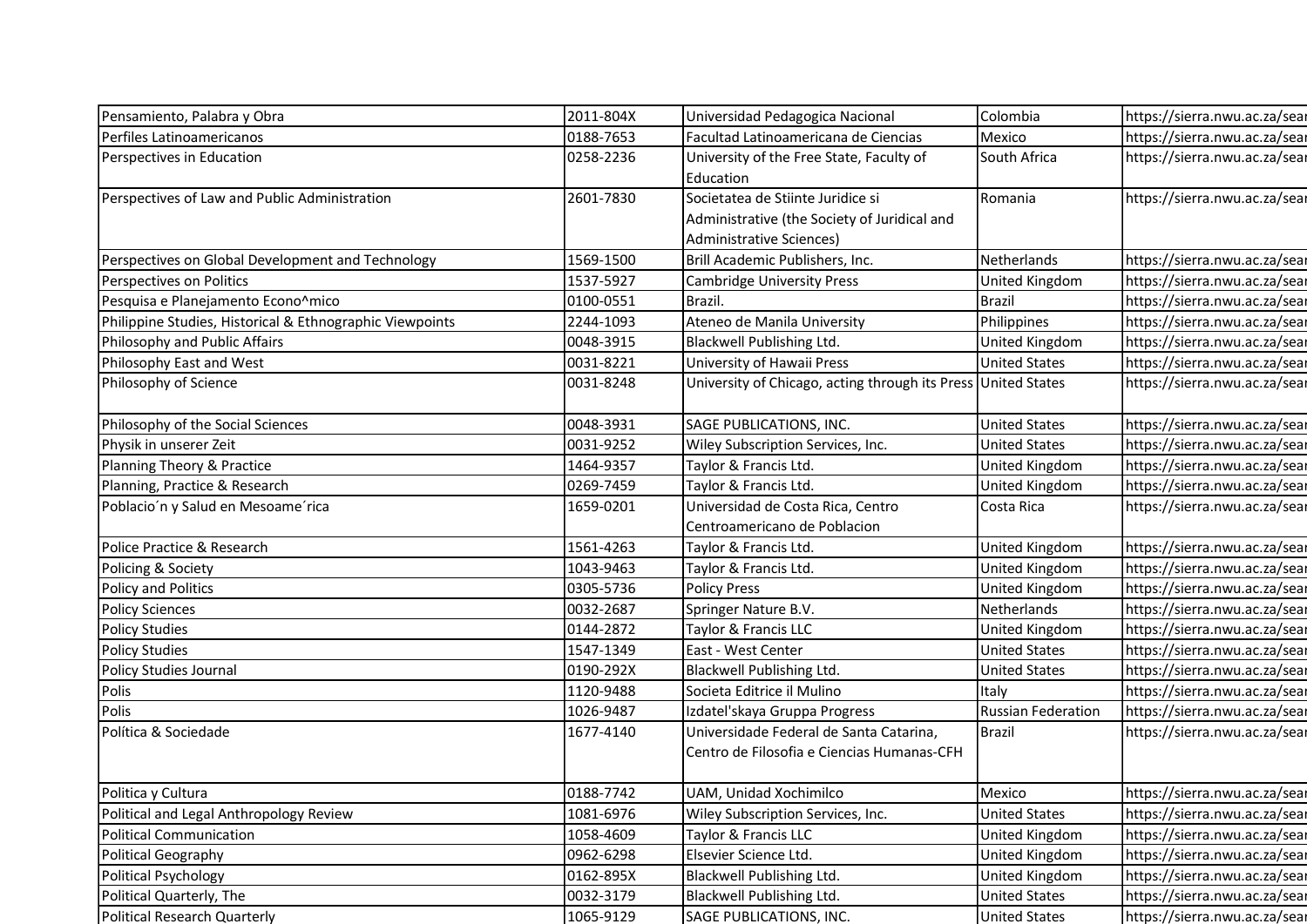| Politics & Gender                                                           | 1743-923X |                                                                        |                                        | https://sierra.nwu.ac.za/sear |
|-----------------------------------------------------------------------------|-----------|------------------------------------------------------------------------|----------------------------------------|-------------------------------|
| Politics & Policy (Online)                                                  | 1747-1346 | <b>Cambridge University Press</b><br>Wiley Subscription Services, Inc. | United Kingdom<br><b>United States</b> | https://sierra.nwu.ac.za/sear |
| Politics & Religion                                                         | 1755-0483 | <b>Cambridge University Press</b>                                      | United Kingdom                         | https://sierra.nwu.ac.za/sear |
| Politics & Society                                                          | 0032-3292 | SAGE PUBLICATIONS, INC.                                                | <b>United States</b>                   | https://sierra.nwu.ac.za/sear |
| Politics and Governance                                                     | 2183-2463 | Cogitatio Press                                                        | Portugal                               | https://sierra.nwu.ac.za/sear |
| Politics and the Life Sciences                                              | 0730-9384 | <b>Cambridge University Press</b>                                      | United Kingdom                         | https://sierra.nwu.ac.za/sear |
| Politics, Religion & Ideology                                               | 2156-7689 | Taylor & Francis Ltd.                                                  | United Kingdom                         | https://sierra.nwu.ac.za/sear |
| Politikatudoma'nyi Szemle                                                   | 1216-1438 | Magyar Tudomanyos Akademia, Politikai                                  | Hungary                                | https://sierra.nwu.ac.za/sear |
|                                                                             |           | Tudomanyok Intezete                                                    |                                        |                               |
| Politikologija Religije = Politics and Religion = Politologie des Religions | 1820-6581 | Center for Study of Religion and Religious                             | Serbia (Republic Of                    | https://sierra.nwu.ac.za/sear |
|                                                                             |           | Tolerance                                                              | Serbia)                                |                               |
| Politikon                                                                   | 0258-9346 | Taylor & Francis Ltd.                                                  | United Kingdom                         | https://sierra.nwu.ac.za/sear |
| Politique Etrangere                                                         | 0032-342X | Institut Francais des Relations Internationales   France               |                                        | https://sierra.nwu.ac.za/sear |
| Politiques et Management Public                                             | 0758-1726 | Lavoisier                                                              | France                                 | https://sierra.nwu.ac.za/sear |
| Politologicky Casopis                                                       | 1211-3247 | International Institute of Political Science,                          | Czech Republic                         | https://sierra.nwu.ac.za/sear |
|                                                                             |           | Masaryk University                                                     |                                        |                               |
| Popular Music and Society                                                   | 0300-7766 | Taylor & Francis Ltd.                                                  | United Kingdom                         | https://sierra.nwu.ac.za/sear |
| Population                                                                  | 0032-4663 | Institut National d'études Démographiques                              | France                                 | https://sierra.nwu.ac.za/sear |
|                                                                             |           |                                                                        |                                        |                               |
| Population & Societies                                                      | 0184-7783 | Institut National d'études Démographiques                              | France                                 | https://sierra.nwu.ac.za/sear |
| Population and Development Review                                           | 0098-7921 | Blackwell Publishing Ltd.                                              | <b>United States</b>                   | https://sierra.nwu.ac.za/sear |
| Population and Environment                                                  | 0199-0039 | Springer Nature B.V.                                                   | Netherlands                            | https://sierra.nwu.ac.za/sear |
| Population Research and Policy Review                                       | 0167-5923 | Springer Nature B.V.                                                   | Netherlands                            | https://sierra.nwu.ac.za/sear |
| <b>Population Review</b>                                                    | 0032-471X | Sociological Demography Press                                          |                                        | https://sierra.nwu.ac.za/sear |
| <b>Population Studies</b>                                                   | 0032-4728 | Population Investigation Committee, London                             | <b>United Kingdom</b>                  | https://sierra.nwu.ac.za/sear |
|                                                                             |           | School of Economics and Political Science                              |                                        |                               |
|                                                                             |           |                                                                        |                                        |                               |
| Portuguese Economic Journal                                                 | 1617-982X | Springer Nature B.V.                                                   | Netherlands                            | https://sierra.nwu.ac.za/sear |
| Portuguese Journal of Social Science                                        | 1476-413X | Intellect Ltd.                                                         | United Kingdom                         | https://sierra.nwu.ac.za/sear |
| Post - Soviet Affairs                                                       | 1060-586X | V.H. Winston & Sons Incorporated                                       | United Kingdom                         | https://sierra.nwu.ac.za/sear |
| Postdata                                                                    | 1515-209X | Grupo Interuniversitario Postdata                                      | Argentina                              | https://sierra.nwu.ac.za/sear |
| Potchefstroom Electronic Law Journal                                        | 1727-3781 | North-West University                                                  | South Africa                           | https://sierra.nwu.ac.za/sear |
| Prace Geograficzne                                                          | 1644-3586 | Jagiellonian University-Jagiellonian University Poland                 |                                        | https://sierra.nwu.ac.za/sear |
|                                                                             |           | Press                                                                  |                                        |                               |
| Practice                                                                    | 0950-3153 | Taylor & Francis Ltd.                                                  | United Kingdom                         | https://sierra.nwu.ac.za/sear |
| <b>Practicing Anthropology</b>                                              | 0888-4552 | Society for Applied Anthropology                                       | United States                          | https://sierra.nwu.ac.za/sear |
| Prague Economic Papers                                                      | 1210-0455 | University of Prague, Prague Economic<br>Papers                        | Czech Republic                         | https://sierra.nwu.ac.za/sear |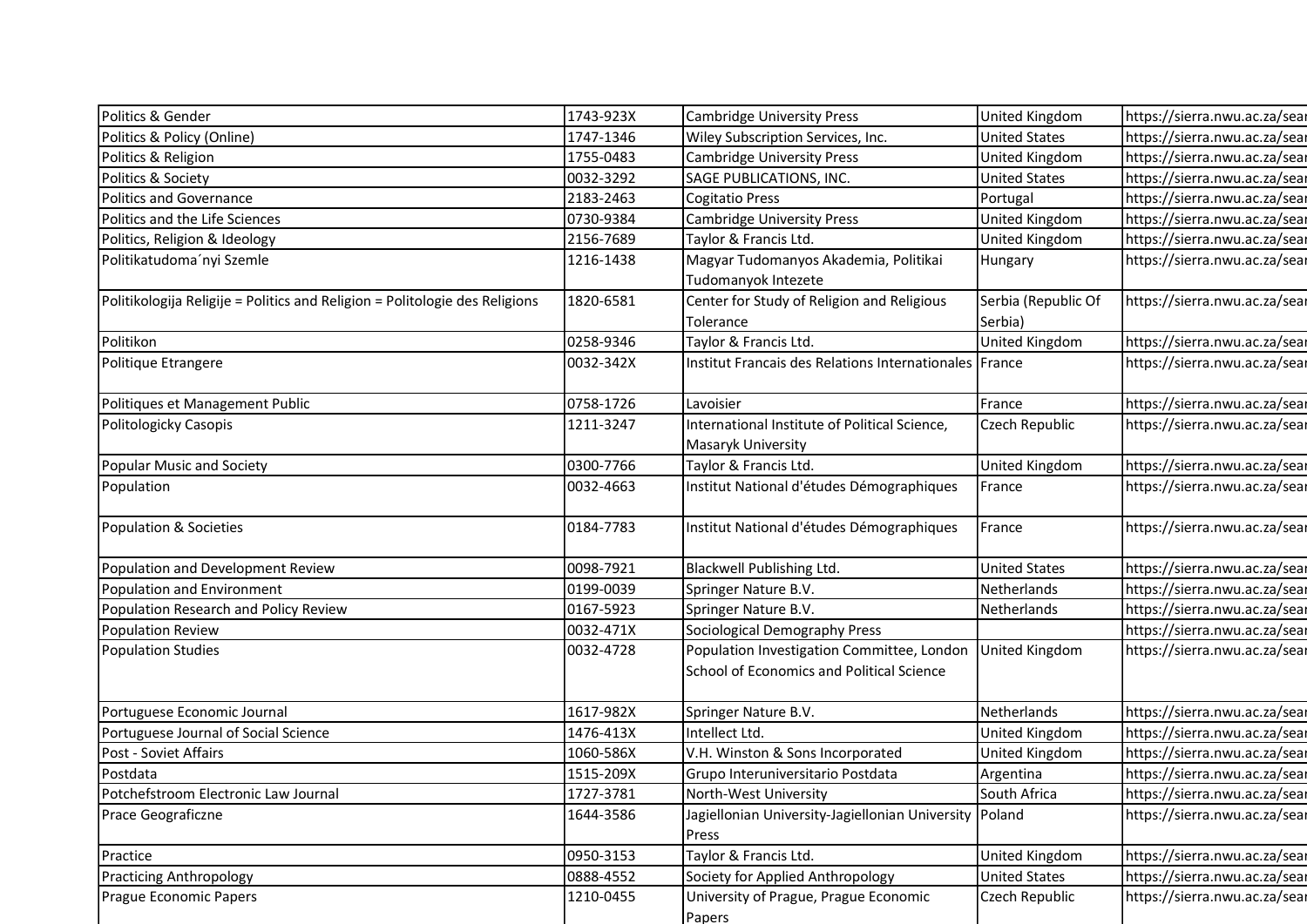| Prizren Social Science Journal                         | 2616-387X | Prizren "Ukshin Hoti" University                | Kosovo                | https://sierra.nwu.ac.za/sear |
|--------------------------------------------------------|-----------|-------------------------------------------------|-----------------------|-------------------------------|
| Problemas del Desarrollo                               | 0301-7036 | Universidad Nacional Autonoma de Mexico,        | Mexico                | https://sierra.nwu.ac.za/sear |
|                                                        |           | Instituto de Investigaciones Economicas         |                       |                               |
|                                                        |           |                                                 |                       |                               |
| Problems of Economic Transition                        | 1061-1991 | Taylor & Francis Ltd.                           | United Kingdom        | https://sierra.nwu.ac.za/sear |
| Professional Geographer                                | 0033-0124 | Taylor & Francis Ltd.                           | United Kingdom        | https://sierra.nwu.ac.za/sear |
| Progress in Human Geography                            | 0309-1325 | Sage Publications Ltd.                          | United Kingdom        | https://sierra.nwu.ac.za/sear |
| Projet                                                 | 0033-0884 | Ceras                                           | France                | https://sierra.nwu.ac.za/sear |
| Prolegomenos                                           | 0121-182X | Universidad Militar Nueva Granada               | Colombia              | https://sierra.nwu.ac.za/sear |
| Prometheus                                             | 0391-2698 | <b>Firenze University Press</b>                 | Italy                 | https://sierra.nwu.ac.za/sear |
| Prometheus                                             | 0810-9028 | Pluto Journals                                  | United Kingdom        | https://sierra.nwu.ac.za/sear |
| Przegla¿d Europejski                                   | 1641-2478 | University of Warsaw                            | Poland                | https://sierra.nwu.ac.za/sear |
| Przegla¿d Zachodni                                     | 0033-2437 | Instytut Zachodni w Poznaniu                    | Poland                | https://sierra.nwu.ac.za/sear |
| Przeglad Kulturoznawczy                                | 1895-975X | Jagiellonian University-Jagiellonian University | Poland                | https://sierra.nwu.ac.za/sear |
|                                                        |           | Press                                           |                       |                               |
| Przeglad Socjologiczny                                 | 0033-2356 | Lódzkie Towarzystwo Naukowe                     | Poland                | https://sierra.nwu.ac.za/sear |
| Psicologia                                             | 0102-3772 | Universidade de Brasilia, Instituto de          | <b>Brazil</b>         | https://sierra.nwu.ac.za/sear |
|                                                        |           | Psicologia                                      |                       |                               |
| <b>PSL Quarterly Review</b>                            | 2037-3635 | Associazione Economia Civile                    | Italy                 | https://sierra.nwu.ac.za/sear |
| Psychological Bulletin                                 | 0033-2909 | American Psychological Association              | <b>United States</b>  | https://sierra.nwu.ac.za/sear |
| Psychological Review                                   | 0033-295X | American Psychological Association              | <b>United States</b>  | https://sierra.nwu.ac.za/sear |
| Psychological Science                                  | 0956-7976 | SAGE PUBLICATIONS, INC.                         | <b>United States</b>  | https://sierra.nwu.ac.za/sear |
| Psychology of Women Quarterly                          | 0361-6843 | SAGE PUBLICATIONS, INC.                         | <b>United States</b>  | https://sierra.nwu.ac.za/sear |
| Psychology, Crime & Law: PC & L                        | 1068-316X | Taylor & Francis Ltd.                           | United Kingdom        | https://sierra.nwu.ac.za/sear |
| Psychosociological Issues in Human Resource Management | 2332-399X | Addleton Academic Publishers                    | <b>United States</b>  | https://sierra.nwu.ac.za/sear |
| Psychosozial                                           | 0171-3434 | Psychosozial Verlag                             | Germany               | https://sierra.nwu.ac.za/sear |
| <b>Public Administration</b>                           | 0033-3298 | <b>Blackwell Publishing Ltd.</b>                | <b>United States</b>  | https://sierra.nwu.ac.za/sear |
| Public Administration & Development                    | 0271-2075 | Wiley Periodicals Inc.                          | <b>United States</b>  | https://sierra.nwu.ac.za/sear |
| <b>Public Administration Review</b>                    | 0033-3352 | American Society for Public Administration      | <b>United States</b>  | https://sierra.nwu.ac.za/sear |
| Public Affairs Quarterly                               | 0887-0373 | University of Illinois Press                    | <b>United States</b>  | https://sierra.nwu.ac.za/sear |
| <b>Public Choice</b>                                   | 0048-5829 | Springer Nature B.V.                            | Netherlands           | https://sierra.nwu.ac.za/sear |
| <b>Public Culture</b>                                  | 0899-2363 | Duke University Press, NC & IL                  | <b>United States</b>  | https://sierra.nwu.ac.za/sear |
| Public Finance Review                                  | 1091-1421 | SAGE PUBLICATIONS, INC.                         | <b>United States</b>  | https://sierra.nwu.ac.za/sear |
| Public Management Review                               | 1471-9037 | Taylor & Francis Ltd.                           | <b>United Kingdom</b> | https://sierra.nwu.ac.za/sear |
| Public Money & Management                              | 0954-0962 | Taylor & Francis Ltd.                           | United Kingdom        | https://sierra.nwu.ac.za/sear |
|                                                        | 2459-8860 | Institute of Public Finance                     | Croatia               | https://sierra.nwu.ac.za/sear |
| <b>Public Sector Economics</b>                         |           |                                                 |                       |                               |
| Publizistik                                            | 0033-4006 | Springer Nature B.V.                            | Netherlands           | https://sierra.nwu.ac.za/sear |
| Punishment & Society                                   | 1462-4745 | Sage Publications Ltd.                          | United Kingdom        | https://sierra.nwu.ac.za/sear |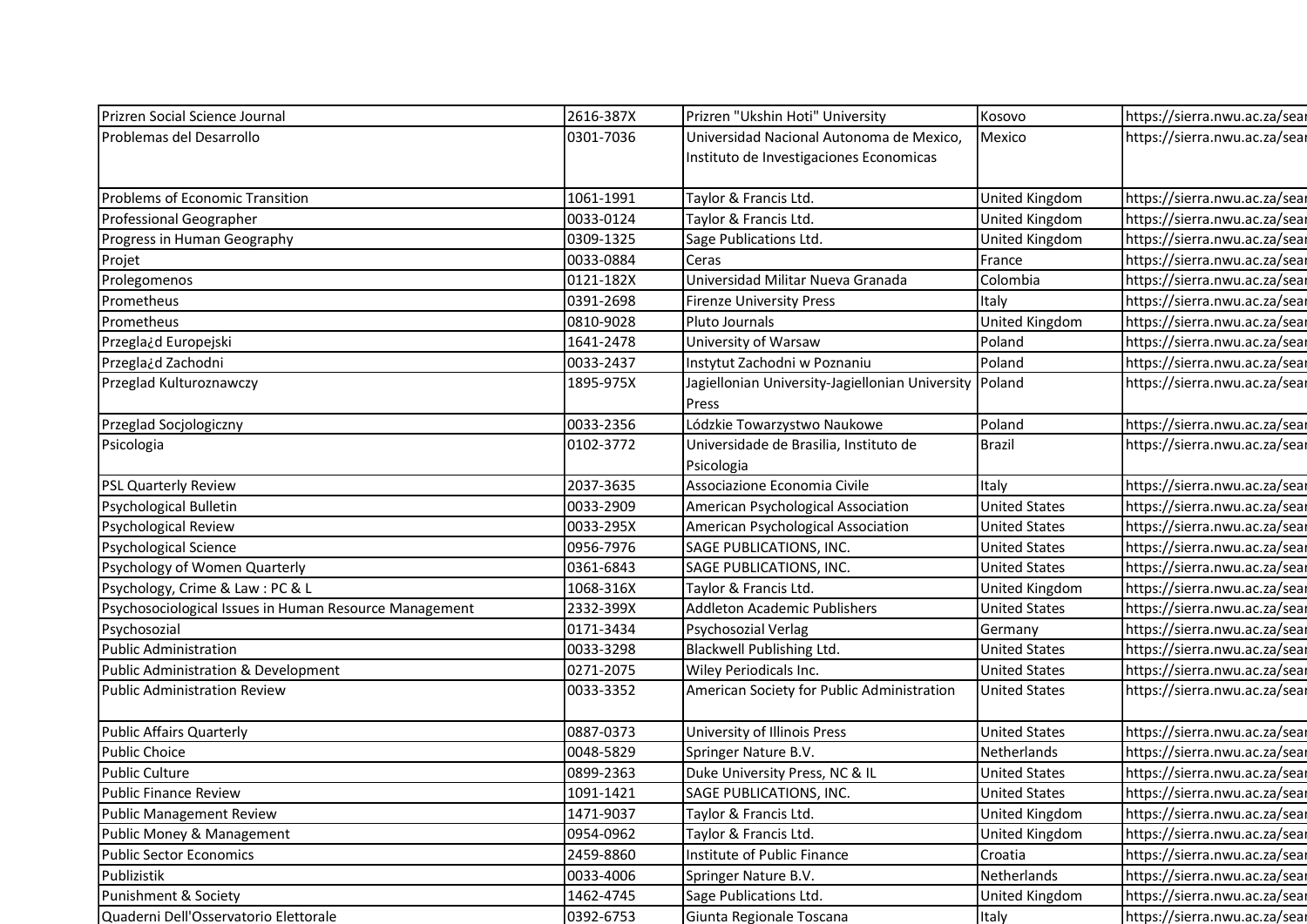|           |                                                                                                                                                                                    |                                                                                                                                                                                                                                                                                                                                                                                                                                                                                                                                                                                                                                                                                                                                                                                                                                                          | https://sierra.nwu.ac.za/sear                                                                                                                                                                                                                                             |
|-----------|------------------------------------------------------------------------------------------------------------------------------------------------------------------------------------|----------------------------------------------------------------------------------------------------------------------------------------------------------------------------------------------------------------------------------------------------------------------------------------------------------------------------------------------------------------------------------------------------------------------------------------------------------------------------------------------------------------------------------------------------------------------------------------------------------------------------------------------------------------------------------------------------------------------------------------------------------------------------------------------------------------------------------------------------------|---------------------------------------------------------------------------------------------------------------------------------------------------------------------------------------------------------------------------------------------------------------------------|
|           |                                                                                                                                                                                    |                                                                                                                                                                                                                                                                                                                                                                                                                                                                                                                                                                                                                                                                                                                                                                                                                                                          |                                                                                                                                                                                                                                                                           |
|           |                                                                                                                                                                                    |                                                                                                                                                                                                                                                                                                                                                                                                                                                                                                                                                                                                                                                                                                                                                                                                                                                          | https://sierra.nwu.ac.za/sear                                                                                                                                                                                                                                             |
|           |                                                                                                                                                                                    |                                                                                                                                                                                                                                                                                                                                                                                                                                                                                                                                                                                                                                                                                                                                                                                                                                                          | https://sierra.nwu.ac.za/sear                                                                                                                                                                                                                                             |
|           |                                                                                                                                                                                    |                                                                                                                                                                                                                                                                                                                                                                                                                                                                                                                                                                                                                                                                                                                                                                                                                                                          | https://sierra.nwu.ac.za/sear                                                                                                                                                                                                                                             |
|           |                                                                                                                                                                                    |                                                                                                                                                                                                                                                                                                                                                                                                                                                                                                                                                                                                                                                                                                                                                                                                                                                          | https://sierra.nwu.ac.za/sear                                                                                                                                                                                                                                             |
|           |                                                                                                                                                                                    |                                                                                                                                                                                                                                                                                                                                                                                                                                                                                                                                                                                                                                                                                                                                                                                                                                                          |                                                                                                                                                                                                                                                                           |
| 1761-7146 |                                                                                                                                                                                    | France                                                                                                                                                                                                                                                                                                                                                                                                                                                                                                                                                                                                                                                                                                                                                                                                                                                   | https://sierra.nwu.ac.za/sear                                                                                                                                                                                                                                             |
| 0306-3968 |                                                                                                                                                                                    | United Kingdom                                                                                                                                                                                                                                                                                                                                                                                                                                                                                                                                                                                                                                                                                                                                                                                                                                           | https://sierra.nwu.ac.za/sear                                                                                                                                                                                                                                             |
| 1361-3324 | Taylor & Francis Ltd.                                                                                                                                                              | United Kingdom                                                                                                                                                                                                                                                                                                                                                                                                                                                                                                                                                                                                                                                                                                                                                                                                                                           | https://sierra.nwu.ac.za/sear                                                                                                                                                                                                                                             |
| 1361-3324 | Taylor & Francis Ltd.                                                                                                                                                              | United Kingdom                                                                                                                                                                                                                                                                                                                                                                                                                                                                                                                                                                                                                                                                                                                                                                                                                                           | https://sierra.nwu.ac.za/sear                                                                                                                                                                                                                                             |
| 0163-6545 |                                                                                                                                                                                    | <b>United States</b>                                                                                                                                                                                                                                                                                                                                                                                                                                                                                                                                                                                                                                                                                                                                                                                                                                     | https://sierra.nwu.ac.za/sear                                                                                                                                                                                                                                             |
| 1720-2396 | Societa Editrice il Mulino                                                                                                                                                         | Italy                                                                                                                                                                                                                                                                                                                                                                                                                                                                                                                                                                                                                                                                                                                                                                                                                                                    | https://sierra.nwu.ac.za/sear                                                                                                                                                                                                                                             |
| 1291-1941 |                                                                                                                                                                                    | France                                                                                                                                                                                                                                                                                                                                                                                                                                                                                                                                                                                                                                                                                                                                                                                                                                                   | https://sierra.nwu.ac.za/sear                                                                                                                                                                                                                                             |
|           |                                                                                                                                                                                    |                                                                                                                                                                                                                                                                                                                                                                                                                                                                                                                                                                                                                                                                                                                                                                                                                                                          | https://sierra.nwu.ac.za/sear                                                                                                                                                                                                                                             |
|           |                                                                                                                                                                                    |                                                                                                                                                                                                                                                                                                                                                                                                                                                                                                                                                                                                                                                                                                                                                                                                                                                          | https://sierra.nwu.ac.za/sear                                                                                                                                                                                                                                             |
|           |                                                                                                                                                                                    |                                                                                                                                                                                                                                                                                                                                                                                                                                                                                                                                                                                                                                                                                                                                                                                                                                                          | https://sierra.nwu.ac.za/sear                                                                                                                                                                                                                                             |
|           |                                                                                                                                                                                    |                                                                                                                                                                                                                                                                                                                                                                                                                                                                                                                                                                                                                                                                                                                                                                                                                                                          | https://sierra.nwu.ac.za/sear                                                                                                                                                                                                                                             |
|           |                                                                                                                                                                                    |                                                                                                                                                                                                                                                                                                                                                                                                                                                                                                                                                                                                                                                                                                                                                                                                                                                          | https://sierra.nwu.ac.za/sear                                                                                                                                                                                                                                             |
|           |                                                                                                                                                                                    |                                                                                                                                                                                                                                                                                                                                                                                                                                                                                                                                                                                                                                                                                                                                                                                                                                                          | https://sierra.nwu.ac.za/sear                                                                                                                                                                                                                                             |
| 0838-4479 | Recherches feministes                                                                                                                                                              | Canada                                                                                                                                                                                                                                                                                                                                                                                                                                                                                                                                                                                                                                                                                                                                                                                                                                                   | https://sierra.nwu.ac.za/sear                                                                                                                                                                                                                                             |
| 1782-1592 |                                                                                                                                                                                    |                                                                                                                                                                                                                                                                                                                                                                                                                                                                                                                                                                                                                                                                                                                                                                                                                                                          | https://sierra.nwu.ac.za/sear                                                                                                                                                                                                                                             |
|           |                                                                                                                                                                                    |                                                                                                                                                                                                                                                                                                                                                                                                                                                                                                                                                                                                                                                                                                                                                                                                                                                          |                                                                                                                                                                                                                                                                           |
| 0034-1398 |                                                                                                                                                                                    | Germany                                                                                                                                                                                                                                                                                                                                                                                                                                                                                                                                                                                                                                                                                                                                                                                                                                                  | https://sierra.nwu.ac.za/sear                                                                                                                                                                                                                                             |
| 2474-1825 | Indiana University Press                                                                                                                                                           | <b>United States</b>                                                                                                                                                                                                                                                                                                                                                                                                                                                                                                                                                                                                                                                                                                                                                                                                                                     | https://sierra.nwu.ac.za/sear                                                                                                                                                                                                                                             |
| 0229-5113 |                                                                                                                                                                                    | Canada                                                                                                                                                                                                                                                                                                                                                                                                                                                                                                                                                                                                                                                                                                                                                                                                                                                   | https://sierra.nwu.ac.za/sear                                                                                                                                                                                                                                             |
| 0135-5538 |                                                                                                                                                                                    | <b>Russian Federation</b>                                                                                                                                                                                                                                                                                                                                                                                                                                                                                                                                                                                                                                                                                                                                                                                                                                | https://sierra.nwu.ac.za/sear                                                                                                                                                                                                                                             |
|           |                                                                                                                                                                                    |                                                                                                                                                                                                                                                                                                                                                                                                                                                                                                                                                                                                                                                                                                                                                                                                                                                          |                                                                                                                                                                                                                                                                           |
|           |                                                                                                                                                                                    |                                                                                                                                                                                                                                                                                                                                                                                                                                                                                                                                                                                                                                                                                                                                                                                                                                                          |                                                                                                                                                                                                                                                                           |
|           |                                                                                                                                                                                    |                                                                                                                                                                                                                                                                                                                                                                                                                                                                                                                                                                                                                                                                                                                                                                                                                                                          | https://sierra.nwu.ac.za/sear                                                                                                                                                                                                                                             |
|           |                                                                                                                                                                                    |                                                                                                                                                                                                                                                                                                                                                                                                                                                                                                                                                                                                                                                                                                                                                                                                                                                          |                                                                                                                                                                                                                                                                           |
|           |                                                                                                                                                                                    |                                                                                                                                                                                                                                                                                                                                                                                                                                                                                                                                                                                                                                                                                                                                                                                                                                                          | https://sierra.nwu.ac.za/sear                                                                                                                                                                                                                                             |
|           |                                                                                                                                                                                    |                                                                                                                                                                                                                                                                                                                                                                                                                                                                                                                                                                                                                                                                                                                                                                                                                                                          | https://sierra.nwu.ac.za/sear                                                                                                                                                                                                                                             |
| 0034-379X | Universite Laval - Departement des Relations                                                                                                                                       | Canada                                                                                                                                                                                                                                                                                                                                                                                                                                                                                                                                                                                                                                                                                                                                                                                                                                                   | https://sierra.nwu.ac.za/sear                                                                                                                                                                                                                                             |
|           | Industrielles                                                                                                                                                                      |                                                                                                                                                                                                                                                                                                                                                                                                                                                                                                                                                                                                                                                                                                                                                                                                                                                          |                                                                                                                                                                                                                                                                           |
| 0335-2013 | HUMENSIS, Presses Universitaires de France                                                                                                                                         | France                                                                                                                                                                                                                                                                                                                                                                                                                                                                                                                                                                                                                                                                                                                                                                                                                                                   | https://sierra.nwu.ac.za/sear                                                                                                                                                                                                                                             |
|           | 1733-8077<br>0033-5177<br>1759-7323<br>1098-3708<br>2010-1392<br>0973-3086<br>0741-6261<br>0486-0349<br>1043-4631<br>0354-0286<br>1148-7941<br>1578-4460<br>0166-0462<br>0034-3404 | Uniwersytet Lodzki, Wydzial Ekonomiczno-<br>Socjologiczny, Instytut Socjol<br>Springer Nature B.V.<br>John Wiley & Sons, Inc.<br>Ludwig von Mises Institute<br>World Scientific Publishing Co. Pte., Ltd.<br>Documentation Française<br>Sage Publications Ltd.<br>Duke University Press, NC & IL<br>Presses des Sciences Politiques<br>Rajagiri College of Social Sciences<br>Rand Corporation<br>Societa Editrice il Mulino<br>Sage Publications Ltd.<br>Institute for Ethnic Studies<br>La Francaise de Financement et d'Edition<br>(FFE)<br>Sociologiques<br>Duncker & Humblot Gmbh<br>Centre for Refugee Studies, York University<br>Russian Academy of Sciences, Institute of<br>Economics and Industrial Engineering,<br>Siberian Branch<br>Euro-American Association of Economic<br>Development<br>Elsevier Sequoia S.A.<br>Taylor & Francis Ltd. | Poland<br>Netherlands<br><b>United States</b><br><b>United States</b><br>Singapore<br>India<br><b>United States</b><br>Italy<br>United Kingdom<br>Slovenia<br>France<br>Universite Catholique de Louvain, Recherches Belgium<br>Spain<br>United Kingdom<br>United Kingdom |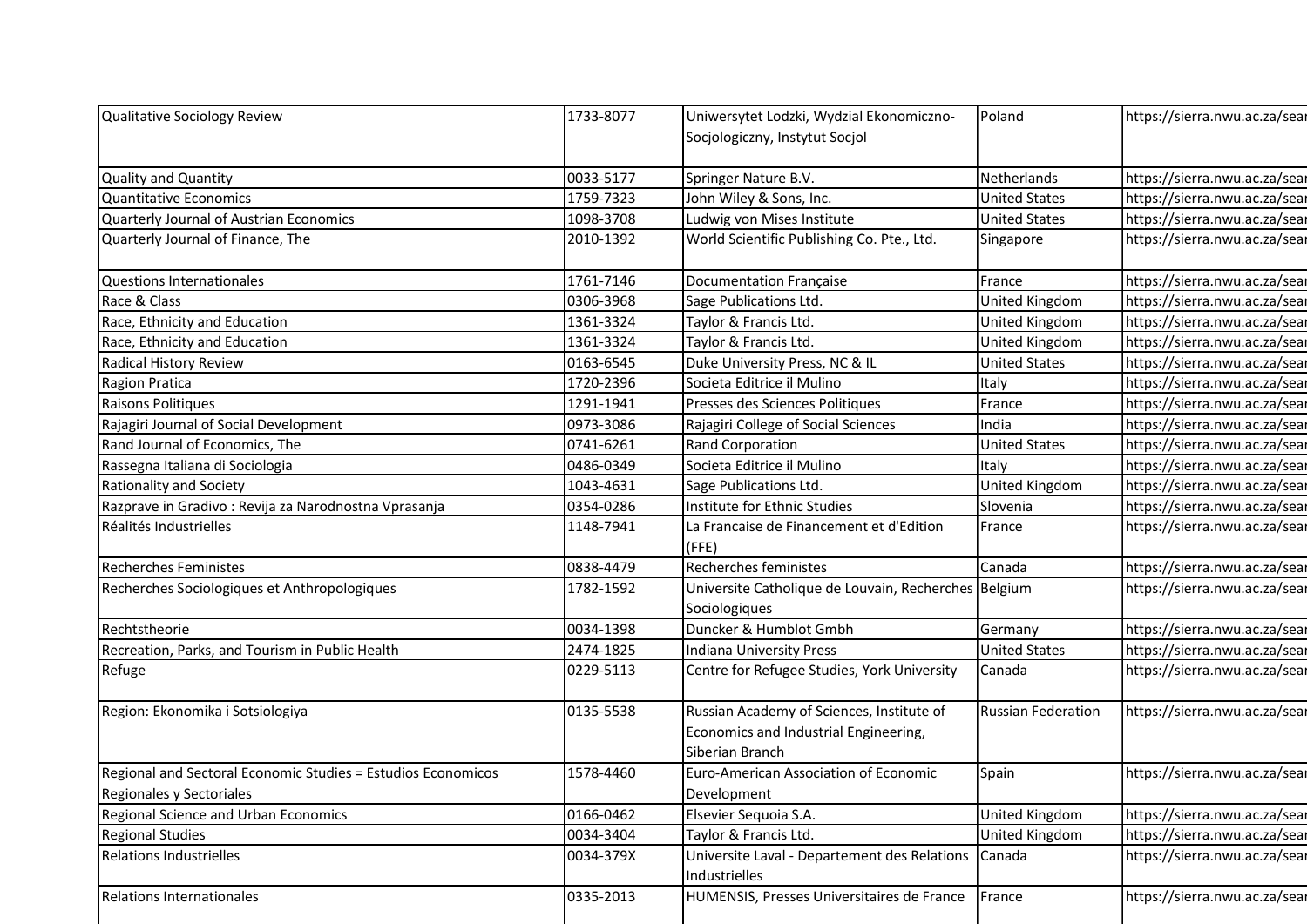| Res                                                    | 0277-1322 | University of Chicago Press                       | <b>United States</b> | https://sierra.nwu.ac.za/sear |
|--------------------------------------------------------|-----------|---------------------------------------------------|----------------------|-------------------------------|
| Research for All                                       | 2399-8121 | <b>IOE Press</b>                                  | United Kingdom       | https://sierra.nwu.ac.za/sear |
| Research in African Literatures                        | 0034-5210 | Indiana University Press                          | <b>United States</b> | https://sierra.nwu.ac.za/sear |
| Research in Economic Anthropology                      | 0190-1281 | <b>Emerald Group Publishing Limited</b>           | United Kingdom       | https://sierra.nwu.ac.za/sear |
| Research in Education                                  | 0034-5237 | Sage Publications Ltd.                            | United Kingdom       | https://sierra.nwu.ac.za/sear |
| Research on Aging                                      | 0164-0275 | SAGE PUBLICATIONS, INC.                           | <b>United States</b> | https://sierra.nwu.ac.za/sear |
| <b>Research Papers in Education</b>                    | 0267-1522 | Taylor & Francis Ltd.                             | United Kingdom       | https://sierra.nwu.ac.za/sear |
| <b>Researchers World</b>                               | 2229-4686 | Educational Research Multimedia &                 | India                | https://sierra.nwu.ac.za/sear |
|                                                        |           | Publications                                      |                      |                               |
| <b>Resources Policy</b>                                | 0301-4207 | Elsevier Science Ltd.                             | United Kingdom       | https://sierra.nwu.ac.za/sear |
| Responsabilité & Environnement                         | 1268-4783 | La Francaise de Financement et d'Edition<br>(FFE) | France               | https://sierra.nwu.ac.za/sear |
| <b>Rethinking Marxism</b>                              | 0893-5696 | Taylor & Francis Ltd.                             | United Kingdom       | https://sierra.nwu.ac.za/sear |
| REVESCO : Revista de Estudios Cooperativos             | 1135-6618 | Universidad Complutense de Madrid                 | Spain                | https://sierra.nwu.ac.za/sear |
| Review - Federal Reserve Bank of St. Louis             | 0014-9187 | Federal Reserve Bank of St. Louis                 | <b>United States</b> | https://sierra.nwu.ac.za/sear |
| Review of African Political Economy                    | 0305-6244 | Taylor & Francis Ltd.                             | United Kingdom       | https://sierra.nwu.ac.za/sear |
| Review of Austrian Economics                           | 0889-3047 | Springer Nature B.V.                              | Netherlands          | https://sierra.nwu.ac.za/sear |
| Review of Black Political Economy                      | 0034-6446 | SAGE PUBLICATIONS, INC.                           | <b>United States</b> | https://sierra.nwu.ac.za/sear |
| Review of Development Economics                        | 1363-6669 | Blackwell Publishing Ltd.                         | United Kingdom       | https://sierra.nwu.ac.za/sear |
| Review of Economics and Statistics, The                | 0034-6535 | MIT Press Journals, The                           | <b>United States</b> | https://sierra.nwu.ac.za/sear |
| Review of Economics of the Household                   | 1569-5239 | Springer Nature B.V.                              | Netherlands          | https://sierra.nwu.ac.za/sear |
| Review of Income and Wealth, The                       | 0034-6586 | Blackwell Publishing Ltd.                         | <b>United States</b> | https://sierra.nwu.ac.za/sear |
| Review of Industrial Organization                      | 0889-938X | Springer Nature B.V.                              | Netherlands          | https://sierra.nwu.ac.za/sear |
| Review of International Economics                      | 0965-7576 | Blackwell Publishing Ltd.                         | United Kingdom       | https://sierra.nwu.ac.za/sear |
| Review of International Political Economy: RIPE        | 0969-2290 | Taylor & Francis LLC                              | United Kingdom       | https://sierra.nwu.ac.za/sear |
| Review of International Studies                        | 0260-2105 | <b>Cambridge University Press</b>                 | United Kingdom       | https://sierra.nwu.ac.za/sear |
| Review of Middle East Economics & Finance              | 1475-3685 | Walter de Gruyter GmbH                            | Germany              | https://sierra.nwu.ac.za/sear |
| <b>Review of Network Economics</b>                     | 2194-5993 | Walter de Gruyter GmbH                            | Germany              | https://sierra.nwu.ac.za/sear |
| Review of Pacific Basin Financial Markets and Policies | 0219-0915 | World Scientific Publishing Co. Pte., Ltd.        | Singapore            | https://sierra.nwu.ac.za/sear |
|                                                        |           |                                                   |                      |                               |
| Review of Policy Research                              | 1541-132X | <b>Policy Studies Organization</b>                | <b>United States</b> | https://sierra.nwu.ac.za/sear |
| Review of Political Economy                            | 0953-8259 | Taylor & Francis Ltd.                             | United Kingdom       | https://sierra.nwu.ac.za/sear |
| Review of Politics, The                                | 0034-6705 | <b>Cambridge University Press</b>                 | United Kingdom       | https://sierra.nwu.ac.za/sear |
| Review of Quantitative Finance and Accounting          | 0924-865X | Springer Nature B.V.                              | Netherlands          | https://sierra.nwu.ac.za/sear |
| Review of Radical Political Economics                  | 0486-6134 | SAGE PUBLICATIONS, INC.                           | <b>United States</b> | https://sierra.nwu.ac.za/sear |
| Review of Social Economy                               | 0034-6764 | Taylor & Francis LLC                              | United Kingdom       | https://sierra.nwu.ac.za/sear |
| Review of World Economics                              | 1610-2878 | Springer Nature B.V.                              | Netherlands          | https://sierra.nwu.ac.za/sear |
| Reviews in Anthropology                                | 0093-8157 | Taylor & Francis Ltd.                             | United Kingdom       | https://sierra.nwu.ac.za/sear |
| Revija za Socijalnu Politiku                           | 1330-2965 | Sveuciliste u Zagrebu, Fakultet Politckih         | Croatia              | https://sierra.nwu.ac.za/sear |
|                                                        |           | Znanosti                                          |                      |                               |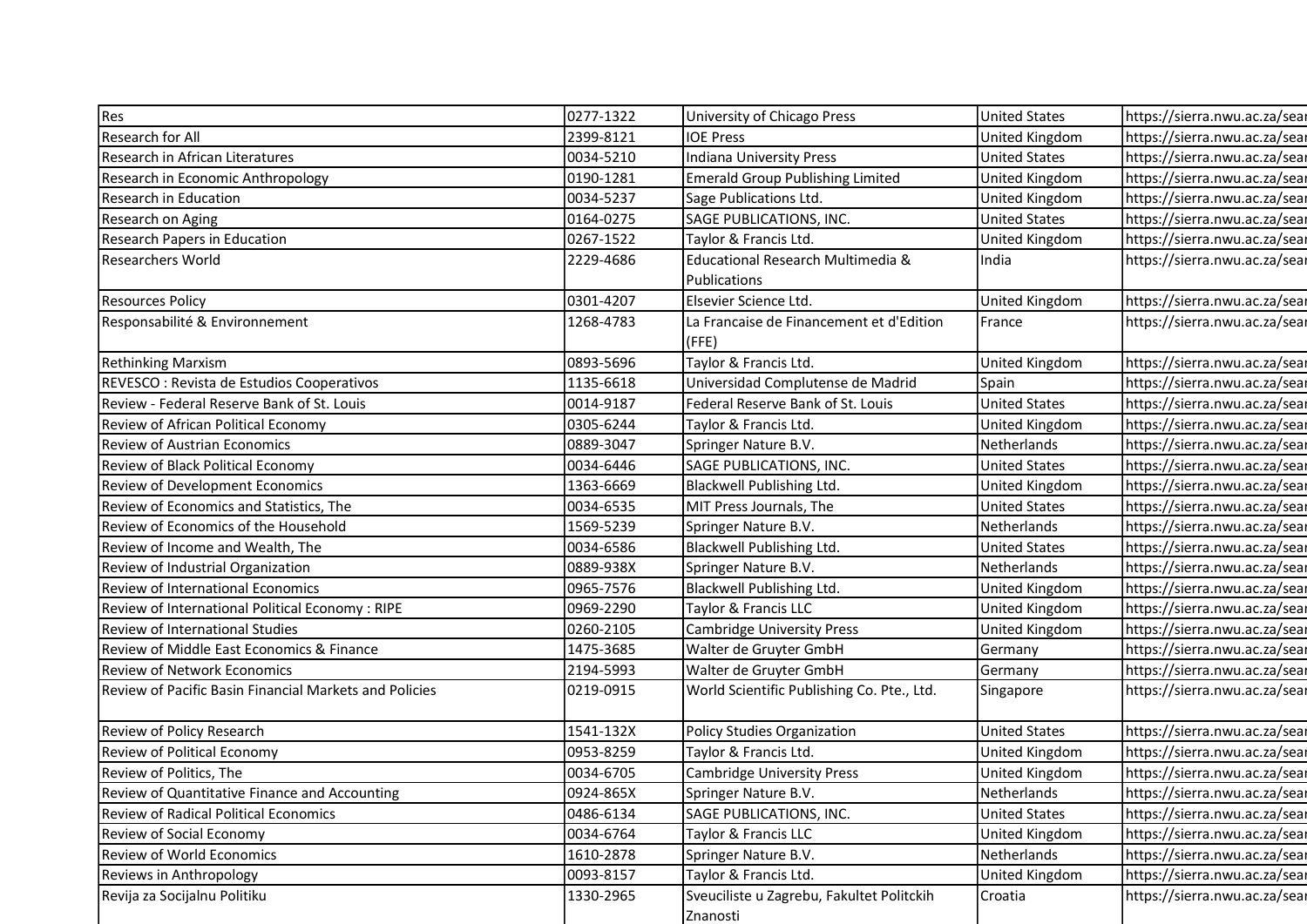| Revista Brasileira de Estudos de Populac, a~o                  | 0102-3098 | Associacao Brasileira de Estudos                                | <b>Brazil</b>  | https://sierra.nwu.ac.za/sear |
|----------------------------------------------------------------|-----------|-----------------------------------------------------------------|----------------|-------------------------------|
|                                                                |           | Populacionais (R E B E P)                                       |                |                               |
| Revista Brasileira de Politíca Internacional                   | 0034-7329 | Instituto Brasileiro de Relacoes Internaciõnais Brazil          |                | https://sierra.nwu.ac.za/sear |
|                                                                |           |                                                                 |                |                               |
| Revista Chilena de Antropologi'a                               | 0719-1472 | Universidad de Chile, Departamento de                           | Chile          | https://sierra.nwu.ac.za/sear |
|                                                                |           | Antropologia, Facultad de Ciencias Sociales                     |                |                               |
|                                                                |           |                                                                 |                |                               |
| Revista Colombiana de Antropología                             | 0486-6525 | Instituto Colombiano de Antropología e                          | Colombia       | https://sierra.nwu.ac.za/sear |
|                                                                |           | Historia - ICANH                                                |                |                               |
| Revista Colombiana de Educacio'n                               | 0120-3916 | Universidad Pedagogica Nacional                                 | Colombia       | https://sierra.nwu.ac.za/sear |
| Revista de Administração Contemporânea                         | 1415-6555 | Associação Nacional de Pós-Graduação e                          | <b>Brazil</b>  | https://sierra.nwu.ac.za/sear |
|                                                                |           | Pesquisa em Administração                                       |                |                               |
| Revista de Administração de Empresas                           | 0034-7590 | Fundação Getulio Vargas                                         | <b>Brazil</b>  | https://sierra.nwu.ac.za/sear |
| Revista de Administracio'n Pu'blica                            | 0034-7639 | Centro de Estudios Politicos y,                                 | Spain          | https://sierra.nwu.ac.za/sear |
|                                                                |           | Constitucionales                                                |                |                               |
| Revista de Antropologi´a Social                                | 1131-558X | Universidad Complutense de Madrid                               | Spain          | https://sierra.nwu.ac.za/sear |
| Revista de Asistenta Sociala                                   | 1583-0608 | Association of Schools of Social Work                           | Romania        | https://sierra.nwu.ac.za/sear |
| Revista de Ciencias Sociales                                   | 0717-2257 | Universidad de Arturo Prat                                      | Chile          | https://sierra.nwu.ac.za/sear |
| Revista de Ciencias Sociales                                   | 0482-5276 | Revista de Ciencias Sociales, Universidad de<br>Costa Rica      | Costa Rica     | https://sierra.nwu.ac.za/sear |
| Revista de Economía del Rosario                                | 0123-5362 | COLEGIO MAYOR NUESTRA SENORA DEL<br>ROSARIO                     | Colombia       | https://sierra.nwu.ac.za/sear |
| Revista de Economía Institucional                              | 0124-5996 | Universidad Externado de Colombia                               | Colombia       | https://sierra.nwu.ac.za/sear |
| Revista de Economía Mundial                                    | 1576-0162 | Manuela A. de Paz Báñez                                         | Spain          | https://sierra.nwu.ac.za/sear |
| Revista de Estudios Sociales                                   | 0123-885X | Universidad de Los Andes, Departamento de                       | Colombia       | https://sierra.nwu.ac.za/sear |
|                                                                |           | Historia                                                        |                |                               |
| Revista de Historia Económica                                  | 0212-6109 | <b>Cambridge University Press</b>                               | United Kingdom | https://sierra.nwu.ac.za/sear |
| Revista de Sociologia e Política                               | 0104-4478 | Universidade Federal do Paraná                                  | <b>Brazil</b>  | https://sierra.nwu.ac.za/sear |
| Revista Espanola de Sociología                                 | 1578-2824 | Federacion Espanola de Sociologia                               | Spain          | https://sierra.nwu.ac.za/sear |
| Revista Europea de Estudios Latinoamericanos y del Caribe      | 0924-0608 | CEDLA - Centre for Latin American Research<br>and Documentation | Netherlands    | https://sierra.nwu.ac.za/sear |
| Revista Gesta~o Universita'ria na Ame'rica Latina              | 1983-4535 | Universidade Federal de Santa Catarina                          | <b>Brazil</b>  | https://sierra.nwu.ac.za/sear |
| Revista Iberoamericana de Ciencia, Tecnologi'a y Sociedad      | 1668-0030 | Centro de Estudios sobre Ciencia, Desarrollo y Argentina        |                | https://sierra.nwu.ac.za/sear |
|                                                                |           | <b>Educacion Superior</b>                                       |                |                               |
| Revista Iberoamericana de Estudios de Desarrollo               | 2254-2035 | Universidad de Zaragoza, Spain                                  | Spain          | https://sierra.nwu.ac.za/sear |
| Revista Jurídica Piélagus                                      | 1657-6799 | Universidad Surcolombiana                                       | Colombia       | https://sierra.nwu.ac.za/sear |
| Revista Latinoamericana de Ciencias Sociales, Niñez y Juventud | 1692-715X | Héctor Fabio Ospina Serna                                       | Colombia       | https://sierra.nwu.ac.za/sear |
| Revista Latinoamericana de Derechos Humanos                    | 1659-4304 | Universidad Nacional, Instituto de Estudios<br>Latinoamericanos | Costa Rica     | https://sierra.nwu.ac.za/sear |
| Revista Latinoamericana de Desarrollo Econo mico               | 2074-4706 | Universidad Catolica Boliviana, Instituto de                    | Bolivia        | https://sierra.nwu.ac.za/sear |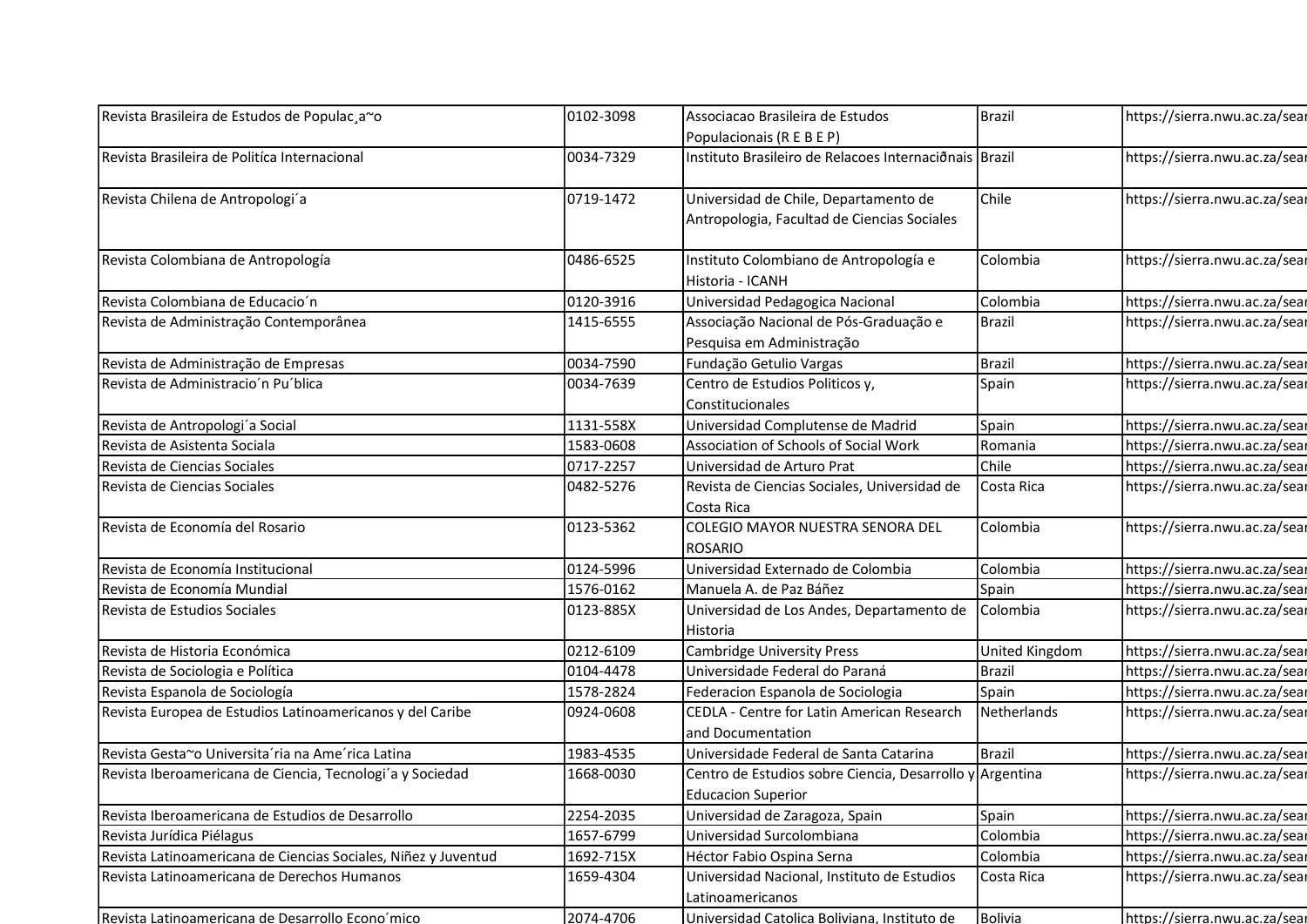| Revista Panamericana de Salud Pública                                                          | 1020-4989              | Pan American Health Organization                                            | <b>United States</b> | https://sierra.nwu.ac.za/sear                                  |
|------------------------------------------------------------------------------------------------|------------------------|-----------------------------------------------------------------------------|----------------------|----------------------------------------------------------------|
|                                                                                                |                        | (Organizacion Panamericana de la Salud)                                     |                      |                                                                |
| Revista SAAP                                                                                   | 1666-7883              | Martín D'Alessandro                                                         | Argentina            | https://sierra.nwu.ac.za/sear                                  |
| Revista Umbral                                                                                 | 2151-8386              | Universidad de Puerto Rico a Rio Piedras,<br>Facultad de Estudios Generales | Puerto Rico          | https://sierra.nwu.ac.za/sear                                  |
| Revista UNISCI                                                                                 | 2386-9453              | Research Unit on International Security and<br>Cooperation                  | Spain                | https://sierra.nwu.ac.za/sear                                  |
| Revue d'Allemagne et des Pays de Langue Allemande                                              | 0035-0974              | Societe d'Etudes Allemandes                                                 | France               | https://sierra.nwu.ac.za/sear                                  |
| Revue d'E'conomie Re'gionale et Urbaine                                                        | 0180-7307              | <b>Armand Colin Editeur</b>                                                 | France               | https://sierra.nwu.ac.za/sear                                  |
| Revue d'Études Comparatives Est-Ouest                                                          | 0338-0599              | HUMENSIS, Presses Universitaires de France                                  | France               | https://sierra.nwu.ac.za/sear                                  |
| Revue Franc, aise de Droit Constitutionnel                                                     | 1151-2385              | HUMENSIS, Presses Universitaires de France                                  | France               | https://sierra.nwu.ac.za/sear                                  |
| Revue Franc, aise de Science Politique                                                         | 0035-2950              | HUMENSIS, Presses Universitaires de France                                  | France               | https://sierra.nwu.ac.za/sear                                  |
| Revue Française de Gestion                                                                     | 0338-4551              | Lavoisier                                                                   | France               | https://sierra.nwu.ac.za/sear                                  |
| Revue Française de Sociologie                                                                  | 0035-2969              | Presses des Sciences Politiques                                             | France               | https://sierra.nwu.ac.za/sear                                  |
| Revue Internationale de l'Économie Sociale                                                     | 1626-1682              | R.E.C.M.A.                                                                  | France               | https://sierra.nwu.ac.za/sear                                  |
| Revue Internationale du Travail                                                                | 0378-5599              | Wiley Subscription Services, Inc.                                           | <b>United States</b> | https://sierra.nwu.ac.za/sear                                  |
| Revue Trimestrielle de Droit Commercial et de Droit Économique                                 | 0244-9358              | <b>Editions Dalloz Sirey</b>                                                | France               | https://sierra.nwu.ac.za/sear                                  |
| <b>RIO</b>                                                                                     | 2013-570X              | Universitat Rovira i Virgili, Publicacions URV                              | Spain                | https://sierra.nwu.ac.za/sear                                  |
| <b>Risk Analysis</b>                                                                           | 0272-4332              | Blackwell Publishing Ltd.                                                   | <b>United States</b> | https://sierra.nwu.ac.za/sear                                  |
| <b>Risk Management</b>                                                                         | 1460-3799              | Palgrave Macmillan                                                          | Netherlands          | https://sierra.nwu.ac.za/sear                                  |
| Rivista di Diritto Finanziario e Scienza delle Finanze                                         | 0035-6131              | Giuffre Editore                                                             | Italy                | https://sierra.nwu.ac.za/sear                                  |
| Rivista di Economia Agraria                                                                    | 0035-6190              | <b>Firenze University Press</b>                                             | Italy                | https://sierra.nwu.ac.za/sear                                  |
| Rivista di Storia Economica                                                                    | 0393-3415              | Societa Editrice il Mulino                                                  | Italy                | https://sierra.nwu.ac.za/sear                                  |
| Rivista Internazionale di Economia dei Trasporti                                               | 0303-5247              | Fabrizio Serra Editore                                                      | Italy                | https://sierra.nwu.ac.za/sear                                  |
| Rivista Internazionale di Scienze Sociali                                                      | 0035-676X              | Vita e Pensiero                                                             | Italy                | https://sierra.nwu.ac.za/sear                                  |
| Rivista Italiana di Politiche Pubbliche                                                        | 1722-1137              | Societa Editrice il Mulino                                                  | Italy                | https://sierra.nwu.ac.za/sear                                  |
| Rivista Trimestrale di Diritto Pubblico<br>Rivista Trimestrale di Scienza dell'Amministrazione | 0557-1464<br>0391-190X | Giuffre Editore<br>Franco Angeli Editore                                    | Italy<br>Italy       | https://sierra.nwu.ac.za/sear<br>https://sierra.nwu.ac.za/sear |
| Romani Studies                                                                                 | 1528-0748              | Liverpool University Press                                                  | United Kingdom       | https://sierra.nwu.ac.za/sear                                  |
| Romanian Journal of European Affairs                                                           | 1582-8271              | European Institute of Romania                                               | Romania              | https://sierra.nwu.ac.za/sear                                  |
| Romanian Journal of Political Science                                                          | 1582-456X              | Societatea Academica din Romania                                            | Romania              | https://sierra.nwu.ac.za/sear                                  |
|                                                                                                |                        | (Romanian Academic Society)                                                 |                      |                                                                |
|                                                                                                |                        |                                                                             |                      |                                                                |
| Romanian Journal of Population Studies                                                         | 1843-5998              | University Babes-Bolyai Cluj-Napoca, Centre                                 | Romania              | https://sierra.nwu.ac.za/sear                                  |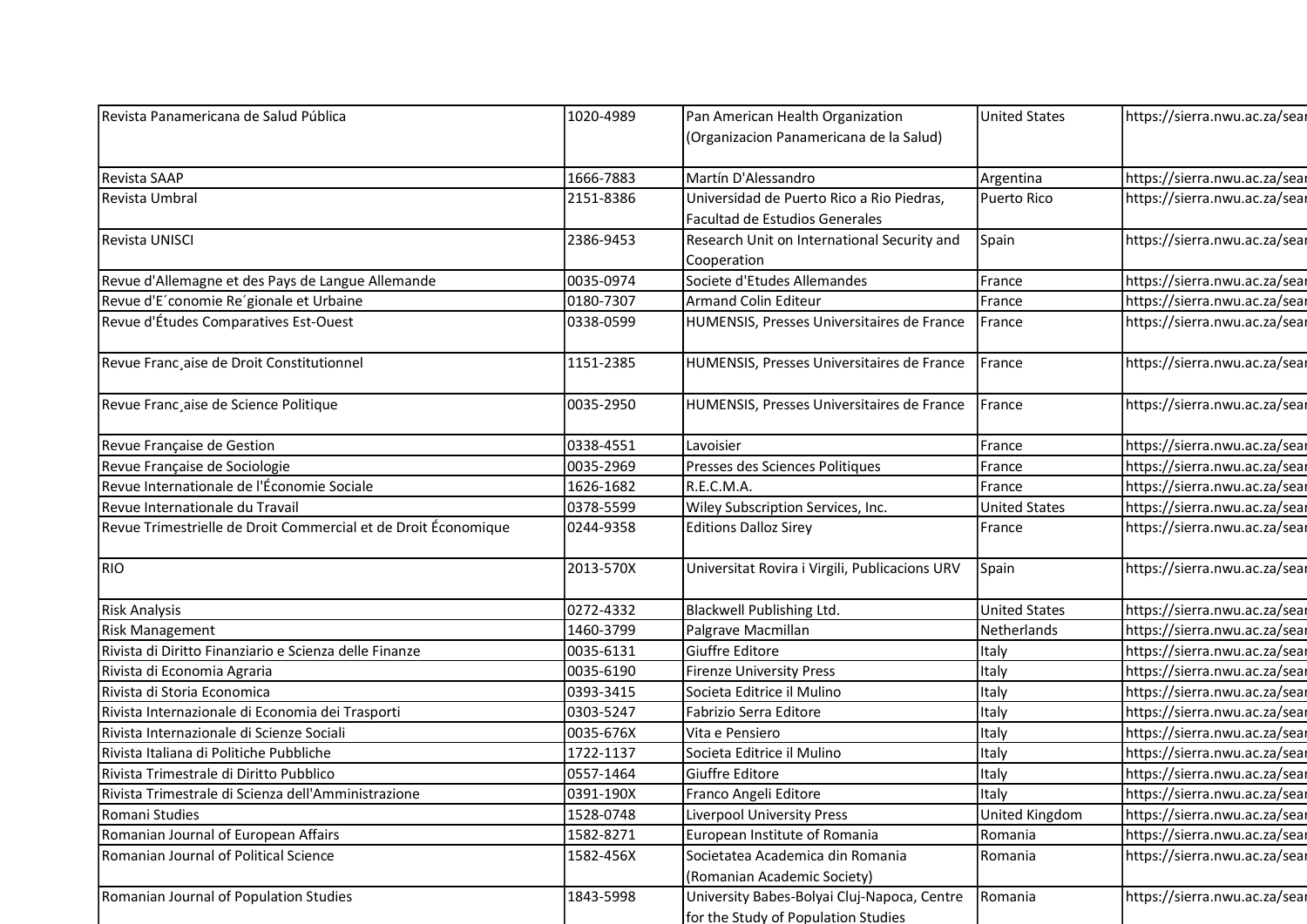| <b>Rural Sociology</b>                                                    | 0036-0112 |                                                                   | <b>United States</b>                    | https://sierra.nwu.ac.za/sear                                  |  |
|---------------------------------------------------------------------------|-----------|-------------------------------------------------------------------|-----------------------------------------|----------------------------------------------------------------|--|
| Russia, China and Eurasia                                                 |           | <b>Blackwell Publishing Ltd.</b><br>Nova Science Publishers, Inc. | <b>United States</b>                    |                                                                |  |
| Russian Journal of Economics                                              | 2618-7213 | Pensoft Publishers                                                | <b>Bulgaria</b>                         |                                                                |  |
| Russian Review, The                                                       | 0036-0341 | Blackwell Publishing Ltd.                                         | <b>United States</b>                    | https://sierra.nwu.ac.za/sear<br>https://sierra.nwu.ac.za/sear |  |
| SA Journal of Industrial Psychology                                       | 0258-5200 |                                                                   | South Africa                            |                                                                |  |
|                                                                           | 1753-3171 | AOSIS (Pty) Ltd                                                   |                                         | https://sierra.nwu.ac.za/sear<br>https://sierra.nwu.ac.za/sear |  |
| Safundi<br>Sahara J                                                       | 1729-0376 | Taylor & Francis Ltd.<br>Taylor & Francis Ltd.                    | United Kingdom                          |                                                                |  |
| SAIS Review of International Affairs, The                                 | 1945-4716 | Johns Hopkins University Press                                    | United Kingdom<br><b>United States</b>  | https://sierra.nwu.ac.za/sear                                  |  |
|                                                                           | 0048-9115 | Universidad de Oriente Venezuela                                  | Cuba                                    | https://sierra.nwu.ac.za/sear<br>https://sierra.nwu.ac.za/sear |  |
| Santiago<br>Scandinavian Economic History Review, The                     | 0358-5522 | Taylor & Francis Ltd.                                             |                                         |                                                                |  |
| Scandinavian Journal of Economics, The                                    | 0347-0520 | <b>Blackwell Publishing Ltd.</b>                                  | United Kingdom<br><b>United Kingdom</b> | https://sierra.nwu.ac.za/sear<br>https://sierra.nwu.ac.za/sear |  |
| Scandinavian Journal of History                                           | 0346-8755 | Taylor & Francis Ltd.                                             | United Kingdom                          | https://sierra.nwu.ac.za/sear                                  |  |
| Scandinavian Political Studies                                            | 0080-6757 | Wiley Subscription Services, Inc.                                 | <b>United States</b>                    | https://sierra.nwu.ac.za/sear                                  |  |
| Schmalenbach Business Review: ZFBF                                        | 1439-2917 | Springer Nature B.V.                                              | Netherlands                             | https://sierra.nwu.ac.za/sear                                  |  |
| School of Public Policy Publications (SPPP), The                          | 2560-8320 | University of Calgary, The School of Public                       | Canada                                  | https://sierra.nwu.ac.za/sear                                  |  |
|                                                                           |           | Policy                                                            |                                         |                                                                |  |
| Schweizerische Zeitschrift fu r Soziologie = Revue Suisse de Sociologie = | 0379-3664 | SeismoVerlag                                                      | Switzerland                             | https://sierra.nwu.ac.za/sear                                  |  |
| <b>Swiss Journal of Sociology</b>                                         |           |                                                                   |                                         |                                                                |  |
| Science & Society                                                         | 0036-8237 | <b>Guilford Press</b>                                             | <b>United States</b>                    | https://sierra.nwu.ac.za/sear                                  |  |
| Science and Public Policy                                                 | 0302-3427 | <b>Oxford University Press</b>                                    | <b>United Kingdom</b>                   | https://sierra.nwu.ac.za/sear                                  |  |
| Science, Technology & Human Values                                        | 0162-2439 | SAGE PUBLICATIONS, INC.                                           | <b>United States</b>                    | https://sierra.nwu.ac.za/sear                                  |  |
| <b>Sciences Humaines</b>                                                  | 0996-6994 | Sciences Humaines                                                 | France                                  | https://sierra.nwu.ac.za/sear                                  |  |
| Scottish Geographical Journal                                             | 1470-2541 | Taylor & Francis Ltd.                                             | <b>United Kingdom</b>                   | https://sierra.nwu.ac.za/sear                                  |  |
| Scottish Journal of Political Economy                                     | 0036-9292 | Wiley Subscription Services, Inc.                                 | <b>United States</b>                    | https://sierra.nwu.ac.za/sear                                  |  |
| <b>Security Studies</b>                                                   | 0963-6412 | Taylor & Francis Ltd.                                             | <b>United Kingdom</b>                   | https://sierra.nwu.ac.za/sear                                  |  |
| Seoul Journal of Economics                                                | 1225-0279 | Institute of Economic Research                                    | South Korea                             | https://sierra.nwu.ac.za/sear                                  |  |
| <b>SERIES</b>                                                             | 1869-4187 | Springer Nature B.V.                                              | Netherlands                             | https://sierra.nwu.ac.za/sear                                  |  |
| Sibirica : the Journal of Siberian Studies                                | 1361-7362 | Berghahn Books and Journals                                       | <b>United States</b>                    | https://sierra.nwu.ac.za/sear                                  |  |
| Signs                                                                     | 0097-9740 | University of Chicago, acting through its Press United States     |                                         | https://sierra.nwu.ac.za/sear                                  |  |
| <b>Simulation &amp; Gaming</b>                                            | 1046-8781 | SAGE PUBLICATIONS, INC.                                           | <b>United States</b>                    | https://sierra.nwu.ac.za/sear                                  |  |
| Singapore Economic Review, The                                            | 0217-5908 | World Scientific Publishing Co. Pte., Ltd.                        | Singapore                               | https://sierra.nwu.ac.za/sear                                  |  |
| Singapore Journal of Tropical Geography                                   | 0129-7619 | Wiley Subscription Services, Inc.                                 | <b>United States</b>                    | https://sierra.nwu.ac.za/sear                                  |  |
| Sistema                                                                   | 0210-0223 | Fundacion Fondo Social Universitario                              | Spain                                   | https://sierra.nwu.ac.za/sear                                  |  |
| <b>Slavic Review</b>                                                      | 0037-6779 | Cambridge University Press                                        | United Kingdom                          | https://sierra.nwu.ac.za/sear                                  |  |
| Slavonic and East European Review, The                                    | 0037-6795 | Modern Humanities Research Association                            | <b>United Kingdom</b>                   | https://sierra.nwu.ac.za/sear                                  |  |
| Slovansky' Pr¿ehled                                                       | 0037-6922 | Akademie Ved Ceske Republiky, Historicky                          | Czech Republic                          | https://sierra.nwu.ac.za/sear                                  |  |
|                                                                           |           | Ustav                                                             |                                         |                                                                |  |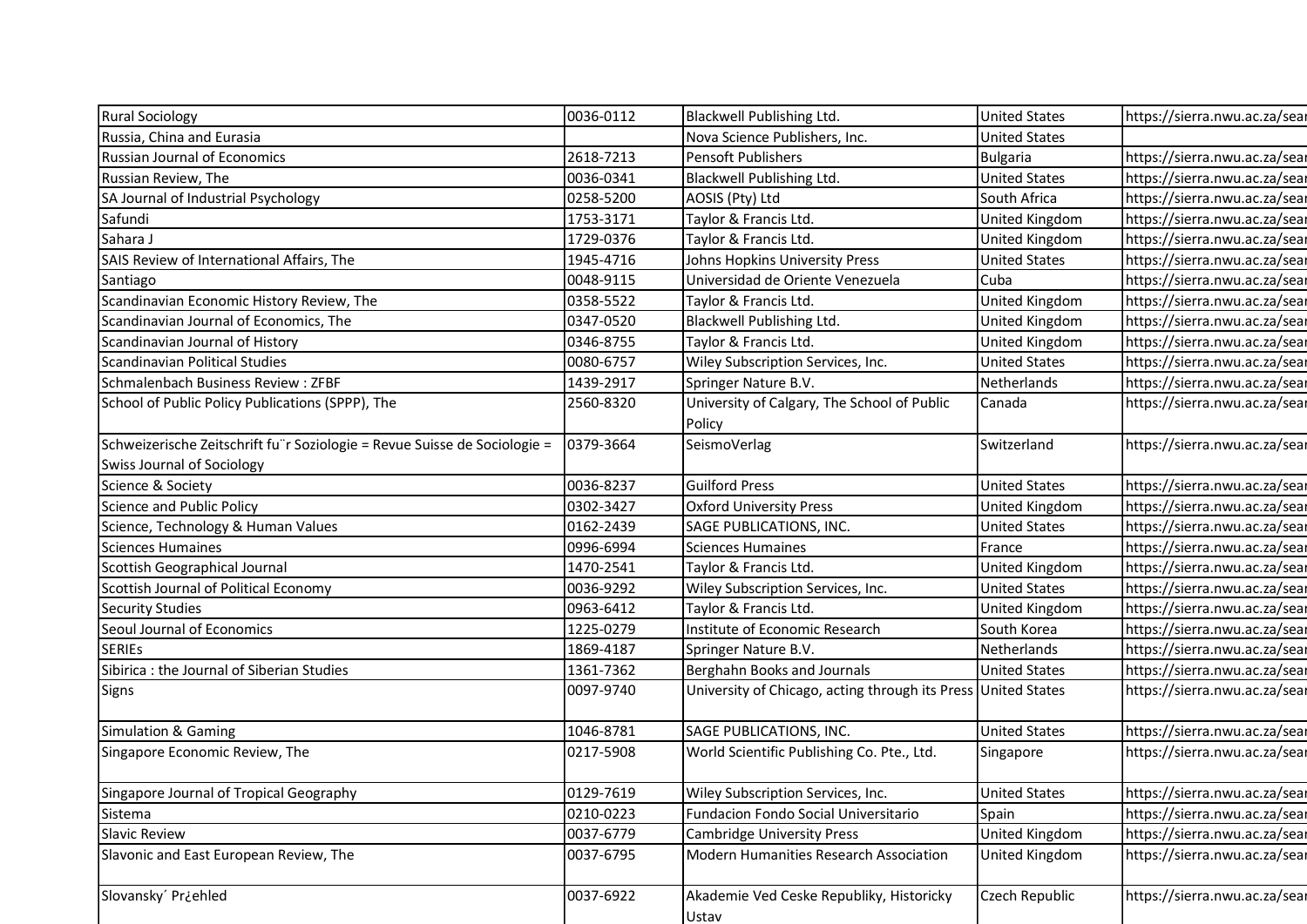| Social Analysis                                      | 0155-977X | Berghahn Books and Journals                                   | <b>United States</b>  | https://sierra.nwu.ac.za/sear                                  |
|------------------------------------------------------|-----------|---------------------------------------------------------------|-----------------------|----------------------------------------------------------------|
| Social and Economic Studies                          | 0037-7651 | University of the West Indies                                 | Jamaica               | https://sierra.nwu.ac.za/sear                                  |
| Social Anthropology                                  | 0964-0282 | Wiley Subscription Services, Inc.                             | <b>United States</b>  | https://sierra.nwu.ac.za/sear                                  |
| Social Choice and Welfare                            | 0176-1714 | Springer Nature B.V.                                          | Netherlands           | https://sierra.nwu.ac.za/sear                                  |
| Social Compass                                       | 0037-7686 | Sage Publications Ltd.                                        | United Kingdom        | https://sierra.nwu.ac.za/sear                                  |
| Social Development Issues                            | 0147-1473 | Lyceum Books, Inc.                                            | <b>United States</b>  | https://sierra.nwu.ac.za/sear                                  |
| Social Dynamics                                      | 0253-3952 | Taylor & Francis LLC                                          | United Kingdom        | https://sierra.nwu.ac.za/sear                                  |
| Social Dynamics                                      | 0253-3952 | Taylor & Francis Ltd.                                         | United Kingdom        | https://sierra.nwu.ac.za/sear                                  |
| Social Epistemology                                  | 0269-1728 | Taylor & Francis LLC                                          | United Kingdom        | https://sierra.nwu.ac.za/sear                                  |
| Social Epistemology                                  | 0269-1728 | Taylor & Francis Ltd.                                         | United Kingdom        | https://sierra.nwu.ac.za/sear                                  |
| Social Forces                                        | 0037-7732 | <b>Oxford University Press</b>                                | United Kingdom        | https://sierra.nwu.ac.za/sear                                  |
| Social History                                       | 0307-1022 | Routledge, Taylor & Francis Group                             | United Kingdom        | https://sierra.nwu.ac.za/sear                                  |
| Social Identities                                    | 1350-4630 | Taylor & Francis Ltd.                                         | United Kingdom        | https://sierra.nwu.ac.za/sear                                  |
| Social Inclusion                                     | 2183-2803 | <b>Cogitatio Press</b>                                        | Portugal              | https://sierra.nwu.ac.za/sear                                  |
| Social Indicators Research                           | 0303-8300 | Springer Nature B.V.                                          | Netherlands           | https://sierra.nwu.ac.za/sear                                  |
| Social Justice                                       | 1043-1578 | Social Justice                                                | <b>United States</b>  | https://sierra.nwu.ac.za/sear                                  |
| Social Justice Research                              | 0885-7466 | Springer Nature B.V.                                          | Netherlands           | https://sierra.nwu.ac.za/sear                                  |
| Social Networks                                      | 0378-8733 | Elsevier Science Ltd.                                         | United Kingdom        | https://sierra.nwu.ac.za/sear                                  |
| Social Philosophy & Policy                           | 0265-0525 | <b>Cambridge University Press</b>                             | United Kingdom        | https://sierra.nwu.ac.za/sear                                  |
| <b>Social Policy</b>                                 | 0037-7783 | Labor Neighbor Research and Training Center                   | <b>United States</b>  | https://sierra.nwu.ac.za/sear                                  |
| Social Policy and Administration                     | 0144-5596 | Blackwell Publishing Ltd.                                     | <b>United States</b>  | https://sierra.nwu.ac.za/sear                                  |
| Social Policy and Society                            | 1474-7464 | <b>Cambridge University Press</b>                             | United Kingdom        | https://sierra.nwu.ac.za/sear                                  |
| Social Problems                                      | 0037-7791 | University of California Press, Journals &                    | <b>United States</b>  | https://sierra.nwu.ac.za/sear                                  |
|                                                      |           | Digital Publishing Division                                   |                       |                                                                |
| Social Psychology Quarterly                          | 0190-2725 | American Sociological Association                             | <b>United States</b>  | https://sierra.nwu.ac.za/sear                                  |
| Social Responsibility Journal                        | 1747-1117 | <b>Emerald Group Publishing Limited</b>                       | United Kingdom        | https://sierra.nwu.ac.za/sear                                  |
| Social Science & Medicine                            | 0277-9536 | Pergamon Press Inc.                                           | United Kingdom        | https://sierra.nwu.ac.za/sear                                  |
|                                                      |           |                                                               |                       |                                                                |
| Social Science Information                           | 0539-0184 | Sage Publications Ltd.                                        | United Kingdom        | https://sierra.nwu.ac.za/sear                                  |
| Social Science Journal                               | 0362-3319 | Elsevier Science Ltd.                                         | United Kingdom        | https://sierra.nwu.ac.za/sear                                  |
| Social Science Quarterly                             | 0038-4941 | Blackwell Publishing Ltd.                                     | <b>United States</b>  | https://sierra.nwu.ac.za/sear                                  |
| Social Sciences                                      | 0134-5486 | <b>East View Publications</b>                                 | <b>United States</b>  | https://sierra.nwu.ac.za/sear                                  |
| Social Sciences in China                             | 0252-9203 | Taylor & Francis Ltd.                                         | United Kingdom        | https://sierra.nwu.ac.za/sear                                  |
| Social Semiotics                                     | 1035-0330 | Taylor & Francis LLC                                          | <b>United Kingdom</b> | https://sierra.nwu.ac.za/sear                                  |
|                                                      | 1035-0330 | Taylor & Francis Ltd.                                         | United Kingdom        | https://sierra.nwu.ac.za/sear                                  |
| Social Semiotics<br>Social Service Review, The       | 0037-7961 | University of Chicago, acting through its Press United States |                       | https://sierra.nwu.ac.za/sear                                  |
| Social Studies of Science                            | 0306-3127 | Sage Publications Ltd.                                        | United Kingdom        | https://sierra.nwu.ac.za/sear                                  |
| Social Theory & Health<br>Social Theory and Practice | 1477-8211 | Palgrave Macmillan                                            | Netherlands           | https://sierra.nwu.ac.za/sear<br>https://sierra.nwu.ac.za/sear |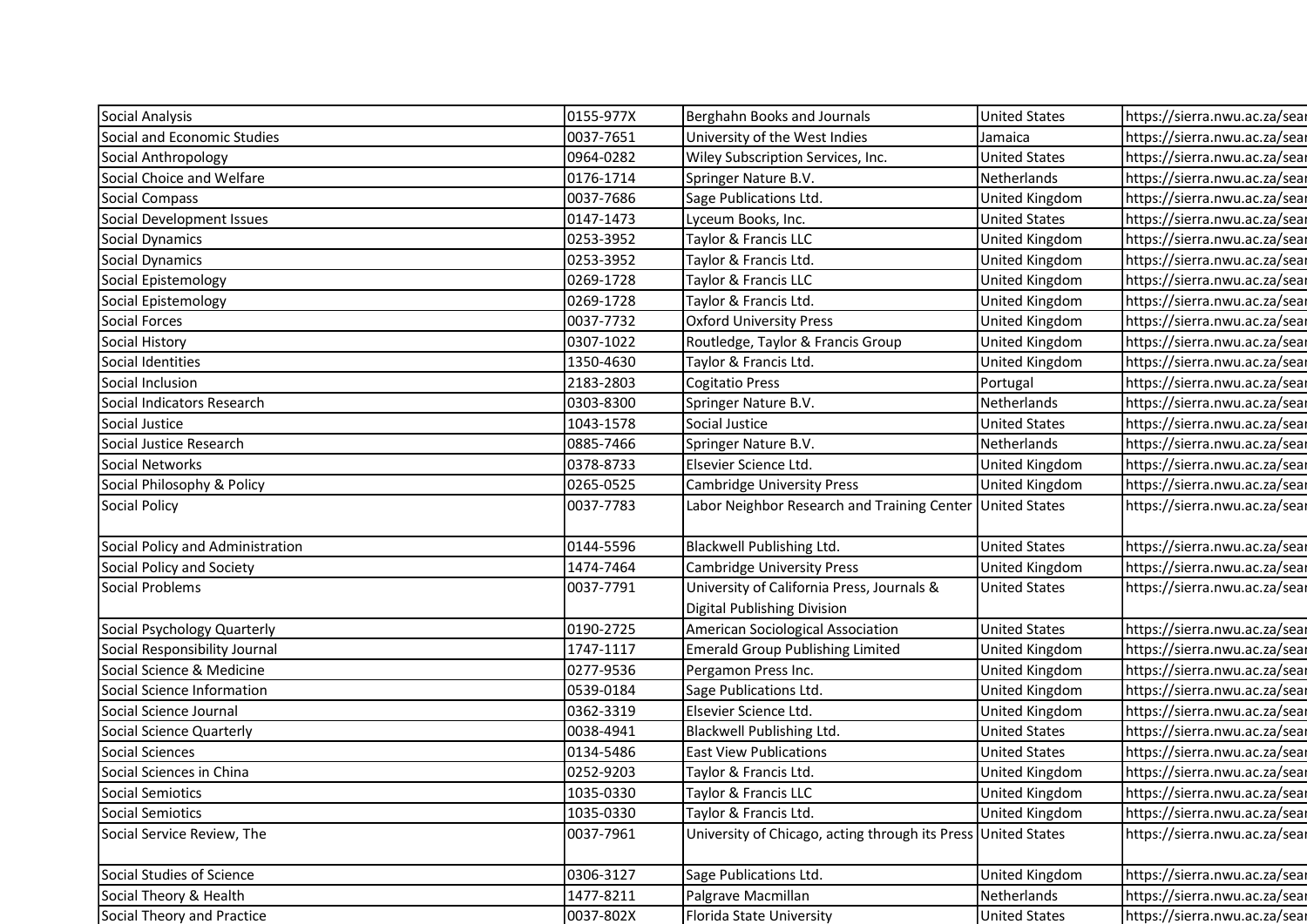| Society & Natural Resources                                                                            | 0894-1920              | Taylor & Francis Ltd.                                                                | United Kingdom                                 | https://sierra.nwu.ac.za/sear                                  |
|--------------------------------------------------------------------------------------------------------|------------------------|--------------------------------------------------------------------------------------|------------------------------------------------|----------------------------------------------------------------|
| Socio - Anthropologie                                                                                  | 1276-8707              | Universite Nice-Sophia Antipolis,                                                    | France                                         | https://sierra.nwu.ac.za/sear                                  |
|                                                                                                        |                        | Departement de Sociologie-Ethnologie                                                 |                                                |                                                                |
| Socio-Economic Planning Sciences                                                                       | 0038-0121              | Elsevier Science Ltd.                                                                | United Kingdom                                 | https://sierra.nwu.ac.za/sear                                  |
| Sociologia                                                                                             | 0873-6529              | Centro de Investigação e Estudos de<br>Sociologia                                    | Portugal                                       | https://sierra.nwu.ac.za/sear                                  |
| Sociologia                                                                                             | 0049-1225              | Vydavateľstvo SAP s.r.a.                                                             | Slovakia (Slovak                               | https://sierra.nwu.ac.za/sear                                  |
|                                                                                                        |                        |                                                                                      | Republic)                                      |                                                                |
| Sociologia                                                                                             | 0872-3419              | Universidade do Porto Faculdade de Letras                                            | Portugal                                       | https://sierra.nwu.ac.za/sear                                  |
| Sociologia & Antropologia                                                                              | 2236-7527              | Universidade Federal do Rio de Janeiro,<br>Instituto de Filosofia e Ciencias Sociais | <b>Brazil</b>                                  | https://sierra.nwu.ac.za/sear                                  |
| Sociologia del Diritto                                                                                 | 0390-0851              | Franco Angeli Editore                                                                | Italy                                          | https://sierra.nwu.ac.za/sear                                  |
| Sociologia e Politiche Sociali                                                                         | 1591-2027              | Franco Angeli Editore                                                                | Italy                                          | https://sierra.nwu.ac.za/sear                                  |
| Sociologia e Ricerca Sociale                                                                           | 1121-1148              | Franco Angeli Editore                                                                | Italy                                          | https://sierra.nwu.ac.za/sear                                  |
| Sociologia Ruralis                                                                                     | 0038-0199              | Blackwell Publishing Ltd.                                                            | <b>United Kingdom</b>                          | https://sierra.nwu.ac.za/sear                                  |
| Sociological Forum                                                                                     | 0884-8971              | Wiley Subscription Services, Inc.                                                    | <b>United States</b>                           | https://sierra.nwu.ac.za/sear                                  |
| Sociological Methods and Research                                                                      | 0049-1241              | SAGE PUBLICATIONS, INC.                                                              | <b>United States</b>                           | https://sierra.nwu.ac.za/sear                                  |
| Sociological Perspectives                                                                              | 0731-1214              | SAGE PUBLICATIONS, INC.                                                              | <b>United States</b>                           | https://sierra.nwu.ac.za/sear                                  |
| Sociological Research Online                                                                           | 1360-7804              | Sage Publications Ltd.                                                               | <b>United Kingdom</b>                          | https://sierra.nwu.ac.za/sear                                  |
| Sociological Review, The<br>Sociological Spectrum : the Official Journal of the Mid-South Sociological | 0038-0261<br>0273-2173 | Sage Publications Ltd.<br>Taylor & Francis Ltd.                                      | <b>United Kingdom</b><br><b>United Kingdom</b> | https://sierra.nwu.ac.za/sear<br>https://sierra.nwu.ac.za/sear |
| Association                                                                                            |                        |                                                                                      |                                                |                                                                |
| Sociological Theory                                                                                    | 0735-2751              | American Sociological Association                                                    | <b>United States</b>                           | https://sierra.nwu.ac.za/sear                                  |
| Sociologicky Casopis                                                                                   | 0038-0288              | Institute of Sociology of the Academy of                                             | Czech Republic                                 | https://sierra.nwu.ac.za/sear                                  |
|                                                                                                        |                        | Sciences of the Czech Republic                                                       |                                                |                                                                |
| Sociologija                                                                                            | 0038-0318              | Sociolosko Udruzenje Srbije i Crne Gore                                              | Serbia (Republic Of                            | https://sierra.nwu.ac.za/sear                                  |
|                                                                                                        |                        | (Sociological Association of Serbia and<br>Montenegro)                               | Serbia)                                        |                                                                |
| Sociologija : Mintis ir Veiksmas                                                                       | 1392-3358              | Department of Sociology, Klaipeda University Lithuania                               |                                                | https://sierra.nwu.ac.za/sear                                  |
| Sociologus                                                                                             | 0038-0377              | Duncker & Humblot Gmbh                                                               | Germany                                        | https://sierra.nwu.ac.za/sear                                  |
| Sociology: the Journal of the British Sociological Association                                         | 0038-0385              | Sage Publications Ltd.                                                               | United Kingdom                                 | https://sierra.nwu.ac.za/sear                                  |
| Sociology of Crime, Law and Deviance                                                                   | 1521-6136              | <b>Emerald Group Publishing Limited</b>                                              | United Kingdom                                 | https://sierra.nwu.ac.za/sear                                  |
| Sociology of Health & Illness                                                                          | 0141-9889              | Blackwell Publishing Ltd.                                                            | <b>United Kingdom</b>                          | https://sierra.nwu.ac.za/sear                                  |
| Sociology of Religion                                                                                  | 1069-4404              | <b>Oxford University Press</b>                                                       | United Kingdom                                 | https://sierra.nwu.ac.za/sear                                  |
| Sojourn                                                                                                | 0217-9520              | <b>ISEAS - Yusof Ishak Institute</b>                                                 | Singapore                                      | https://sierra.nwu.ac.za/sear                                  |
| Solsko Polje                                                                                           | 1581-6036              | Slovensko Drustvo Raziskovalcev Solskega<br>Polja                                    | Slovenia                                       | https://sierra.nwu.ac.za/sear                                  |
|                                                                                                        |                        |                                                                                      |                                                |                                                                |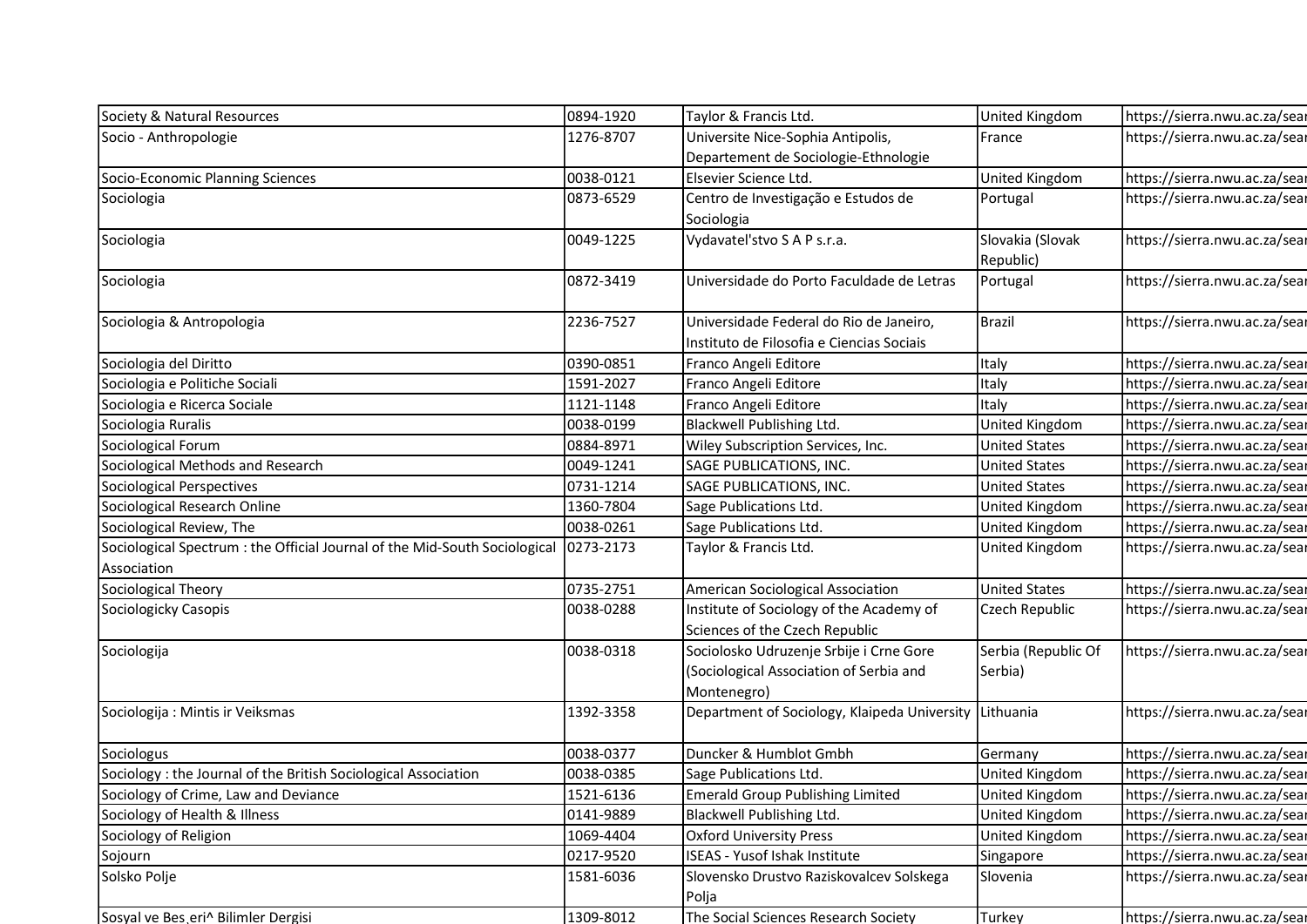| South African Journal of Economics                             | 0038-2280 | Wiley Subscription Services, Inc.                             | <b>United States</b> | https://sierra.nwu.ac.za/sear |
|----------------------------------------------------------------|-----------|---------------------------------------------------------------|----------------------|-------------------------------|
| South African Journal of Education                             | 0256-0100 | <b>Education Association of South Africa</b>                  | South Africa         | https://sierra.nwu.ac.za/sear |
| South African Law Journal, The                                 | 0258-2503 | Juta & Company Limited                                        | South Africa         | https://sierra.nwu.ac.za/sear |
| South African Review of Sociology                              | 2152-8586 | Taylor & Francis Ltd.                                         | United Kingdom       | https://sierra.nwu.ac.za/sear |
| South Asian Diaspora                                           | 1943-8192 | Taylor & Francis Ltd.                                         | United Kingdom       | https://sierra.nwu.ac.za/sear |
| South Asian Popular Culture                                    | 1474-6689 | Taylor & Francis Ltd.                                         | United Kingdom       | https://sierra.nwu.ac.za/sear |
| South Asian Studies                                            | 1026-678X | Centre for South Asian Studies, University of                 | Pakistan             | https://sierra.nwu.ac.za/sear |
|                                                                |           | the Punjab                                                    |                      |                               |
| South East European Journal of Economics and Business (Online) | 2233-1999 | University of Sarajevo, School of Economics                   | Bosnia And           | https://sierra.nwu.ac.za/sear |
|                                                                |           | and Business                                                  | Herzegovina          |                               |
| South European Society & Politics                              | 1360-8746 | Taylor & Francis Ltd.                                         | United Kingdom       | https://sierra.nwu.ac.za/sear |
| South European Society & Politics                              | 1360-8746 | Taylor & Francis Ltd.                                         | United Kingdom       | https://sierra.nwu.ac.za/sear |
| Southeast Asian Affairs                                        | 0377-5437 | <b>ISEAS - Yusof Ishak Institute</b>                          | Singapore            | https://sierra.nwu.ac.za/sear |
| Southeast Asian Studies                                        | 2186-7275 | Center for Southeast Asian Studies                            | Japan                | https://sierra.nwu.ac.za/sear |
| Southern Economic Journal                                      | 0038-4038 | Southern Economic Association                                 | <b>United States</b> | https://sierra.nwu.ac.za/sear |
| Soziale Welt                                                   | 0038-6073 | Nomos Verlagsgesellschaft mbH und Co KG                       | Germany              | https://sierra.nwu.ac.za/sear |
| Soziologie                                                     | 0340-918X | VS - Verlag fuer Sozialwissenschaften                         | Germany              | https://sierra.nwu.ac.za/sear |
| Space & Polity                                                 | 1356-2576 | Taylor & Francis Ltd.                                         | United Kingdom       | https://sierra.nwu.ac.za/sear |
| Spatial Economic Analysis                                      | 1742-1772 | Taylor & Francis Ltd.                                         | United Kingdom       | https://sierra.nwu.ac.za/sear |
| Spectrum                                                       | 2162-3244 | Indiana University Press                                      | <b>United States</b> | https://sierra.nwu.ac.za/sear |
| Spoudai                                                        | 1105-8919 | University of Piraeus                                         | Greece               | https://sierra.nwu.ac.za/sear |
| Sprawy Narodowos'ciowe. Seria Nowa                             | 1230-1698 | Institute of Slavic Studies, Polish Academy of                | Poland               | https://sierra.nwu.ac.za/sear |
|                                                                |           | Sciences (ISS PAS)                                            |                      |                               |
| <b>State Politics &amp; Policy Quarterly</b>                   | 1532-4400 | SAGE PUBLICATIONS, INC.                                       | <b>United States</b> | https://sierra.nwu.ac.za/sear |
| Statistics, Politics, and Policy                               | 2194-6299 | Walter de Gruyter GmbH                                        | Germany              | https://sierra.nwu.ac.za/sear |
| Statisztikai Szemle                                            | 0039-0690 | Kozponti Statisztikai Hivatal, Marketing                      | Hungary              | https://sierra.nwu.ac.za/sear |
|                                                                |           | Oszta'ly                                                      |                      |                               |
| Statsvetenskaplig Tidskrift                                    | 0039-0747 | Fahlbeckska Stiftelsen                                        | Sweden               | https://sierra.nwu.ac.za/sear |
| Stichproben                                                    | 1992-8610 | University of Vienna, Department of African<br><b>Studies</b> | Austria              | https://sierra.nwu.ac.za/sear |
| <b>Strategic Analysis</b>                                      | 0970-0161 | Taylor & Francis Ltd.                                         | United Kingdom       | https://sierra.nwu.ac.za/sear |
| <b>Strategic Management Journal</b>                            | 0143-2095 | Wiley Periodicals Inc.                                        | United States        | https://sierra.nwu.ac.za/sear |
| Strategic Review for Southern Africa                           | 1013-1108 | University of Pretoria                                        | South Africa         | https://sierra.nwu.ac.za/sear |
| <b>Strategic Studies</b>                                       | 1029-0990 | Institute of Strategic Studies                                | Pakistan             | https://sierra.nwu.ac.za/sear |
| Studi Culturali                                                | 1824-369X | Societa Editrice il Mulino                                    | Italy                | https://sierra.nwu.ac.za/sear |
| Studi di Sociologia                                            | 0039-291X | Vita e Pensiero                                               | Italy                | https://sierra.nwu.ac.za/sear |
| Studia Ethnologica Croatica                                    | 1330-3627 | University of Zagreb                                          | Croatia              | https://sierra.nwu.ac.za/sear |
| Studia Filmoznawcze                                            | 0860-116X | <b>Wroclaw University Press</b>                               | Poland               | https://sierra.nwu.ac.za/sear |
| Studia Iranica                                                 | 0221-5004 | Editions Peeters s p r l                                      | Belgium              | https://sierra.nwu.ac.za/sear |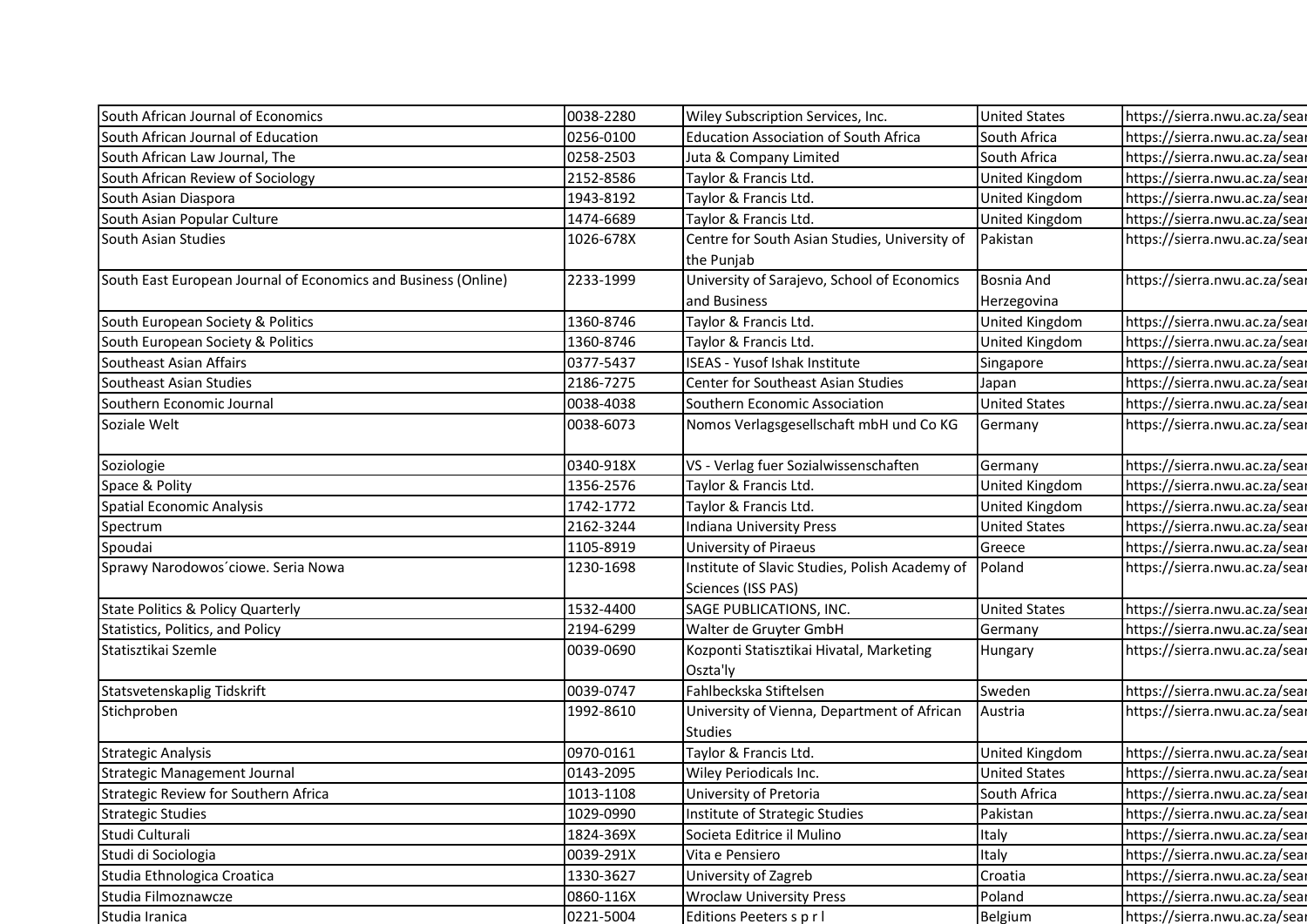| Studia Prawno-Ekonomiczne<br>Studia Socjologiczne<br>Studia Universitatis "Vasile Goldis" Arad. Seria stiinte economice. | 0081-6841 |                                                      |                       |                               |
|--------------------------------------------------------------------------------------------------------------------------|-----------|------------------------------------------------------|-----------------------|-------------------------------|
|                                                                                                                          |           |                                                      |                       |                               |
|                                                                                                                          |           |                                                      |                       |                               |
|                                                                                                                          |           |                                                      |                       |                               |
|                                                                                                                          |           |                                                      |                       |                               |
|                                                                                                                          |           |                                                      |                       |                               |
|                                                                                                                          |           |                                                      |                       |                               |
|                                                                                                                          |           |                                                      |                       |                               |
|                                                                                                                          |           |                                                      |                       |                               |
|                                                                                                                          |           | Lódzkie Towarzystwo Naukowe                          | Poland                | https://sierra.nwu.ac.za/sear |
|                                                                                                                          | 0039-3371 | Polska Akademia Nauk, Instytut Filozofii i           | Poland                | https://sierra.nwu.ac.za/sear |
|                                                                                                                          |           | Socjologii                                           |                       |                               |
|                                                                                                                          | 1584-2339 | "Vasile Goldis" University Press                     | Romania               | https://sierra.nwu.ac.za/sear |
|                                                                                                                          |           |                                                      |                       |                               |
| Studia Universitatis Babes¿-Bolyai. Iurisprudentia                                                                       | 1220-045X | Babes-Bolyai University, STUDIA                      | Romania               | https://sierra.nwu.ac.za/sear |
|                                                                                                                          |           | UNIVERSITATIS BABES-BOLYAI                           |                       |                               |
| Studia Universitatis Babes¿-Bolyai. Philosophia                                                                          | 1221-8138 | Babes-Bolyai University, STUDIA                      | Romania               | https://sierra.nwu.ac.za/sear |
|                                                                                                                          |           | UNIVERSITATIS BABES-BOLYAI                           |                       |                               |
| Studia Universitatis Babes¿-Bolyai. Psychologia-Paedagogia                                                               | 1221-8111 | Babes-Bolyai University, STUDIA                      | Romania               | https://sierra.nwu.ac.za/sear |
|                                                                                                                          |           | UNIVERSITATIS BABES-BOLYAI                           |                       |                               |
| Studia Universitatis Babes-Bolyai                                                                                        | 1224-8703 | Babes-Bolyai University, STUDIA                      | Romania               | https://sierra.nwu.ac.za/sear |
|                                                                                                                          |           | UNIVERSITATIS BABES-BOLYAI                           |                       |                               |
| Studia Universitatis Babes-Bolyai                                                                                        | 1220-0506 | Babes-Bolyai University, STUDIA                      | Romania               | https://sierra.nwu.ac.za/sear |
|                                                                                                                          |           | UNIVERSITATIS BABES-BOLYAI                           |                       |                               |
| Studia Universitatis Babes-Bolyai. Studia Europaea                                                                       | 1224-8746 | Journal Studia Europaea                              | Romania               | https://sierra.nwu.ac.za/sear |
| <b>Studies in American Political Development</b>                                                                         | 0898-588X | Cambridge University Press                           | United Kingdom        | https://sierra.nwu.ac.za/sear |
| Studies in Comparative International Development                                                                         | 0039-3606 | Springer Nature B.V.                                 | Netherlands           | https://sierra.nwu.ac.za/sear |
| <b>Studies in Conflict and Terrorism</b>                                                                                 | 1057-610X | Taylor & Francis LLC                                 | <b>United Kingdom</b> | https://sierra.nwu.ac.za/sear |
| Studies in East European Thought                                                                                         | 0925-9392 | Springer Nature B.V.                                 | Netherlands           | https://sierra.nwu.ac.za/sear |
| <b>Studies in Economics and Finance</b>                                                                                  | 1086-7376 | <b>Emerald Group Publishing Limited</b>              | <b>United Kingdom</b> | https://sierra.nwu.ac.za/sear |
| Studies in Ethnicity and Nationalism                                                                                     | 1473-8481 | Wiley Subscription Services, Inc.                    | <b>United States</b>  | https://sierra.nwu.ac.za/sear |
| <b>Studies in Family Planning</b>                                                                                        | 0039-3665 | Wiley Subscription Services, Inc.                    | United Kingdom        | https://sierra.nwu.ac.za/sear |
| <b>Studies in Higher Education</b>                                                                                       | 0307-5079 | Taylor & Francis Ltd.                                | United Kingdom        | https://sierra.nwu.ac.za/sear |
| Studies in History and Philosophy of Science                                                                             | 0039-3681 | Pergamon Press Inc.                                  | United Kingdom        | https://sierra.nwu.ac.za/sear |
| Studies in Nonlinear Dynamics and Econometrics                                                                           | 1081-1826 | Walter de Gruyter GmbH                               | Germany               | https://sierra.nwu.ac.za/sear |
| Studies in Philosophy and Education                                                                                      | 0039-3746 | Springer Nature B.V.                                 | Netherlands           | https://sierra.nwu.ac.za/sear |
| Subjectivity                                                                                                             | 1755-6341 | Palgrave Macmillan                                   | Netherlands           | https://sierra.nwu.ac.za/sear |
| Suedosteuropa-Mitteilungen                                                                                               | 0340-174X | Sudosteurpora-Gesellschaft e.V.                      | Germany               | https://sierra.nwu.ac.za/sear |
| Sur International Journal on Human Rights                                                                                | 1806-6445 | Conectas Human Rights                                | <b>Brazil</b>         | https://sierra.nwu.ac.za/sear |
| Surveillance & Society                                                                                                   | 1477-7487 | Surveillance Studies Network                         | <b>United Kingdom</b> | https://sierra.nwu.ac.za/sear |
| <b>Survey Methodology</b>                                                                                                | 0714-0045 | Statistics Canada, Operations and Integration Canada |                       | https://sierra.nwu.ac.za/sear |
|                                                                                                                          |           | Division                                             |                       |                               |
| Survival                                                                                                                 | 0039-6338 | Taylor & Francis Ltd.                                | <b>United Kingdom</b> | https://sierra.nwu.ac.za/sear |
| Sustainable Development                                                                                                  | 0968-0802 | Wiley Periodicals Inc.                               | <b>United States</b>  | https://sierra.nwu.ac.za/sear |
| Swiss Journal of Economics and Statistics                                                                                | 2235-6282 | Springer Nature B.V.                                 | Netherlands           | https://sierra.nwu.ac.za/sear |
| Symbolic Interaction                                                                                                     | 0195-6086 | Blackwell Publishing Ltd.                            | United Kingdom        | https://sierra.nwu.ac.za/sear |
| Symphonya                                                                                                                | 1593-0300 | Symphonya. Emerging Issues in                        | Italy                 | https://sierra.nwu.ac.za/sear |
|                                                                                                                          |           | Management, University of Milan - Bicocca            |                       |                               |
|                                                                                                                          |           |                                                      |                       |                               |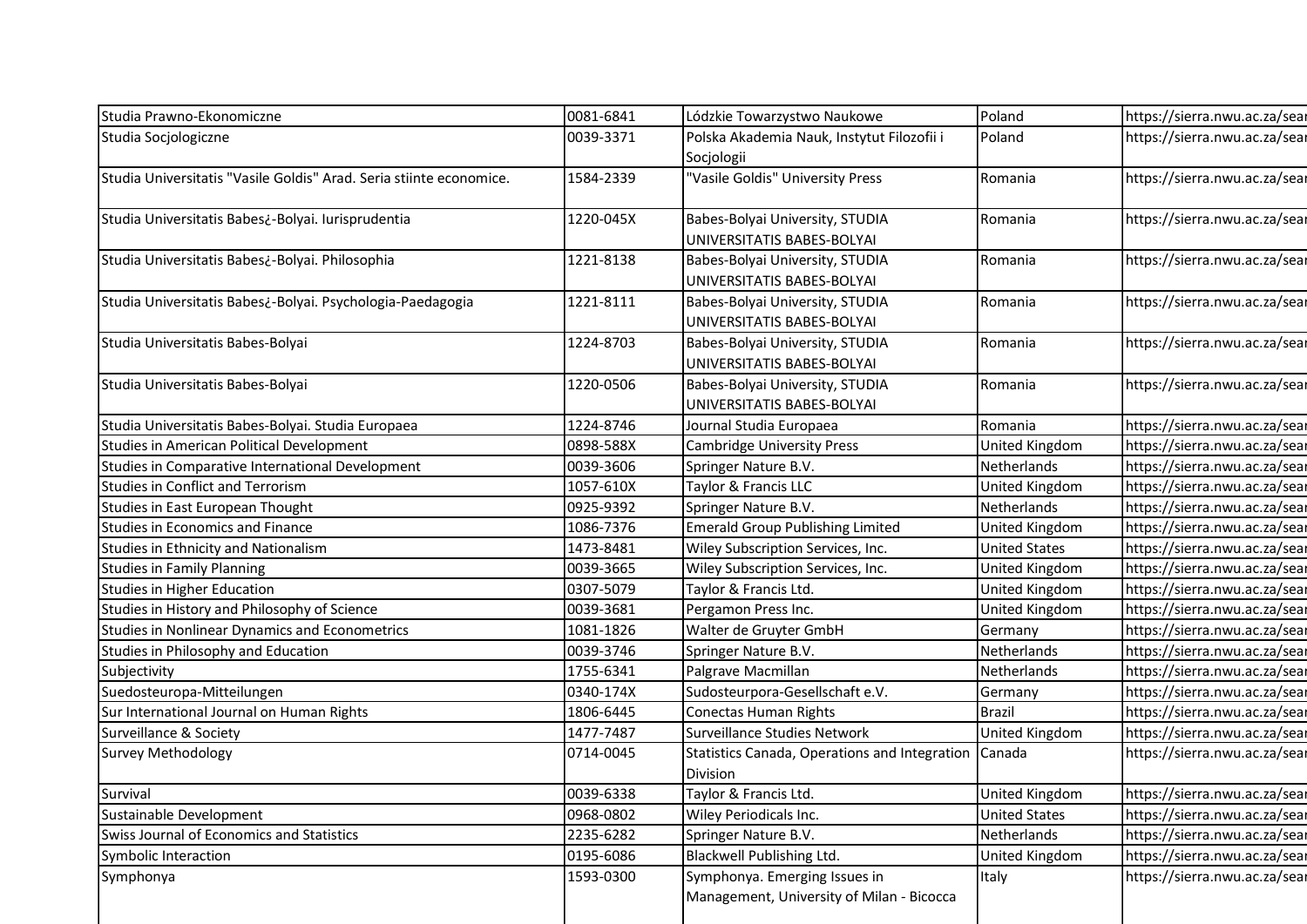| Tabula Rasa                                          | 2011-2742 | Universidad Colegio Mayor de Cundinamarca                      | Colombia              |                               |
|------------------------------------------------------|-----------|----------------------------------------------------------------|-----------------------|-------------------------------|
|                                                      |           |                                                                |                       | https://sierra.nwu.ac.za/sear |
| Taiwan Journal of Democracy                          | 1815-7238 | Taiwan Foundation for Democracy                                | Taiwan                | https://sierra.nwu.ac.za/sear |
| Taylor                                               | 2064-4361 | Gabriella Keczer                                               | Hungary               | https://sierra.nwu.ac.za/sear |
| Te'r e's Ta'rsadalom                                 | 0237-7683 | Magyar Tudomanyos Akademia, Hungarian                          | Hungary               | https://sierra.nwu.ac.za/sear |
|                                                      |           | Academy of Sciences                                            |                       |                               |
| Technology Analysis & Strategic Management           | 0953-7325 | Taylor & Francis Ltd.                                          | United Kingdom        | https://sierra.nwu.ac.za/sear |
| <b>Technology and Culture</b>                        | 0040-165X | Johns Hopkins University Press                                 | <b>United States</b>  | https://sierra.nwu.ac.za/sear |
| Technology in Society                                | 0160-791X | Elsevier Science Ltd.                                          | United Kingdom        | https://sierra.nwu.ac.za/sear |
| <b>Telecommunications Policy</b>                     | 0308-5961 | Butterworth-Heinemann                                          | United Kingdom        | https://sierra.nwu.ac.za/sear |
| <b>Tellus</b>                                        | 1519-9452 | Universidade Católica Dom Bosco, Núcleo de Brazil              |                       | https://sierra.nwu.ac.za/sear |
|                                                      |           | Estudos e Pesquisas das Populações                             |                       |                               |
|                                                      |           | Indígenas-NEPPI                                                |                       |                               |
| Telos                                                | 0090-6514 | Telos Press, Ltd.                                              | <b>United States</b>  | https://sierra.nwu.ac.za/sear |
| Terrain                                              | 0760-5668 | Mission du Patrimoine Ethnologique                             | France                | https://sierra.nwu.ac.za/sear |
| Territorios                                          | 0123-8418 | Universidad del Rosario, Centro de Estudios                    | Colombia              | https://sierra.nwu.ac.za/sear |
|                                                      |           | Politicos e Internacionales                                    |                       |                               |
| Terrorism & Political Violence                       | 0954-6553 | Taylor & Francis Ltd.                                          | United Kingdom        | https://sierra.nwu.ac.za/sear |
| Text & Talk                                          | 1860-7330 | Walter de Gruyter GmbH                                         | Germany               | https://sierra.nwu.ac.za/sear |
| Textile : the Journal of Cloth and Culture           | 1475-9756 | Taylor & Francis Ltd.                                          | United Kingdom        | https://sierra.nwu.ac.za/sear |
| <b>Theoretical Criminology</b>                       | 1362-4806 | Sage Publications Ltd.                                         | United Kingdom        | https://sierra.nwu.ac.za/sear |
| <b>Theoretical Economics</b>                         | 1933-6837 | John Wiley & Sons, Inc.                                        | <b>United States</b>  | https://sierra.nwu.ac.za/sear |
| Theoria                                              | 0040-5817 | Berghahn Books and Journals                                    | <b>United States</b>  | https://sierra.nwu.ac.za/sear |
| Theory & Psychology                                  | 0959-3543 | Sage Publications Ltd.                                         | United Kingdom        | https://sierra.nwu.ac.za/sear |
| Theory and Decision                                  | 0040-5833 | Springer Nature B.V.                                           | Netherlands           | https://sierra.nwu.ac.za/sear |
| Theory and Society                                   | 0304-2421 | Springer Nature B.V.                                           | Netherlands           | https://sierra.nwu.ac.za/sear |
| Theory, Culture & Society                            | 0263-2764 | Sage Publications Ltd.                                         | United Kingdom        | https://sierra.nwu.ac.za/sear |
| Thesis Eleven                                        | 0725-5136 | Sage Publications Ltd.                                         | <b>United Kingdom</b> | https://sierra.nwu.ac.za/sear |
| <b>Third Text</b>                                    | 0952-8822 | Taylor & Francis Ltd.                                          | United Kingdom        | https://sierra.nwu.ac.za/sear |
| Third World Quarterly                                | 0143-6597 | Taylor & Francis Ltd.                                          | United Kingdom        | https://sierra.nwu.ac.za/sear |
| Tijdschrift voor Economische en Sociale Geografie    | 0040-747X | Wiley Subscription Services, Inc.                              | <b>United States</b>  | https://sierra.nwu.ac.za/sear |
| Tijdschrift voor Sociale en Economische Geschiedenis | 1572-1701 | International Institute of Social History                      | Netherlands           | https://sierra.nwu.ac.za/sear |
| Tijdschrift voor Taalbeheersing                      | 1573-9775 | Amsterdam University Press                                     | Netherlands           | https://sierra.nwu.ac.za/sear |
| Time & Society                                       | 0961-463X | Sage Publications Ltd.                                         | <b>United Kingdom</b> | https://sierra.nwu.ac.za/sear |
| To <sup>-</sup> kyo <sup>-</sup> Keidai Gakkai shi   | 1348-6411 | Tokyo Keizai University, Academy of Business<br>Administration | Japan                 | https://sierra.nwu.ac.za/sear |
| <b>Tocqueville Review</b>                            | 0730-479X | Societe Tocqueville                                            | Canada                | https://sierra.nwu.ac.za/sear |
| Tokovi Istorije                                      | 0354-6497 | Institut za noviju istoriju Srbije                             | Serbia (Republic Of   | https://sierra.nwu.ac.za/sear |
|                                                      | 1206-0143 | Topia                                                          | Serbia)<br>Canada     |                               |
| Topia                                                |           |                                                                |                       | https://sierra.nwu.ac.za/sear |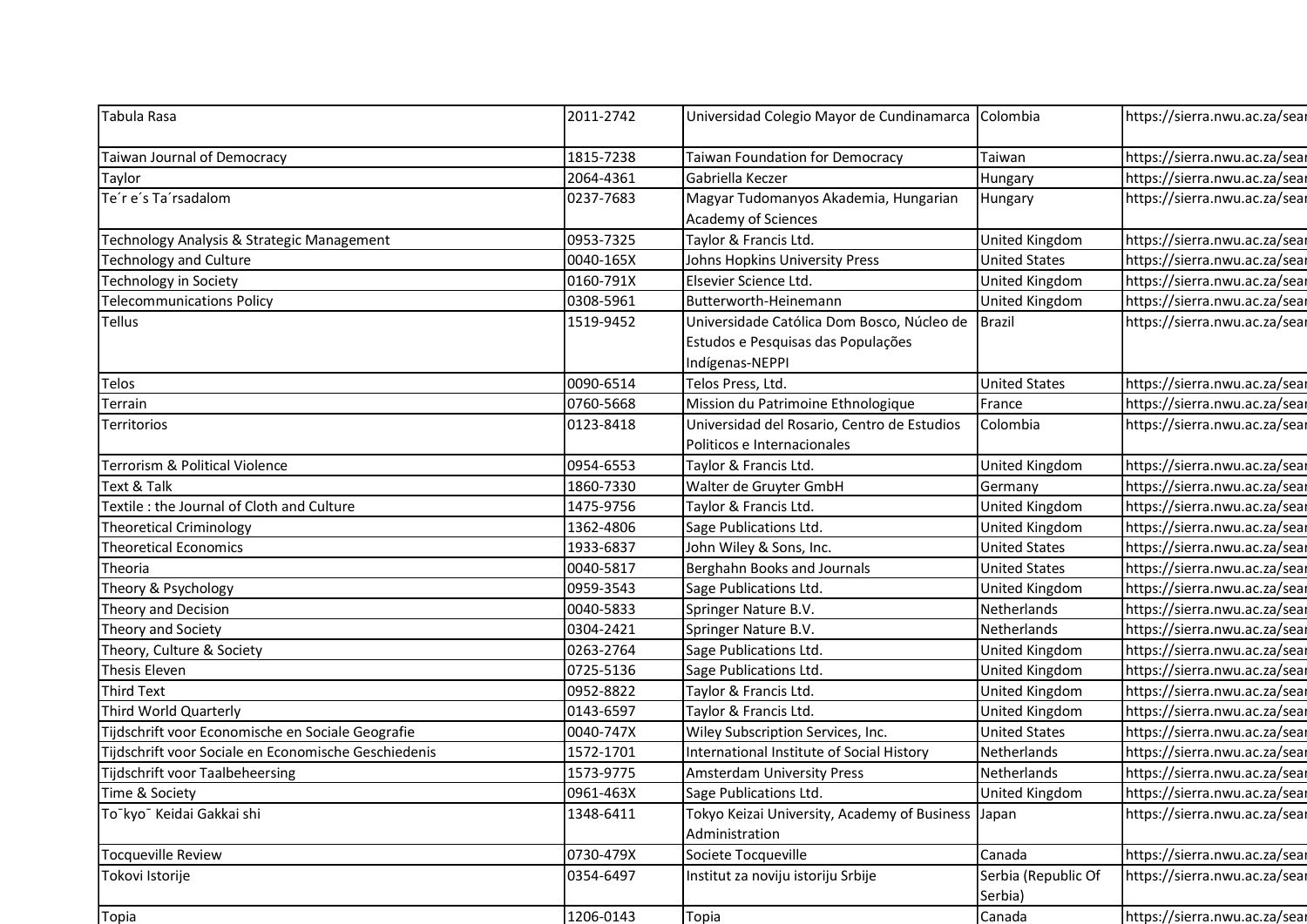| Town Planning Review, The                                                                                       | 0041-0020 | <b>Liverpool University Press</b>                                                | United Kingdom       | https://sierra.nwu.ac.za/sear                                  |
|-----------------------------------------------------------------------------------------------------------------|-----------|----------------------------------------------------------------------------------|----------------------|----------------------------------------------------------------|
| Trabalho, Educac, a~o e Sau'de                                                                                  | 1678-1007 | Escola Politecnica de Saude Joaquim                                              | <b>Brazil</b>        | https://sierra.nwu.ac.za/sear                                  |
|                                                                                                                 |           | Venancio, Fundacao Oswaldo Cruz                                                  |                      |                                                                |
| Transactions - Institute of British Geographers                                                                 | 0020-2754 | Wiley Subscription Services, Inc.                                                | <b>United States</b> | https://sierra.nwu.ac.za/sear                                  |
| Transformation                                                                                                  | 0258-7696 | University of KwaZulu-Natal                                                      | South Africa         | https://sierra.nwu.ac.za/sear                                  |
| Transformations in Business & Economics                                                                         | 1648-4460 | Vilnius University, Kaunas Faculty of                                            | Lithuania            | https://sierra.nwu.ac.za/sear                                  |
|                                                                                                                 |           | Humanities                                                                       |                      |                                                                |
| <b>Transforming Anthropology</b>                                                                                | 1051-0559 | Blackwell Publishing Ltd.                                                        | United Kingdom       | https://sierra.nwu.ac.za/sear                                  |
| Transit                                                                                                         | 1551-9627 | University of California Digital Library -                                       | <b>United States</b> | https://sierra.nwu.ac.za/sear                                  |
|                                                                                                                 |           | eScholarship                                                                     |                      |                                                                |
| Transportation                                                                                                  | 0049-4488 | Springer Nature B.V.                                                             | Netherlands          | https://sierra.nwu.ac.za/sear                                  |
| <b>Transportation Science</b>                                                                                   | 0041-1655 | Institute for Operations Research and the                                        | <b>United States</b> | https://sierra.nwu.ac.za/sear                                  |
|                                                                                                                 |           | <b>Management Sciences</b>                                                       |                      |                                                                |
| Tumultes                                                                                                        | 1243-549X | <b>Editions Kime</b>                                                             | France               | https://sierra.nwu.ac.za/sear                                  |
| <b>Turkish Policy Quarterly</b>                                                                                 | 1303-5754 | <b>ARI Movement</b>                                                              | Turkey               | https://sierra.nwu.ac.za/sear                                  |
| Tydskrif vir Hedendaagse Romeins-Hollandse Reg                                                                  | 1682-4490 | LexisNexis South Africa                                                          |                      | https://sierra.nwu.ac.za/sear                                  |
| Tydskrif vir Regswetenskap                                                                                      | 0258-252X | University of the Free State, Journal for                                        | South Africa         | https://sierra.nwu.ac.za/sear                                  |
|                                                                                                                 |           | Juridical Science                                                                |                      |                                                                |
| Ufahamu : Journal of the African Activist Association (Online)                                                  | 2150-5802 | The UCLA James S. Coleman African Studies                                        | <b>United States</b> | https://sierra.nwu.ac.za/sear                                  |
|                                                                                                                 |           | Center                                                                           |                      |                                                                |
| Ulkopolitiikka                                                                                                  | 0501-0659 | Ulkopoliittinen Instituutti                                                      | Finland              | https://sierra.nwu.ac.za/sear                                  |
| Uluslararasi Iliskiler = International Relations                                                                | 1304-7310 | Uluslararasi Iliskiler Dergisi                                                   | Turkey               | https://sierra.nwu.ac.za/sear<br>https://sierra.nwu.ac.za/sear |
| Universitatea "Alexandru Ioan Cuza" din Iasi. Sectiunea Sociologie si<br>Asistenta Sociala. Analele Stiintifice | 2065-3131 | Alexandru Ioan Cuza University Press,<br>Department of Sociology and Social Work | Romania              |                                                                |
|                                                                                                                 |           |                                                                                  |                      |                                                                |
| Üniversitepark Bülten                                                                                           | 2147-351X | Universitepark, Co. Ltd.                                                         | Turkey               | https://sierra.nwu.ac.za/sear                                  |
| <b>Urban Affairs Review</b>                                                                                     | 1078-0874 | SAGE PUBLICATIONS, INC.                                                          | <b>United States</b> | https://sierra.nwu.ac.za/sear                                  |
| Urban Anthropology and Studies of Cultural Systems and World                                                    | 0894-6019 | Institute for the Study of Man                                                   | <b>United States</b> | https://sierra.nwu.ac.za/sear                                  |
| Economic Development                                                                                            |           |                                                                                  |                      |                                                                |
| Urban Design International                                                                                      | 1357-5317 | Palgrave Macmillan                                                               | Netherlands          | https://sierra.nwu.ac.za/sear                                  |
| <b>Urban Policy and Research</b>                                                                                | 0811-1146 | Taylor & Francis Ltd.                                                            | United Kingdom       | https://sierra.nwu.ac.za/sear                                  |
| Urban Research & Practice                                                                                       | 1753-5069 | Taylor & Francis Ltd.                                                            | United Kingdom       | https://sierra.nwu.ac.za/sear                                  |
| Urban Studies                                                                                                   | 0042-0980 | Sage Publications Ltd.                                                           | United Kingdom       | https://sierra.nwu.ac.za/sear                                  |
| Urbani Izziv                                                                                                    | 0353-6483 | Urban Planning Institute of the Republic of                                      | Slovenia             | https://sierra.nwu.ac.za/sear                                  |
|                                                                                                                 |           | Slovenia                                                                         |                      |                                                                |
| Utilitas                                                                                                        | 0953-8208 | <b>Cambridge University Press</b>                                                | United Kingdom       | https://sierra.nwu.ac.za/sear                                  |
| Venture Capital : an International Journal of Entrepreneurial Finance                                           | 1369-1066 | Taylor & Francis Ltd.                                                            | United Kingdom       | https://sierra.nwu.ac.za/sear                                  |
|                                                                                                                 |           |                                                                                  |                      |                                                                |
| Verfassung und Recht in Uebersee                                                                                | 0506-7286 | Nomos Verlagsgesellschaft mbH und Co KG                                          | Germany              | https://sierra.nwu.ac.za/sear                                  |
|                                                                                                                 |           |                                                                                  |                      |                                                                |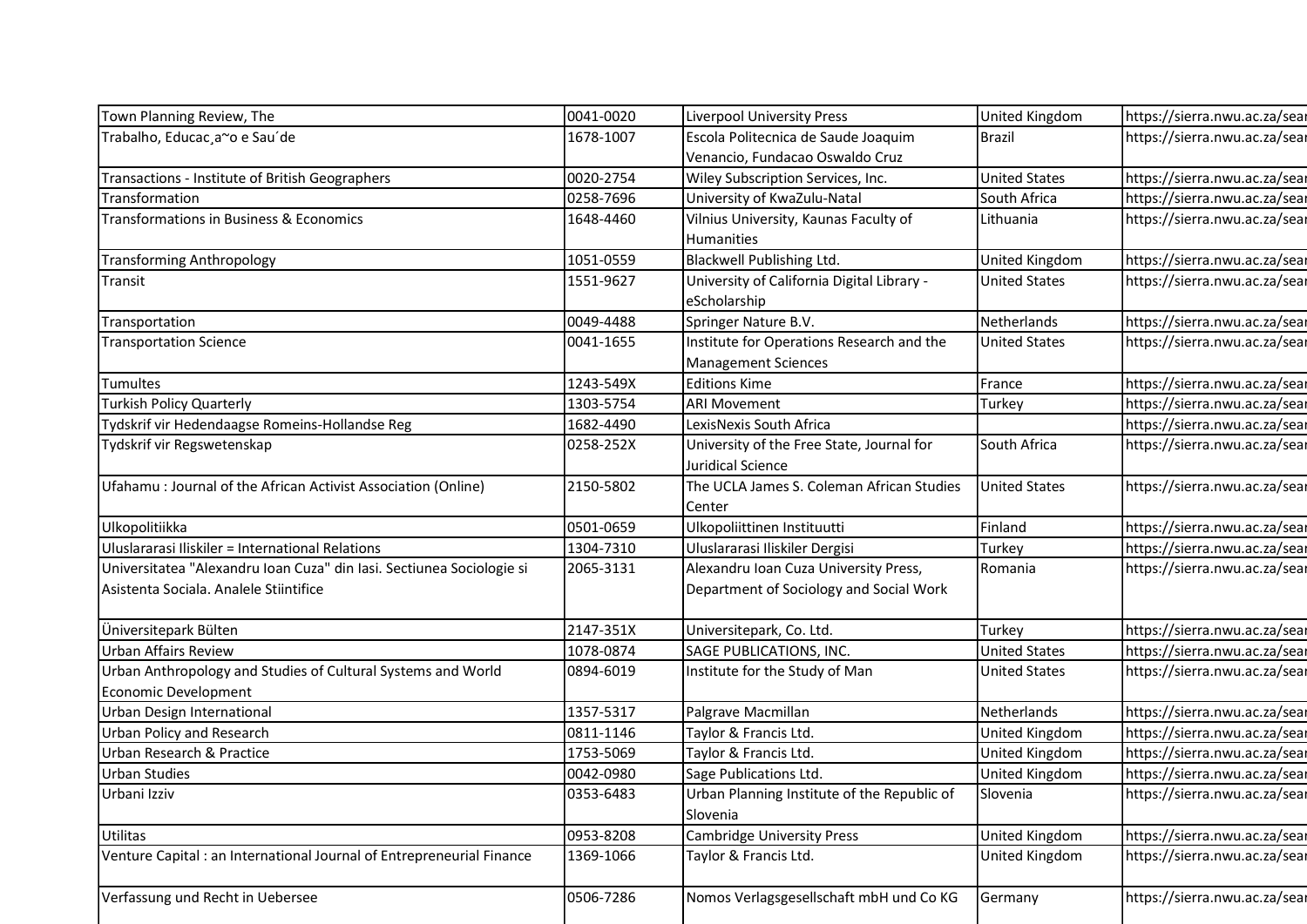| Violence Against Women                                               | 1077-8012 | SAGE PUBLICATIONS, INC.                                   | <b>United States</b>      | https://sierra.nwu.ac.za/sear |
|----------------------------------------------------------------------|-----------|-----------------------------------------------------------|---------------------------|-------------------------------|
| Virittaja                                                            | 0042-6806 | Virittaja Kotikielen Seura                                | Finland                   | https://sierra.nwu.ac.za/sear |
| Visual Anthropology                                                  | 0894-9468 | Taylor & Francis Ltd.                                     | United Kingdom            | https://sierra.nwu.ac.za/sear |
| Visual Anthropology Review                                           | 1058-7187 | Wiley Subscription Services, Inc.                         | <b>United States</b>      | https://sierra.nwu.ac.za/sear |
| <b>Visual Studies</b>                                                | 1472-586X | Taylor & Francis Ltd.                                     | United Kingdom            | https://sierra.nwu.ac.za/sear |
| <b>Voluntary Sector Review</b>                                       | 2040-8056 | <b>Policy Press</b>                                       | United Kingdom            | https://sierra.nwu.ac.za/sear |
| Voluntas                                                             | 0957-8765 | Springer Nature B.V.                                      | Netherlands               | https://sierra.nwu.ac.za/sear |
| Voprosy Ékonomiki                                                    | 0042-8736 | Russian Presidential Academy of National                  | <b>Russian Federation</b> | https://sierra.nwu.ac.za/sear |
|                                                                      |           | Economy and Public Administration<br>(RANEPA)             |                           |                               |
| Vorga nge                                                            | 0507-4150 | <b>BWV - Berliner Wissenschafts Verlag GmbH</b>           | Germany                   | https://sierra.nwu.ac.za/sear |
| Washington International Law Journal                                 | 2377-0872 | Washington Law Review Association                         | <b>United States</b>      | https://sierra.nwu.ac.za/sear |
| Washington Quarterly, The                                            | 0163-660X | Routledge, Taylor & Francis Group                         | United Kingdom            | https://sierra.nwu.ac.za/sear |
| <b>Water Economics and Policy</b>                                    | 2382-624X | World Scientific Publishing Co. Pte., Ltd.                | Singapore                 | https://sierra.nwu.ac.za/sear |
| <b>Water Policy</b>                                                  | 1366-7017 | <b>IWA Publishing</b>                                     | United Kingdom            | https://sierra.nwu.ac.za/sear |
| WeltTrends                                                           | 0944-8101 | Universitat Potsdam, Redaktionsburo                       | Germany                   | https://sierra.nwu.ac.za/sear |
|                                                                      |           | WeltTrends                                                |                           |                               |
| <b>West European Politics</b>                                        | 0140-2382 | Taylor & Francis Ltd.                                     | <b>United Kingdom</b>     | https://sierra.nwu.ac.za/sear |
| Wies' i Rolnictwo                                                    | 0137-1673 | Polska Akademia Nauk, Instytut Rozwoju Wsi<br>i Rolnictwa | Poland                    | https://sierra.nwu.ac.za/sear |
| Wiley Interdisciplinary Reviews. Forensic Science                    | 2573-9468 | Wiley Subscription Services, Inc.                         | <b>United States</b>      | https://sierra.nwu.ac.za/sear |
| Wirtschaftswissenschaftliches Studium                                | 0340-1650 | Verlag Franz Vahlen GmbH                                  | Germany                   | https://sierra.nwu.ac.za/sear |
| Women: A Cultural Review                                             | 0957-4042 | Taylor & Francis Ltd.                                     | United Kingdom            | https://sierra.nwu.ac.za/sear |
| <b>Women's Studies</b>                                               | 0049-7878 | Taylor & Francis Ltd.                                     | <b>United Kingdom</b>     | https://sierra.nwu.ac.za/sear |
| Women's Studies International Forum                                  | 0277-5395 | Pergamon Press Inc.                                       | United Kingdom            | https://sierra.nwu.ac.za/sear |
| <b>Work and Occupations</b>                                          | 0730-8884 | SAGE PUBLICATIONS, INC.                                   | <b>United States</b>      | https://sierra.nwu.ac.za/sear |
| <b>Work and Stress</b>                                               | 0267-8373 | Taylor & Francis Ltd.                                     | United Kingdom            | https://sierra.nwu.ac.za/sear |
| Work, Employment & Society                                           | 0950-0170 | Sage Publications Ltd.                                    | United Kingdom            | https://sierra.nwu.ac.za/sear |
| World Archaeology                                                    | 0043-8243 | Routledge, Taylor & Francis Group                         | United Kingdom            | https://sierra.nwu.ac.za/sear |
| <b>World Development</b>                                             | 0305-750X | Pergamon Press Inc.                                       | United Kingdom            | https://sierra.nwu.ac.za/sear |
| World Economy, The                                                   | 0378-5920 | Blackwell Publishing Ltd.                                 | <b>United States</b>      | https://sierra.nwu.ac.za/sear |
| World Health Organization. Bulletin of the World Health Organization | 0042-9686 | World Health Organization                                 | Switzerland               | https://sierra.nwu.ac.za/sear |
| <b>World Politics</b>                                                | 0043-8871 | <b>Cambridge University Press</b>                         | <b>United Kingdom</b>     | https://sierra.nwu.ac.za/sear |
| World Today, The                                                     | 0043-9134 | Royal Institute of International Affairs                  | United Kingdom            | https://sierra.nwu.ac.za/sear |
| Yale Journal on Regulation                                           | 0741-9457 | Yale Journal on Regulation                                | <b>United States</b>      | https://sierra.nwu.ac.za/sear |
|                                                                      |           |                                                           |                           | https://sierra.nwu.ac.za/sear |
| Yale Law Journal, The                                                | 0044-0094 | Yale Law Journal Company, Inc.                            | <b>United States</b>      |                               |